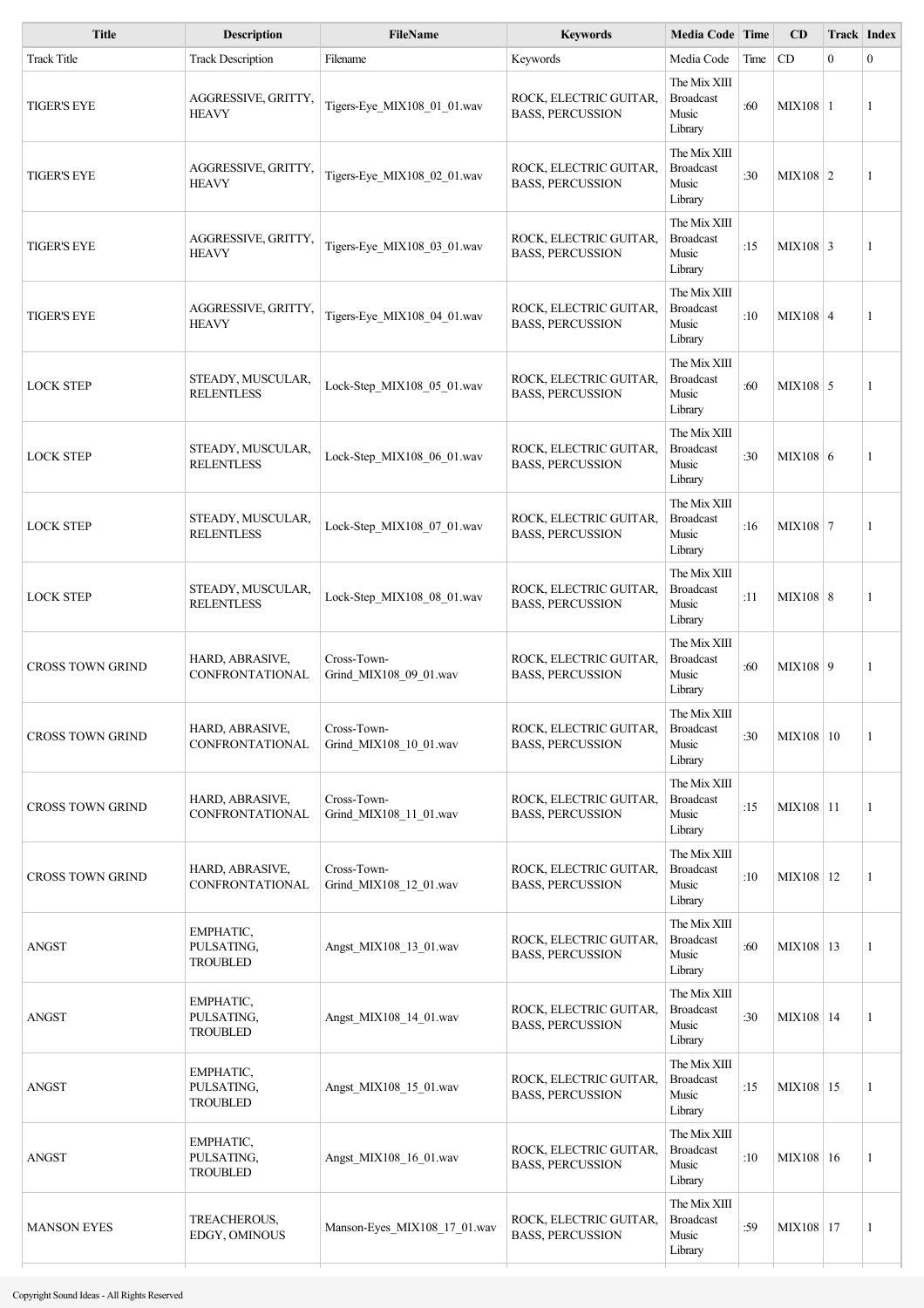| <b>MANSON EYES</b>     | TREACHEROUS,<br>EDGY, OMINOUS                           | Manson-Eyes MIX108 18 01.wav            | ROCK, ELECTRIC GUITAR,<br><b>BASS, PERCUSSION</b> | The Mix XIII<br><b>Broadcast</b><br>Music<br>Library | :30 | MIX108 18   | 1            |
|------------------------|---------------------------------------------------------|-----------------------------------------|---------------------------------------------------|------------------------------------------------------|-----|-------------|--------------|
| <b>MANSON EYES</b>     | TREACHEROUS,<br>EDGY, OMINOUS                           | Manson-Eyes MIX108 19 01.wav            | ROCK, ELECTRIC GUITAR,<br><b>BASS, PERCUSSION</b> | The Mix XIII<br><b>Broadcast</b><br>Music<br>Library | :15 | MIX108   19 | 1            |
| <b>MANSON EYES</b>     | TREACHEROUS,<br>EDGY, OMINOUS                           | Manson-Eyes MIX108 20 01.wav            | ROCK, ELECTRIC GUITAR,<br><b>BASS, PERCUSSION</b> | The Mix XIII<br><b>Broadcast</b><br>Music<br>Library | :10 | MIX108 20   | 1            |
| <b>POWER DRIVEN</b>    | CONTROLLING,<br>CHAOTIC, ERRATIC                        | Power-Driven MIX108 21 01.wav           | ROCK, ELECTRIC GUITAR,<br><b>BASS, PERCUSSION</b> | The Mix XIII<br><b>Broadcast</b><br>Music<br>Library | :60 | MIX108 21   | 1            |
| POWER DRIVEN           | CONTROLLING,<br>CHAOTIC, ERRATIC                        | Power-Driven_MIX108_22_01.wav           | ROCK, ELECTRIC GUITAR,<br><b>BASS, PERCUSSION</b> | The Mix XIII<br><b>Broadcast</b><br>Music<br>Library | :30 | MIX108 22   | 1            |
| <b>POWER DRIVEN</b>    | CONTROLLING,<br>CHAOTIC, ERRATIC                        | Power-Driven_MIX108_23_01.wav           | ROCK, ELECTRIC GUITAR,<br><b>BASS, PERCUSSION</b> | The Mix XIII<br><b>Broadcast</b><br>Music<br>Library | :15 | MIX108 23   | 1            |
| <b>POWER DRIVEN</b>    | CONTROLLING,<br>CHAOTIC, ERRATIC                        | Power-Driven_MIX108_24_01.wav           | ROCK, ELECTRIC GUITAR,<br><b>BASS, PERCUSSION</b> | The Mix XIII<br><b>Broadcast</b><br>Music<br>Library | :12 | MIX108 24   | 1            |
| <b>METAL MENACE</b>    | TENSE, INSISTENT,<br><b>INTIMIDATING</b>                | Metal-Menace_MIX108_25_01.wav           | ROCK, ELECTRIC GUITAR,<br><b>BASS, PERCUSSION</b> | The Mix XIII<br><b>Broadcast</b><br>Music<br>Library | :60 | MIX108 25   | 1            |
| <b>METAL MENACE</b>    | TENSE, INSISTENT,<br>INTIMIDATING                       | Metal-Menace_MIX108_26_01.wav           | ROCK, ELECTRIC GUITAR,<br><b>BASS, PERCUSSION</b> | The Mix XIII<br><b>Broadcast</b><br>Music<br>Library | :30 | MIX108 26   | 1            |
| <b>METAL MENACE</b>    | TENSE, INSISTENT,<br><b>INTIMIDATING</b>                | Metal-Menace_MIX108_27_01.wav           | ROCK, ELECTRIC GUITAR,<br><b>BASS, PERCUSSION</b> | The Mix XIII<br><b>Broadcast</b><br>Music<br>Library | :15 | MIX108 27   | 1            |
| <b>METAL MENACE</b>    | TENSE, INSISTENT,<br><b>INTIMIDATING</b>                | Metal-Menace MIX108 28 01.wav           | ROCK, ELECTRIC GUITAR,<br><b>BASS, PERCUSSION</b> | The Mix XIII<br><b>Broadcast</b><br>Music<br>Library | :10 | $MIX108$ 28 | 1            |
| <b>DESERT WANDERER</b> | CONSTANT,<br>UNCERTAIN,<br><b>UNDECIDED</b>             | Desert-<br>Wanderer_MIX108_29_01.wav    | ROCK, ELECTRIC GUITAR,<br><b>BASS, PERCUSSION</b> | The Mix XIII<br><b>Broadcast</b><br>Music<br>Library | :60 | MIX108 29   | $\mathbf{1}$ |
| <b>DESERT WANDERER</b> | CONSTANT,<br>UNCERTAIN,<br><b>UNDECIDED</b>             | Desert-<br>Wanderer_MIX108_30_01.wav    | ROCK, ELECTRIC GUITAR,<br><b>BASS, PERCUSSION</b> | The Mix XIII<br><b>Broadcast</b><br>Music<br>Library | :30 | MIX108 30   | 1            |
| <b>DESERT WANDERER</b> | CONSTANT,<br>UNCERTAIN,<br><b>UNDECIDED</b>             | Desert-<br>Wanderer_MIX108_31_01.wav    | ROCK, ELECTRIC GUITAR,<br><b>BASS, PERCUSSION</b> | The Mix XIII<br><b>Broadcast</b><br>Music<br>Library | :15 | MIX108 31   | $\mathbf{1}$ |
| <b>DESERT WANDERER</b> | CONSTANT,<br>UNCERTAIN,<br><b>UNDECIDED</b>             | Desert-<br>Wanderer_MIX108_32_01.wav    | ROCK, ELECTRIC GUITAR,<br><b>BASS, PERCUSSION</b> | The Mix XIII<br><b>Broadcast</b><br>Music<br>Library | :11 | MIX108 32   | 1            |
| ALL ENGINES REVVED     | FORCEFUL, RESTLESS,   All-Engines-<br><b>SAUNTERING</b> | Revved_MIX108_33_01.wav                 | ROCK, ELECTRIC GUITAR,<br><b>BASS, PERCUSSION</b> | The Mix XIII<br><b>Broadcast</b><br>Music<br>Library | :59 | MIX108 33   | 1            |
| ALL ENGINES REVVED     | FORCEFUL, RESTLESS,<br><b>SAUNTERING</b>                | All-Engines-<br>Revved_MIX108_34_01.wav | ROCK, ELECTRIC GUITAR,<br><b>BASS, PERCUSSION</b> | The Mix XIII<br><b>Broadcast</b><br>Music<br>Library | :29 | MIX108 34   | 1            |
| ALL ENGINES REVVED     | FORCEFUL, RESTLESS, All-Engines-<br><b>SAUNTERING</b>   | Revved_MIX108_35_01.wav                 | ROCK, ELECTRIC GUITAR,<br><b>BASS, PERCUSSION</b> | The Mix XIII<br><b>Broadcast</b><br>Music<br>Library | :14 | MIX108 35   | 1            |
|                        |                                                         |                                         |                                                   | The Mix XIII                                         |     |             |              |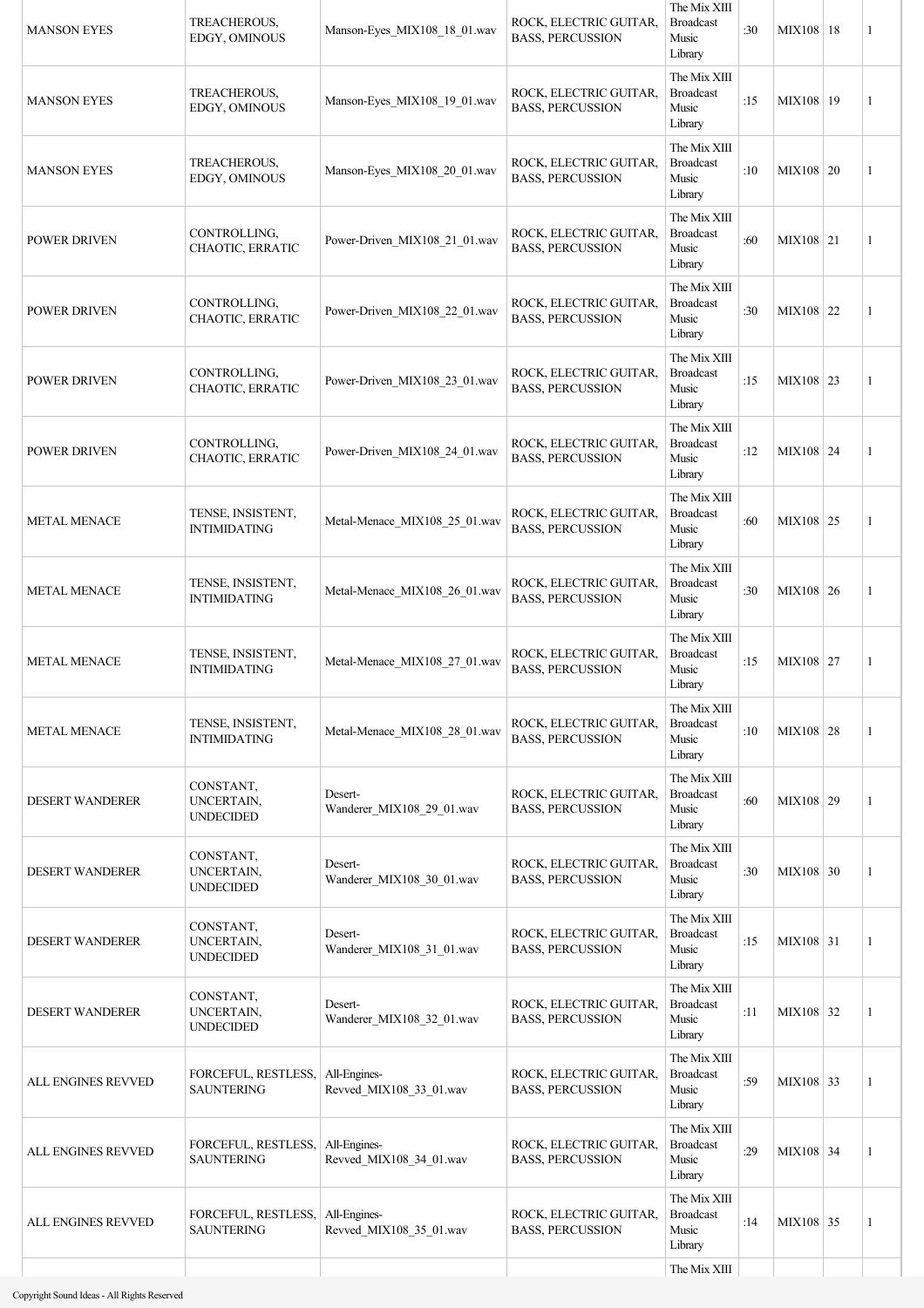| ALL ENGINES REVVED    | FORCEFUL, RESTLESS,<br><b>SAUNTERING</b> | All-Engines-<br>Revved MIX108 36 01.wav          | ROCK, ELECTRIC GUITAR,<br><b>BASS, PERCUSSION</b>               | <b>Broadcast</b><br>Music<br>Library                 | :09 | MIX108 36   | 1            |
|-----------------------|------------------------------------------|--------------------------------------------------|-----------------------------------------------------------------|------------------------------------------------------|-----|-------------|--------------|
| <b>LOST IN TOPEKA</b> | BUILDING, WAITING,<br><b>HALTING</b>     | Lost-in-<br>Topeka_MIX108_37_01.wav              | ROCK, ELECTRIC GUITAR,<br><b>BASS, PERCUSSION</b>               | The Mix XIII<br><b>Broadcast</b><br>Music<br>Library | :60 | MIX108 37   | 1            |
| <b>LOST IN TOPEKA</b> | BUILDING, WAITING,<br><b>HALTING</b>     | Lost-in-<br>Topeka_MIX108_38_01.wav              | ROCK, ELECTRIC GUITAR,<br><b>BASS, PERCUSSION</b>               | The Mix XIII<br><b>Broadcast</b><br>Music<br>Library | :30 | MIX108 38   | 1            |
| <b>LOST IN TOPEKA</b> | BUILDING, WAITING,<br><b>HALTING</b>     | Lost-in-<br>Topeka_MIX108_39_01.wav              | ROCK, ELECTRIC GUITAR,<br><b>BASS, PERCUSSION</b>               | The Mix XIII<br><b>Broadcast</b><br>Music<br>Library | :16 | MIX108 39   | 1            |
| <b>LOST IN TOPEKA</b> | BUILDING, WAITING,<br><b>HALTING</b>     | Lost-in-<br>Topeka_MIX108_40_01.wav              | ROCK, ELECTRIC GUITAR,<br><b>BASS, PERCUSSION</b>               | The Mix XIII<br><b>Broadcast</b><br>Music<br>Library | :12 | MIX108 40   | $\mathbf{1}$ |
| <b>RAW POWER</b>      | MUSCULAR, PUNCHY,<br><b>RUGGED</b>       | Raw-Power_MIX108_41_01.wav                       | ROCK, ELECTRIC GUITAR,<br>BASS, KEYBOARDS,<br><b>PERCUSSION</b> | The Mix XIII<br><b>Broadcast</b><br>Music<br>Library | :60 | MIX108 41   | $\mathbf{1}$ |
| <b>RAW POWER</b>      | MUSCULAR, PUNCHY,<br><b>RUGGED</b>       | Raw-Power_MIX108_42_01.wav                       | ROCK, ELECTRIC GUITAR.<br>BASS, KEYBOARDS,<br><b>PERCUSSION</b> | The Mix XIII<br><b>Broadcast</b><br>Music<br>Library | :29 | MIX108 42   | 1            |
| <b>RAW POWER</b>      | MUSCULAR, PUNCHY,<br><b>RUGGED</b>       | Raw-Power MIX108 43 01.wav                       | ROCK, ELECTRIC GUITAR,<br>BASS, KEYBOARDS,<br><b>PERCUSSION</b> | The Mix XIII<br><b>Broadcast</b><br>Music<br>Library | :14 | MIX108 43   | $\mathbf{1}$ |
| <b>RAW POWER</b>      | MUSCULAR, PUNCHY,<br><b>RUGGED</b>       | Raw-Power_MIX108_44_01.wav                       | ROCK, ELECTRIC GUITAR,<br>BASS, KEYBOARDS,<br><b>PERCUSSION</b> | The Mix XIII<br><b>Broadcast</b><br>Music<br>Library | :07 | MIX108 44   | $\mathbf{1}$ |
| <b>HEARTBEAT</b>      |                                          | DRIVEN, DARK, DIRTY   Heartbeat MIX108 45 01.wav | ROCK, ELECTRIC GUITAR,<br><b>BASS, PERCUSSION</b>               | The Mix XIII<br><b>Broadcast</b><br>Music<br>Library | :60 | MIX108 45   | 1            |
| <b>HEARTBEAT</b>      |                                          | DRIVEN, DARK, DIRTY   Heartbeat_MIX108_46_01.wav | ROCK, ELECTRIC GUITAR,<br><b>BASS, PERCUSSION</b>               | The Mix XIII<br><b>Broadcast</b><br>Music<br>Library | :30 | MIX108 $46$ | 1            |
| <b>HEARTBEAT</b>      |                                          | DRIVEN, DARK, DIRTY   Heartbeat MIX108 47 01.wav | ROCK, ELECTRIC GUITAR,<br><b>BASS, PERCUSSION</b>               | The Mix XIII<br><b>Broadcast</b><br>Music<br>Library | :15 | MIX108 47   | $\mathbf{1}$ |
| <b>HEARTBEAT</b>      |                                          | DRIVEN, DARK, DIRTY   Heartbeat_MIX108_48_01.wav | ROCK, ELECTRIC GUITAR,<br><b>BASS, PERCUSSION</b>               | The Mix XIII<br><b>Broadcast</b><br>Music<br>Library | :07 | MIX108 48   | 1            |
| <b>OUTLAW</b>         | TOUGH, MUSCULAR,<br><b>REBELLIOUS</b>    | Outlaw_MIX108_49_01.wav                          | ROCK, ELECTRIC GUITAR,<br><b>BASS, PERCUSSION</b>               | The Mix XIII<br><b>Broadcast</b><br>Music<br>Library | :60 | MIX108 49   | 1            |
| <b>OUTLAW</b>         | TOUGH, MUSCULAR,<br><b>REBELLIOUS</b>    | Outlaw_MIX108_50_01.wav                          | ROCK, ELECTRIC GUITAR,<br><b>BASS, PERCUSSION</b>               | The Mix XIII<br><b>Broadcast</b><br>Music<br>Library | :29 | $MIX108$ 50 | 1            |
| <b>OUTLAW</b>         | TOUGH, MUSCULAR,<br><b>REBELLIOUS</b>    | Outlaw_MIX108_51_01.wav                          | ROCK, ELECTRIC GUITAR,<br><b>BASS, PERCUSSION</b>               | The Mix XIII<br><b>Broadcast</b><br>Music<br>Library | :15 | MIX108 51   | 1            |
| <b>OUTLAW</b>         | TOUGH, MUSCULAR,<br><b>REBELLIOUS</b>    | Outlaw_MIX108_52_01.wav                          | ROCK, ELECTRIC GUITAR,<br><b>BASS, PERCUSSION</b>               | The Mix XIII<br><b>Broadcast</b><br>Music<br>Library | :10 | MIX108 52   | 1            |
| OFF ROAD              | POWERFUL, HIGH<br>SPEED, EXCITING        | Off-Road_MIX108_53_01.wav                        | SPORTS, ELECTRIC<br>GUITAR, BASS,<br><b>PERCUSSION</b>          | The Mix XIII<br><b>Broadcast</b><br>Music<br>Library | :60 | MIX108 53   | 1            |
|                       |                                          |                                                  |                                                                 |                                                      |     |             |              |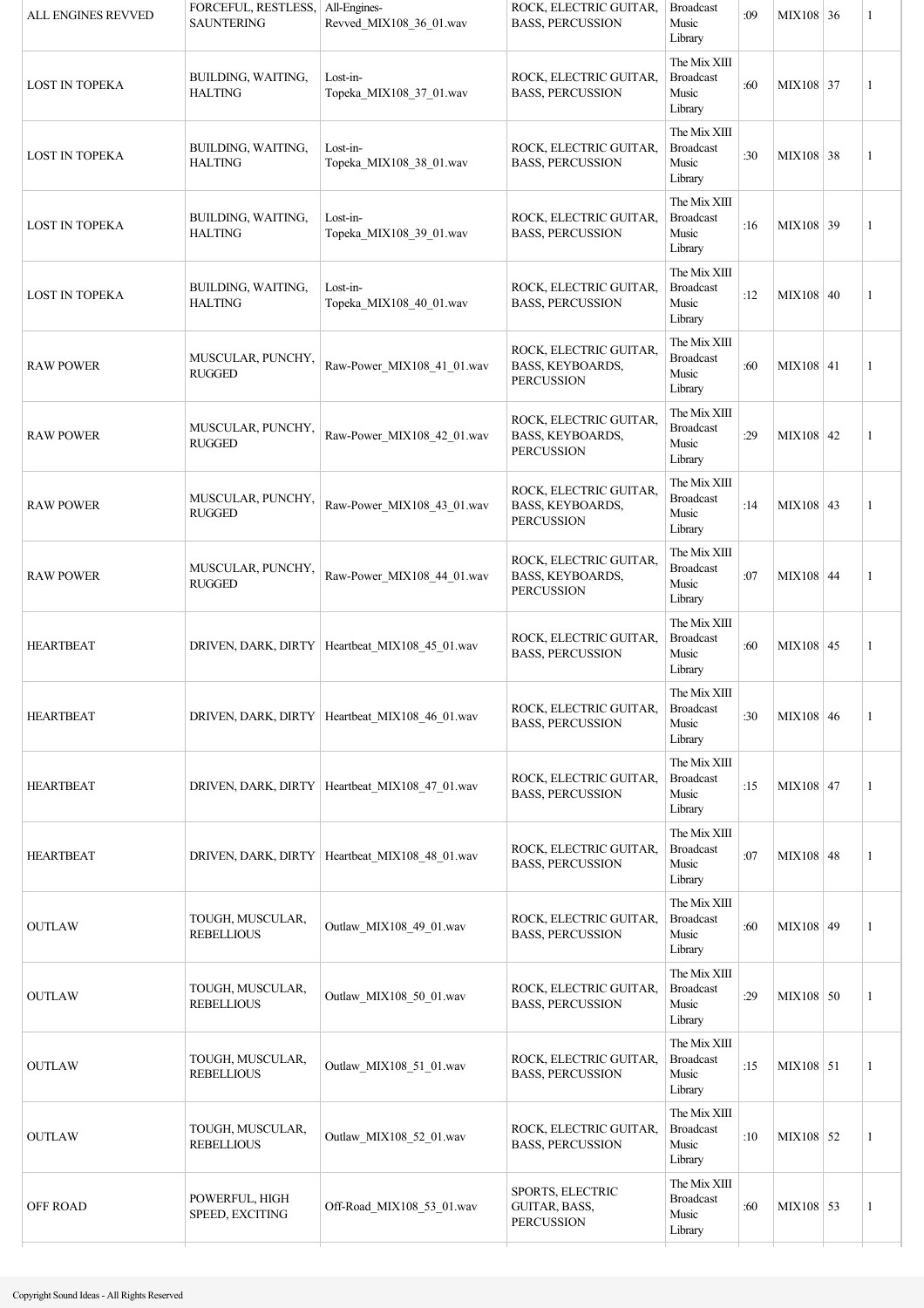| <b>OFF ROAD</b>         | POWERFUL, HIGH<br>SPEED, EXCITING      | Off-Road_MIX108_54_01.wav             | SPORTS, ELECTRIC<br>GUITAR, BASS,<br><b>PERCUSSION</b>        | The Mix XIII<br><b>Broadcast</b><br>Music<br>Library | :29 | MIX108 54 | $\mathbf{1}$ |
|-------------------------|----------------------------------------|---------------------------------------|---------------------------------------------------------------|------------------------------------------------------|-----|-----------|--------------|
| <b>OFF ROAD</b>         | POWERFUL, HIGH<br>SPEED, EXCITING      | Off-Road_MIX108_55_01.wav             | <b>SPORTS, ELECTRIC</b><br>GUITAR, BASS,<br><b>PERCUSSION</b> | The Mix XIII<br><b>Broadcast</b><br>Music<br>Library | :14 | MIX108 55 | 1            |
| <b>OFF ROAD</b>         | POWERFUL, HIGH<br>SPEED, EXCITING      | Off-Road MIX108 56 01.wav             | SPORTS, ELECTRIC<br>GUITAR, BASS,<br><b>PERCUSSION</b>        | The Mix XIII<br><b>Broadcast</b><br>Music<br>Library | :08 | MIX108 56 | $\mathbf{1}$ |
| <b>EDGE OF DARKNESS</b> | DRIVING, AGITATED,<br><b>THROBBING</b> | Edge-of-<br>Darkness_MIX108_57_01.wav | SPORTS, ELECTRIC<br>GUITAR, BASS,<br><b>PERCUSSION</b>        | The Mix XIII<br><b>Broadcast</b><br>Music<br>Library | :60 | MIX108 57 | 1            |
| <b>EDGE OF DARKNESS</b> | DRIVING, AGITATED,<br><b>THROBBING</b> | Edge-of-<br>Darkness_MIX108_58_01.wav | SPORTS, ELECTRIC<br>GUITAR, BASS,<br><b>PERCUSSION</b>        | The Mix XIII<br><b>Broadcast</b><br>Music<br>Library | :30 | MIX108 58 | $\mathbf{1}$ |
| <b>EDGE OF DARKNESS</b> | DRIVING, AGITATED,<br><b>THROBBING</b> | Edge-of-<br>Darkness MIX108 59 01.wav | SPORTS, ELECTRIC<br>GUITAR, BASS,<br><b>PERCUSSION</b>        | The Mix XIII<br><b>Broadcast</b><br>Music<br>Library | :15 | MIX108 59 | 1            |
| <b>EDGE OF DARKNESS</b> | DRIVING, AGITATED,<br><b>THROBBING</b> | Edge-of-<br>Darkness_MIX108_60_01.wav | <b>SPORTS, ELECTRIC</b><br>GUITAR, BASS,<br><b>PERCUSSION</b> | The Mix XIII<br><b>Broadcast</b><br>Music<br>Library | :10 | MIX108 60 | 1            |
| <b>OUTCAST</b>          | ENERGETIC,<br>TURBULENT, DARING        | Outcast_MIX108_61_01.wav              | SPORTS, ELECTRIC<br>GUITAR, BASS,<br><b>PERCUSSION</b>        | The Mix XIII<br><b>Broadcast</b><br>Music<br>Library | :60 | MIX108 61 | 1            |
| <b>OUTCAST</b>          | ENERGETIC,<br>TURBULENT, DARING        | Outcast_MIX108_62_01.wav              | SPORTS, ELECTRIC<br>GUITAR, BASS,<br><b>PERCUSSION</b>        | The Mix XIII<br><b>Broadcast</b><br>Music<br>Library | :30 | MIX108 62 | 1            |
| <b>OUTCAST</b>          | ENERGETIC,<br>TURBULENT, DARING        | Outcast_MIX108_63_01.wav              | <b>SPORTS, ELECTRIC</b><br>GUITAR, BASS,<br><b>PERCUSSION</b> | The Mix XIII<br><b>Broadcast</b><br>Music<br>Library | :15 | MIX108 63 | 1            |
| <b>OUTCAST</b>          | ENERGETIC,<br>TURBULENT, DARING        | Outcast MIX108 64 01.wav              | SPORTS, ELECTRIC<br>GUITAR, BASS,<br><b>PERCUSSION</b>        | The Mix XIII<br><b>Broadcast</b><br>Music<br>Library | :10 | MIX108 64 | 1            |
| <b>FULL COURT PRESS</b> | CHALLENGING,<br>DRIVING, ENERGETIC     | Full-Court-<br>Press_MIX108_65_01.wav | SPORTS, ELECTRIC<br>GUITAR, BASS,<br><b>PERCUSSION</b>        | The Mix XIII<br><b>Broadcast</b><br>Music<br>Library | :60 | MIX108 65 | 1            |
| FULL COURT PRESS        | CHALLENGING,<br>DRIVING, ENERGETIC     | Full-Court-<br>Press_MIX108_66_01.wav | SPORTS, ELECTRIC<br>GUITAR, BASS,<br><b>PERCUSSION</b>        | The Mix XIII<br><b>Broadcast</b><br>Music<br>Library | :30 | MIX108 66 | 1            |
| <b>FULL COURT PRESS</b> | CHALLENGING,<br>DRIVING, ENERGETIC     | Full-Court-<br>Press_MIX108_67_01.wav | SPORTS, ELECTRIC<br>GUITAR, BASS,<br><b>PERCUSSION</b>        | The Mix XIII<br><b>Broadcast</b><br>Music<br>Library | :15 | MIX108 67 | 1            |
| <b>FULL COURT PRESS</b> | CHALLENGING,<br>DRIVING, ENERGETIC     | Full-Court-<br>Press_MIX108_68_01.wav | SPORTS, ELECTRIC<br>GUITAR, BASS,<br><b>PERCUSSION</b>        | The Mix XIII<br><b>Broadcast</b><br>Music<br>Library | :08 | MIX108 68 | 1            |
| <b>BRASS KNUCKLES</b>   | RAUCOUS, SURGING,<br>WAILING           | Brass-<br>Knuckles_MIX108_69_01.wav   | SPORTS, ELECTRIC<br>GUITAR, BASS,<br><b>PERCUSSION</b>        | The Mix XIII<br><b>Broadcast</b><br>Music<br>Library | :60 | MIX108 69 | 1            |
| <b>BRASS KNUCKLES</b>   | RAUCOUS, SURGING,<br>WAILING           | Brass-<br>Knuckles_MIX108_70_01.wav   | SPORTS, ELECTRIC<br>GUITAR, BASS,<br><b>PERCUSSION</b>        | The Mix XIII<br><b>Broadcast</b><br>Music<br>Library | :31 | MIX108 70 | 1            |
| <b>BRASS KNUCKLES</b>   | RAUCOUS, SURGING,<br>WAILING           | Brass-<br>Knuckles_MIX108_71_01.wav   | SPORTS, ELECTRIC<br>GUITAR, BASS,<br><b>PERCUSSION</b>        | The Mix XIII<br><b>Broadcast</b><br>Music<br>Library | :15 | MIX108 71 | 1            |
|                         |                                        |                                       |                                                               |                                                      |     |           |              |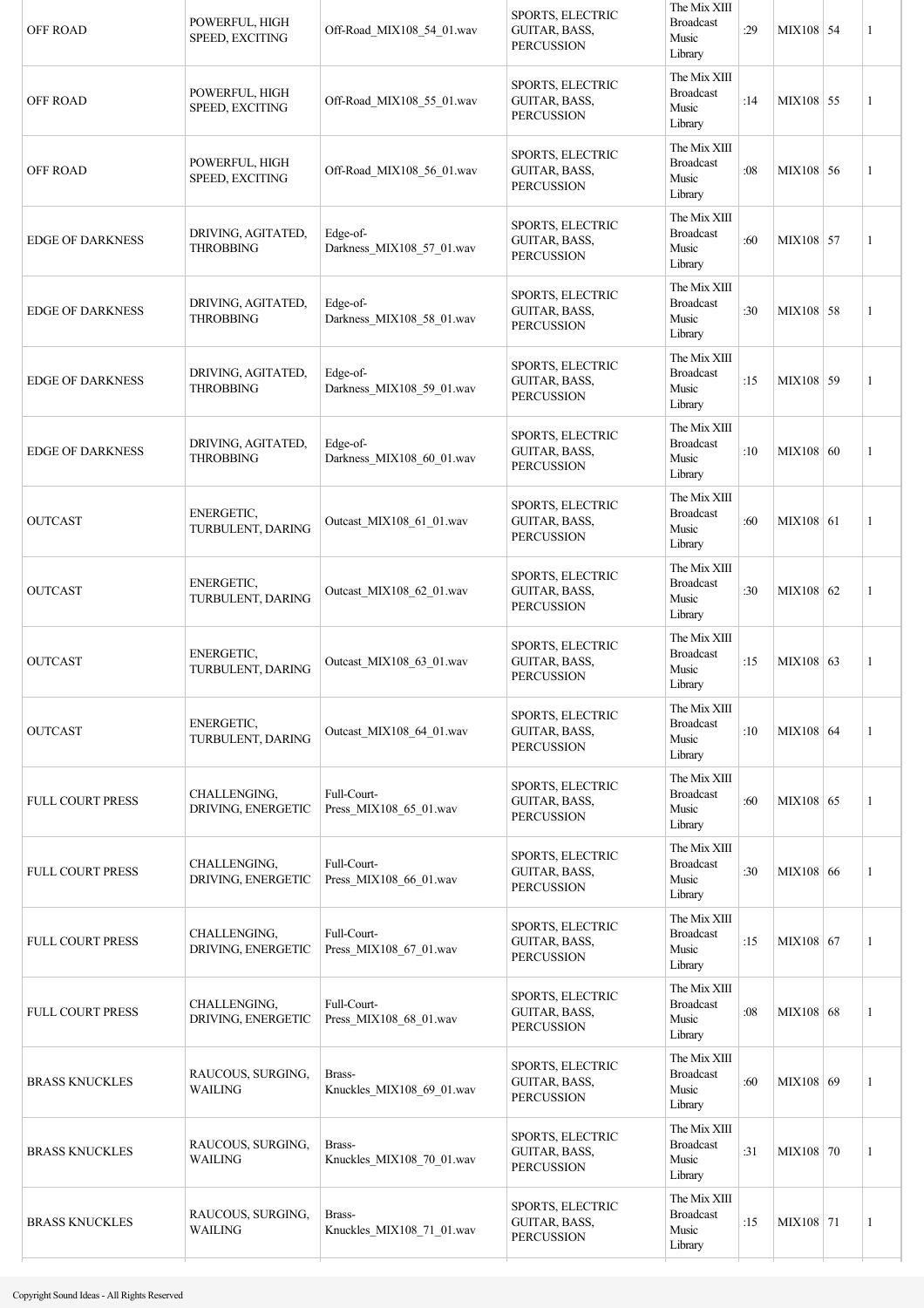| <b>BRASS KNUCKLES</b>   | RAUCOUS, SURGING,<br>WAILING                             | Brass-<br>Knuckles_MIX108_72_01.wav   | SPORTS, ELECTRIC<br>GUITAR, BASS,<br><b>PERCUSSION</b>                      | The Mix XIII<br><b>Broadcast</b><br>Music<br>Library | :09  | MIX108 72   | 1            |
|-------------------------|----------------------------------------------------------|---------------------------------------|-----------------------------------------------------------------------------|------------------------------------------------------|------|-------------|--------------|
| <b>BOARD JAM</b>        | POWERFUL, EDGY,<br><b>DRAMATIC</b>                       | Board-Jam_MIX108_73_01.wav            | SPORTS, ELECTRIC<br>GUITAR, BASS,<br><b>KEYBOARDS,</b><br><b>PERCUSSION</b> | The Mix XIII<br><b>Broadcast</b><br>Music<br>Library | :59  | MIX108 73   | 1            |
| <b>BOARD JAM</b>        | POWERFUL, EDGY,<br><b>DRAMATIC</b>                       | Board-Jam_MIX108_74_01.wav            | SPORTS, ELECTRIC<br>GUITAR, BASS,<br><b>KEYBOARDS,</b><br><b>PERCUSSION</b> | The Mix XIII<br><b>Broadcast</b><br>Music<br>Library | :29  | MIX108 74   | $\mathbf{1}$ |
| <b>BOARD JAM</b>        | POWERFUL, EDGY,<br><b>DRAMATIC</b>                       | Board-Jam_MIX108_75_01.wav            | SPORTS, ELECTRIC<br>GUITAR, BASS,<br><b>KEYBOARDS,</b><br><b>PERCUSSION</b> | The Mix XIII<br><b>Broadcast</b><br>Music<br>Library | :16  | MIX108 75   | 1            |
| <b>BOARD JAM</b>        | POWERFUL, EDGY,<br><b>DRAMATIC</b>                       | Board-Jam_MIX108_76_01.wav            | SPORTS, ELECTRIC<br>GUITAR, BASS,<br><b>KEYBOARDS,</b><br><b>PERCUSSION</b> | The Mix XIII<br><b>Broadcast</b><br>Music<br>Library | :09  | MIX108 76   | 1            |
| <b>STRAIGHT SHOOTER</b> | RELENTLESS,<br>ACCELERATING, HIGH<br><b>SPEED</b>        | Straight-<br>Shooter_MIX108_77_01.wav | SPORTS, ELECTRIC<br><b>GUITAR, BASS,</b><br><b>PERCUSSION</b>               | The Mix XIII<br><b>Broadcast</b><br>Music<br>Library | :60  | MIX108 77   | 1            |
| <b>STRAIGHT SHOOTER</b> | RELENTLESS,<br>ACCELERATING, HIGH<br><b>SPEED</b>        | Straight-<br>Shooter_MIX108_78_01.wav | <b>SPORTS, ELECTRIC</b><br>GUITAR, BASS,<br><b>PERCUSSION</b>               | The Mix XIII<br><b>Broadcast</b><br>Music<br>Library | :29  | MIX108 78   | 1            |
| <b>STRAIGHT SHOOTER</b> | <b>RELENTLESS,</b><br>ACCELERATING, HIGH<br><b>SPEED</b> | Straight-<br>Shooter_MIX108_79_01.wav | SPORTS, ELECTRIC<br>GUITAR, BASS,<br><b>PERCUSSION</b>                      | The Mix XIII<br><b>Broadcast</b><br>Music<br>Library | :15  | MIX108 79   | 1            |
| <b>STRAIGHT SHOOTER</b> | RELENTLESS,<br>ACCELERATING, HIGH<br><b>SPEED</b>        | Straight-<br>Shooter_MIX108_80_01.wav | SPORTS, ELECTRIC<br>GUITAR, BASS,<br><b>PERCUSSION</b>                      | The Mix XIII<br><b>Broadcast</b><br>Music<br>Library | :10  | MIX108 80   | 1            |
| <b>GEAR STRIPPER</b>    | POUNDING,<br>THRILLSEEKING,<br><b>EMPHATIC</b>           | Gear-Stripper MIX108 81 01.wav        | SPORTS, ELECTRIC<br>GUITAR, BASS,<br><b>PERCUSSION</b>                      | The Mix XIII<br><b>Broadcast</b><br>Music<br>Library | :60  | MIX108   81 | 1            |
| <b>GEAR STRIPPER</b>    | POUNDING,<br>THRILLSEEKING,<br><b>EMPHATIC</b>           | Gear-Stripper_MIX108_82_01.wav        | SPORTS, ELECTRIC<br>GUITAR, BASS,<br><b>PERCUSSION</b>                      | The Mix XIII<br><b>Broadcast</b><br>Music<br>Library | :30  | MIX108 82   | 1            |
| <b>GEAR STRIPPER</b>    | POUNDING,<br>THRILLSEEKING,<br><b>EMPHATIC</b>           | Gear-Stripper MIX108 83 01.wav        | SPORTS, ELECTRIC<br>GUITAR, BASS,<br><b>PERCUSSION</b>                      | The Mix XIII<br><b>Broadcast</b><br>Music<br>Library | :15  | MIX108 83   | 1            |
| <b>GEAR STRIPPER</b>    | POUNDING,<br>THRILLSEEKING,<br><b>EMPHATIC</b>           | Gear-Stripper MIX108 84 01.wav        | SPORTS, ELECTRIC<br>GUITAR, BASS,<br><b>PERCUSSION</b>                      | The Mix XIII<br><b>Broadcast</b><br>Music<br>Library | :08  | MIX108 84   | 1            |
| <b>NIGHT RIDER</b>      | AGILE, FORCEFUL,<br>PURPOSEFUL                           | Night-Rider_MIX108_85_01.wav          | SPORTS, ELECTRIC<br>GUITAR, BASS,<br><b>PERCUSSION</b>                      | The Mix XIII<br><b>Broadcast</b><br>Music<br>Library | :59  | MIX108 85   | 1            |
| NIGHT RIDER             | AGILE, FORCEFUL,<br>PURPOSEFUL                           | Night-Rider_MIX108_86_01.wav          | SPORTS, ELECTRIC<br>GUITAR, BASS,<br><b>PERCUSSION</b>                      | The Mix XIII<br><b>Broadcast</b><br>Music<br>Library | :30  | MIX108 86   | 1            |
| <b>NIGHT RIDER</b>      | AGILE, FORCEFUL,<br><b>PURPOSEFUL</b>                    | Night-Rider_MIX108_87_01.wav          | SPORTS, ELECTRIC<br>GUITAR, BASS,<br><b>PERCUSSION</b>                      | The Mix XIII<br><b>Broadcast</b><br>Music<br>Library | :15  | MIX108 87   | 1            |
| <b>NIGHT RIDER</b>      | AGILE, FORCEFUL,<br><b>PURPOSEFUL</b>                    | Night-Rider_MIX108_88_01.wav          | SPORTS, ELECTRIC<br>GUITAR, BASS,<br><b>PERCUSSION</b>                      | The Mix XIII<br><b>Broadcast</b><br>Music<br>Library | :10  | MIX108 88   | 1            |
| ON THE CLOCK            | PERSISTENT, RACING,<br><b>FREEWHEELING</b>               | On-the-Clock_MIX108_89_01.wav         | SPORTS, ELECTRIC<br><b>GUITAR, BASS,</b><br><b>PERCUSSION</b>               | The Mix XIII<br><b>Broadcast</b><br>Music<br>Library | 1:01 | MIX108 89   | 1            |
|                         |                                                          |                                       |                                                                             |                                                      |      |             |              |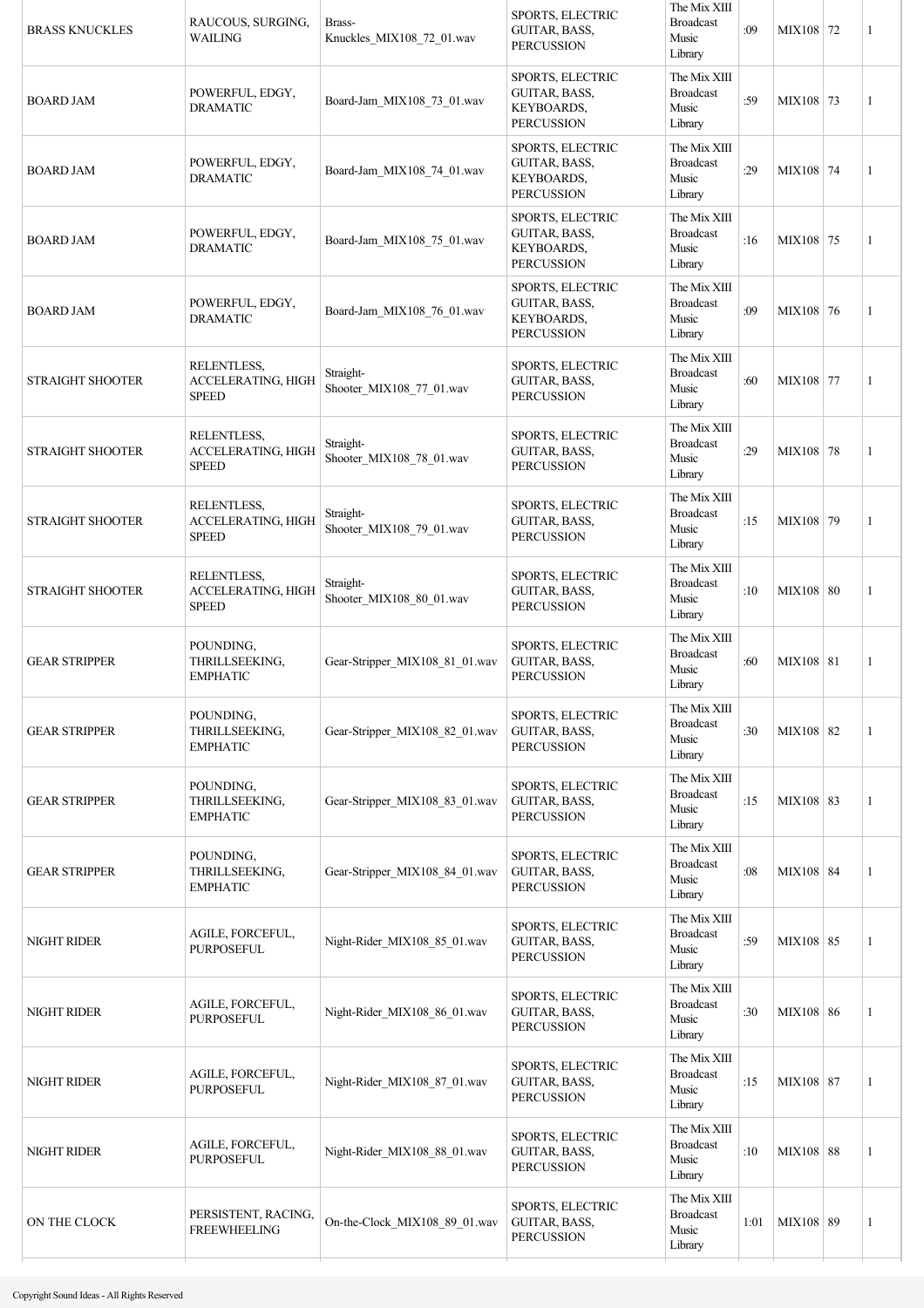| ON THE CLOCK                 | PERSISTENT, RACING,<br><b>FREEWHEELING</b>          | On-the-Clock_MIX108_90_01.wav              | SPORTS, ELECTRIC<br>GUITAR, BASS,<br><b>PERCUSSION</b>       | The Mix XIII<br><b>Broadcast</b><br>Music<br>Library | :30 | MIX108 90       | $\overline{1}$ |
|------------------------------|-----------------------------------------------------|--------------------------------------------|--------------------------------------------------------------|------------------------------------------------------|-----|-----------------|----------------|
| ON THE CLOCK                 | PERSISTENT, RACING,<br><b>FREEWHEELING</b>          | On-the-Clock_MIX108_91_01.wav              | SPORTS, ELECTRIC<br>GUITAR, BASS,<br><b>PERCUSSION</b>       | The Mix XIII<br><b>Broadcast</b><br>Music<br>Library | :18 | MIX108 91       | 1              |
| ON THE CLOCK                 | PERSISTENT, RACING,<br><b>FREEWHEELING</b>          | On-the-Clock_MIX108_92_01.wav              | SPORTS, ELECTRIC<br>GUITAR, BASS,<br><b>PERCUSSION</b>       | The Mix XIII<br><b>Broadcast</b><br>Music<br>Library | :12 | MIX108 92       | $\mathbf{1}$   |
| TAKE A TUMBLE                | STEADY,<br>PUNCTUATED,<br><b>PUMPING</b>            | Take-a-<br>Tumble_MIX108_93_01.wav         | SPORTS, ELECTRIC<br>GUITAR, BASS,<br><b>PERCUSSION</b>       | The Mix XIII<br><b>Broadcast</b><br>Music<br>Library | :60 | MIX108 93       | 1              |
| <b>TAKE A TUMBLE</b>         | STEADY,<br>PUNCTUATED,<br><b>PUMPING</b>            | Take-a-<br>Tumble_MIX108_94_01.wav         | SPORTS, ELECTRIC<br>GUITAR, BASS,<br><b>PERCUSSION</b>       | The Mix XIII<br><b>Broadcast</b><br>Music<br>Library | :29 | MIX108 94       | $\mathbf{1}$   |
| <b>TAKE A TUMBLE</b>         | STEADY,<br>PUNCTUATED,<br><b>PUMPING</b>            | Take-a-<br>Tumble_MIX108_95_01.wav         | SPORTS, ELECTRIC<br>GUITAR, BASS,<br><b>PERCUSSION</b>       | The Mix XIII<br><b>Broadcast</b><br>Music<br>Library | :15 | MIX108 95       | 1              |
| <b>TAKE A TUMBLE</b>         | STEADY,<br>PUNCTUATED,<br>PUMPING                   | Take-a-<br>Tumble_MIX108_96_01.wav         | SPORTS, ELECTRIC<br>GUITAR, BASS,<br><b>PERCUSSION</b>       | The Mix XIII<br><b>Broadcast</b><br>Music<br>Library | :11 | MIX108 96       | 1              |
| <b>FOURTH GEAR</b>           | ENERGETIC, NIMBLE,<br><b>FREEWHEELING</b>           | Fourth-Gear_MIX108_97_01.wav               | SPORTS, ELECTRIC<br><b>GUITAR, BASS</b>                      | The Mix XIII<br><b>Broadcast</b><br>Music<br>Library | :60 | MIX108   97     | 1              |
| <b>FOURTH GEAR</b>           | ENERGETIC, NIMBLE,<br><b>FREEWHEELING</b>           | Fourth-Gear_MIX108_98_01.wav               | SPORTS, ELECTRIC<br><b>GUITAR, BASS</b>                      | The Mix XIII<br><b>Broadcast</b><br>Music<br>Library | :29 | MIX108 98       | 1              |
| <b>FOURTH GEAR</b>           | ENERGETIC, NIMBLE,<br><b>FREEWHEELING</b>           | Fourth-Gear MIX108 99 01.wav               | <b>SPORTS, ELECTRIC</b><br><b>GUITAR, BASS</b>               | The Mix XIII<br><b>Broadcast</b><br>Music<br>Library | :14 | MIX108 99       | 1              |
| <b>FOURTH GEAR</b>           | ENERGETIC, NIMBLE,<br><b>FREEWHEELING</b>           | Fourth-Gear_MIX108_99_02.wav               | SPORTS, ELECTRIC<br><b>GUITAR, BASS</b>                      | The Mix XIII<br><b>Broadcast</b><br>Music<br>Library | :05 | MIX108 99       | $\overline{2}$ |
| BOUND UP IN YOUR LOVE        | SOMBER,<br>INTROSPECTIVE,<br><b>DRIFTING</b>        | Bound-Up-in-Your-<br>Love_MIX109_01_01.wav | SOFT ROCK, ELECTRIC<br>GUITAR, BASS,<br><b>PERCUSSION</b>    | The Mix XIII<br><b>Broadcast</b><br>Music<br>Library | :60 | MIX109 1        | 1              |
| <b>BOUND UP IN YOUR LOVE</b> | SOMBER,<br>INTROSPECTIVE,<br><b>DRIFTING</b>        | Bound-Up-in-Your-<br>Love_MIX109_02_01.wav | SOFT ROCK, ELECTRIC<br>GUITAR, BASS,<br><b>PERCUSSION</b>    | The Mix XIII<br><b>Broadcast</b><br>Music<br>Library | :30 | $MIX109$ 2      | 1              |
| <b>BOUND UP IN YOUR LOVE</b> | SOMBER,<br>INTROSPECTIVE,<br><b>DRIFTING</b>        | Bound-Up-in-Your-<br>Love_MIX109_03_01.wav | SOFT ROCK, ELECTRIC<br>GUITAR, BASS,<br><b>PERCUSSION</b>    | The Mix XIII<br><b>Broadcast</b><br>Music<br>Library | :15 | $MIX109 \mid 3$ | 1              |
| <b>BOUND UP IN YOUR LOVE</b> | SOMBER,<br><b>INTROSPECTIVE,</b><br><b>DRIFTING</b> | Bound-Up-in-Your-<br>Love_MIX109_03_02.wav | SOFT ROCK, ELECTRIC<br>GUITAR, BASS,<br><b>PERCUSSION</b>    | The Mix XIII<br><b>Broadcast</b><br>Music<br>Library | :10 | $MIX109 \mid 3$ | 2              |
| <b>TALK IT OVER</b>          | PAINFUL, SAD,<br><b>EMOTIONAL</b>                   | Talk-It-Over_MIX109_04_01.wav              | SOFT ROCK, ELECTRIC<br>GUITAR, BASS,<br>PERCUSSION, KEYBOARD | The Mix XIII<br><b>Broadcast</b><br>Music<br>Library | :60 | $MIX109$ 4      | 1              |
| <b>TALK IT OVER</b>          | PAINFUL, SAD,<br><b>EMOTIONAL</b>                   | Talk-It-Over_MIX109_05_01.wav              | SOFT ROCK, ELECTRIC<br>GUITAR, BASS,<br>PERCUSSION, KEYBOARD | The Mix XIII<br><b>Broadcast</b><br>Music<br>Library | :31 | $MIX109$ 5      | 1              |
| <b>TALK IT OVER</b>          | PAINFUL, SAD,<br><b>EMOTIONAL</b>                   | Talk-It-Over MIX109 06 01.wav              | SOFT ROCK, ELECTRIC<br>GUITAR, BASS,<br>PERCUSSION, KEYBOARD | The Mix XIII<br><b>Broadcast</b><br>Music<br>Library | :15 | MIX109 6        | 1              |
|                              |                                                     |                                            |                                                              |                                                      |     |                 |                |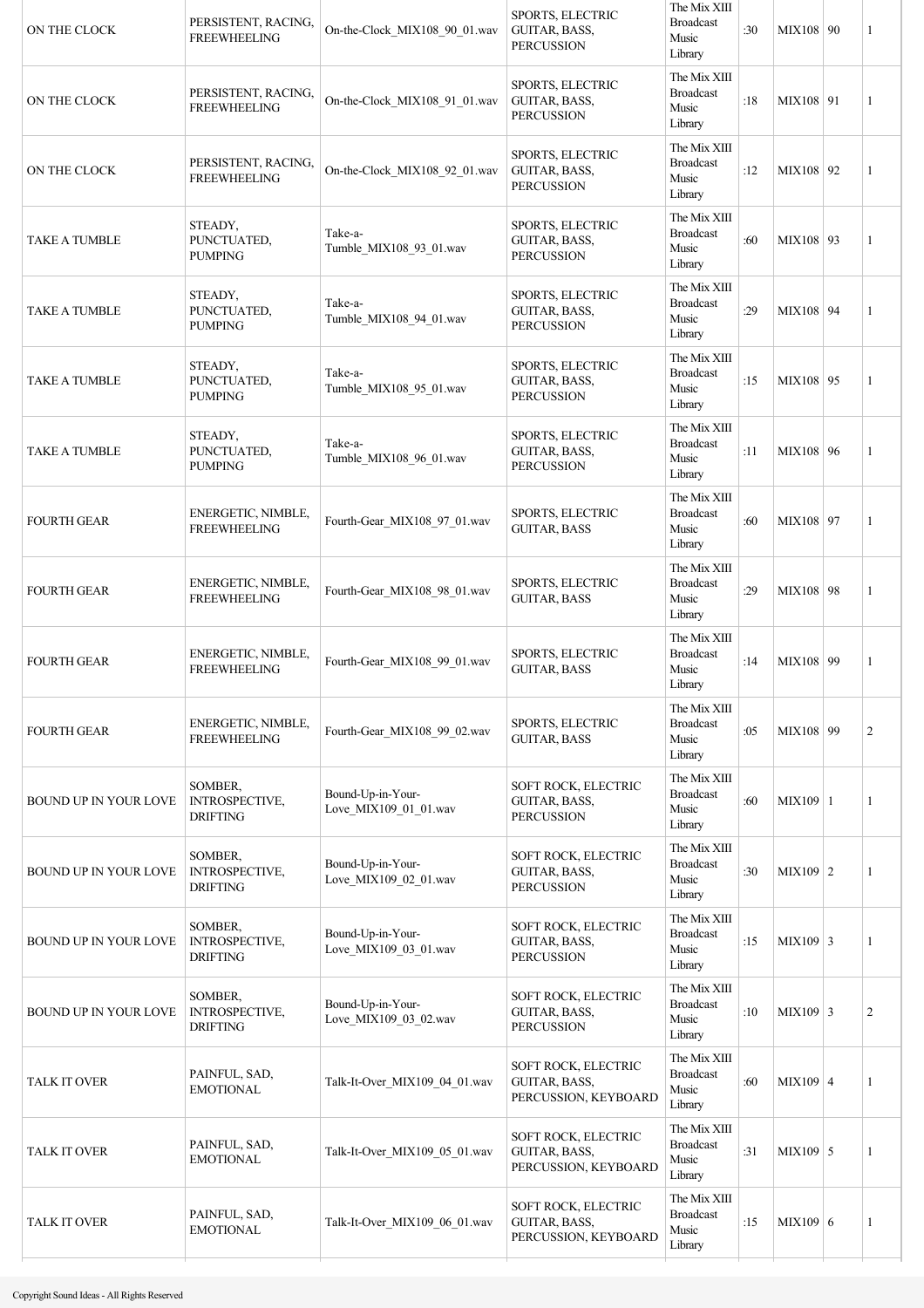| <b>TALK IT OVER</b>                         | PAINFUL, SAD,<br><b>EMOTIONAL</b>                    | Talk-It-Over_MIX109_06_02.wav                   | <b>SOFT ROCK, ELECTRIC</b><br>GUITAR, BASS,<br>PERCUSSION, KEYBOARD | The Mix XIII<br><b>Broadcast</b><br>Music<br>Library | :08  | MIX109 6    | $\overline{2}$ |
|---------------------------------------------|------------------------------------------------------|-------------------------------------------------|---------------------------------------------------------------------|------------------------------------------------------|------|-------------|----------------|
| <b>ONE WAY</b><br><b>CONVERSATION</b>       | HEARTFELT,<br>REGRETFUL,<br><b>YEARNING</b>          | One-Way-<br>Conversation MIX109 07 01.wav       | SOFT ROCK, ELECTRIC<br>GUITAR, BASS,<br><b>PERCUSSION</b>           | The Mix XIII<br><b>Broadcast</b><br>Music<br>Library | 1:01 | MIX109 7    | $\mathbf{1}$   |
| <b>ONE WAY</b><br><b>CONVERSATION</b>       | HEARTFELT,<br>REGRETFUL,<br><b>YEARNING</b>          | One-Way-<br>Conversation_MIX109_08_01.wav       | SOFT ROCK, ELECTRIC<br>GUITAR, BASS,<br><b>PERCUSSION</b>           | The Mix XIII<br><b>Broadcast</b><br>Music<br>Library | :31  | MIX109   8  | $\mathbf{1}$   |
| <b>ONE WAY</b><br><b>CONVERSATION</b>       | HEARTFELT,<br>REGRETFUL,<br><b>YEARNING</b>          | One-Way-<br>Conversation_MIX109_09_01.wav       | SOFT ROCK, ELECTRIC<br>GUITAR, BASS,<br><b>PERCUSSION</b>           | The Mix XIII<br><b>Broadcast</b><br>Music<br>Library | :16  | MIX109   9  | 1              |
| <b>ONE WAY</b><br><b>CONVERSATION</b>       | HEARTFELT,<br>REGRETFUL,<br><b>YEARNING</b>          | One-Way-<br>Conversation MIX109 09 02.wav       | SOFT ROCK, ELECTRIC<br>GUITAR, BASS,<br><b>PERCUSSION</b>           | The Mix XIII<br><b>Broadcast</b><br>Music<br>Library | :10  | MIX109   9  | $\overline{2}$ |
| <b>FOREVER AND A DAY</b>                    | MOODY, HEARTFELT,<br><b>REFLECTIVE</b>               | Forever-and-a-<br>Day_MIX109_10_01.wav          | SOFT ROCK, ELECTRIC<br>GUITAR, ORGAN,<br><b>ACOUSTIC GUITAR</b>     | The Mix XIII<br><b>Broadcast</b><br>Music<br>Library | :60  | MIX109 10   | 1              |
| <b>FOREVER AND A DAY</b>                    | MOODY, HEARTFELT,<br><b>REFLECTIVE</b>               | Forever-and-a-<br>Day_MIX109_11_01.wav          | SOFT ROCK, ELECTRIC<br>GUITAR, ORGAN,<br><b>ACOUSTIC GUITAR</b>     | The Mix XIII<br><b>Broadcast</b><br>Music<br>Library | :30  | MIX109 11   | 1              |
| <b>FOREVER AND A DAY</b>                    | MOODY, HEARTFELT,<br><b>REFLECTIVE</b>               | Forever-and-a-<br>Day_MIX109_12_01.wav          | SOFT ROCK, ELECTRIC<br>GUITAR, ORGAN,<br><b>ACOUSTIC GUITAR</b>     | The Mix XIII<br><b>Broadcast</b><br>Music<br>Library | :15  | MIX109   12 | 1              |
| <b>FOREVER AND A DAY</b>                    | MOODY, HEARTFELT,<br><b>REFLECTIVE</b>               | Forever-and-a-<br>Day_MIX109_12_02.wav          | SOFT ROCK, ELECTRIC<br>GUITAR, ORGAN,<br><b>ACOUSTIC GUITAR</b>     | The Mix XIII<br><b>Broadcast</b><br>Music<br>Library | :10  | MIX109   12 | $\overline{c}$ |
| <b>SLOW ESCAPE</b>                          | ENTREATING,<br>THOUGHTFUL,<br><b>BUILDING</b>        | Slow-Escape_MIX109_13_01.wav                    | SOFT ROCK, ELECTRIC<br>GUITAR, BASS,<br>PERCUSSION, KEYBOARD        | The Mix XIII<br><b>Broadcast</b><br>Music<br>Library | :60  | MIX109 13   | 1              |
| <b>SLOW ESCAPE</b>                          | <b>ENTREATING.</b><br>THOUGHTFUL,<br><b>BUILDING</b> | Slow-Escape MIX109 14 01.wav                    | SOFT ROCK, ELECTRIC<br>GUITAR, BASS,<br>PERCUSSION, KEYBOARD        | The Mix XIII<br><b>Broadcast</b><br>Music<br>Library | :30  | MIX109   14 | 1              |
| <b>SLOW ESCAPE</b>                          | ENTREATING,<br>THOUGHTFUL,<br><b>BUILDING</b>        | Slow-Escape MIX109 15 01.wav                    | SOFT ROCK, ELECTRIC<br>GUITAR, BASS,<br>PERCUSSION, KEYBOARD        | The Mix XIII<br><b>Broadcast</b><br>Music<br>Library | :15  | MIX109 15   | 1              |
| <b>SLOW ESCAPE</b>                          | ENTREATING,<br>THOUGHTFUL,<br><b>BUILDING</b>        | Slow-Escape MIX109 15 02.wav                    | SOFT ROCK, ELECTRIC<br>GUITAR, BASS,<br>PERCUSSION, KEYBOARD        | The Mix XIII<br><b>Broadcast</b><br>Music<br>Library | :13  | MIX109   15 | $\overline{2}$ |
| <b>LOVE IS THE GREATEST</b><br><b>THING</b> | WARM, REASSURING,<br><b>LEISURELY</b>                | Love-Is-the-Greatest-<br>Thing MIX109 16 01.wav | SOFT ROCK, ELECTRIC<br>GUITAR, BASS,<br><b>PERCUSSION</b>           | The Mix XIII<br><b>Broadcast</b><br>Music<br>Library | :60  | MIX109   16 | 1              |
| <b>LOVE IS THE GREATEST</b><br><b>THING</b> | WARM, REASSURING,<br><b>LEISURELY</b>                | Love-Is-the-Greatest-<br>Thing_MIX109_17_01.wav | SOFT ROCK, ELECTRIC<br>GUITAR, BASS,<br><b>PERCUSSION</b>           | The Mix XIII<br><b>Broadcast</b><br>Music<br>Library | :30  | MIX109   17 | 1              |
| LOVE IS THE GREATEST<br><b>THING</b>        | WARM, REASSURING,<br><b>LEISURELY</b>                | Love-Is-the-Greatest-<br>Thing_MIX109_18_01.wav | SOFT ROCK, ELECTRIC<br>GUITAR, BASS,<br><b>PERCUSSION</b>           | The Mix XIII<br><b>Broadcast</b><br>Music<br>Library | :15  | MIX109 18   | 1              |
| <b>LOVE IS THE GREATEST</b><br><b>THING</b> | WARM, REASSURING,<br><b>LEISURELY</b>                | Love-Is-the-Greatest-<br>Thing_MIX109_18_02.wav | SOFT ROCK, ELECTRIC<br>GUITAR, BASS,<br><b>PERCUSSION</b>           | The Mix XIII<br><b>Broadcast</b><br>Music<br>Library | :10  | MIX109   18 | $\overline{2}$ |
| DON'T GO AWAY                               | REFLECTIVE,<br>QUESTIONING,<br><b>ENTREATING</b>     | Dont-Go-<br>Away_MIX109_19_01.wav               | SOFT ROCK, ELECTRIC<br>GUITAR, BASS,<br>PERCUSSION, KEYBOARD        | The Mix XIII<br><b>Broadcast</b><br>Music<br>Library | :60  | MIX109   19 | 1              |
|                                             |                                                      |                                                 |                                                                     |                                                      |      |             |                |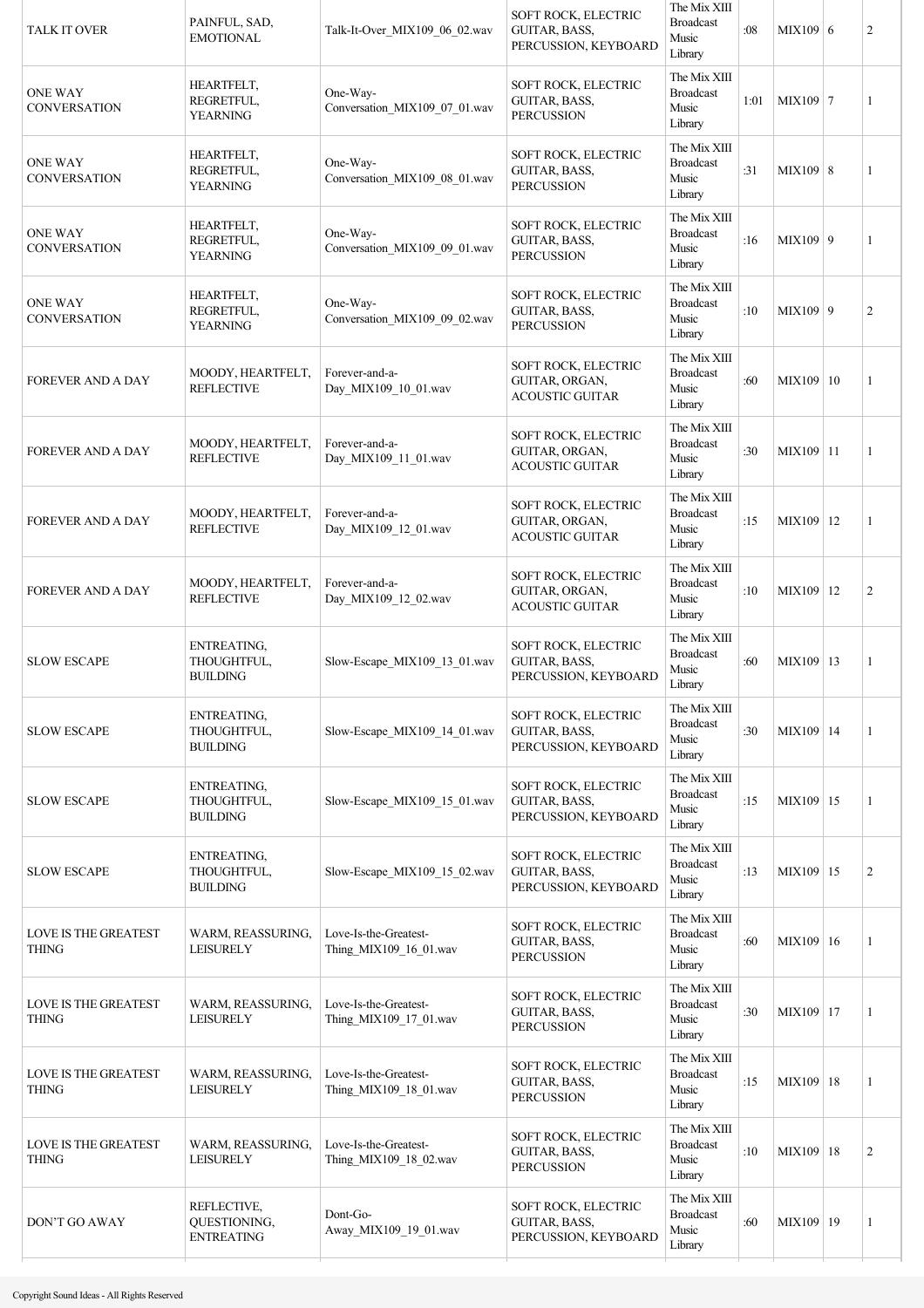| DON'T GO AWAY                     | REFLECTIVE,<br>QUESTIONING,<br><b>ENTREATING</b>    | Dont-Go-<br>Away_MIX109_20_01.wav            | SOFT ROCK, ELECTRIC<br>GUITAR, BASS,<br>PERCUSSION, KEYBOARD                                | The Mix XIII<br><b>Broadcast</b><br>Music<br>Library | :30 | MIX109 20   | $\mathbf{1}$   |
|-----------------------------------|-----------------------------------------------------|----------------------------------------------|---------------------------------------------------------------------------------------------|------------------------------------------------------|-----|-------------|----------------|
| DON'T GO AWAY                     | REFLECTIVE,<br>QUESTIONING,<br><b>ENTREATING</b>    | Dont-Go-<br>Away_MIX109_21_01.wav            | SOFT ROCK, ELECTRIC<br>GUITAR, BASS,<br>PERCUSSION, KEYBOARD                                | The Mix XIII<br><b>Broadcast</b><br>Music<br>Library | :16 | MIX109 21   | $\mathbf{1}$   |
| DON'T GO AWAY                     | REFLECTIVE,<br>QUESTIONING,<br><b>ENTREATING</b>    | Dont-Go-<br>Away_MIX109_21_02.wav            | SOFT ROCK, ELECTRIC<br>GUITAR, BASS,<br>PERCUSSION, KEYBOARD                                | The Mix XIII<br><b>Broadcast</b><br>Music<br>Library | :12 | MIX109 21   | $\overline{2}$ |
| <b>MOVING IMAGES</b>              | UPBEAT, BRIGHT,<br><b>CONFIDENT</b>                 | Moving-<br>Images_MIX109_22_01.wav           | SOFT ROCK, ELECTRIC<br>GUITAR, BASS,<br><b>PERCUSSION</b>                                   | The Mix XIII<br><b>Broadcast</b><br>Music<br>Library | :60 | MIX109 22   | 1              |
| <b>MOVING IMAGES</b>              | UPBEAT, BRIGHT,<br><b>CONFIDENT</b>                 | Moving-<br>Images_MIX109_23_01.wav           | SOFT ROCK, ELECTRIC<br>GUITAR, BASS,<br><b>PERCUSSION</b>                                   | The Mix XIII<br><b>Broadcast</b><br>Music<br>Library | :30 | MIX109 23   | $\mathbf{1}$   |
| <b>MOVING IMAGES</b>              | UPBEAT, BRIGHT,<br><b>CONFIDENT</b>                 | Moving-<br>Images_MIX109_24_01.wav           | SOFT ROCK, ELECTRIC<br><b>GUITAR, BASS,</b><br><b>PERCUSSION</b>                            | The Mix XIII<br><b>Broadcast</b><br>Music<br>Library | :16 | MIX109 24   | $\mathbf{1}$   |
| <b>MOVING IMAGES</b>              | UPBEAT, BRIGHT,<br><b>CONFIDENT</b>                 | Moving-<br>Images_MIX109_24_02.wav           | SOFT ROCK, ELECTRIC<br>GUITAR, BASS,<br><b>PERCUSSION</b>                                   | The Mix XIII<br><b>Broadcast</b><br>Music<br>Library | :09 | MIX109 24   | $\overline{2}$ |
| A CHANGE IN THE<br><b>WEATHER</b> | POSITIVE,<br>EASYGOING,<br><b>CAREFREE</b>          | A-Change-in-the-<br>Weather_MIX109_25_01.wav | SOFT ROCK, ACOUSTIC<br><b>GUITAR, ELECTRIC</b><br>GUITAR, BASS,<br><b>PERCUSSION</b>        | The Mix XIII<br><b>Broadcast</b><br>Music<br>Library | :60 | MIX109 25   | 1              |
| A CHANGE IN THE<br><b>WEATHER</b> | POSITIVE,<br>EASYGOING,<br><b>CAREFREE</b>          | A-Change-in-the-<br>Weather_MIX109_26_01.wav | SOFT ROCK, ACOUSTIC<br><b>GUITAR, ELECTRIC</b><br>GUITAR, BASS,<br><b>PERCUSSION</b>        | The Mix XIII<br><b>Broadcast</b><br>Music<br>Library | :30 | MIX109 26   | $\mathbf{1}$   |
| A CHANGE IN THE<br><b>WEATHER</b> | POSITIVE,<br>EASYGOING,<br><b>CAREFREE</b>          | A-Change-in-the-<br>Weather_MIX109_27_01.wav | SOFT ROCK, ACOUSTIC<br><b>GUITAR, ELECTRIC</b><br><b>GUITAR, BASS,</b><br><b>PERCUSSION</b> | The Mix XIII<br><b>Broadcast</b><br>Music<br>Library | :15 | MIX109 27   | 1              |
| A CHANGE IN THE<br><b>WEATHER</b> | POSITIVE,<br>EASYGOING,<br><b>CAREFREE</b>          | A-Change-in-the-<br>Weather_MIX109_27_02.wav | SOFT ROCK, ACOUSTIC<br><b>GUITAR, ELECTRIC</b><br>GUITAR, BASS,<br><b>PERCUSSION</b>        | The Mix XIII<br><b>Broadcast</b><br>Music<br>Library | :10 | MIX109 27   | $\overline{2}$ |
| <b>NOT GONNA BE</b>               | EMOTIONAL,<br>UNCERTAIN,<br><b>RESIGNED</b>         | Not-Gonna-<br>Be_MIX109_28_01.wav            | SOFT ROCK, ELECTRIC<br>GUITAR, BASS,<br><b>KEYBOARDS,</b><br><b>PERCUSSION</b>              | The Mix XIII<br><b>Broadcast</b><br>Music<br>Library | :60 | $MIX109$ 28 | 1              |
| <b>NOT GONNA BE</b>               | EMOTIONAL,<br>UNCERTAIN,<br><b>RESIGNED</b>         | Not-Gonna-<br>Be_MIX109_29_01.wav            | SOFT ROCK, ELECTRIC<br>GUITAR, BASS,<br>KEYBOARDS,<br><b>PERCUSSION</b>                     | The Mix XIII<br><b>Broadcast</b><br>Music<br>Library | :30 | MIX109 29   | 1              |
| <b>NOT GONNA BE</b>               | EMOTIONAL,<br>UNCERTAIN,<br><b>RESIGNED</b>         | Not-Gonna-<br>Be_MIX109_30_01.wav            | SOFT ROCK, ELECTRIC<br>GUITAR, BASS,<br><b>KEYBOARDS,</b><br><b>PERCUSSION</b>              | The Mix XIII<br><b>Broadcast</b><br>Music<br>Library | :17 | MIX109 30   | 1              |
| <b>NOT GONNA BE</b>               | EMOTIONAL,<br>UNCERTAIN,<br><b>RESIGNED</b>         | Not-Gonna-<br>Be_MIX109_30_02.wav            | SOFT ROCK, ELECTRIC<br>GUITAR, BASS,<br><b>KEYBOARDS,</b><br><b>PERCUSSION</b>              | The Mix XIII<br><b>Broadcast</b><br>Music<br>Library | :15 | MIX109 30   | $\overline{2}$ |
| <b>SHINING MEMORIES</b>           | WANDERING,<br>SEARCHING,<br><b>NARRATIVE</b>        | Shining-<br>Memories_MIX109_31_01.wav        | SOFT ROCK, ELECTRIC<br>GUITAR, BASS,<br><b>PERCUSSION</b>                                   | The Mix XIII<br><b>Broadcast</b><br>Music<br>Library | :60 | MIX109 31   | 1              |
| <b>SHINING MEMORIES</b>           | WANDERING,<br><b>SEARCHING,</b><br><b>NARRATIVE</b> | Shining-<br>Memories_MIX109_32_01.wav        | SOFT ROCK, ELECTRIC<br>GUITAR, BASS,<br><b>PERCUSSION</b>                                   | The Mix XIII<br><b>Broadcast</b><br>Music<br>Library | :30 | MIX109 32   | 1              |
| <b>SHINING MEMORIES</b>           | WANDERING,<br>SEARCHING,<br><b>NARRATIVE</b>        | Shining-<br>Memories_MIX109_33_01.wav        | SOFT ROCK, ELECTRIC<br>GUITAR, BASS,<br><b>PERCUSSION</b>                                   | The Mix XIII<br><b>Broadcast</b><br>Music<br>Library | :15 | MIX109 33   | 1              |
|                                   |                                                     |                                              |                                                                                             |                                                      |     |             |                |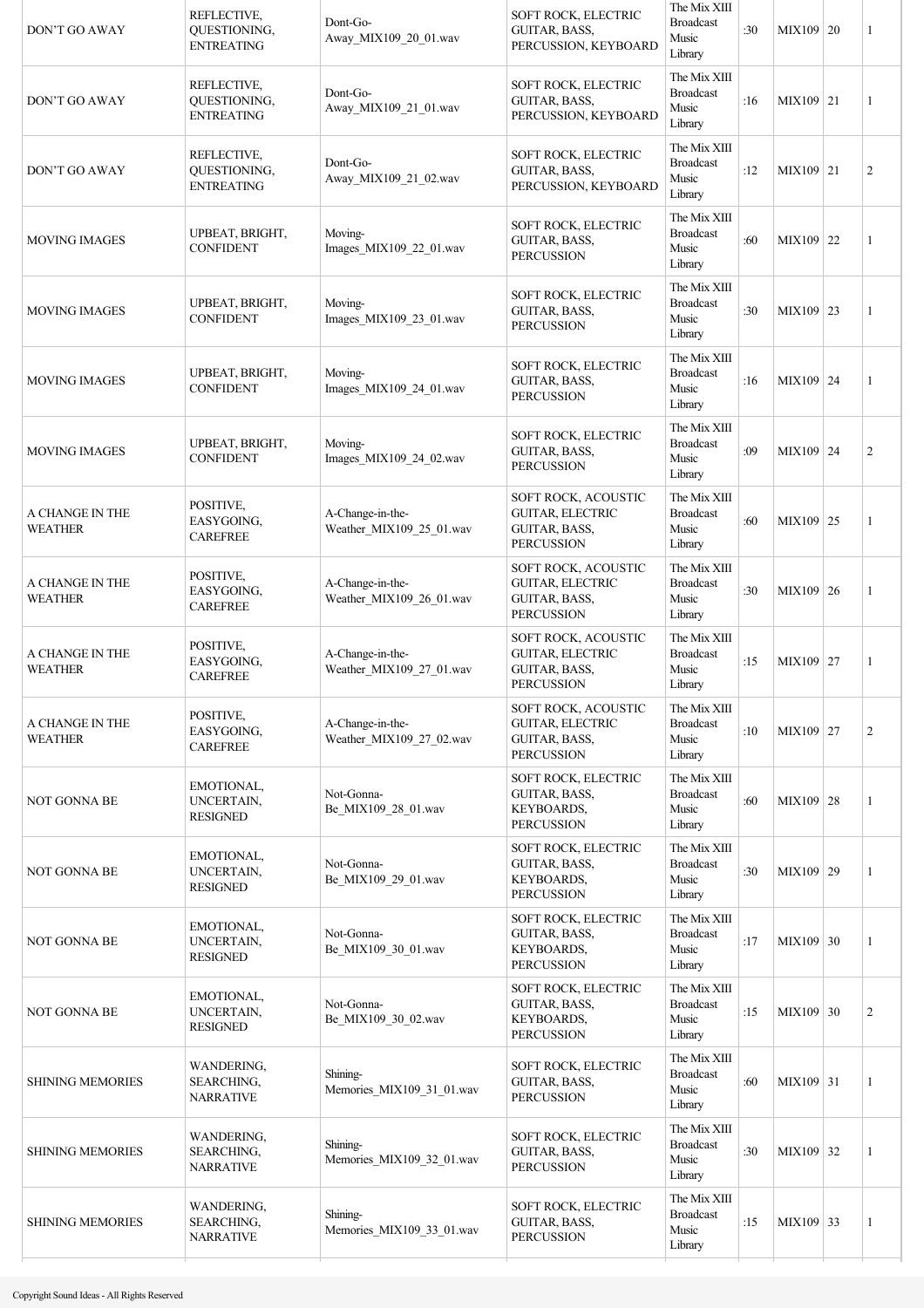| <b>SHINING MEMORIES</b>    | <b>WANDERING.</b><br><b>SEARCHING,</b><br><b>NARRATIVE</b> | Shining-<br>Memories_MIX109_33_02.wav    | SOFT ROCK, ELECTRIC<br>GUITAR, BASS,<br><b>PERCUSSION</b>                                   | The Mix XIII<br><b>Broadcast</b><br>Music<br>Library | :12 | MIX109 33   | $\overline{2}$ |
|----------------------------|------------------------------------------------------------|------------------------------------------|---------------------------------------------------------------------------------------------|------------------------------------------------------|-----|-------------|----------------|
| <b>BLUE HORIZON</b>        | SULTRY, HAUNTING,<br><b>BLUESY</b>                         | Blue-Horizon_MIX109_34_01.wav            | SOFT ROCK, ELECTRIC<br><b>GUITAR, BASS</b>                                                  | The Mix XIII<br><b>Broadcast</b><br>Music<br>Library | :60 | MIX109 34   | 1              |
| <b>BLUE HORIZON</b>        | SULTRY, HAUNTING,<br><b>BLUESY</b>                         | Blue-Horizon MIX109 35 01.wav            | SOFT ROCK, ELECTRIC<br><b>GUITAR, BASS</b>                                                  | The Mix XIII<br><b>Broadcast</b><br>Music<br>Library | :31 | MIX109 35   | 1              |
| <b>BLUE HORIZON</b>        | SULTRY, HAUNTING,<br><b>BLUESY</b>                         | Blue-Horizon_MIX109_36_01.wav            | SOFT ROCK, ELECTRIC<br><b>GUITAR, BASS</b>                                                  | The Mix XIII<br><b>Broadcast</b><br>Music<br>Library | :16 | MIX109 36   | 1              |
| <b>BLUE HORIZON</b>        | SULTRY, HAUNTING,<br><b>BLUESY</b>                         | Blue-Horizon_MIX109_36_02.wav            | SOFT ROCK, ELECTRIC<br><b>GUITAR, BASS</b>                                                  | The Mix XIII<br><b>Broadcast</b><br>Music<br>Library | :14 | MIX109 36   | $\overline{2}$ |
| <b>JUST A WHISPER AWAY</b> | STROLLING,<br>EFFORTLESS, LAID<br><b>BACK</b>              | Just-a-Whisper-<br>Away MIX109 37 01.wav | SOFT ROCK, ELECTRIC<br>GUITAR, BASS,<br><b>PERCUSSION</b>                                   | The Mix XIII<br><b>Broadcast</b><br>Music<br>Library | :59 | MIX109 37   | 1              |
| <b>JUST A WHISPER AWAY</b> | STROLLING,<br>EFFORTLESS, LAID<br><b>BACK</b>              | Just-a-Whisper-<br>Away_MIX109_38_01.wav | SOFT ROCK, ELECTRIC<br>GUITAR, BASS,<br><b>PERCUSSION</b>                                   | The Mix XIII<br><b>Broadcast</b><br>Music<br>Library | :30 | MIX109 38   | 1              |
| <b>JUST A WHISPER AWAY</b> | STROLLING,<br>EFFORTLESS, LAID<br><b>BACK</b>              | Just-a-Whisper-<br>Away_MIX109_39_01.wav | SOFT ROCK, ELECTRIC<br>GUITAR, BASS,<br><b>PERCUSSION</b>                                   | The Mix XIII<br><b>Broadcast</b><br>Music<br>Library | :16 | MIX109 39   | 1              |
| <b>JUST A WHISPER AWAY</b> | STROLLING,<br>EFFORTLESS, LAID<br><b>BACK</b>              | Just-a-Whisper-<br>Away_MIX109_39_02.wav | SOFT ROCK, ELECTRIC<br>GUITAR, BASS,<br><b>PERCUSSION</b>                                   | The Mix XIII<br><b>Broadcast</b><br>Music<br>Library | :12 | MIX109 39   | $\overline{2}$ |
| <b>MARCH OF THE HEART</b>  | FLOATING,<br>MEANDERING, WARM                              | March-of-the-<br>Heart_MIX109_40_01.wav  | <b>SOFT ROCK, ELECTRIC</b><br><b>GUITAR, ACOUSTIC</b><br>GUITAR, BASS,<br><b>PERCUSSION</b> | The Mix XIII<br><b>Broadcast</b><br>Music<br>Library | :60 | MIX109 40   | 1              |
| <b>MARCH OF THE HEART</b>  | FLOATING,<br>MEANDERING, WARM                              | March-of-the-<br>Heart_MIX109_41_01.wav  | <b>SOFT ROCK, ELECTRIC</b><br><b>GUITAR, ACOUSTIC</b><br>GUITAR, BASS,<br><b>PERCUSSION</b> | The Mix XIII<br><b>Broadcast</b><br>Music<br>Library | :30 | MIX109 41   | 1              |
| <b>MARCH OF THE HEART</b>  | FLOATING,<br>MEANDERING, WARM                              | March-of-the-<br>Heart MIX109 42 01.wav  | <b>SOFT ROCK, ELECTRIC</b><br>GUITAR, ACOUSTIC<br>GUITAR, BASS,<br><b>PERCUSSION</b>        | The Mix XIII<br><b>Broadcast</b><br>Music<br>Library | :15 | $MIX109$ 42 | $\mathbf{1}$   |
| <b>OUT OF REACH</b>        | SEEKING, SWIRLING,<br><b>BECKONING</b>                     | Out-of-Reach_MIX109_43_01.wav            | SOFT ROCK, ELECTRIC<br>GUITAR, MANDOLIN,<br><b>BASS, PERCUSSION</b>                         | The Mix XIII<br><b>Broadcast</b><br>Music<br>Library | :60 | MIX109 43   | 1              |
| <b>OUT OF REACH</b>        | SEEKING, SWIRLING,<br><b>BECKONING</b>                     | Out-of-Reach_MIX109_44_01.wav            | SOFT ROCK, ELECTRIC<br>GUITAR, MANDOLIN,<br><b>BASS, PERCUSSION</b>                         | The Mix XIII<br><b>Broadcast</b><br>Music<br>Library | :30 | MIX109 44   | $\mathbf{1}$   |
| <b>OUT OF REACH</b>        | SEEKING, SWIRLING,<br><b>BECKONING</b>                     | Out-of-Reach_MIX109_45_01.wav            | SOFT ROCK, ELECTRIC<br>GUITAR, MANDOLIN,<br><b>BASS, PERCUSSION</b>                         | The Mix XIII<br><b>Broadcast</b><br>Music<br>Library | :15 | MIX109 45   | 1              |
| <b>OUT OF REACH</b>        | SEEKING, SWIRLING,<br><b>BECKONING</b>                     | Out-of-Reach_MIX109_45_02.wav            | SOFT ROCK, ELECTRIC<br>GUITAR, MANDOLIN,<br><b>BASS, PERCUSSION</b>                         | The Mix XIII<br><b>Broadcast</b><br>Music<br>Library | :10 | MIX109 45   | $\sqrt{2}$     |
| PUTTING IN TIME            | PENSIVE, INTIMATE,<br>QUIET                                | Putting-in-<br>Time_MIX109_46_01.wav     | SOFT ROCK, ELECTRIC<br>GUITAR, BASS,<br><b>PERCUSSION</b>                                   | The Mix XIII<br><b>Broadcast</b><br>Music<br>Library | :60 | MIX109 46   | 1              |
| PUTTING IN TIME            | PENSIVE, INTIMATE,<br><b>QUIET</b>                         | Putting-in-<br>Time_MIX109_47_01.wav     | SOFT ROCK, ELECTRIC<br>GUITAR, BASS,<br><b>PERCUSSION</b>                                   | The Mix XIII<br><b>Broadcast</b><br>Music<br>Library | :29 | MIX109 47   | 1              |
|                            |                                                            |                                          |                                                                                             |                                                      |     |             |                |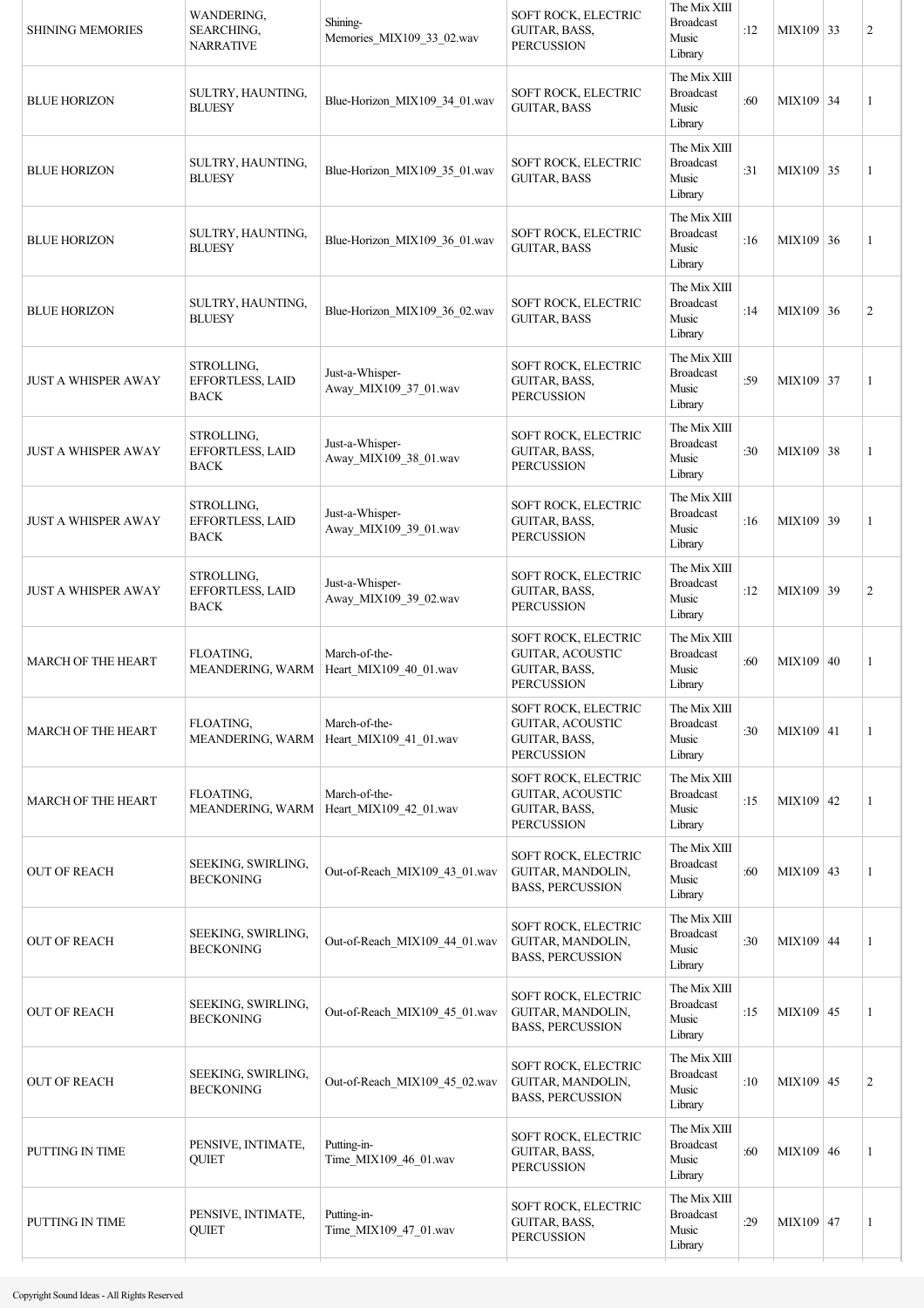| PUTTING IN TIME                     | PENSIVE, INTIMATE,<br><b>OUIET</b>              | Putting-in-<br>Time_MIX109_48_01.wav           | SOFT ROCK, ELECTRIC<br>GUITAR, BASS,<br><b>PERCUSSION</b> | The Mix XIII<br><b>Broadcast</b><br>Music<br>Library | :15 | MIX109 48   | 1              |
|-------------------------------------|-------------------------------------------------|------------------------------------------------|-----------------------------------------------------------|------------------------------------------------------|-----|-------------|----------------|
| PUTTING IN TIME                     | PENSIVE, INTIMATE,<br><b>QUIET</b>              | Putting-in-<br>Time_MIX109_48_02.wav           | SOFT ROCK, ELECTRIC<br>GUITAR, BASS,<br><b>PERCUSSION</b> | The Mix XIII<br><b>Broadcast</b><br>Music<br>Library | :10 | MIX109 48   | $\overline{2}$ |
| <b>COLOR MY LOVE</b>                | SMOOTH, MELLOW,<br><b>LAID BACK</b>             | Color-My-<br>Love_MIX109_49_01.wav             | SOFT ROCK, ELECTRIC<br>GUITAR, PERCUSSION                 | The Mix XIII<br><b>Broadcast</b><br>Music<br>Library | :60 | MIX109 49   | 1              |
| <b>COLOR MY LOVE</b>                | SMOOTH, MELLOW,<br><b>LAID BACK</b>             | Color-My-<br>Love_MIX109_50_01.wav             | SOFT ROCK, ELECTRIC<br><b>GUITAR, PERCUSSION</b>          | The Mix XIII<br><b>Broadcast</b><br>Music<br>Library | :30 | MIX109 50   | 1              |
| <b>COLOR MY LOVE</b>                | SMOOTH, MELLOW,<br><b>LAID BACK</b>             | Color-My-<br>Love_MIX109_51_01.wav             | SOFT ROCK, ELECTRIC<br><b>GUITAR, PERCUSSION</b>          | The Mix XIII<br><b>Broadcast</b><br>Music<br>Library | :15 | MIX109 51   | 1              |
| <b>COLOR MY LOVE</b>                | SMOOTH, MELLOW,<br><b>LAID BACK</b>             | Color-My-<br>Love_MIX109_51_02.wav             | SOFT ROCK, ELECTRIC<br><b>GUITAR, PERCUSSION</b>          | The Mix XIII<br><b>Broadcast</b><br>Music<br>Library | :09 | MIX109 51   | $\overline{2}$ |
| <b>SLOW JOURNEY</b>                 | SWIRLING, MUTED,<br><b>UNRESOLVED</b>           | Slow-Journey MIX109 52 01.wav                  | SOFT ROCK, ELECTRIC<br>GUITAR, BASS,<br><b>PERCUSSION</b> | The Mix XIII<br><b>Broadcast</b><br>Music<br>Library | :60 | MIX109 52   | 1              |
| <b>SLOW JOURNEY</b>                 | SWIRLING, MUTED,<br><b>UNRESOLVED</b>           | Slow-Journey_MIX109_53_01.wav                  | SOFT ROCK, ELECTRIC<br>GUITAR, BASS,<br><b>PERCUSSION</b> | The Mix XIII<br><b>Broadcast</b><br>Music<br>Library | :30 | $MIX109$ 53 | 1              |
| <b>SLOW JOURNEY</b>                 | SWIRLING, MUTED,<br><b>UNRESOLVED</b>           | Slow-Journey_MIX109_54_01.wav                  | SOFT ROCK, ELECTRIC<br>GUITAR, BASS,<br><b>PERCUSSION</b> | The Mix XIII<br><b>Broadcast</b><br>Music<br>Library | :15 | MIX109 54   | 1              |
| <b>SLOW JOURNEY</b>                 | SWIRLING, MUTED,<br><b>UNRESOLVED</b>           | Slow-Journey_MIX109_54_02.wav                  | SOFT ROCK, ELECTRIC<br>GUITAR, BASS,<br><b>PERCUSSION</b> | The Mix XIII<br><b>Broadcast</b><br>Music<br>Library | :10 | MIX109 54   | $\overline{2}$ |
| <b>FAST TRACK TO LOVE</b>           | HAUNTING,<br>SPIRALLING,<br><b>UNRAVELLING</b>  | Fast-Track-to-<br>Love_MIX109_55_01.wav        | SOFT ROCK, ELECTRIC<br>GUITAR, BASS,<br><b>PERCUSSION</b> | The Mix XIII<br><b>Broadcast</b><br>Music<br>Library | :60 | MIX109 55   | $\mathbf{1}$   |
| <b>FAST TRACK TO LOVE</b>           | HAUNTING,<br>SPIRALLING,<br><b>UNRAVELLING</b>  | Fast-Track-to-<br>Love_MIX109_56_01.wav        | SOFT ROCK, ELECTRIC<br>GUITAR, BASS,<br><b>PERCUSSION</b> | The Mix XIII<br><b>Broadcast</b><br>Music<br>Library | :30 | $MIX109$ 56 | $\mathbf{1}$   |
| <b>FAST TRACK TO LOVE</b>           | HAUNTING,<br>SPIRALLING,<br><b>UNRAVELLING</b>  | Fast-Track-to-<br>Love_MIX109_57_01.wav        | SOFT ROCK, ELECTRIC<br>GUITAR, BASS,<br><b>PERCUSSION</b> | The Mix XIII<br><b>Broadcast</b><br>Music<br>Library | :15 | MIX109 57   | $\mathbf{1}$   |
| <b>FAST TRACK TO LOVE</b>           | HAUNTING,<br>SPIRALLING,<br><b>UNRAVELLING</b>  | Fast-Track-to-<br>Love_MIX109_57_02.wav        | SOFT ROCK, ELECTRIC<br>GUITAR, BASS,<br><b>PERCUSSION</b> | The Mix XIII<br><b>Broadcast</b><br>Music<br>Library | :13 | MIX109 57   | $\overline{2}$ |
| THINGS I SHOULD HAVE<br><b>SAID</b> | REGRETFUL,<br>CONTEMPLATIVE,<br><b>PLEADING</b> | Things-I-Should-Have-<br>Said_MIX109_58_01.wav | SOFT ROCK, ELECTRIC<br>GUITAR, BASS,<br><b>PERCUSSION</b> | The Mix XIII<br><b>Broadcast</b><br>Music<br>Library | :60 | MIX109 58   | 1              |
| THINGS I SHOULD HAVE<br><b>SAID</b> | REGRETFUL,<br>CONTEMPLATIVE,<br><b>PLEADING</b> | Things-I-Should-Have-<br>Said_MIX109_59_01.wav | SOFT ROCK, ELECTRIC<br>GUITAR, BASS,<br><b>PERCUSSION</b> | The Mix XIII<br><b>Broadcast</b><br>Music<br>Library | :30 | MIX109 59   | $\mathbf{1}$   |
| THINGS I SHOULD HAVE<br><b>SAID</b> | REGRETFUL,<br>CONTEMPLATIVE,<br>PLEADING        | Things-I-Should-Have-<br>Said_MIX109_60_01.wav | SOFT ROCK, ELECTRIC<br>GUITAR, BASS,<br><b>PERCUSSION</b> | The Mix XIII<br><b>Broadcast</b><br>Music<br>Library | :15 | MIX109 60   | 1              |
| THINGS I SHOULD HAVE<br><b>SAID</b> | REGRETFUL,<br>CONTEMPLATIVE,<br><b>PLEADING</b> | Things-I-Should-Have-<br>Said MIX109 60 02.wav | SOFT ROCK, ELECTRIC<br>GUITAR, BASS,<br><b>PERCUSSION</b> | The Mix XIII<br><b>Broadcast</b><br>Music<br>Library | :11 | MIX109 60   | $\overline{2}$ |
|                                     |                                                 |                                                | SOFT ROCK, ELECTRIC                                       | The Mix XIII                                         |     |             |                |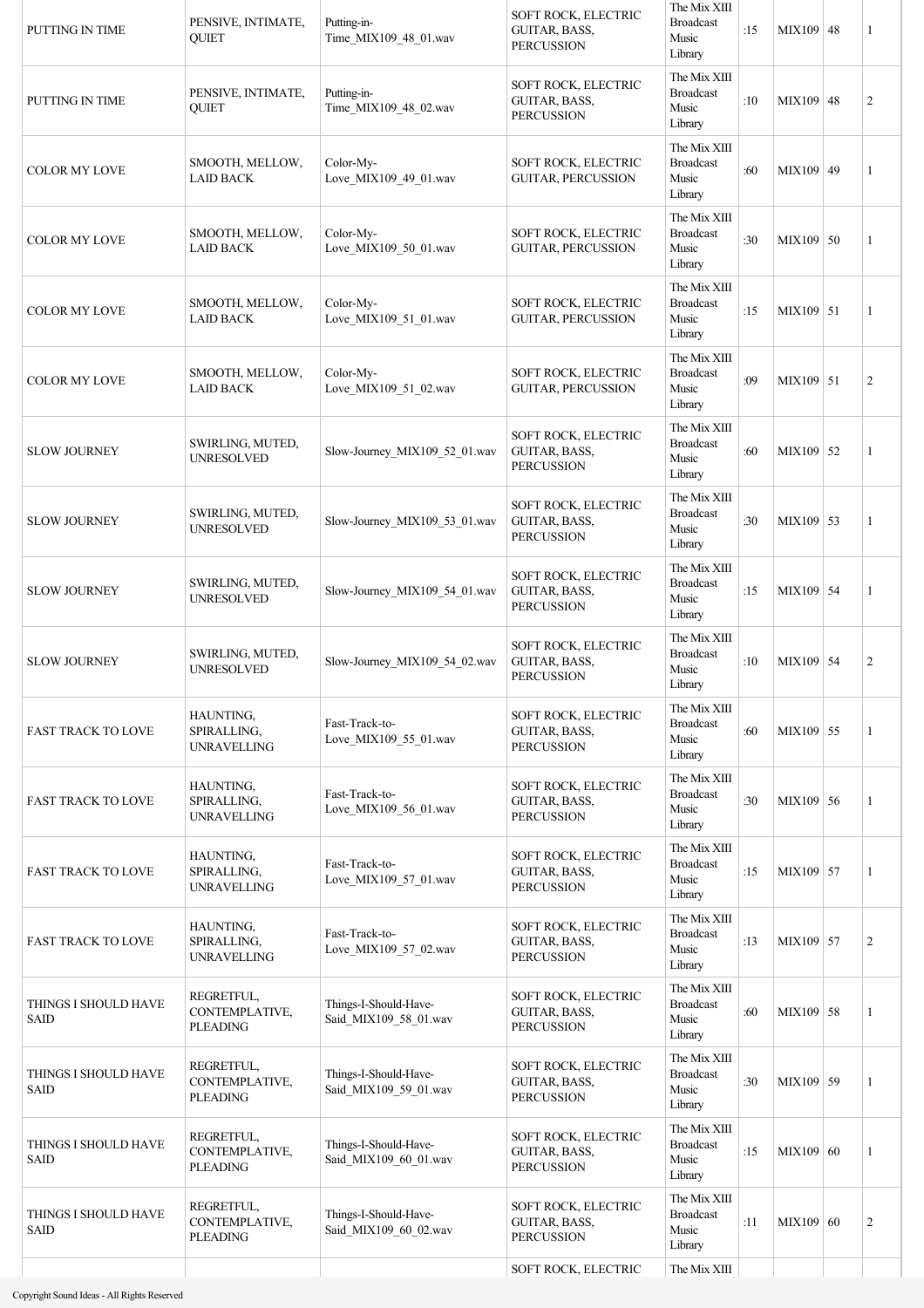| DAYDREAM FOR TWO        | GENTLE, ETHEREAL,<br><b>DREAMY</b>           | Daydream-for-<br>Two_MIX109_61_01.wav    | GUITAR, ACOUSTIC<br>GUITAR, BASS,<br><b>PERCUSSION</b>                               | <b>Broadcast</b><br>Music<br>Library                 | :60 | MIX109 61 | 1              |
|-------------------------|----------------------------------------------|------------------------------------------|--------------------------------------------------------------------------------------|------------------------------------------------------|-----|-----------|----------------|
| DAYDREAM FOR TWO        | GENTLE, ETHEREAL,<br><b>DREAMY</b>           | Daydream-for-<br>Two_MIX109_62_01.wav    | SOFT ROCK, ELECTRIC<br>GUITAR, ACOUSTIC<br><b>GUITAR, BASS,</b><br><b>PERCUSSION</b> | The Mix XIII<br><b>Broadcast</b><br>Music<br>Library | :30 | MIX109 62 | 1              |
| DAYDREAM FOR TWO        | GENTLE, ETHEREAL,<br><b>DREAMY</b>           | Daydream-for-<br>Two_MIX109_63_01.wav    | SOFT ROCK, ELECTRIC<br><b>GUITAR, ACOUSTIC</b><br>GUITAR, BASS,<br><b>PERCUSSION</b> | The Mix XIII<br><b>Broadcast</b><br>Music<br>Library | :15 | MIX109 63 | 1              |
| DAYDREAM FOR TWO        | <b>GENTLE, ETHEREAL,</b><br><b>DREAMY</b>    | Daydream-for-<br>Two_MIX109_63_02.wav    | SOFT ROCK, ELECTRIC<br><b>GUITAR, ACOUSTIC</b><br>GUITAR, BASS,<br><b>PERCUSSION</b> | The Mix XIII<br><b>Broadcast</b><br>Music<br>Library | :10 | MIX109 63 | $\overline{c}$ |
| TEAR MY HEART APART     | UNWINDING,<br>ROAMING.<br><b>QUESTIONING</b> | Tear-My-Heart-<br>Apart_MIX109_64_01.wav | SOFT ROCK, ELECTRIC<br><b>GUITAR, ACOUSTIC</b><br>GUITAR, BASS,<br><b>PERCUSSION</b> | The Mix XIII<br><b>Broadcast</b><br>Music<br>Library | :60 | MIX109 64 | 1              |
| TEAR MY HEART APART     | UNWINDING,<br>ROAMING,<br><b>QUESTIONING</b> | Tear-My-Heart-<br>Apart_MIX109_65_01.wav | SOFT ROCK, ELECTRIC<br><b>GUITAR, ACOUSTIC</b><br>GUITAR, BASS,<br><b>PERCUSSION</b> | The Mix XIII<br><b>Broadcast</b><br>Music<br>Library | :30 | MIX109 65 | 1              |
| TEAR MY HEART APART     | UNWINDING,<br>ROAMING,<br>QUESTIONING        | Tear-My-Heart-<br>Apart_MIX109_66_01.wav | SOFT ROCK, ELECTRIC<br><b>GUITAR, ACOUSTIC</b><br>GUITAR, BASS,<br><b>PERCUSSION</b> | The Mix XIII<br><b>Broadcast</b><br>Music<br>Library | :15 | MIX109 66 | 1              |
| TEAR MY HEART APART     | UNWINDING,<br>ROAMING,<br><b>QUESTIONING</b> | Tear-My-Heart-<br>Apart_MIX109_67_01.wav | SOFT ROCK, ELECTRIC<br><b>GUITAR, ACOUSTIC</b><br>GUITAR, BASS,<br><b>PERCUSSION</b> | The Mix XIII<br><b>Broadcast</b><br>Music<br>Library | :11 | MIX109 67 | 1              |
| <b>FINISH IT OFF</b>    | HYPNOTIC, DARK,<br><b>DRAMATIC</b>           | Finish-It-Off_MIX109_68_01.wav           | SOFT ROCK, ELECTRIC<br>GUITAR, BASS,<br><b>PERCUSSION</b>                            | The Mix XIII<br><b>Broadcast</b><br>Music<br>Library | :60 | MIX109 68 | 1              |
| <b>FINISH IT OFF</b>    | HYPNOTIC, DARK,<br><b>DRAMATIC</b>           | Finish-It-Off MIX109 69 01.wav           | SOFT ROCK, ELECTRIC<br>GUITAR, BASS,<br><b>PERCUSSION</b>                            | The Mix XIII<br><b>Broadcast</b><br>Music<br>Library | :30 | MIX109 69 | 1              |
| <b>FINISH IT OFF</b>    | HYPNOTIC, DARK,<br><b>DRAMATIC</b>           | Finish-It-Off MIX109 70 01.wav           | SOFT ROCK, ELECTRIC<br>GUITAR, BASS,<br><b>PERCUSSION</b>                            | The Mix XIII<br><b>Broadcast</b><br>Music<br>Library | :15 | MIX109 70 | 1              |
| <b>FINISH IT OFF</b>    | HYPNOTIC, DARK,<br><b>DRAMATIC</b>           | Finish-It-Off MIX109 71 01.wav           | SOFT ROCK, ELECTRIC<br>GUITAR, BASS,<br><b>PERCUSSION</b>                            | The Mix XIII<br><b>Broadcast</b><br>Music<br>Library | :10 | MIX109 71 | 1              |
| TRANQUIL MOMENTS        | WAFTING, RELAXED,<br><b>MELLOW</b>           | Tranquil-<br>Moments_MIX109_72_01.wav    | SOFT ROCK, ACOUSTIC<br><b>GUITAR, PERCUSSION</b>                                     | The Mix XIII<br><b>Broadcast</b><br>Music<br>Library | :60 | MIX109 72 | 1              |
| TRANQUIL MOMENTS        | WAFTING, RELAXED,<br><b>MELLOW</b>           | Tranquil-<br>Moments_MIX109_73_01.wav    | SOFT ROCK, ACOUSTIC<br>GUITAR, PERCUSSION                                            | The Mix XIII<br><b>Broadcast</b><br>Music<br>Library | :29 | MIX109 73 | 1              |
| <b>TRANQUIL MOMENTS</b> | WAFTING, RELAXED,<br><b>MELLOW</b>           | Tranquil-<br>Moments_MIX109_74_01.wav    | SOFT ROCK, ACOUSTIC<br><b>GUITAR, PERCUSSION</b>                                     | The Mix XIII<br><b>Broadcast</b><br>Music<br>Library | :15 | MIX109 74 | 1              |
| <b>TRANQUIL MOMENTS</b> | WAFTING, RELAXED,<br><b>MELLOW</b>           | Tranquil-<br>Moments_MIX109_75_01.wav    | SOFT ROCK, ACOUSTIC<br><b>GUITAR, PERCUSSION</b>                                     | The Mix XIII<br><b>Broadcast</b><br>Music<br>Library | :11 | MIX109 75 | $\mathbf{1}$   |
| ON THE DOWN LOW         | SOMBER, MOODY,<br>WITHDRAWN                  | On-the-Down-<br>Low_MIX109_76_01.wav     | SOFT ROCK, ELECTRIC<br>GUITAR, BASS,<br><b>PERCUSSION</b>                            | The Mix XIII<br><b>Broadcast</b><br>Music<br>Library | :60 | MIX109 76 | 1              |
| ON THE DOWN LOW         | SOMBER, MOODY,<br>WITHDRAWN                  | On-the-Down-<br>Low_MIX109_77_01.wav     | SOFT ROCK, ELECTRIC<br>GUITAR, BASS,<br><b>PERCUSSION</b>                            | The Mix XIII<br><b>Broadcast</b><br>Music<br>Library | :30 | MIX109 77 | 1              |
|                         |                                              |                                          |                                                                                      |                                                      |     |           |                |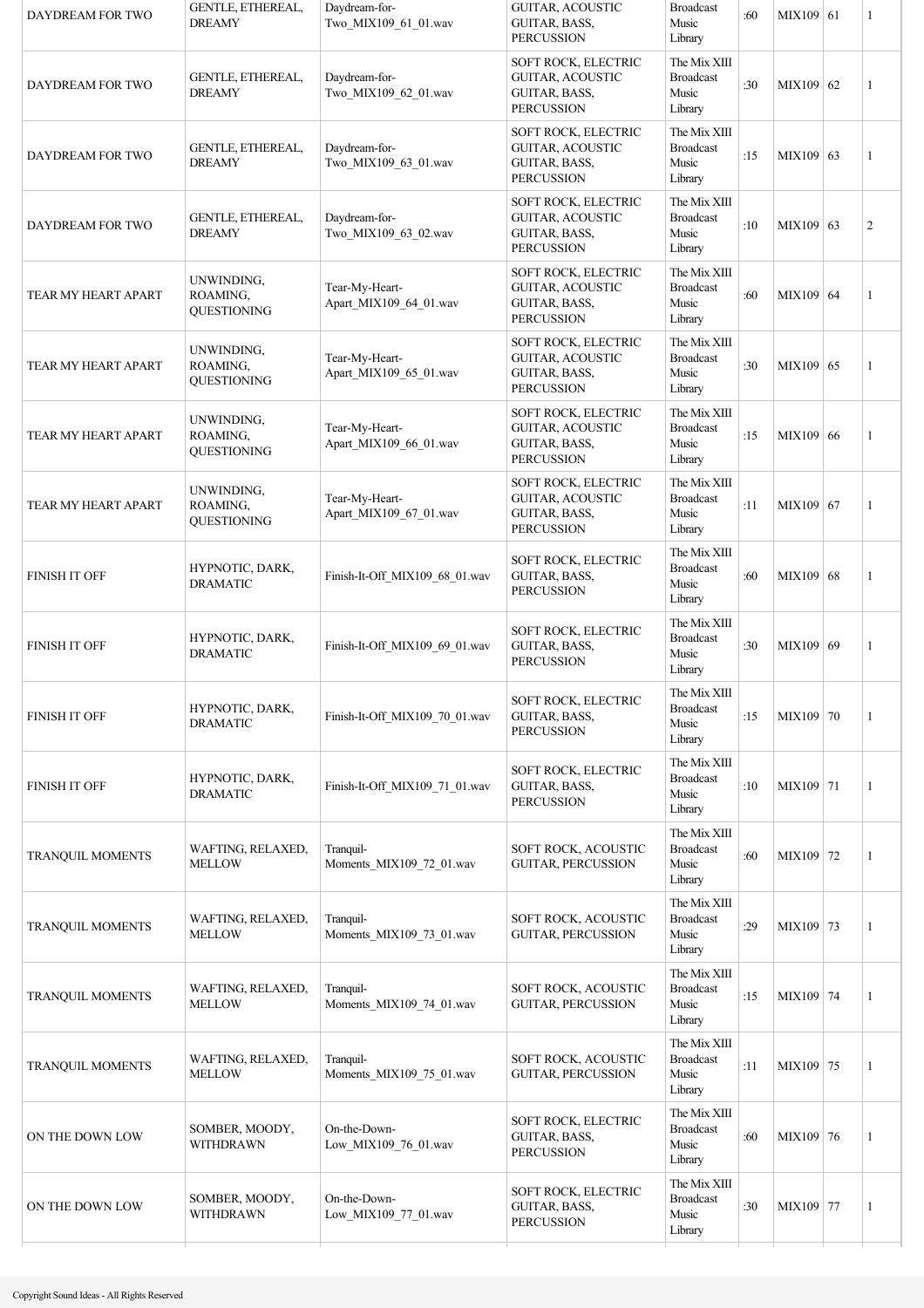| ON THE DOWN LOW         | SOMBER, MOODY,<br>WITHDRAWN                            | On-the-Down-<br>Low_MIX109_78_01.wav  | <b>SOFT ROCK, ELECTRIC</b><br>GUITAR, BASS,<br><b>PERCUSSION</b> | The Mix XIII<br><b>Broadcast</b><br>Music<br>Library | :16 | MIX109 78   | $\mathbf{1}$   |
|-------------------------|--------------------------------------------------------|---------------------------------------|------------------------------------------------------------------|------------------------------------------------------|-----|-------------|----------------|
| ON THE DOWN LOW         | SOMBER, MOODY,<br>WITHDRAWN                            | On-the-Down-<br>Low_MIX109_79_01.wav  | SOFT ROCK, ELECTRIC<br>GUITAR, BASS,<br><b>PERCUSSION</b>        | The Mix XIII<br><b>Broadcast</b><br>Music<br>Library | :12 | MIX109 79   | $\overline{1}$ |
| <b>I GIVE MY WORD</b>   | STROLLING,<br>HOPEFUL, OPEN                            | I-Give-My-<br>Word_MIX109_80_01.wav   | SOFT ROCK, ELECTRIC<br>GUITAR, BASS,<br><b>PERCUSSION</b>        | The Mix XIII<br><b>Broadcast</b><br>Music<br>Library | :60 | MIX109 80   | $\mathbf{1}$   |
| I GIVE MY WORD          | STROLLING,<br>HOPEFUL, OPEN                            | I-Give-My-<br>Word_MIX109_81_01.wav   | SOFT ROCK, ELECTRIC<br>GUITAR, BASS,<br><b>PERCUSSION</b>        | The Mix XIII<br><b>Broadcast</b><br>Music<br>Library | :30 | MIX109   81 | 1              |
| I GIVE MY WORD          | STROLLING,<br>HOPEFUL, OPEN                            | I-Give-My-<br>Word MIX109 82 01.wav   | SOFT ROCK, ELECTRIC<br>GUITAR, BASS,<br><b>PERCUSSION</b>        | The Mix XIII<br><b>Broadcast</b><br>Music<br>Library | :15 | MIX109 82   | $\mathbf{1}$   |
| I GIVE MY WORD          | STROLLING,<br>HOPEFUL, OPEN                            | I-Give-My-<br>Word_MIX109_83_01.wav   | SOFT ROCK, ELECTRIC<br>GUITAR, BASS,<br><b>PERCUSSION</b>        | The Mix XIII<br><b>Broadcast</b><br>Music<br>Library | :10 | MIX109 83   | 1              |
| <b>CHANGING COURSE</b>  | WEAVING, ROLLING,<br><b>FLOWING</b>                    | Changing-<br>Course_MIX109_84_01.wav  | SOFT ROCK, ELECTRIC<br>GUITAR, BASS,<br><b>PERCUSSION</b>        | The Mix XIII<br><b>Broadcast</b><br>Music<br>Library | :60 | MIX109 84   | 1              |
| <b>CHANGING COURSE</b>  | WEAVING, ROLLING,<br><b>FLOWING</b>                    | Changing-<br>Course_MIX109_85_01.wav  | SOFT ROCK, ELECTRIC<br>GUITAR, BASS,<br><b>PERCUSSION</b>        | The Mix XIII<br><b>Broadcast</b><br>Music<br>Library | :30 | MIX109 85   | 1              |
| <b>CHANGING COURSE</b>  | WEAVING, ROLLING,<br><b>FLOWING</b>                    | Changing-<br>Course_MIX109_86_01.wav  | SOFT ROCK, ELECTRIC<br>GUITAR, BASS,<br><b>PERCUSSION</b>        | The Mix XIII<br><b>Broadcast</b><br>Music<br>Library | :15 | MIX109 86   | 1              |
| <b>CHANGING COURSE</b>  | WEAVING, ROLLING,<br><b>FLOWING</b>                    | Changing-<br>Course_MIX109_87_01.wav  | SOFT ROCK, ELECTRIC<br>GUITAR, BASS,<br><b>PERCUSSION</b>        | The Mix XIII<br><b>Broadcast</b><br>Music<br>Library | :11 | MIX109 87   | 1              |
| <b>LEAD ME HOME</b>     | <b>INTROSPECTIVE,</b><br>UNCERTAIN,<br><b>BROODING</b> | Lead-Me-<br>Home_MIX109_88_01.wav     | SOFT ROCK, ELECTRIC<br><b>GUITAR, PERCUSSION</b>                 | The Mix XIII<br><b>Broadcast</b><br>Music<br>Library | :60 | MIX109 88   | 1              |
| <b>LEAD ME HOME</b>     | INTROSPECTIVE,<br>UNCERTAIN,<br><b>BROODING</b>        | Lead-Me-<br>Home_MIX109_89_01.wav     | SOFT ROCK, ELECTRIC<br><b>GUITAR, PERCUSSION</b>                 | The Mix XIII<br><b>Broadcast</b><br>Music<br>Library | :30 | MIX109 89   | 1              |
| <b>LEAD ME HOME</b>     | INTROSPECTIVE,<br>UNCERTAIN,<br><b>BROODING</b>        | Lead-Me-<br>Home MIX109 90 01.wav     | SOFT ROCK, ELECTRIC<br>GUITAR, PERCUSSION                        | The Mix XIII<br><b>Broadcast</b><br>Music<br>Library | :17 | MIX109 90   | 1              |
| <b>LEAD ME HOME</b>     | <b>INTROSPECTIVE,</b><br>UNCERTAIN,<br><b>BROODING</b> | Lead-Me-<br>Home_MIX109_91_01.wav     | SOFT ROCK, ELECTRIC<br><b>GUITAR, PERCUSSION</b>                 | The Mix XIII<br><b>Broadcast</b><br>Music<br>Library | :13 | MIX109 91   | 1              |
| <b>BETTER THAN SOME</b> | CONSTANT,<br>CONTEMPLATING,<br><b>MEANDERING</b>       | Better-Than-<br>Some_MIX109_92_01.wav | SOFT ROCK, ELECTRIC<br>GUITAR, BASS,<br><b>PERCUSSION</b>        | The Mix XIII<br><b>Broadcast</b><br>Music<br>Library | :60 | MIX109 92   | 1              |
| <b>BETTER THAN SOME</b> | CONSTANT,<br>CONTEMPLATING,<br><b>MEANDERING</b>       | Better-Than-<br>Some_MIX109_93_01.wav | SOFT ROCK, ELECTRIC<br>GUITAR, BASS,<br><b>PERCUSSION</b>        | The Mix XIII<br><b>Broadcast</b><br>Music<br>Library | :31 | MIX109 93   | 1              |
| <b>BETTER THAN SOME</b> | CONSTANT,<br>CONTEMPLATING,<br><b>MEANDERING</b>       | Better-Than-<br>Some_MIX109_94_01.wav | SOFT ROCK, ELECTRIC<br>GUITAR, BASS,<br><b>PERCUSSION</b>        | The Mix XIII<br><b>Broadcast</b><br>Music<br>Library | :15 | MIX109 94   | 1              |
| <b>BETTER THAN SOME</b> | CONSTANT,<br>CONTEMPLATING,<br><b>MEANDERING</b>       | Better-Than-<br>Some_MIX109_95_01.wav | SOFT ROCK, ELECTRIC<br>GUITAR, BASS,<br><b>PERCUSSION</b>        | The Mix XIII<br><b>Broadcast</b><br>Music<br>Library | :12 | MIX109 95   | 1              |
|                         |                                                        |                                       |                                                                  |                                                      |     |             |                |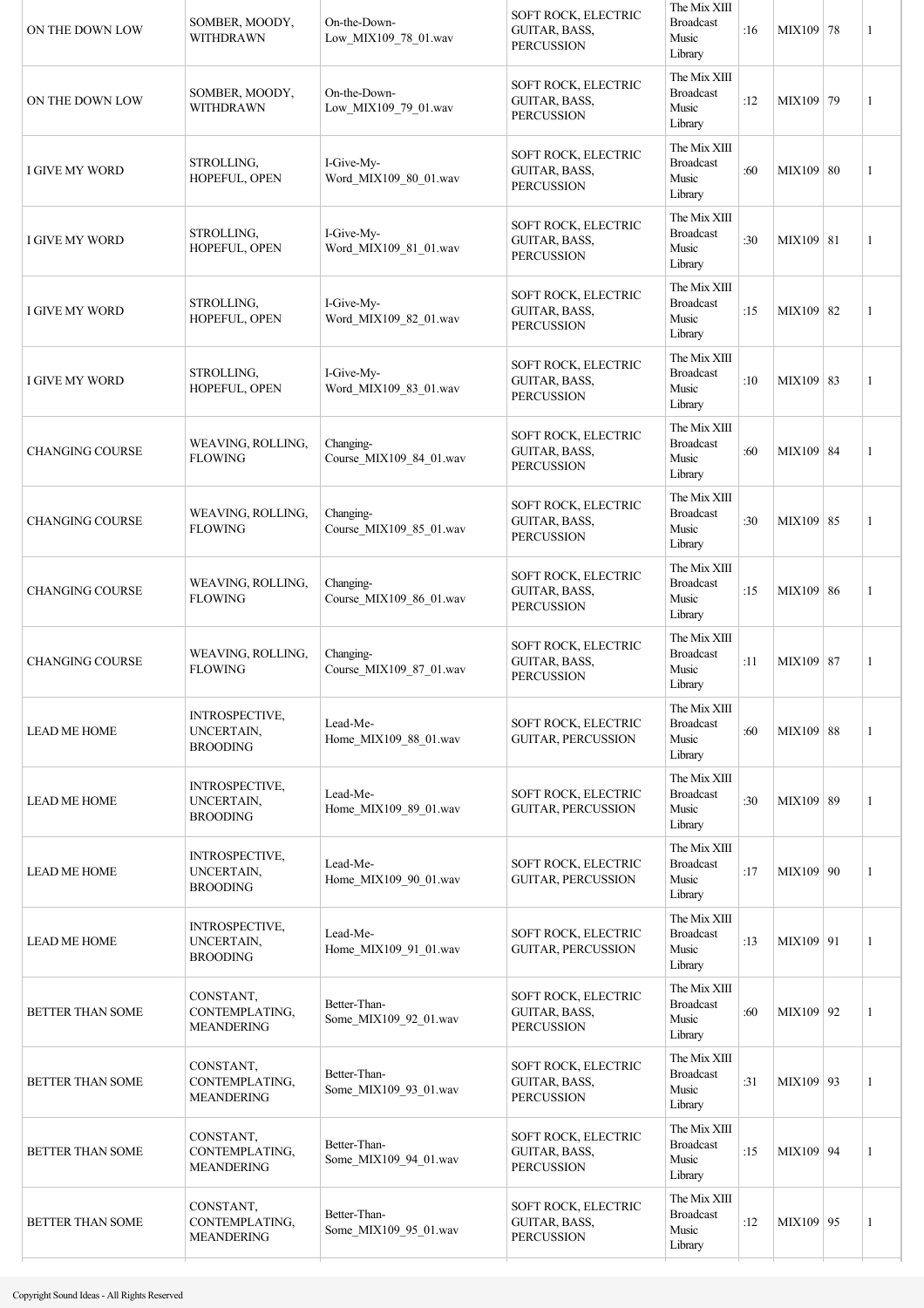| TO THE OTHER SIDE                  | QUESTIONING,<br>RESOUNDING,<br><b>STRIVING</b> | To-the-Other-<br>Side_MIX109_96_01.wav           | SOFT ROCK, ELECTRIC<br>GUITAR, BASS,<br><b>PERCUSSION</b>                      | The Mix XIII<br><b>Broadcast</b><br>Music<br>Library | :60 | MIX109 96       | 1 |
|------------------------------------|------------------------------------------------|--------------------------------------------------|--------------------------------------------------------------------------------|------------------------------------------------------|-----|-----------------|---|
| TO THE OTHER SIDE                  | QUESTIONING,<br>RESOUNDING,<br><b>STRIVING</b> | To-the-Other-<br>Side_MIX109_97_01.wav           | SOFT ROCK, ELECTRIC<br>GUITAR, BASS,<br><b>PERCUSSION</b>                      | The Mix XIII<br><b>Broadcast</b><br>Music<br>Library | :29 | MIX109 97       | 1 |
| TO THE OTHER SIDE                  | QUESTIONING,<br>RESOUNDING,<br><b>STRIVING</b> | To-the-Other-<br>Side_MIX109_98_01.wav           | SOFT ROCK, ELECTRIC<br>GUITAR, BASS,<br><b>PERCUSSION</b>                      | The Mix XIII<br><b>Broadcast</b><br>Music<br>Library | :17 | MIX109 98       | 1 |
| TO THE OTHER SIDE                  | QUESTIONING,<br>RESOUNDING,<br><b>STRIVING</b> | To-the-Other-<br>Side_MIX109_99_01.wav           | SOFT ROCK, ELECTRIC<br>GUITAR, BASS,<br><b>PERCUSSION</b>                      | The Mix XIII<br><b>Broadcast</b><br>Music<br>Library | :12 | MIX109 99       | 1 |
| YOU'RE ALL I EVER<br><b>WANTED</b> | ENVELOPING,<br>CARESSING,<br><b>SWAYING</b>    | Youre-All-I-Ever-<br>Wanted_MIX110_01_01.wav     | EASY LISTENING,<br>ACOUSTIC GUITAR,<br>ELECTRIC GUITAR, BASS                   | The Mix XIII<br><b>Broadcast</b><br>Music<br>Library | :60 | $MIX110$   1    | 1 |
| YOU'RE ALL I EVER<br><b>WANTED</b> | ENVELOPING,<br>CARESSING,<br><b>SWAYING</b>    | Youre-All-I-Ever-<br>Wanted_MIX110_02_01.wav     | EASY LISTENING,<br>ACOUSTIC GUITAR,<br>ELECTRIC GUITAR, BASS                   | The Mix XIII<br><b>Broadcast</b><br>Music<br>Library | :30 | $MIX110$ 2      | 1 |
| YOU'RE ALL I EVER<br><b>WANTED</b> | ENVELOPING,<br>CARESSING,<br><b>SWAYING</b>    | Youre-All-I-Ever-<br>Wanted_MIX110_03_01.wav     | EASY LISTENING,<br><b>ACOUSTIC GUITAR,</b><br>ELECTRIC GUITAR, BASS            | The Mix XIII<br><b>Broadcast</b><br>Music<br>Library | :15 | $MIX110$ 3      | 1 |
| YOU'RE ALL I EVER<br><b>WANTED</b> | ENVELOPING,<br>CARESSING,<br><b>SWAYING</b>    | Youre-All-I-Ever-<br>Wanted_MIX110_04_01.wav     | EASY LISTENING,<br>ACOUSTIC GUITAR,<br>ELECTRIC GUITAR, BASS                   | The Mix XIII<br><b>Broadcast</b><br>Music<br>Library | :10 | $MIX110 \mid 4$ | 1 |
| <b>QUIET TIME</b>                  | REASSURING,<br>HARMONIOUS,<br><b>GENTLE</b>    | Quiet-Time_MIX110_05_01.wav                      | EASY LISTENING,<br><b>ACOUSTIC GUITAR,</b><br>ELECTRIC GUITAR,<br><b>ORGAN</b> | The Mix XIII<br><b>Broadcast</b><br>Music<br>Library | :60 | $MIX110$ 5      | 1 |
| <b>QUIET TIME</b>                  | REASSURING,<br>HARMONIOUS,<br><b>GENTLE</b>    | Quiet-Time_MIX110_06_01.wav                      | EASY LISTENING,<br><b>ACOUSTIC GUITAR,</b><br>ELECTRIC GUITAR,<br><b>ORGAN</b> | The Mix XIII<br><b>Broadcast</b><br>Music<br>Library | :30 | MIX110 6        | 1 |
| <b>QUIET TIME</b>                  | REASSURING,<br>HARMONIOUS,<br><b>GENTLE</b>    | Quiet-Time MIX110 07 01.wav                      | EASY LISTENING,<br><b>ACOUSTIC GUITAR,</b><br>ELECTRIC GUITAR,<br><b>ORGAN</b> | The Mix XIII<br><b>Broadcast</b><br>Music<br>Library | :15 | $MIX110$ 7      | 1 |
| <b>QUIET TIME</b>                  | REASSURING,<br>HARMONIOUS,<br><b>GENTLE</b>    | Quiet-Time_MIX110_08_01.wav                      | EASY LISTENING,<br><b>ACOUSTIC GUITAR,</b><br>ELECTRIC GUITAR,<br><b>ORGAN</b> | The Mix XIII<br><b>Broadcast</b><br>Music<br>Library | :10 | MIX110 8        | 1 |
| WE BELONG TOGETHER                 | WARM, ROLLING,<br><b>INCLUSIVE</b>             | We-Belong-<br>Together_MIX110_09_01.wav          | EASY LISTENING, PIANO,<br><b>STRINGS</b>                                       | The Mix XIII<br><b>Broadcast</b><br>Music<br>Library | :60 | MIX110 9        | 1 |
| WE BELONG TOGETHER                 | WARM, ROLLING,<br><b>INCLUSIVE</b>             | We-Belong-<br>Together_MIX110_10_01.wav          | EASY LISTENING, PIANO,<br><b>STRINGS</b>                                       | The Mix XIII<br><b>Broadcast</b><br>Music<br>Library | :30 | MIX110   10     | 1 |
| WE BELONG TOGETHER                 | WARM, ROLLING,<br><b>INCLUSIVE</b>             | We-Belong-<br>Together_MIX110_11_01.wav          | EASY LISTENING, PIANO,<br><b>STRINGS</b>                                       | The Mix XIII<br><b>Broadcast</b><br>Music<br>Library | :15 | MIX110 11       | 1 |
| WE BELONG TOGETHER                 | WARM, ROLLING,<br><b>INCLUSIVE</b>             | We-Belong-<br>Together_MIX110_12_01.wav          | EASY LISTENING, PIANO,<br><b>STRINGS</b>                                       | The Mix XIII<br><b>Broadcast</b><br>Music<br>Library | :08 | MIX110   12     | 1 |
| I JUST CAN'T HELP LOVING<br>YOU    | HEARTFELT,<br>EMOTIONAL,<br><b>SINCERE</b>     | I-Just-Cant-Help-Loving-<br>You_MIX110_13_01.wav | EASY LISTENING, PIANO,<br><b>STRINGS</b>                                       | The Mix XIII<br><b>Broadcast</b><br>Music<br>Library | :60 | MIX110   13     | 1 |
| I JUST CAN'T HELP LOVING<br>YOU    | HEARTFELT,<br>EMOTIONAL,<br><b>SINCERE</b>     | I-Just-Cant-Help-Loving-<br>You_MIX110_14_01.wav | EASY LISTENING, PIANO,<br><b>STRINGS</b>                                       | The Mix XIII<br><b>Broadcast</b><br>Music<br>Library | :30 | MIX110   14     | 1 |
|                                    |                                                |                                                  |                                                                                |                                                      |     |                 |   |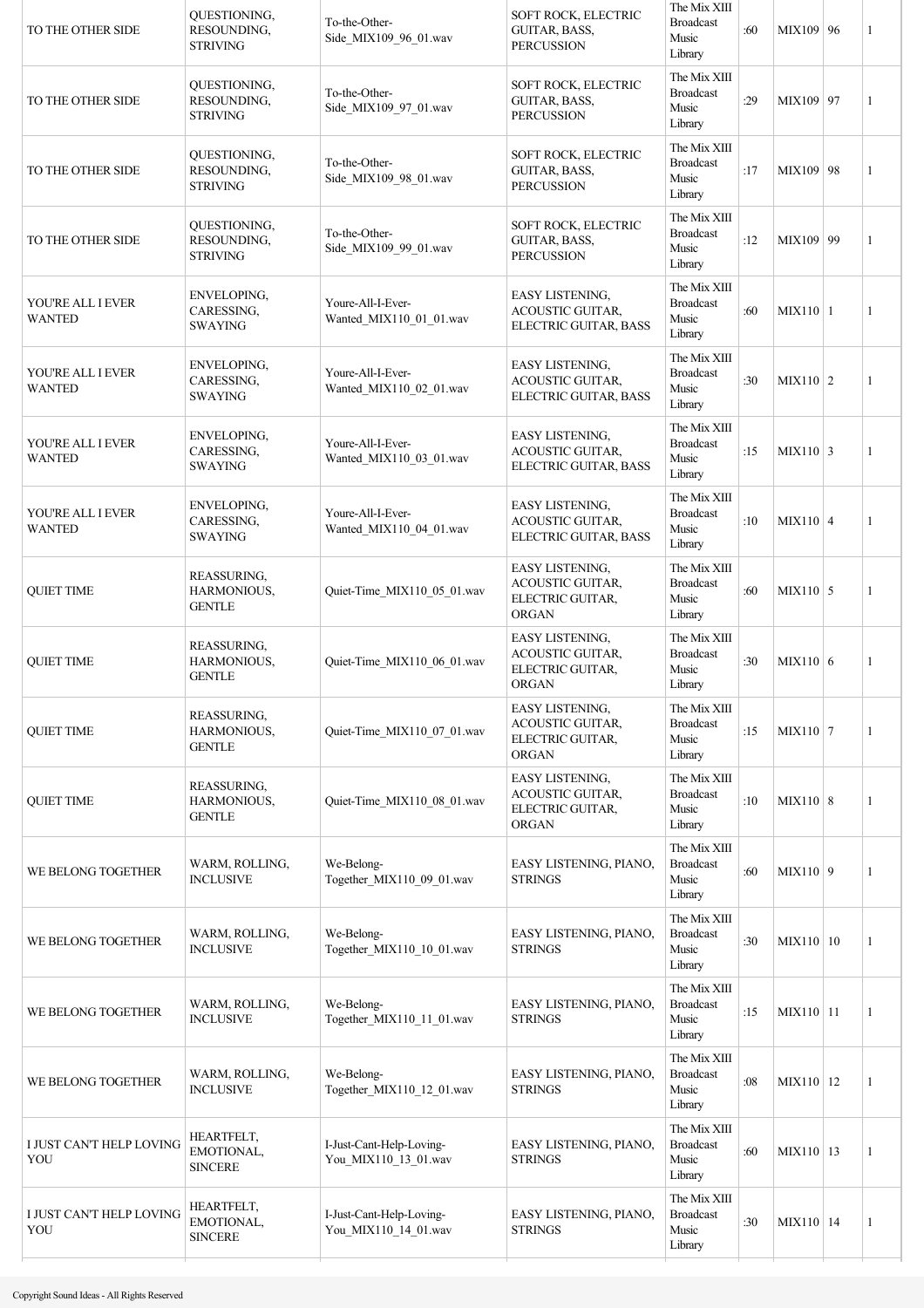| I JUST CAN'T HELP LOVING<br>YOU | <b>HEARTFELT,</b><br>EMOTIONAL,<br><b>SINCERE</b>  | I-Just-Cant-Help-Loving-<br>You MIX110 15 01.wav | EASY LISTENING, PIANO,<br><b>STRINGS</b>                         | The Mix XIII<br><b>Broadcast</b><br>Music<br>Library | :15 | MIX110   15      | $\mathbf{1}$   |
|---------------------------------|----------------------------------------------------|--------------------------------------------------|------------------------------------------------------------------|------------------------------------------------------|-----|------------------|----------------|
| I JUST CAN'T HELP LOVING<br>YOU | HEARTFELT,<br>EMOTIONAL,<br><b>SINCERE</b>         | I-Just-Cant-Help-Loving-<br>You_MIX110_16_01.wav | EASY LISTENING, PIANO,<br><b>STRINGS</b>                         | The Mix XIII<br><b>Broadcast</b><br>Music<br>Library | :08 | MIX110 16        | $\overline{1}$ |
| <b>ONE MORE TRY</b>             | SENTIMENTAL,<br>REFLECTIVE,<br><b>RIPPLING</b>     | One-More-<br>Try_MIX110_17_01.wav                | EASY LISTENING, PIANO,<br><b>STRINGS</b>                         | The Mix XIII<br><b>Broadcast</b><br>Music<br>Library | :60 | MIX110   17      | $\mathbf{1}$   |
| <b>ONE MORE TRY</b>             | SENTIMENTAL,<br>REFLECTIVE,<br><b>RIPPLING</b>     | One-More-<br>Try_MIX110_18_01.wav                | EASY LISTENING, PIANO,<br><b>STRINGS</b>                         | The Mix XIII<br><b>Broadcast</b><br>Music<br>Library | :30 | MIX110   18      | 1              |
| <b>ONE MORE TRY</b>             | SENTIMENTAL,<br>REFLECTIVE,<br><b>RIPPLING</b>     | One-More-<br>Try_MIX110_19_01.wav                | EASY LISTENING, PIANO,<br><b>STRINGS</b>                         | The Mix XIII<br><b>Broadcast</b><br>Music<br>Library | :15 | MIX110 19        | $\mathbf{1}$   |
| <b>ONE MORE TRY</b>             | SENTIMENTAL,<br>REFLECTIVE,<br><b>RIPPLING</b>     | One-More-<br>Try_MIX110_20_01.wav                | EASY LISTENING, PIANO,<br><b>STRINGS</b>                         | The Mix XIII<br><b>Broadcast</b><br>Music<br>Library | :08 | MIX110   20      | 1              |
| ON THE ROAD HOME                | CONTENTED,<br>SWAYING, SMOOTH                      | On-the-Road-<br>Home_MIX110_21_01.wav            | EASY LISTENING,<br><b>ACOUSTIC GUITAR,</b><br>PIANO, BASS        | The Mix XIII<br><b>Broadcast</b><br>Music<br>Library | :60 | MIX110 21        | 1              |
| ON THE ROAD HOME                | CONTENTED,<br>SWAYING, SMOOTH                      | On-the-Road-<br>Home_MIX110_22_01.wav            | <b>EASY LISTENING,</b><br><b>ACOUSTIC GUITAR,</b><br>PIANO, BASS | The Mix XIII<br><b>Broadcast</b><br>Music<br>Library | :30 | MIX110 22        | 1              |
| ON THE ROAD HOME                | CONTENTED,<br>SWAYING, SMOOTH                      | On-the-Road-<br>Home_MIX110_23_01.wav            | <b>EASY LISTENING,</b><br>ACOUSTIC GUITAR,<br>PIANO, BASS        | The Mix XIII<br><b>Broadcast</b><br>Music<br>Library | :15 | MIX110 23        | 1              |
| ON THE ROAD HOME                | CONTENTED,<br>SWAYING, SMOOTH                      | On-the-Road-<br>Home_MIX110_24_01.wav            | EASY LISTENING,<br>ACOUSTIC GUITAR,<br>PIANO, BASS               | The Mix XIII<br><b>Broadcast</b><br>Music<br>Library | :10 | MIX110 24        | 1              |
| <b>FEELING FINE</b>             | LIQUID, SOOTHING,<br><b>LAID BACK</b>              | Feeling-Fine_MIX110_25_01.wav                    | <b>EASY LISTENING,</b><br>ACOUSTIC GUITAR,<br>PIANO, BASS        | The Mix XIII<br><b>Broadcast</b><br>Music<br>Library | :60 | MIX110 25        | 1              |
| <b>FEELING FINE</b>             | LIQUID, SOOTHING,<br><b>LAID BACK</b>              | Feeling-Fine_MIX110_26_01.wav                    | <b>EASY LISTENING,</b><br>ACOUSTIC GUITAR,<br>PIANO, BASS        | The Mix XIII<br><b>Broadcast</b><br>Music<br>Library | :30 | MIX110 26        | 1              |
| <b>FEELING FINE</b>             | LIQUID, SOOTHING,<br><b>LAID BACK</b>              | Feeling-Fine_MIX110_27_01.wav                    | <b>EASY LISTENING,</b><br>ACOUSTIC GUITAR,<br>PIANO, BASS        | The Mix XIII<br><b>Broadcast</b><br>Music<br>Library | :16 | MIX110   27      | 1              |
| <b>FEELING FINE</b>             | LIQUID, SOOTHING,<br><b>LAID BACK</b>              | Feeling-Fine_MIX110_28_01.wav                    | <b>EASY LISTENING,</b><br>ACOUSTIC GUITAR,<br>PIANO, BASS        | The Mix XIII<br><b>Broadcast</b><br>Music<br>Library | :11 | MIX110 28        | 1              |
| <b>SLOW GROOVE</b>              | SENSUOUS,<br><b>INTIMATE,</b><br><b>ENVELOPING</b> | Slow-Groove_MIX110_29_01.wav                     | <b>EASY LISTENING,</b><br><b>ACOUSTIC GUITAR,</b><br>PIANO, BASS | The Mix XIII<br><b>Broadcast</b><br>Music<br>Library | :60 | MIX110 29        | 1              |
| <b>SLOW GROOVE</b>              | SENSUOUS,<br><b>INTIMATE,</b><br><b>ENVELOPING</b> | Slow-Groove_MIX110_30_01.wav                     | EASY LISTENING,<br><b>ACOUSTIC GUITAR,</b><br>PIANO, BASS        | The Mix XIII<br><b>Broadcast</b><br>Music<br>Library | :30 | MIX110 30        | 1              |
| <b>SLOW GROOVE</b>              | SENSUOUS,<br><b>INTIMATE,</b><br><b>ENVELOPING</b> | Slow-Groove MIX110 31 01.wav                     | EASY LISTENING,<br><b>ACOUSTIC GUITAR,</b><br>PIANO, BASS        | The Mix XIII<br><b>Broadcast</b><br>Music<br>Library | :15 | $MIX110 \mid 31$ | 1              |
| <b>SLOW GROOVE</b>              | SENSUOUS,<br><b>INTIMATE,</b><br><b>ENVELOPING</b> | Slow-Groove MIX110 32 01.wav                     | <b>EASY LISTENING,</b><br><b>ACOUSTIC GUITAR,</b><br>PIANO, BASS | The Mix XIII<br><b>Broadcast</b><br>Music<br>Library | :11 | MIX110 32        | 1              |
|                                 |                                                    |                                                  |                                                                  |                                                      |     |                  |                |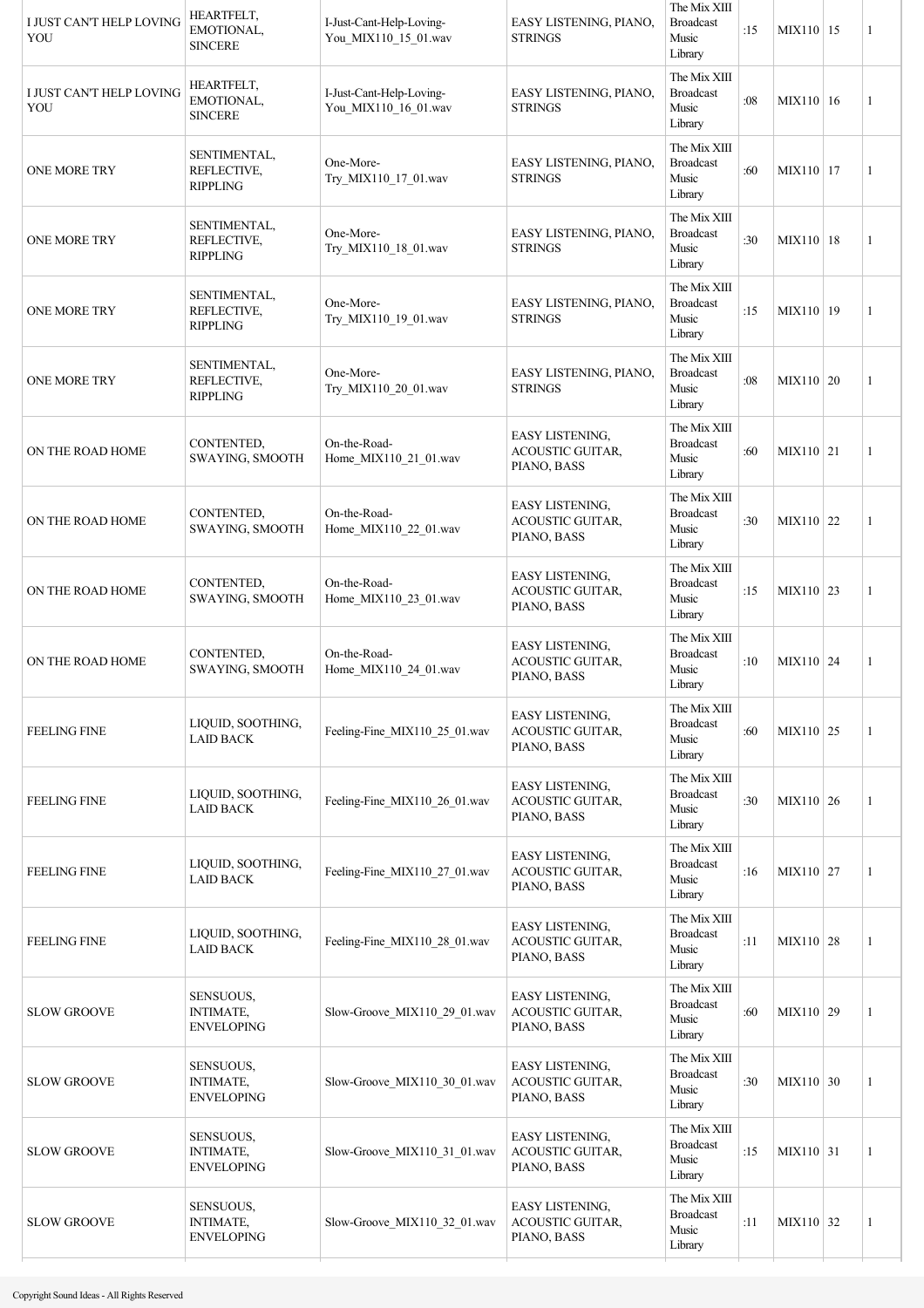| NOTHING LEFT TO SAY      | DELICATE, RESIGNED,<br><b>HUSHED</b>    | Nothing-Left-to-<br>Say_MIX110_33_01.wav | <b>EASY LISTENING,</b><br>ACOUSTIC GUITAR,<br><b>PIANO</b>                                    | The Mix XIII<br><b>Broadcast</b><br>Music<br>Library | :60 | $MIX110$ 33 | $\mathbf{1}$ |
|--------------------------|-----------------------------------------|------------------------------------------|-----------------------------------------------------------------------------------------------|------------------------------------------------------|-----|-------------|--------------|
| NOTHING LEFT TO SAY      | DELICATE, RESIGNED,<br><b>HUSHED</b>    | Nothing-Left-to-<br>Say_MIX110_34_01.wav | EASY LISTENING,<br>ACOUSTIC GUITAR,<br><b>PIANO</b>                                           | The Mix XIII<br><b>Broadcast</b><br>Music<br>Library | :30 | MIX110 34   | $\mathbf{1}$ |
| NOTHING LEFT TO SAY      | DELICATE, RESIGNED,<br><b>HUSHED</b>    | Nothing-Left-to-<br>Say_MIX110_35_01.wav | EASY LISTENING,<br>ACOUSTIC GUITAR,<br><b>PIANO</b>                                           | The Mix XIII<br><b>Broadcast</b><br>Music<br>Library | :18 | $MIX110$ 35 | $\mathbf{1}$ |
| NOTHING LEFT TO SAY      | DELICATE, RESIGNED,<br><b>HUSHED</b>    | Nothing-Left-to-<br>Say_MIX110_36_01.wav | <b>EASY LISTENING,</b><br><b>ACOUSTIC GUITAR,</b><br><b>PIANO</b>                             | The Mix XIII<br><b>Broadcast</b><br>Music<br>Library | :13 | MIX110 36   | 1            |
| <b>SOLAR WINGS</b>       | SOARING, AIRY,<br><b>BECKONING</b>      | Solar-Wings MIX110 37 01.wav             | EASY LISTENING, PIANO,<br><b>HARP</b>                                                         | The Mix XIII<br><b>Broadcast</b><br>Music<br>Library | :60 | MIX110 37   | $\mathbf{1}$ |
| <b>SOLAR WINGS</b>       | SOARING, AIRY,<br><b>BECKONING</b>      | Solar-Wings_MIX110_38_01.wav             | EASY LISTENING, PIANO,<br><b>HARP</b>                                                         | The Mix XIII<br><b>Broadcast</b><br>Music<br>Library | :30 | MIX110 38   | 1            |
| <b>SOLAR WINGS</b>       | SOARING, AIRY,<br><b>BECKONING</b>      | Solar-Wings MIX110 39 01.wav             | EASY LISTENING, PIANO,<br><b>HARP</b>                                                         | The Mix XIII<br><b>Broadcast</b><br>Music<br>Library | :14 | MIX110 39   | 1            |
| <b>SOLAR WINGS</b>       | SOARING, AIRY,<br><b>BECKONING</b>      | Solar-Wings_MIX110_40_01.wav             | EASY LISTENING, PIANO,<br><b>HARP</b>                                                         | The Mix XIII<br><b>Broadcast</b><br>Music<br>Library | :09 | MIX110 40   | 1            |
| <b>CHASING DAYDREAMS</b> | WARM, DREAMY,<br><b>REFLECTIVE</b>      | Chasing-<br>Daydreams_MIX110_41_01.wav   | EASY LISTENING,<br><b>ACOUSTIC GUITAR</b>                                                     | The Mix XIII<br><b>Broadcast</b><br>Music<br>Library | :60 | MIX110 41   | 1            |
| <b>CHASING DAYDREAMS</b> | WARM, DREAMY,<br><b>REFLECTIVE</b>      | Chasing-<br>Daydreams MIX110 42 01.wav   | EASY LISTENING,<br><b>ACOUSTIC GUITAR</b>                                                     | The Mix XIII<br><b>Broadcast</b><br>Music<br>Library | :30 | $MIX110$ 42 | 1            |
| <b>CHASING DAYDREAMS</b> | WARM, DREAMY,<br><b>REFLECTIVE</b>      | Chasing-<br>Daydreams MIX110 43 01.wav   | EASY LISTENING,<br><b>ACOUSTIC GUITAR</b>                                                     | The Mix XIII<br><b>Broadcast</b><br>Music<br>Library | :15 | MIX110 43   | 1            |
| DAY IN THE SUN           | STROLLING, GENTLE,<br><b>DRIFTING</b>   | Day-in-the-<br>Sun_MIX110_44_01.wav      | EASY LISTENING,<br>ACOUSTIC GUITAR,<br><b>PERCUSSION</b>                                      | The Mix XIII<br><b>Broadcast</b><br>Music<br>Library | :59 | $MIX110$ 44 | 1            |
| DAY IN THE SUN           | STROLLING, GENTLE,<br><b>DRIFTING</b>   | Day-in-the-<br>Sun_MIX110_45_01.wav      | EASY LISTENING,<br>ACOUSTIC GUITAR,<br><b>PERCUSSION</b>                                      | The Mix XIII<br><b>Broadcast</b><br>Music<br>Library | :31 | $MIX110$ 45 | 1            |
| DAY IN THE SUN           | STROLLING, GENTLE,<br><b>DRIFTING</b>   | Day-in-the-<br>Sun_MIX110_46_01.wav      | <b>EASY LISTENING,</b><br>ACOUSTIC GUITAR,<br><b>PERCUSSION</b>                               | The Mix XIII<br><b>Broadcast</b><br>Music<br>Library | :13 | MIX110 46   | 1            |
| DAY IN THE SUN           | STROLLING, GENTLE,<br><b>DRIFTING</b>   | Day-in-the-<br>Sun_MIX110_47_01.wav      | EASY LISTENING,<br><b>ACOUSTIC GUITAR,</b><br><b>PERCUSSION</b>                               | The Mix XIII<br><b>Broadcast</b><br>Music<br>Library | :08 | MIX110 47   | 1            |
| <b>SPECIAL PEOPLE</b>    | REMINISCING,<br>LEISURELY,<br>CARESSING | Special-People_MIX110_48_01.wav          | <b>EASY LISTENING,</b><br>ACOUSTIC GUITAR, STEEL<br>GUITAR, BASS,<br><b>PERCUSSION</b>        | The Mix XIII<br><b>Broadcast</b><br>Music<br>Library | :60 | MIX110 48   | 1            |
| <b>SPECIAL PEOPLE</b>    | REMINISCING,<br>LEISURELY,<br>CARESSING | Special-People_MIX110_49_01.wav          | <b>EASY LISTENING,</b><br><b>ACOUSTIC GUITAR, STEEL</b><br>GUITAR, BASS,<br><b>PERCUSSION</b> | The Mix XIII<br><b>Broadcast</b><br>Music<br>Library | :30 | MIX110 49   | 1            |
| <b>SPECIAL PEOPLE</b>    | REMINISCING,<br>LEISURELY,<br>CARESSING | Special-People_MIX110_50_01.wav          | <b>EASY LISTENING,</b><br>ACOUSTIC GUITAR, STEEL<br>GUITAR, BASS,<br><b>PERCUSSION</b>        | The Mix XIII<br><b>Broadcast</b><br>Music<br>Library | :15 | MIX110 50   | 1            |
|                          |                                         |                                          |                                                                                               |                                                      |     |             |              |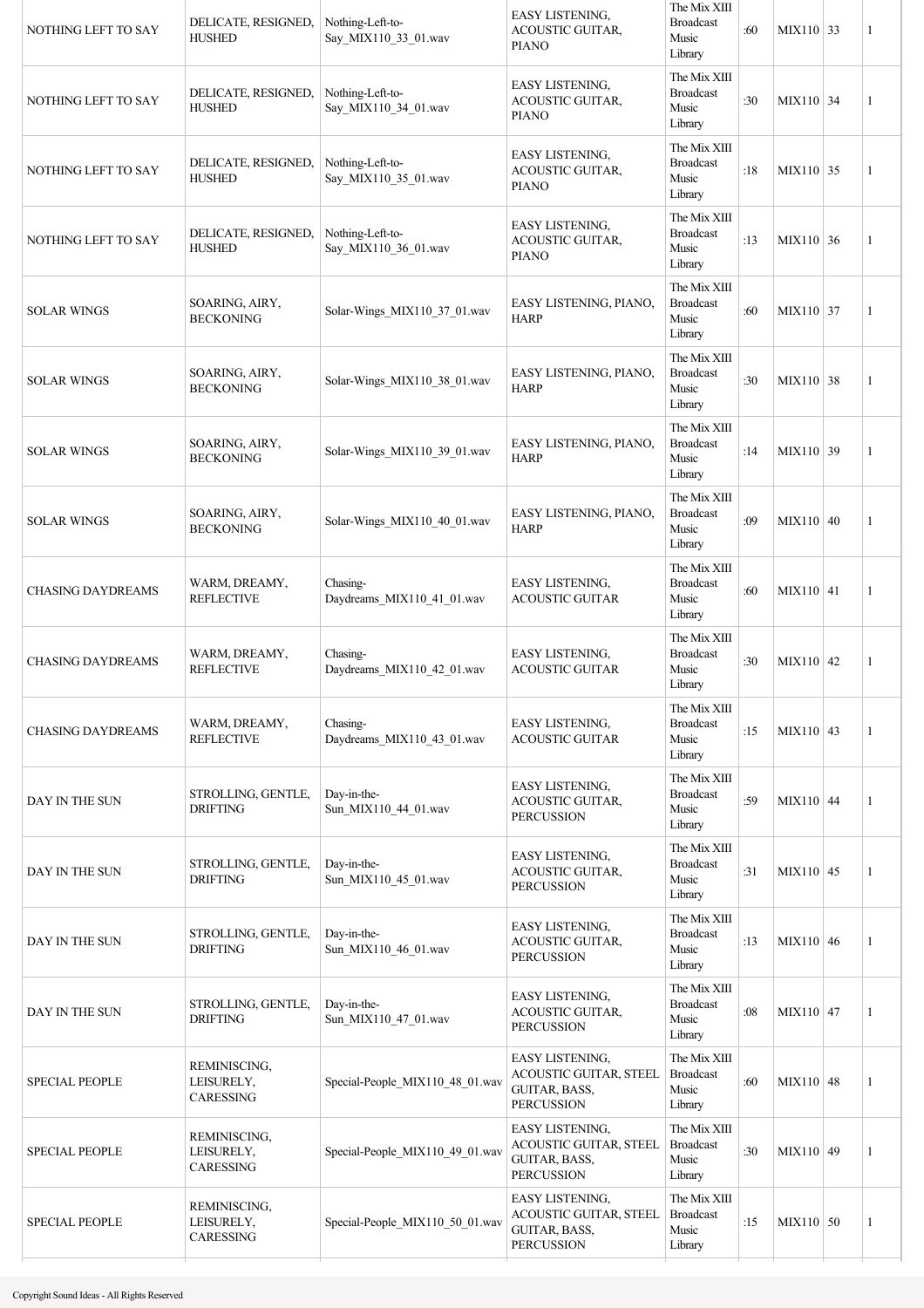| <b>SPECIAL PEOPLE</b>                   | REMINISCING,<br>LEISURELY,<br><b>CARESSING</b> | Special-People_MIX110_51_01.wav             | <b>EASY LISTENING,</b><br>ACOUSTIC GUITAR, STEEL<br>GUITAR, BASS,<br><b>PERCUSSION</b>   | The Mix XIII<br><b>Broadcast</b><br>Music<br>Library | :09 | $MIX110$ 51 | 1 |
|-----------------------------------------|------------------------------------------------|---------------------------------------------|------------------------------------------------------------------------------------------|------------------------------------------------------|-----|-------------|---|
| <b>SUMMER AFTERNOON</b><br><b>SWING</b> | UPBEAT, EASYGOING,<br><b>SUNNY</b>             | Summer-Afternoon-<br>Swing_MIX110_52_01.wav | <b>EASY LISTENING,</b><br>ACOUSTIC GUITAR, STEEL<br>GUITAR, BASS, BANJO,<br><b>VIBES</b> | The Mix XIII<br><b>Broadcast</b><br>Music<br>Library | :60 | MIX110 52   | 1 |
| <b>SUMMER AFTERNOON</b><br><b>SWING</b> | UPBEAT, EASYGOING,<br><b>SUNNY</b>             | Summer-Afternoon-<br>Swing_MIX110_53_01.wav | EASY LISTENING,<br>ACOUSTIC GUITAR, STEEL<br>GUITAR, BASS, BANJO,<br><b>VIBES</b>        | The Mix XIII<br><b>Broadcast</b><br>Music<br>Library | :30 | MIX110 53   | 1 |
| <b>SUMMER AFTERNOON</b><br><b>SWING</b> | UPBEAT, EASYGOING,<br><b>SUNNY</b>             | Summer-Afternoon-<br>Swing_MIX110_54_01.wav | EASY LISTENING,<br>ACOUSTIC GUITAR, STEEL<br>GUITAR, BASS, BANJO,<br><b>VIBES</b>        | The Mix XIII<br><b>Broadcast</b><br>Music<br>Library | :13 | $MIX110$ 54 | 1 |
| <b>SLOW SWEET SWING</b>                 | GENTLE, SOOTHING,<br><b>WAFTING</b>            | Slow-Sweet-<br>Swing_MIX110_55_01.wav       | EASY LISTENING,<br>ACOUSTIC GUITAR, STEEL<br>GUITAR, TUBA, VIBES                         | The Mix XIII<br><b>Broadcast</b><br>Music<br>Library | :60 | MIX110 55   | 1 |
| <b>SLOW SWEET SWING</b>                 | GENTLE, SOOTHING,<br><b>WAFTING</b>            | Slow-Sweet-<br>Swing_MIX110_56_01.wav       | EASY LISTENING,<br>ACOUSTIC GUITAR, STEEL<br>GUITAR, TUBA, VIBES                         | The Mix XIII<br><b>Broadcast</b><br>Music<br>Library | :30 | MIX110 56   | 1 |
| <b>SLOW SWEET SWING</b>                 | GENTLE, SOOTHING,<br><b>WAFTING</b>            | Slow-Sweet-<br>Swing_MIX110_57_01.wav       | EASY LISTENING,<br>ACOUSTIC GUITAR, STEEL<br><b>GUITAR, TUBA, VIBES</b>                  | The Mix XIII<br><b>Broadcast</b><br>Music<br>Library | :12 | MIX110 57   | 1 |
| <b>BACK THIS WAY AGAIN</b>              | MELLOW,<br>REFLECTIVE,<br>CARESSING            | Back-this-Way-<br>Again_MIX110_58_01.wav    | EASY LISTENING, PIANO,<br><b>ACOUSTIC GUITAR, BASS</b>                                   | The Mix XIII<br><b>Broadcast</b><br>Music<br>Library | :60 | MIX110 58   | 1 |
| <b>BACK THIS WAY AGAIN</b>              | MELLOW,<br>REFLECTIVE,<br><b>CARESSING</b>     | Back-this-Way-<br>Again MIX110 59 01.wav    | EASY LISTENING, PIANO,<br><b>ACOUSTIC GUITAR, BASS</b>                                   | The Mix XIII<br><b>Broadcast</b><br>Music<br>Library | :30 | MIX110 59   | 1 |
| <b>BACK THIS WAY AGAIN</b>              | MELLOW,<br>REFLECTIVE,<br>CARESSING            | Back-this-Way-<br>Again_MIX110_60_01.wav    | EASY LISTENING, PIANO,<br><b>ACOUSTIC GUITAR, BASS</b>                                   | The Mix XIII<br><b>Broadcast</b><br>Music<br>Library | :15 | MIX110 60   | 1 |
| <b>BACK THIS WAY AGAIN</b>              | MELLOW,<br>REFLECTIVE,<br><b>CARESSING</b>     | Back-this-Way-<br>Again MIX110 61 01.wav    | EASY LISTENING, PIANO,<br><b>ACOUSTIC GUITAR, BASS</b>                                   | The Mix XIII<br><b>Broadcast</b><br>Music<br>Library | :11 | MIX110 61   | 1 |
| <b>EASY STROLL</b>                      | BRIGHT, CONTENTED,<br><b>LEISURELY</b>         | Easy-Stroll_MIX110_62_01.wav                | <b>EASY LISTENING,</b><br>ACOUSTIC GUITAR,<br>TAMBOURINE, PIANO                          | The Mix XIII<br><b>Broadcast</b><br>Music<br>Library | :59 | MIX110 62   | 1 |
| <b>EASY STROLL</b>                      | BRIGHT, CONTENTED,<br>LEISURELY                | Easy-Stroll_MIX110_63_01.wav                | EASY LISTENING,<br>ACOUSTIC GUITAR,<br>TAMBOURINE, PIANO                                 | The Mix XIII<br><b>Broadcast</b><br>Music<br>Library | :29 | MIX110 63   | 1 |
| <b>EASY STROLL</b>                      | BRIGHT, CONTENTED,<br><b>LEISURELY</b>         | Easy-Stroll MIX110 64 01.wav                | EASY LISTENING,<br>ACOUSTIC GUITAR,<br>TAMBOURINE, PIANO                                 | The Mix XIII<br><b>Broadcast</b><br>Music<br>Library | :16 | MIX110 64   | 1 |
| <b>EASY STROLL</b>                      | BRIGHT, CONTENTED,<br><b>LEISURELY</b>         | Easy-Stroll_MIX110_65_01.wav                | EASY LISTENING,<br>ACOUSTIC GUITAR,<br>TAMBOURINE, PIANO                                 | The Mix XIII<br><b>Broadcast</b><br>Music<br>Library | :09 | MIX110 65   | 1 |
| <b>END OF THE DAY</b>                   | MELLOW, SIGHING,<br><b>MEANDERING</b>          | End-of-the-<br>Day_MIX110_66_01.wav         | EASY LISTENING, PIANO,<br>PAN FLUTES                                                     | The Mix XIII<br><b>Broadcast</b><br>Music<br>Library | :60 | MIX110 66   | 1 |
| <b>END OF THE DAY</b>                   | MELLOW, SIGHING,<br><b>MEANDERING</b>          | End-of-the-<br>Day_MIX110_67_01.wav         | EASY LISTENING, PIANO,<br>PAN FLUTES                                                     | The Mix XIII<br><b>Broadcast</b><br>Music<br>Library | :30 | MIX110 67   | 1 |
| <b>END OF THE DAY</b>                   | MELLOW, SIGHING,<br><b>MEANDERING</b>          | End-of-the-<br>Day_MIX110_68_01.wav         | EASY LISTENING, PIANO,<br>PAN FLUTES                                                     | The Mix XIII<br><b>Broadcast</b><br>Music<br>Library | :14 | MIX110 68   | 1 |
|                                         |                                                |                                             |                                                                                          | The Mix XIII                                         |     |             |   |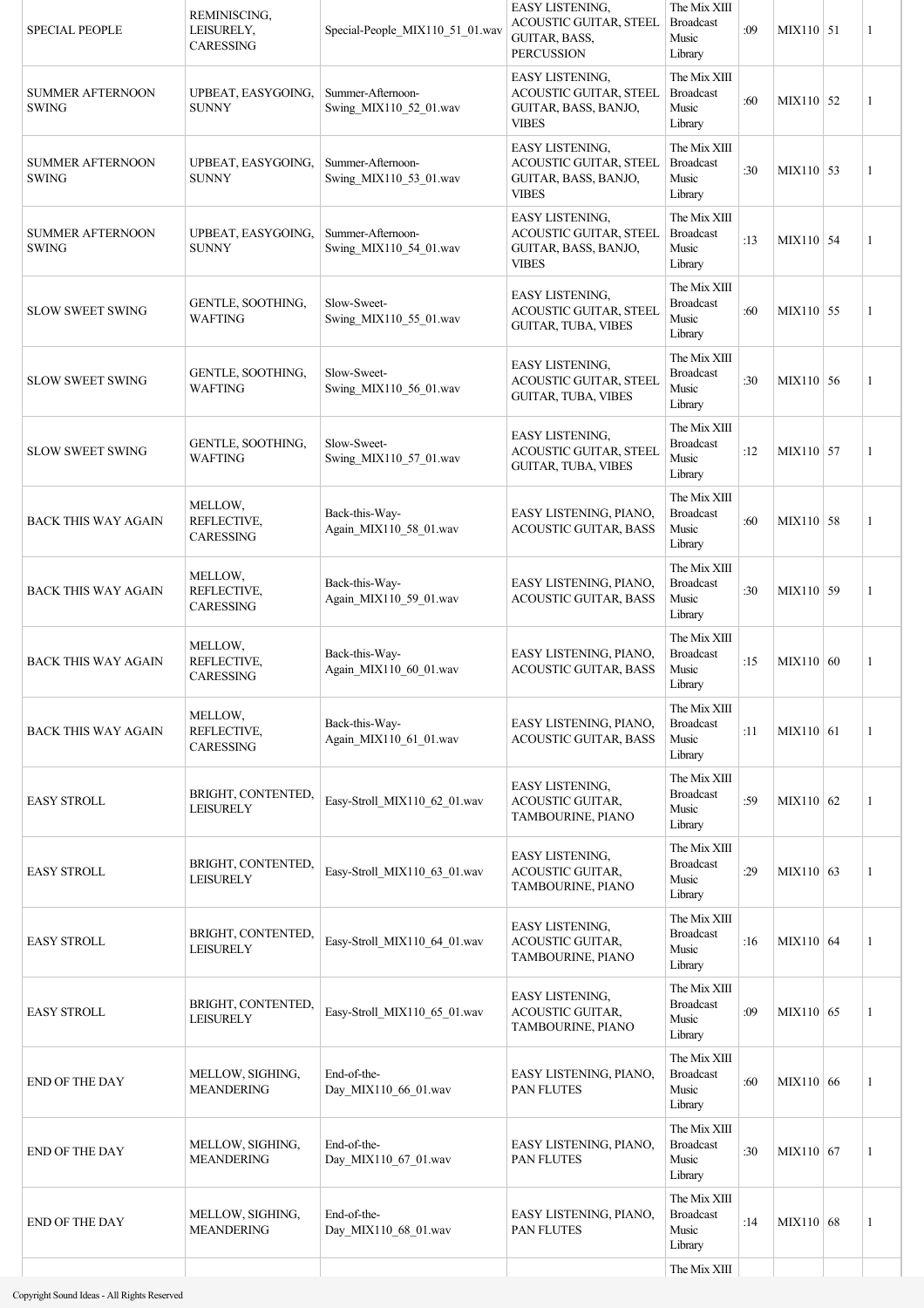| The Mix XIII<br><b>Broadcast</b><br>AIRY, EFFORTLESS,<br>EASY LISTENING, PIANO,<br><b>EARLY MORNING</b><br>Early-Morning MIX110 70 01.wav<br>:30<br>MIX110 70<br>1<br><b>DRIFTING</b><br><b>PAN FLUTES</b><br>Music<br>Library<br>The Mix XIII<br><b>Broadcast</b><br>AIRY, EFFORTLESS,<br>EASY LISTENING, PIANO,<br>:15<br>Early-Morning_MIX110_71_01.wav<br>MIX110 71<br><b>EARLY MORNING</b><br>1<br>PAN FLUTES<br><b>DRIFTING</b><br>Music<br>Library<br>The Mix XIII<br>EASY LISTENING,<br><b>Broadcast</b><br>NOT A CARE IN THE<br>FLOATING, LIGHT,<br>Not-a-Care-in-the-<br>KEYBOARD, BASS, PAN<br>:60<br>MIX110 72<br>1<br><b>WORLD</b><br><b>CALM</b><br>World_MIX110_72_01.wav<br>Music<br><b>FLUTES</b><br>Library<br>The Mix XIII<br>EASY LISTENING,<br>NOT A CARE IN THE<br>FLOATING, LIGHT,<br>Not-a-Care-in-the-<br><b>Broadcast</b><br>:30<br>KEYBOARD, BASS, PAN<br>MIX110 73<br>$\mathbf{1}$<br>World_MIX110_73_01.wav<br>Music<br>WORLD<br>CALM<br><b>FLUTES</b><br>Library<br>The Mix XIII<br>EASY LISTENING,<br>FLOATING, LIGHT,<br>Not-a-Care-in-the-<br><b>Broadcast</b><br>NOT A CARE IN THE<br>MIX110 74<br>KEYBOARD, BASS, PAN<br>:14<br>$\mathbf{1}$<br><b>WORLD</b><br>World_MIX110_74_01.wav<br>Music<br>CALM<br><b>FLUTES</b><br>Library<br>The Mix XIII<br>EASY LISTENING,<br>FLOATING, LIGHT,<br><b>Broadcast</b><br>NOT A CARE IN THE<br>Not-a-Care-in-the-<br>KEYBOARD, BASS, PAN<br>:09<br>MIX110 75<br>1<br><b>CALM</b><br>World_MIX110_75_01.wav<br>Music<br><b>WORLD</b><br><b>FLUTES</b><br>Library<br>The Mix XIII<br>Going-My-<br>EASY LISTENING, PIANO,<br><b>Broadcast</b><br>RIPPLING, SOOTHING,<br>:60<br>MIX110 76<br>GOING MY WAY<br>1<br>Way_MIX110_76_01.wav<br>STRINGS, BASS<br>Music<br>PEACEFUL<br>Library<br>The Mix XIII<br>RIPPLING, SOOTHING,<br>Going-My-<br>EASY LISTENING, PIANO,<br><b>Broadcast</b><br>:31<br>MIX110 77<br>GOING MY WAY<br>1<br>Way_MIX110_77_01.wav<br>Music<br>PEACEFUL<br>STRINGS, BASS<br>Library<br>The Mix XIII<br>RIPPLING, SOOTHING,<br>Going-My-<br>EASY LISTENING, PIANO,<br><b>Broadcast</b><br>:15<br>MIX110 78<br><b>GOING MY WAY</b><br>1<br><b>PEACEFUL</b><br>Way_MIX110_78_01.wav<br><b>STRINGS, BASS</b><br>Music<br>Library<br>The Mix XIII<br>RIPPLING, SOOTHING,<br>Going-My-<br>EASY LISTENING, PIANO,<br><b>Broadcast</b><br>:09<br>MIX110 79<br><b>GOING MY WAY</b><br>1<br><b>PEACEFUL</b><br>Way MIX110 79 01.wav<br><b>STRINGS, BASS</b><br>Music<br>Library<br>The Mix XIII<br>EASY LISTENING,<br>CASUAL, REFLECTIVE,<br><b>Broadcast</b><br>ELECTRIC GUITAR, BASS,<br>Letting-Go_MIX110_80_01.wav<br>:60<br>MIX110 80<br>LETTING GO<br>1<br>SMOOTH<br>Music<br><b>PERCUSSION</b><br>Library<br>The Mix XIII<br>EASY LISTENING,<br>CASUAL, REFLECTIVE,<br><b>Broadcast</b><br>Letting-Go MIX110 81 01.wav<br>ELECTRIC GUITAR, BASS,<br>LETTING GO<br>:30<br>MIX110   81<br>1<br><b>SMOOTH</b><br>Music<br><b>PERCUSSION</b><br>Library<br>The Mix XIII<br>EASY LISTENING,<br><b>Broadcast</b><br>CASUAL, REFLECTIVE,<br>ELECTRIC GUITAR, BASS,<br>LETTING GO<br>Letting-Go_MIX110_82_01.wav<br>:15<br>MIX110 82<br>1<br><b>SMOOTH</b><br>Music<br><b>PERCUSSION</b><br>Library<br>The Mix XIII<br>EASY LISTENING,<br>CASUAL, REFLECTIVE,<br><b>Broadcast</b><br>Letting-Go MIX110 83 01.wav<br>LETTING GO<br>ELECTRIC GUITAR, BASS,<br>:07<br>MIX110 83<br>1<br><b>SMOOTH</b><br>Music<br><b>PERCUSSION</b><br>Library<br>The Mix XIII<br>EASY LISTENING,<br><b>WATCHING THE WORLD</b><br>SUBTLE, WANDERING,<br>Watching-the-World-Go-<br><b>Broadcast</b><br>ACOUSTIC GUITAR,<br>:60<br>MIX110 84<br>1<br>GO BY<br><b>UNWINDING</b><br>By MIX110_84_01.wav<br>Music<br><b>KEYBOARDS</b><br>Library<br>The Mix XIII<br>EASY LISTENING,<br>SUBTLE, WANDERING,<br>Watching-the-World-Go-<br><b>Broadcast</b><br>WATCHING THE WORLD<br><b>ACOUSTIC GUITAR,</b><br>:30<br>MIX110 85<br>1<br><b>GOBY</b><br><b>UNWINDING</b><br>By_MIX110_85_01.wav<br>Music<br>KEYBOARDS<br>Library | <b>EARLY MORNING</b> | AIRY, EFFORTLESS,<br><b>DRIFTING</b> | Early-Morning MIX110 69 01.wav | EASY LISTENING, PIANO,<br><b>PAN FLUTES</b> | <b>Broadcast</b><br>Music<br>Library | :60 | MIX110 69 | 1 |
|------------------------------------------------------------------------------------------------------------------------------------------------------------------------------------------------------------------------------------------------------------------------------------------------------------------------------------------------------------------------------------------------------------------------------------------------------------------------------------------------------------------------------------------------------------------------------------------------------------------------------------------------------------------------------------------------------------------------------------------------------------------------------------------------------------------------------------------------------------------------------------------------------------------------------------------------------------------------------------------------------------------------------------------------------------------------------------------------------------------------------------------------------------------------------------------------------------------------------------------------------------------------------------------------------------------------------------------------------------------------------------------------------------------------------------------------------------------------------------------------------------------------------------------------------------------------------------------------------------------------------------------------------------------------------------------------------------------------------------------------------------------------------------------------------------------------------------------------------------------------------------------------------------------------------------------------------------------------------------------------------------------------------------------------------------------------------------------------------------------------------------------------------------------------------------------------------------------------------------------------------------------------------------------------------------------------------------------------------------------------------------------------------------------------------------------------------------------------------------------------------------------------------------------------------------------------------------------------------------------------------------------------------------------------------------------------------------------------------------------------------------------------------------------------------------------------------------------------------------------------------------------------------------------------------------------------------------------------------------------------------------------------------------------------------------------------------------------------------------------------------------------------------------------------------------------------------------------------------------------------------------------------------------------------------------------------------------------------------------------------------------------------------------------------------------------------------------------------------------------------------------------------------------------------------------------------------------------------------------------------------------------------------------------------------------------------------------------------------------------------------------------------------------------------------------------------------------------------------------------------------------------------------------------------------------------------------------------------------------------|----------------------|--------------------------------------|--------------------------------|---------------------------------------------|--------------------------------------|-----|-----------|---|
|                                                                                                                                                                                                                                                                                                                                                                                                                                                                                                                                                                                                                                                                                                                                                                                                                                                                                                                                                                                                                                                                                                                                                                                                                                                                                                                                                                                                                                                                                                                                                                                                                                                                                                                                                                                                                                                                                                                                                                                                                                                                                                                                                                                                                                                                                                                                                                                                                                                                                                                                                                                                                                                                                                                                                                                                                                                                                                                                                                                                                                                                                                                                                                                                                                                                                                                                                                                                                                                                                                                                                                                                                                                                                                                                                                                                                                                                                                                                                                                          |                      |                                      |                                |                                             |                                      |     |           |   |
|                                                                                                                                                                                                                                                                                                                                                                                                                                                                                                                                                                                                                                                                                                                                                                                                                                                                                                                                                                                                                                                                                                                                                                                                                                                                                                                                                                                                                                                                                                                                                                                                                                                                                                                                                                                                                                                                                                                                                                                                                                                                                                                                                                                                                                                                                                                                                                                                                                                                                                                                                                                                                                                                                                                                                                                                                                                                                                                                                                                                                                                                                                                                                                                                                                                                                                                                                                                                                                                                                                                                                                                                                                                                                                                                                                                                                                                                                                                                                                                          |                      |                                      |                                |                                             |                                      |     |           |   |
|                                                                                                                                                                                                                                                                                                                                                                                                                                                                                                                                                                                                                                                                                                                                                                                                                                                                                                                                                                                                                                                                                                                                                                                                                                                                                                                                                                                                                                                                                                                                                                                                                                                                                                                                                                                                                                                                                                                                                                                                                                                                                                                                                                                                                                                                                                                                                                                                                                                                                                                                                                                                                                                                                                                                                                                                                                                                                                                                                                                                                                                                                                                                                                                                                                                                                                                                                                                                                                                                                                                                                                                                                                                                                                                                                                                                                                                                                                                                                                                          |                      |                                      |                                |                                             |                                      |     |           |   |
|                                                                                                                                                                                                                                                                                                                                                                                                                                                                                                                                                                                                                                                                                                                                                                                                                                                                                                                                                                                                                                                                                                                                                                                                                                                                                                                                                                                                                                                                                                                                                                                                                                                                                                                                                                                                                                                                                                                                                                                                                                                                                                                                                                                                                                                                                                                                                                                                                                                                                                                                                                                                                                                                                                                                                                                                                                                                                                                                                                                                                                                                                                                                                                                                                                                                                                                                                                                                                                                                                                                                                                                                                                                                                                                                                                                                                                                                                                                                                                                          |                      |                                      |                                |                                             |                                      |     |           |   |
|                                                                                                                                                                                                                                                                                                                                                                                                                                                                                                                                                                                                                                                                                                                                                                                                                                                                                                                                                                                                                                                                                                                                                                                                                                                                                                                                                                                                                                                                                                                                                                                                                                                                                                                                                                                                                                                                                                                                                                                                                                                                                                                                                                                                                                                                                                                                                                                                                                                                                                                                                                                                                                                                                                                                                                                                                                                                                                                                                                                                                                                                                                                                                                                                                                                                                                                                                                                                                                                                                                                                                                                                                                                                                                                                                                                                                                                                                                                                                                                          |                      |                                      |                                |                                             |                                      |     |           |   |
|                                                                                                                                                                                                                                                                                                                                                                                                                                                                                                                                                                                                                                                                                                                                                                                                                                                                                                                                                                                                                                                                                                                                                                                                                                                                                                                                                                                                                                                                                                                                                                                                                                                                                                                                                                                                                                                                                                                                                                                                                                                                                                                                                                                                                                                                                                                                                                                                                                                                                                                                                                                                                                                                                                                                                                                                                                                                                                                                                                                                                                                                                                                                                                                                                                                                                                                                                                                                                                                                                                                                                                                                                                                                                                                                                                                                                                                                                                                                                                                          |                      |                                      |                                |                                             |                                      |     |           |   |
|                                                                                                                                                                                                                                                                                                                                                                                                                                                                                                                                                                                                                                                                                                                                                                                                                                                                                                                                                                                                                                                                                                                                                                                                                                                                                                                                                                                                                                                                                                                                                                                                                                                                                                                                                                                                                                                                                                                                                                                                                                                                                                                                                                                                                                                                                                                                                                                                                                                                                                                                                                                                                                                                                                                                                                                                                                                                                                                                                                                                                                                                                                                                                                                                                                                                                                                                                                                                                                                                                                                                                                                                                                                                                                                                                                                                                                                                                                                                                                                          |                      |                                      |                                |                                             |                                      |     |           |   |
|                                                                                                                                                                                                                                                                                                                                                                                                                                                                                                                                                                                                                                                                                                                                                                                                                                                                                                                                                                                                                                                                                                                                                                                                                                                                                                                                                                                                                                                                                                                                                                                                                                                                                                                                                                                                                                                                                                                                                                                                                                                                                                                                                                                                                                                                                                                                                                                                                                                                                                                                                                                                                                                                                                                                                                                                                                                                                                                                                                                                                                                                                                                                                                                                                                                                                                                                                                                                                                                                                                                                                                                                                                                                                                                                                                                                                                                                                                                                                                                          |                      |                                      |                                |                                             |                                      |     |           |   |
|                                                                                                                                                                                                                                                                                                                                                                                                                                                                                                                                                                                                                                                                                                                                                                                                                                                                                                                                                                                                                                                                                                                                                                                                                                                                                                                                                                                                                                                                                                                                                                                                                                                                                                                                                                                                                                                                                                                                                                                                                                                                                                                                                                                                                                                                                                                                                                                                                                                                                                                                                                                                                                                                                                                                                                                                                                                                                                                                                                                                                                                                                                                                                                                                                                                                                                                                                                                                                                                                                                                                                                                                                                                                                                                                                                                                                                                                                                                                                                                          |                      |                                      |                                |                                             |                                      |     |           |   |
|                                                                                                                                                                                                                                                                                                                                                                                                                                                                                                                                                                                                                                                                                                                                                                                                                                                                                                                                                                                                                                                                                                                                                                                                                                                                                                                                                                                                                                                                                                                                                                                                                                                                                                                                                                                                                                                                                                                                                                                                                                                                                                                                                                                                                                                                                                                                                                                                                                                                                                                                                                                                                                                                                                                                                                                                                                                                                                                                                                                                                                                                                                                                                                                                                                                                                                                                                                                                                                                                                                                                                                                                                                                                                                                                                                                                                                                                                                                                                                                          |                      |                                      |                                |                                             |                                      |     |           |   |
|                                                                                                                                                                                                                                                                                                                                                                                                                                                                                                                                                                                                                                                                                                                                                                                                                                                                                                                                                                                                                                                                                                                                                                                                                                                                                                                                                                                                                                                                                                                                                                                                                                                                                                                                                                                                                                                                                                                                                                                                                                                                                                                                                                                                                                                                                                                                                                                                                                                                                                                                                                                                                                                                                                                                                                                                                                                                                                                                                                                                                                                                                                                                                                                                                                                                                                                                                                                                                                                                                                                                                                                                                                                                                                                                                                                                                                                                                                                                                                                          |                      |                                      |                                |                                             |                                      |     |           |   |
|                                                                                                                                                                                                                                                                                                                                                                                                                                                                                                                                                                                                                                                                                                                                                                                                                                                                                                                                                                                                                                                                                                                                                                                                                                                                                                                                                                                                                                                                                                                                                                                                                                                                                                                                                                                                                                                                                                                                                                                                                                                                                                                                                                                                                                                                                                                                                                                                                                                                                                                                                                                                                                                                                                                                                                                                                                                                                                                                                                                                                                                                                                                                                                                                                                                                                                                                                                                                                                                                                                                                                                                                                                                                                                                                                                                                                                                                                                                                                                                          |                      |                                      |                                |                                             |                                      |     |           |   |
|                                                                                                                                                                                                                                                                                                                                                                                                                                                                                                                                                                                                                                                                                                                                                                                                                                                                                                                                                                                                                                                                                                                                                                                                                                                                                                                                                                                                                                                                                                                                                                                                                                                                                                                                                                                                                                                                                                                                                                                                                                                                                                                                                                                                                                                                                                                                                                                                                                                                                                                                                                                                                                                                                                                                                                                                                                                                                                                                                                                                                                                                                                                                                                                                                                                                                                                                                                                                                                                                                                                                                                                                                                                                                                                                                                                                                                                                                                                                                                                          |                      |                                      |                                |                                             |                                      |     |           |   |
|                                                                                                                                                                                                                                                                                                                                                                                                                                                                                                                                                                                                                                                                                                                                                                                                                                                                                                                                                                                                                                                                                                                                                                                                                                                                                                                                                                                                                                                                                                                                                                                                                                                                                                                                                                                                                                                                                                                                                                                                                                                                                                                                                                                                                                                                                                                                                                                                                                                                                                                                                                                                                                                                                                                                                                                                                                                                                                                                                                                                                                                                                                                                                                                                                                                                                                                                                                                                                                                                                                                                                                                                                                                                                                                                                                                                                                                                                                                                                                                          |                      |                                      |                                |                                             |                                      |     |           |   |
|                                                                                                                                                                                                                                                                                                                                                                                                                                                                                                                                                                                                                                                                                                                                                                                                                                                                                                                                                                                                                                                                                                                                                                                                                                                                                                                                                                                                                                                                                                                                                                                                                                                                                                                                                                                                                                                                                                                                                                                                                                                                                                                                                                                                                                                                                                                                                                                                                                                                                                                                                                                                                                                                                                                                                                                                                                                                                                                                                                                                                                                                                                                                                                                                                                                                                                                                                                                                                                                                                                                                                                                                                                                                                                                                                                                                                                                                                                                                                                                          |                      |                                      |                                |                                             |                                      |     |           |   |
|                                                                                                                                                                                                                                                                                                                                                                                                                                                                                                                                                                                                                                                                                                                                                                                                                                                                                                                                                                                                                                                                                                                                                                                                                                                                                                                                                                                                                                                                                                                                                                                                                                                                                                                                                                                                                                                                                                                                                                                                                                                                                                                                                                                                                                                                                                                                                                                                                                                                                                                                                                                                                                                                                                                                                                                                                                                                                                                                                                                                                                                                                                                                                                                                                                                                                                                                                                                                                                                                                                                                                                                                                                                                                                                                                                                                                                                                                                                                                                                          |                      |                                      |                                |                                             |                                      |     |           |   |
| EASY LISTENING,<br><b>WATCHING THE WORLD</b><br>SUBTLE, WANDERING,   Watching-the-World-Go-<br><b>Broadcast</b><br>ACOUSTIC GUITAR,<br>:15<br>MIX110 86<br>1<br>Music<br>GO BY<br><b>UNWINDING</b><br>By_MIX110_86_01.wav<br><b>KEYBOARDS</b><br>Library                                                                                                                                                                                                                                                                                                                                                                                                                                                                                                                                                                                                                                                                                                                                                                                                                                                                                                                                                                                                                                                                                                                                                                                                                                                                                                                                                                                                                                                                                                                                                                                                                                                                                                                                                                                                                                                                                                                                                                                                                                                                                                                                                                                                                                                                                                                                                                                                                                                                                                                                                                                                                                                                                                                                                                                                                                                                                                                                                                                                                                                                                                                                                                                                                                                                                                                                                                                                                                                                                                                                                                                                                                                                                                                                 |                      |                                      |                                |                                             | The Mix XIII                         |     |           |   |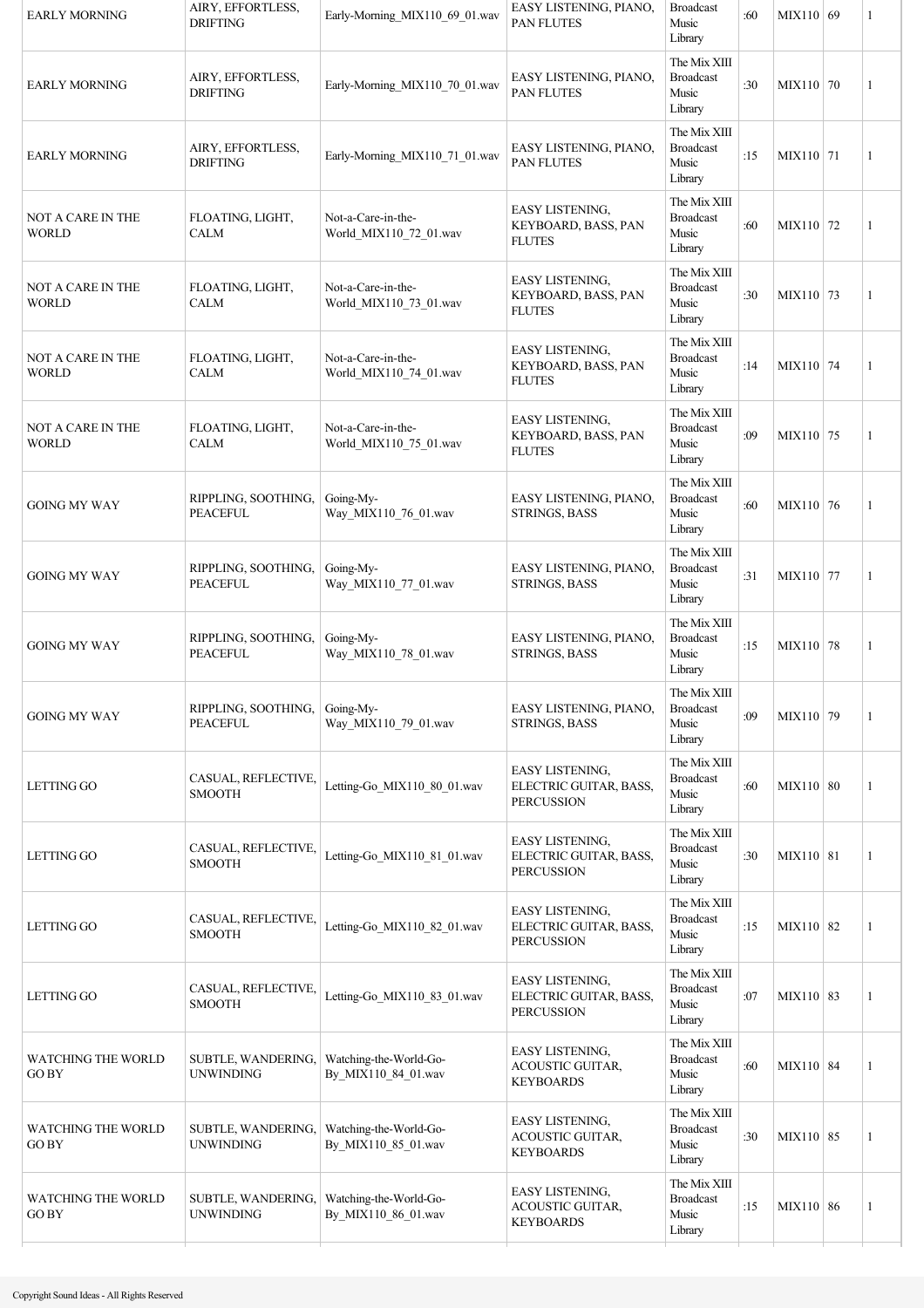| <b>WATCHING THE WORLD</b><br><b>GO BY</b> | SUBTLE, WANDERING,<br><b>UNWINDING</b>         | Watching-the-World-Go-<br>By MIX110 87 01.wav | EASY LISTENING,<br><b>ACOUSTIC GUITAR,</b><br><b>KEYBOARDS</b>                              | The Mix XIII<br><b>Broadcast</b><br>Music<br>Library | :08 | MIX110   87     | 1              |
|-------------------------------------------|------------------------------------------------|-----------------------------------------------|---------------------------------------------------------------------------------------------|------------------------------------------------------|-----|-----------------|----------------|
| <b>BIRDWATCHING</b>                       | PASTORAL, BREEZY,<br><b>GLIDING</b>            | Birdwatching_MIX110_88_01.wav                 | EASY LISTENING,<br><b>ACOUSTIC GUITAR,</b><br>FLUTE, PERCUSSION,<br><b>KEYBOARDS</b>        | The Mix XIII<br><b>Broadcast</b><br>Music<br>Library | :60 | MIX110 88       | 1              |
| <b>BIRDWATCHING</b>                       | PASTORAL, BREEZY,<br><b>GLIDING</b>            | Birdwatching_MIX110_89_01.wav                 | EASY LISTENING,<br>ACOUSTIC GUITAR,<br>FLUTE, PERCUSSION,<br><b>KEYBOARDS</b>               | The Mix XIII<br><b>Broadcast</b><br>Music<br>Library | :29 | MIX110 89       | 1              |
| <b>BIRDWATCHING</b>                       | PASTORAL, BREEZY,<br><b>GLIDING</b>            | Birdwatching_MIX110_90_01.wav                 | <b>EASY LISTENING.</b><br><b>ACOUSTIC GUITAR,</b><br>FLUTE, PERCUSSION,<br><b>KEYBOARDS</b> | The Mix XIII<br><b>Broadcast</b><br>Music<br>Library | :15 | MIX110 90       | 1              |
| <b>BIRDWATCHING</b>                       | PASTORAL, BREEZY,<br><b>GLIDING</b>            | Birdwatching_MIX110_91_01.wav                 | EASY LISTENING,<br><b>ACOUSTIC GUITAR,</b><br>FLUTE, PERCUSSION,<br><b>KEYBOARDS</b>        | The Mix XIII<br><b>Broadcast</b><br>Music<br>Library | :09 | MIX110 91       | 1              |
| <b>NOMAD NIGHTS</b>                       | FLOATING, WAFTING,<br><b>SOOTHING</b>          | Nomad-Nights_MIX110_92_01.wav                 | EASY LISTENING, FLUTE,<br><b>ACOUSTIC GUITAR,</b><br><b>PERCUSSION</b>                      | The Mix XIII<br><b>Broadcast</b><br>Music<br>Library | :60 | MIX110 92       | 1              |
| <b>NOMAD NIGHTS</b>                       | FLOATING, WAFTING,<br>SOOTHING                 | Nomad-Nights_MIX110_93_01.wav                 | EASY LISTENING, FLUTE,<br><b>ACOUSTIC GUITAR,</b><br><b>PERCUSSION</b>                      | The Mix XIII<br><b>Broadcast</b><br>Music<br>Library | :32 | MIX110   93     | 1              |
| <b>NOMAD NIGHTS</b>                       | FLOATING, WAFTING,<br><b>SOOTHING</b>          | Nomad-Nights_MIX110_94_01.wav                 | EASY LISTENING, FLUTE,<br>ACOUSTIC GUITAR,<br><b>PERCUSSION</b>                             | The Mix XIII<br><b>Broadcast</b><br>Music<br>Library | :15 | MIX110 94       | 1              |
| <b>NOMAD NIGHTS</b>                       | FLOATING, WAFTING,<br>SOOTHING                 | Nomad-Nights_MIX110_95_01.wav                 | EASY LISTENING, FLUTE,<br>ACOUSTIC GUITAR,<br><b>PERCUSSION</b>                             | The Mix XIII<br><b>Broadcast</b><br>Music<br>Library | :11 | MIX110 95       | 1              |
| <b>SOUVENIRS</b>                          | RIPPLING,<br>REFLECTIVE,<br>CONSOLING          | Souvenirs MIX111 01 01.wav                    | ROMANTIC & WEDDING,<br><b>PIANO</b>                                                         | The Mix XIII<br><b>Broadcast</b><br>Music<br>Library | :60 | MIX111 1        | 1              |
| <b>SOUVENIRS</b>                          | RIPPLING,<br>REFLECTIVE,<br>CONSOLING          | Souvenirs MIX111 02 01.wav                    | ROMANTIC & WEDDING,<br><b>PIANO</b>                                                         | The Mix XIII<br><b>Broadcast</b><br>Music<br>Library | :29 | $MIX111$ 2      | 1              |
| <b>SOUVENIRS</b>                          | RIPPLING,<br>REFLECTIVE,<br>CONSOLING          | Souvenirs_MIX111_03_01.wav                    | ROMANTIC & WEDDING,<br><b>PIANO</b>                                                         | The Mix XIII<br><b>Broadcast</b><br>Music<br>Library | :15 | $MIX111 \mid 3$ | $\mathbf{1}$   |
| <b>SOUVENIRS</b>                          | RIPPLING,<br>REFLECTIVE,<br>CONSOLING          | Souvenirs_MIX111_03_02.wav                    | ROMANTIC & WEDDING,<br><b>PIANO</b>                                                         | The Mix XIII<br><b>Broadcast</b><br>Music<br>Library | :09 | $MIX111 \mid 3$ | $\overline{2}$ |
| <b>SILKY SMOOTH</b>                       | CALM, FLOWING,<br>WAFTING                      | Silky-Smooth MIX111 04 01.wav                 | ROMANTIC & WEDDING,<br><b>KEYBOARD</b>                                                      | The Mix XIII<br><b>Broadcast</b><br>Music<br>Library | :60 | MIX111 4        | 1              |
| <b>SILKY SMOOTH</b>                       | CALM, FLOWING,<br>WAFTING                      | Silky-Smooth_MIX111_05_01.wav                 | ROMANTIC & WEDDING,<br><b>KEYBOARD</b>                                                      | The Mix XIII<br><b>Broadcast</b><br>Music<br>Library | :30 | MIX111 5        | 1              |
| <b>SILKY SMOOTH</b>                       | CALM, FLOWING,<br>WAFTING                      | Silky-Smooth_MIX111_06_01.wav                 | ROMANTIC & WEDDING,<br><b>KEYBOARD</b>                                                      | The Mix XIII<br><b>Broadcast</b><br>Music<br>Library | :15 | MIX111 6        | 1              |
| <b>SILKY SMOOTH</b>                       | CALM, FLOWING,<br>WAFTING                      | Silky-Smooth_MIX111_06_02.wav                 | ROMANTIC & WEDDING,<br><b>KEYBOARD</b>                                                      | The Mix XIII<br><b>Broadcast</b><br>Music<br>Library | :09 | MIX111 6        | $\overline{2}$ |
| I DREAM OF YOU                            | HEARTFELT, WISTFUL,   I-Dream-of-<br>PANORAMIC | You_MIX111_07_01.wav                          | ROMANTIC & WEDDING,<br>PIANO, STRINGS, OBOE                                                 | The Mix XIII<br><b>Broadcast</b><br>Music<br>Library | :60 | $MIX111$ 7      | 1              |
|                                           |                                                |                                               |                                                                                             | The Mix XIII                                         |     |                 |                |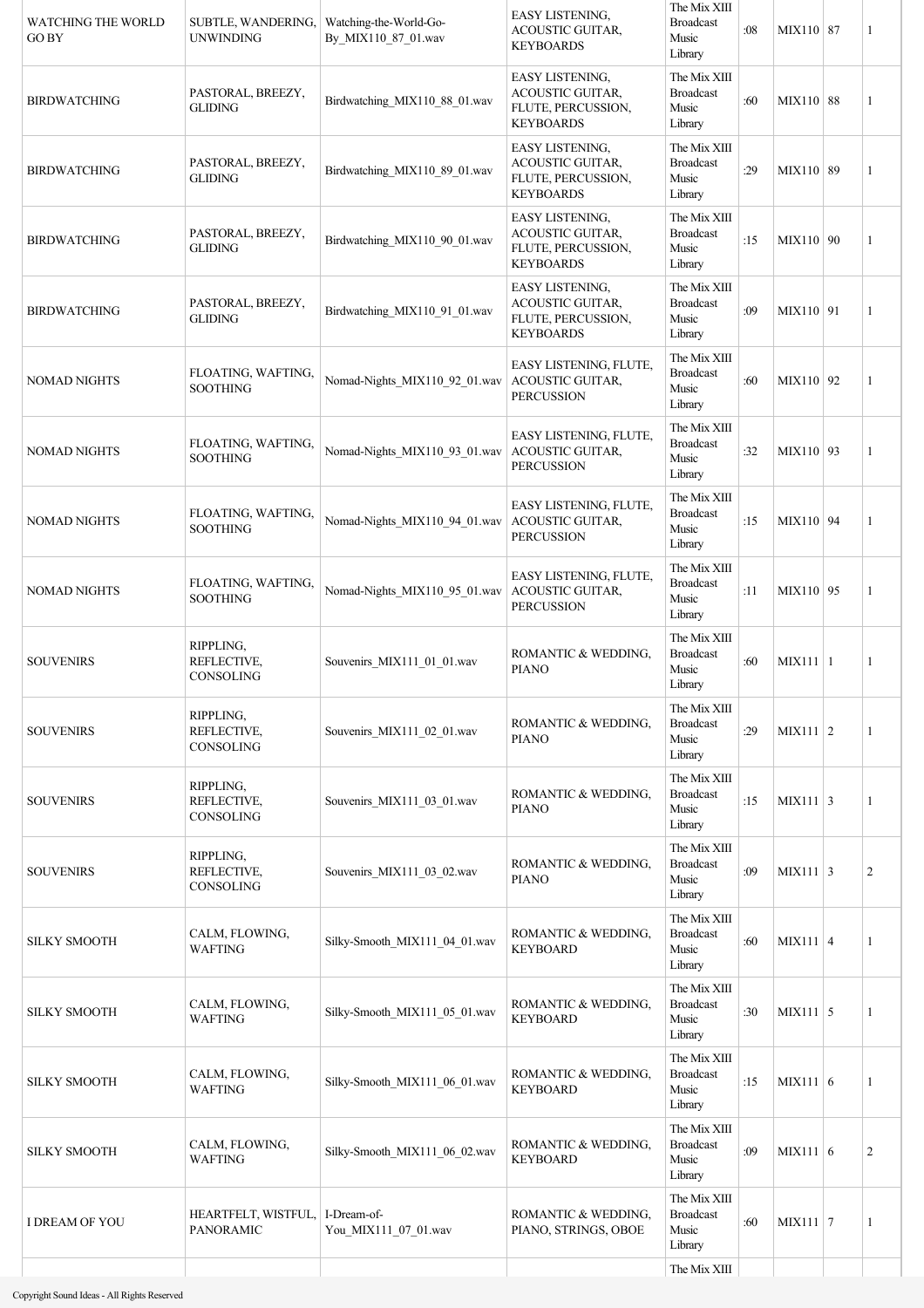| I DREAM OF YOU                      | HEARTFELT, WISTFUL,   I-Dream-of-<br><b>PANORAMIC</b> | You_MIX111_08_01.wav                           | ROMANTIC & WEDDING,<br>PIANO, STRINGS, OBOE  | <b>Broadcast</b><br>Music<br>Library                 | :30  | MIX111 8    | 1              |
|-------------------------------------|-------------------------------------------------------|------------------------------------------------|----------------------------------------------|------------------------------------------------------|------|-------------|----------------|
| <b>I DREAM OF YOU</b>               | HEARTFELT, WISTFUL,   I-Dream-of-<br><b>PANORAMIC</b> | You_MIX111_09_01.wav                           | ROMANTIC & WEDDING,<br>PIANO, STRINGS, OBOE  | The Mix XIII<br><b>Broadcast</b><br>Music<br>Library | :15  | MIX111 9    | 1              |
| I DREAM OF YOU                      | HEARTFELT, WISTFUL,   I-Dream-of-<br><b>PANORAMIC</b> | You_MIX111_09_02.wav                           | ROMANTIC & WEDDING,<br>PIANO, STRINGS, OBOE  | The Mix XIII<br><b>Broadcast</b><br>Music<br>Library | :12  | MIX111 9    | $\overline{c}$ |
| WHEN WE FIRST MET                   | REMINISCING,<br>SENTIMENTAL,<br><b>BITTERSWEET</b>    | When-We-First-<br>Met MIX111 10 01.wav         | ROMANTIC & WEDDING,<br>PIANO, STRINGS, OBOE  | The Mix XIII<br><b>Broadcast</b><br>Music<br>Library | :60  | MIX111   10 | 1              |
| WHEN WE FIRST MET                   | REMINISCING,<br>SENTIMENTAL,<br><b>BITTERSWEET</b>    | When-We-First-<br>Met_MIX111_11_01.wav         | ROMANTIC & WEDDING,<br>PIANO, STRINGS, OBOE  | The Mix XIII<br><b>Broadcast</b><br>Music<br>Library | :20  | MIX111 11   | 1              |
| WHEN WE FIRST MET                   | REMINISCING,<br>SENTIMENTAL,<br><b>BITTERSWEET</b>    | When-We-First-<br>Met MIX111 12 01.wav         | ROMANTIC & WEDDING,<br>PIANO, STRINGS, OBOE  | The Mix XIII<br><b>Broadcast</b><br>Music<br>Library | :15  | MIX111   12 | 1              |
| WHEN WE FIRST MET                   | REMINISCING,<br>SENTIMENTAL,<br><b>BITTERSWEET</b>    | When-We-First-<br>Met_MIX111_12_02.wav         | ROMANTIC & WEDDING,<br>PIANO, STRINGS, OBOE  | The Mix XIII<br><b>Broadcast</b><br>Music<br>Library | :13  | MIX111 12   | $\overline{c}$ |
| <b>DRIFT ASHORE</b>                 | GENTLE, SOOTHING,<br><b>SERENE</b>                    | Drift-Ashore_MIX111_13_01.wav                  | ROMANTIC & WEDDING,<br>PIANO, STRINGS, OBOE  | The Mix XIII<br><b>Broadcast</b><br>Music<br>Library | 1:01 | MIX111   13 | 1              |
| <b>DRIFT ASHORE</b>                 | GENTLE, SOOTHING,<br><b>SERENE</b>                    | Drift-Ashore_MIX111_14_01.wav                  | ROMANTIC & WEDDING,<br>PIANO, STRINGS, OBOE  | The Mix XIII<br><b>Broadcast</b><br>Music<br>Library | :31  | MIX111 14   | 1              |
| <b>DRIFT ASHORE</b>                 | GENTLE, SOOTHING,<br><b>SERENE</b>                    | Drift-Ashore MIX111 15 01.wav                  | ROMANTIC & WEDDING,<br>PIANO, STRINGS, OBOE  | The Mix XIII<br><b>Broadcast</b><br>Music<br>Library | :15  | MIX111 15   | 1              |
| <b>DRIFT ASHORE</b>                 | GENTLE, SOOTHING,<br><b>SERENE</b>                    | Drift-Ashore MIX111 15 02.wav                  | ROMANTIC & WEDDING,<br>PIANO, STRINGS, OBOE  | The Mix XIII<br><b>Broadcast</b><br>Music<br>Library | :10  | MIX111 15   | $\overline{c}$ |
| IF WISHES COULD COME<br><b>TRUE</b> | <b>SEARCHING,</b><br>QUESTIONING,<br><b>LONGING</b>   | If-Wishes-Could-Come-<br>True_MIX111_16_01.wav | ROMANTIC & WEDDING,<br>PIANO, STRINGS, FLUTE | The Mix XIII<br><b>Broadcast</b><br>Music<br>Library | :60  | MIX111 16   | 1              |
| IF WISHES COULD COME<br><b>TRUE</b> | SEARCHING,<br>QUESTIONING,<br><b>LONGING</b>          | If-Wishes-Could-Come-<br>True_MIX111_17_01.wav | ROMANTIC & WEDDING,<br>PIANO, STRINGS, FLUTE | The Mix XIII<br><b>Broadcast</b><br>Music<br>Library | :30  | MIX111 17   | 1              |
| IF WISHES COULD COME<br><b>TRUE</b> | SEARCHING,<br>QUESTIONING,<br><b>LONGING</b>          | If-Wishes-Could-Come-<br>True MIX111 18 01.wav | ROMANTIC & WEDDING,<br>PIANO, STRINGS, FLUTE | The Mix XIII<br><b>Broadcast</b><br>Music<br>Library | :15  | MIX111   18 | 1              |
| IF WISHES COULD COME<br><b>TRUE</b> | <b>SEARCHING,</b><br>QUESTIONING,<br><b>LONGING</b>   | If-Wishes-Could-Come-<br>True MIX111 18 02.wav | ROMANTIC & WEDDING,<br>PIANO, STRINGS, FLUTE | The Mix XIII<br><b>Broadcast</b><br>Music<br>Library | :10  | MIX111   18 | $\overline{c}$ |
| <b>I MISS YOU</b>                   | SOFT, POIGNANT,<br><b>SENSITIVE</b>                   | I-Miss-You_MIX111_19_01.wav                    | ROMANTIC & WEDDING,<br>PIANO, STRINGS, OBOE  | The Mix XIII<br><b>Broadcast</b><br>Music<br>Library | :60  | MIX111 19   | 1              |
| <b>I MISS YOU</b>                   | SOFT, POIGNANT,<br><b>SENSITIVE</b>                   | I-Miss-You_MIX111_20_01.wav                    | ROMANTIC & WEDDING,<br>PIANO, STRINGS, OBOE  | The Mix XIII<br><b>Broadcast</b><br>Music<br>Library | :30  | MIX111   20 | 1              |
| <b>I MISS YOU</b>                   | SOFT, POIGNANT,<br><b>SENSITIVE</b>                   | I-Miss-You_MIX111_21_01.wav                    | ROMANTIC & WEDDING,<br>PIANO, STRINGS, OBOE  | The Mix XIII<br><b>Broadcast</b><br>Music<br>Library | :16  | $MIX111$ 21 | 1              |
|                                     |                                                       |                                                |                                              | The Mix XIII                                         |      |             |                |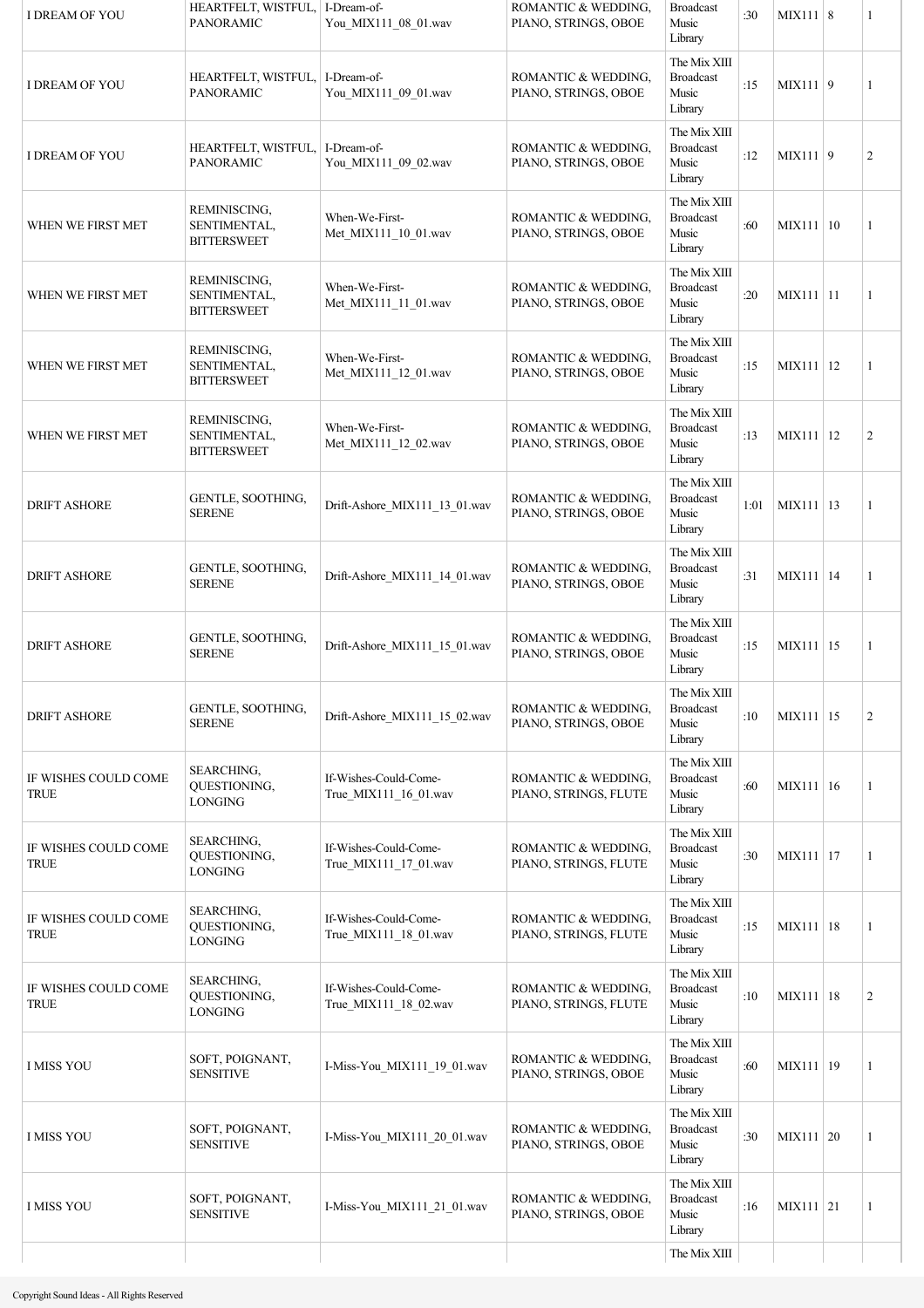| <b>I MISS YOU</b>      | SOFT, POIGNANT,<br><b>SENSITIVE</b>                 | I-Miss-You MIX111 21 02.wav                | ROMANTIC & WEDDING,<br>PIANO, STRINGS, OBOE                            | <b>Broadcast</b><br>Music<br>Library                 | :12 | $MIX111$ 21 | $\overline{c}$ |
|------------------------|-----------------------------------------------------|--------------------------------------------|------------------------------------------------------------------------|------------------------------------------------------|-----|-------------|----------------|
| AFTER ALL THESE YEARS  | INTROSPECTIVE,<br>CARESSING, HOPEFUL                | After-All-These-<br>Years_MIX111_22_01.wav | ROMANTIC & WEDDING,<br>PIANO, ORCHESTRA                                | The Mix XIII<br><b>Broadcast</b><br>Music<br>Library | :60 | MIX111 22   | 1              |
| AFTER ALL THESE YEARS  | <b>INTROSPECTIVE,</b><br>CARESSING, HOPEFUL         | After-All-These-<br>Years_MIX111_23_01.wav | ROMANTIC & WEDDING,<br>PIANO, ORCHESTRA                                | The Mix XIII<br><b>Broadcast</b><br>Music<br>Library | :29 | MIX111 23   | 1              |
| AFTER ALL THESE YEARS  | <b>INTROSPECTIVE,</b><br>CARESSING, HOPEFUL         | After-All-These-<br>Years_MIX111_24_01.wav | ROMANTIC & WEDDING,<br>PIANO, ORCHESTRA                                | The Mix XIII<br><b>Broadcast</b><br>Music<br>Library | :15 | MIX111   24 | 1              |
| AFTER ALL THESE YEARS  | INTROSPECTIVE,<br>CARESSING, HOPEFUL                | After-All-These-<br>Years_MIX111_24_02.wav | ROMANTIC & WEDDING,<br>PIANO, ORCHESTRA                                | The Mix XIII<br><b>Broadcast</b><br>Music<br>Library | :10 | MIX111 24   | $\overline{c}$ |
| <b>MORNING DEW</b>     | DELICATE,<br>INTROSPECTIVE,<br><b>SERENE</b>        | Morning-Dew_MIX111_25_01.wav               | ROMANTIC & WEDDING,<br><b>ACOUSTIC GUITAR</b>                          | The Mix XIII<br><b>Broadcast</b><br>Music<br>Library | :60 | MIX111 25   | 1              |
| <b>MORNING DEW</b>     | DELICATE,<br><b>INTROSPECTIVE,</b><br><b>SERENE</b> | Morning-Dew_MIX111_26_01.wav               | ROMANTIC & WEDDING,<br><b>ACOUSTIC GUITAR</b>                          | The Mix XIII<br><b>Broadcast</b><br>Music<br>Library | :30 | MIX111 26   | 1              |
| <b>MORNING DEW</b>     | DELICATE,<br>INTROSPECTIVE,<br><b>SERENE</b>        | Morning-Dew_MIX111_27_01.wav               | ROMANTIC & WEDDING,<br><b>ACOUSTIC GUITAR</b>                          | The Mix XIII<br><b>Broadcast</b><br>Music<br>Library | :12 | MIX111 27   | 1              |
| <b>FLOATING DREAMS</b> | <b>GRACEFUL, DRIFTING,</b><br><b>MELTING</b>        | Floating-<br>Dreams_MIX111_28_01.wav       | ROMANTIC & WEDDING,<br>PIANO, OBOE, STRINGS,<br><b>ACOUSTIC GUITAR</b> | The Mix XIII<br><b>Broadcast</b><br>Music<br>Library | :60 | MIX111   28 | 1              |
| <b>FLOATING DREAMS</b> | <b>GRACEFUL, DRIFTING,</b><br><b>MELTING</b>        | Floating-<br>Dreams_MIX111_29_01.wav       | ROMANTIC & WEDDING,<br>PIANO, OBOE, STRINGS,<br><b>ACOUSTIC GUITAR</b> | The Mix XIII<br><b>Broadcast</b><br>Music<br>Library | :30 | MIX111 29   | 1              |
| <b>FLOATING DREAMS</b> | GRACEFUL, DRIFTING, Floating-<br><b>MELTING</b>     | Dreams MIX111 30 01.wav                    | ROMANTIC & WEDDING,<br>PIANO, OBOE, STRINGS,<br><b>ACOUSTIC GUITAR</b> | The Mix XIII<br><b>Broadcast</b><br>Music<br>Library | :15 | MIX111 30   | 1              |
| THE DAYS ARE TOO LONG  | SORROWFUL,<br><b>LAMENTING, TRAGIC</b>              | The-Days-Are-Too-<br>Long_MIX111_31_01.wav | ROMANTIC & WEDDING,<br>PIANO, STRINGS, OBOE                            | The Mix XIII<br><b>Broadcast</b><br>Music<br>Library | :60 | MIX111 31   | 1              |
| THE DAYS ARE TOO LONG  | SORROWFUL,<br>LAMENTING, TRAGIC                     | The-Days-Are-Too-<br>Long_MIX111_32_01.wav | ROMANTIC & WEDDING,<br>PIANO, STRINGS, OBOE                            | The Mix XIII<br><b>Broadcast</b><br>Music<br>Library | :29 | MIX111 32   | 1              |
| THE DAYS ARE TOO LONG  | SORROWFUL,<br>LAMENTING, TRAGIC                     | The-Days-Are-Too-<br>Long_MIX111_33_01.wav | ROMANTIC & WEDDING,<br>PIANO, STRINGS, OBOE                            | The Mix XIII<br><b>Broadcast</b><br>Music<br>Library | :15 | MIX111 33   | 1              |
| THE DAYS ARE TOO LONG  | SORROWFUL,<br>LAMENTING, TRAGIC                     | The-Days-Are-Too-<br>Long_MIX111_33_02.wav | ROMANTIC & WEDDING,<br>PIANO, STRINGS, OBOE                            | The Mix XIII<br><b>Broadcast</b><br>Music<br>Library | :12 | MIX111 33   | 2              |
| RETURN TO INNOCENCE    | DELICATE, DREAMY,<br><b>REGRETFUL</b>               | Return-to-<br>Innocence_MIX111_34_01.wav   | ROMANTIC & WEDDING,<br>PIANO, STRINGS                                  | The Mix XIII<br><b>Broadcast</b><br>Music<br>Library | :59 | MIX111 34   | 1              |
| RETURN TO INNOCENCE    | DELICATE, DREAMY,<br><b>REGRETFUL</b>               | Return-to-<br>Innocence_MIX111_35_01.wav   | ROMANTIC & WEDDING,<br>PIANO, STRINGS                                  | The Mix XIII<br><b>Broadcast</b><br>Music<br>Library | :31 | MIX111 35   | 1              |
| RETURN TO INNOCENCE    | DELICATE, DREAMY,<br><b>REGRETFUL</b>               | Return-to-<br>Innocence_MIX111_36_01.wav   | ROMANTIC & WEDDING,<br>PIANO, STRINGS                                  | The Mix XIII<br><b>Broadcast</b><br>Music<br>Library | :16 | MIX111 36   | 1              |
|                        |                                                     |                                            |                                                                        | The Mix XIII                                         |     |             |                |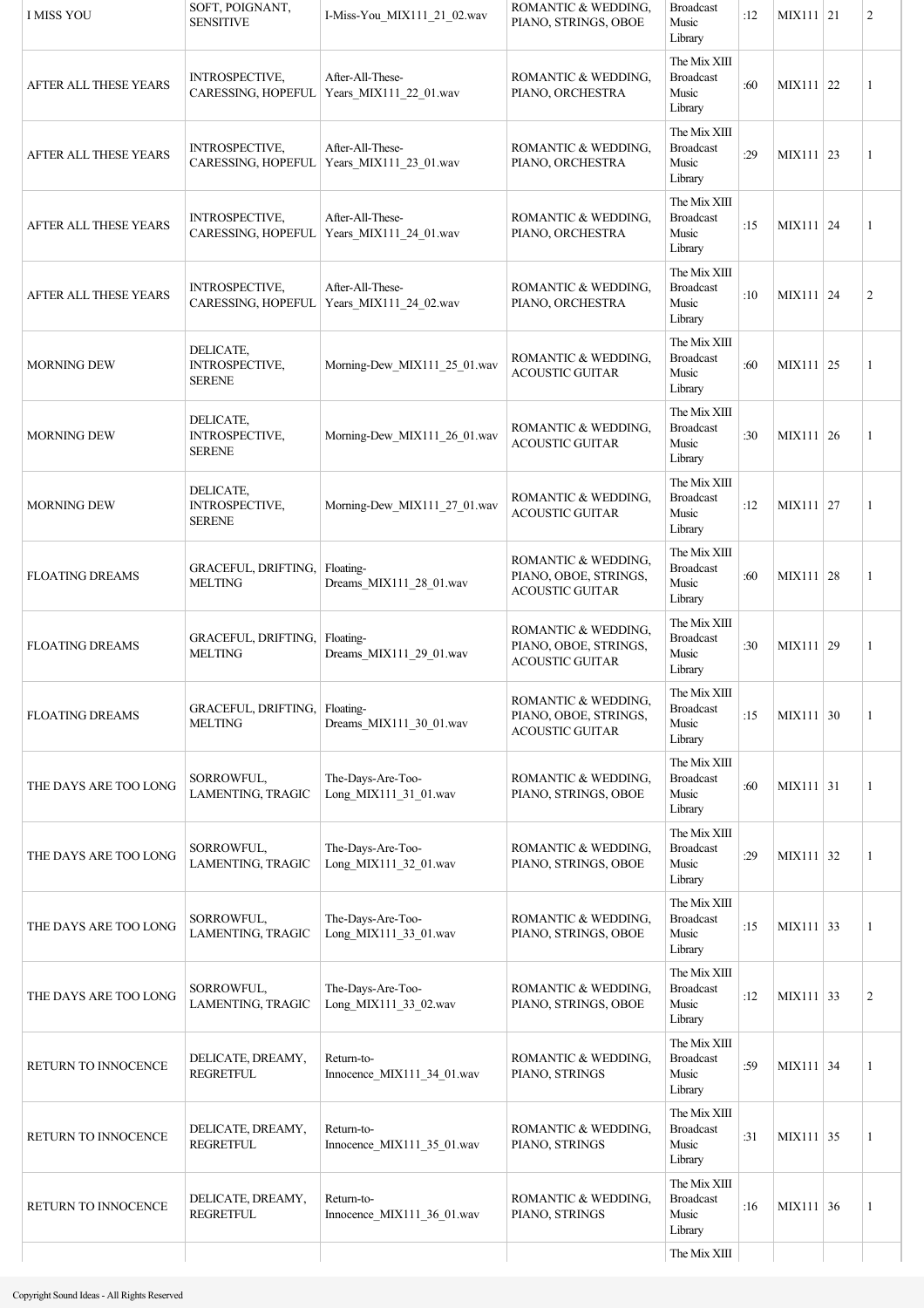| RETURN TO INNOCENCE    | DELICATE, DREAMY,<br><b>REGRETFUL</b>         | Return-to-<br>Innocence_MIX111_36_02.wav | ROMANTIC & WEDDING,<br>PIANO, STRINGS                                    | <b>Broadcast</b><br>Music<br>Library                 | :12 | MIX111 36   | $\overline{2}$ |
|------------------------|-----------------------------------------------|------------------------------------------|--------------------------------------------------------------------------|------------------------------------------------------|-----|-------------|----------------|
| <b>ENFOLDING LOVE</b>  | BILLOWY,<br>SHIMMERING,<br><b>PROTECTIVE</b>  | Enfolding-<br>Love_MIX111_37_01.wav      | ROMANTIC & WEDDING,<br>PIANO, WOODWINDS,<br><b>CHIMES</b>                | The Mix XIII<br><b>Broadcast</b><br>Music<br>Library | :60 | MIX111 37   | 1              |
| <b>ENFOLDING LOVE</b>  | BILLOWY,<br>SHIMMERING,<br><b>PROTECTIVE</b>  | Enfolding-<br>Love_MIX111_38_01.wav      | ROMANTIC & WEDDING,<br>PIANO, WOODWINDS,<br><b>CHIMES</b>                | The Mix XIII<br><b>Broadcast</b><br>Music<br>Library | :30 | MIX111 38   | 1              |
| <b>ENFOLDING LOVE</b>  | BILLOWY,<br>SHIMMERING,<br><b>PROTECTIVE</b>  | Enfolding-<br>Love_MIX111_39_01.wav      | ROMANTIC & WEDDING,<br>PIANO, WOODWINDS,<br><b>CHIMES</b>                | The Mix XIII<br><b>Broadcast</b><br>Music<br>Library | :15 | MIX111 39   | 1              |
| <b>ENFOLDING LOVE</b>  | BILLOWY,<br>SHIMMERING,<br><b>PROTECTIVE</b>  | Enfolding-<br>Love_MIX111_39_02.wav      | ROMANTIC & WEDDING,<br>PIANO, WOODWINDS,<br><b>CHIMES</b>                | The Mix XIII<br><b>Broadcast</b><br>Music<br>Library | :11 | MIX111 39   | $\mathbf{2}$   |
| <b>SECRET PROMISE</b>  | BILLOWY, PENSIVE,<br><b>EFFORTLESS</b>        | Secret-<br>Promise_MIX111_40_01.wav      | ROMANTIC & WEDDING,<br><b>ACOUSTIC GUITAR,</b><br><b>KEYBOARDS, BASS</b> | The Mix XIII<br><b>Broadcast</b><br>Music<br>Library | :60 | MIX111   40 | $\mathbf{1}$   |
| <b>SECRET PROMISE</b>  | BILLOWY, PENSIVE,<br><b>EFFORTLESS</b>        | Secret-<br>Promise_MIX111_41_01.wav      | ROMANTIC & WEDDING,<br>ACOUSTIC GUITAR,<br><b>KEYBOARDS, BASS</b>        | The Mix XIII<br><b>Broadcast</b><br>Music<br>Library | :30 | $MIX111$ 41 | $\mathbf{1}$   |
| <b>SECRET PROMISE</b>  | BILLOWY, PENSIVE,<br><b>EFFORTLESS</b>        | Secret-<br>Promise_MIX111_42_01.wav      | ROMANTIC & WEDDING,<br><b>ACOUSTIC GUITAR,</b><br><b>KEYBOARDS, BASS</b> | The Mix XIII<br><b>Broadcast</b><br>Music<br>Library | :16 | MIX111 42   | $\mathbf{1}$   |
| <b>SECRET PROMISE</b>  | BILLOWY, PENSIVE,<br><b>EFFORTLESS</b>        | Secret-<br>Promise_MIX111_42_02.wav      | ROMANTIC & WEDDING,<br><b>ACOUSTIC GUITAR,</b><br><b>KEYBOARDS, BASS</b> | The Mix XIII<br><b>Broadcast</b><br>Music<br>Library | :10 | MIX111 42   | $\overline{2}$ |
| HAUNTING MY DREAMS     | SEDUCTIVE,<br>ALLURING, WAFTING               | Haunting-My-<br>Dreams MIX111 43 01.wav  | ROMANTIC & WEDDING,<br>ELECTRIC GUITAR,<br>PERCUSSION, BASS              | The Mix XIII<br><b>Broadcast</b><br>Music<br>Library | :60 | MIX111 43   | $\mathbf{1}$   |
| HAUNTING MY DREAMS     | SEDUCTIVE,<br>ALLURING, WAFTING               | Haunting-My-<br>Dreams_MIX111_44_01.wav  | ROMANTIC & WEDDING,<br>ELECTRIC GUITAR,<br>PERCUSSION, BASS              | The Mix XIII<br><b>Broadcast</b><br>Music<br>Library | :30 | MIX111 44   | 1              |
| HAUNTING MY DREAMS     | SEDUCTIVE,<br>ALLURING, WAFTING               | Haunting-My-<br>Dreams MIX111 45 01.wav  | ROMANTIC & WEDDING,<br>ELECTRIC GUITAR,<br>PERCUSSION, BASS              | The Mix XIII<br><b>Broadcast</b><br>Music<br>Library | :15 | $MIX111$ 45 | $\mathbf{1}$   |
| HAUNTING MY DREAMS     | SEDUCTIVE,<br>ALLURING, WAFTING               | Haunting-My-<br>Dreams_MIX111_45_02.wav  | ROMANTIC & WEDDING,<br>ELECTRIC GUITAR,<br>PERCUSSION, BASS              | The Mix XIII<br><b>Broadcast</b><br>Music<br>Library | :10 | MIX111 45   | $\overline{2}$ |
| <b>LATIN MEMORIES</b>  | NIMBLE, SWIRLING,<br><b>INVITING</b>          | Latin-<br>Memories_MIX111_46_01.wav      | ROMANTIC & WEDDING,<br>ACOUSTIC GUITAR, BASS,<br><b>PERCUSSION</b>       | The Mix XIII<br><b>Broadcast</b><br>Music<br>Library | :59 | MIX111   46 | 1              |
| <b>LATIN MEMORIES</b>  | NIMBLE, SWIRLING,<br><b>INVITING</b>          | Latin-<br>Memories_MIX111_47_01.wav      | ROMANTIC & WEDDING,<br>ACOUSTIC GUITAR, BASS,<br><b>PERCUSSION</b>       | The Mix XIII<br><b>Broadcast</b><br>Music<br>Library | :30 | MIX111 47   | 1              |
| <b>LATIN MEMORIES</b>  | NIMBLE, SWIRLING,<br><b>INVITING</b>          | Latin-<br>Memories MIX111 48 01.wav      | ROMANTIC & WEDDING,<br>ACOUSTIC GUITAR, BASS,<br><b>PERCUSSION</b>       | The Mix XIII<br><b>Broadcast</b><br>Music<br>Library | :15 | MIX111   48 | 1              |
| <b>LATIN MEMORIES</b>  | NIMBLE, SWIRLING,<br><b>INVITING</b>          | Latin-<br>Memories MIX111 48 02.wav      | ROMANTIC & WEDDING,<br>ACOUSTIC GUITAR, BASS,<br><b>PERCUSSION</b>       | The Mix XIII<br><b>Broadcast</b><br>Music<br>Library | :12 | MIX111 48   | 2              |
| <b>SUNNY AFTERNOON</b> | CONTENTED,<br>UNWINDING,<br><b>EFFORTLESS</b> | Sunny-<br>Afternoon_MIX111_49_01.wav     | ROMANTIC & WEDDING,<br>ACOUSTIC GUITAR, BASS                             | The Mix XIII<br><b>Broadcast</b><br>Music<br>Library | :60 | MIX111 49   | 1              |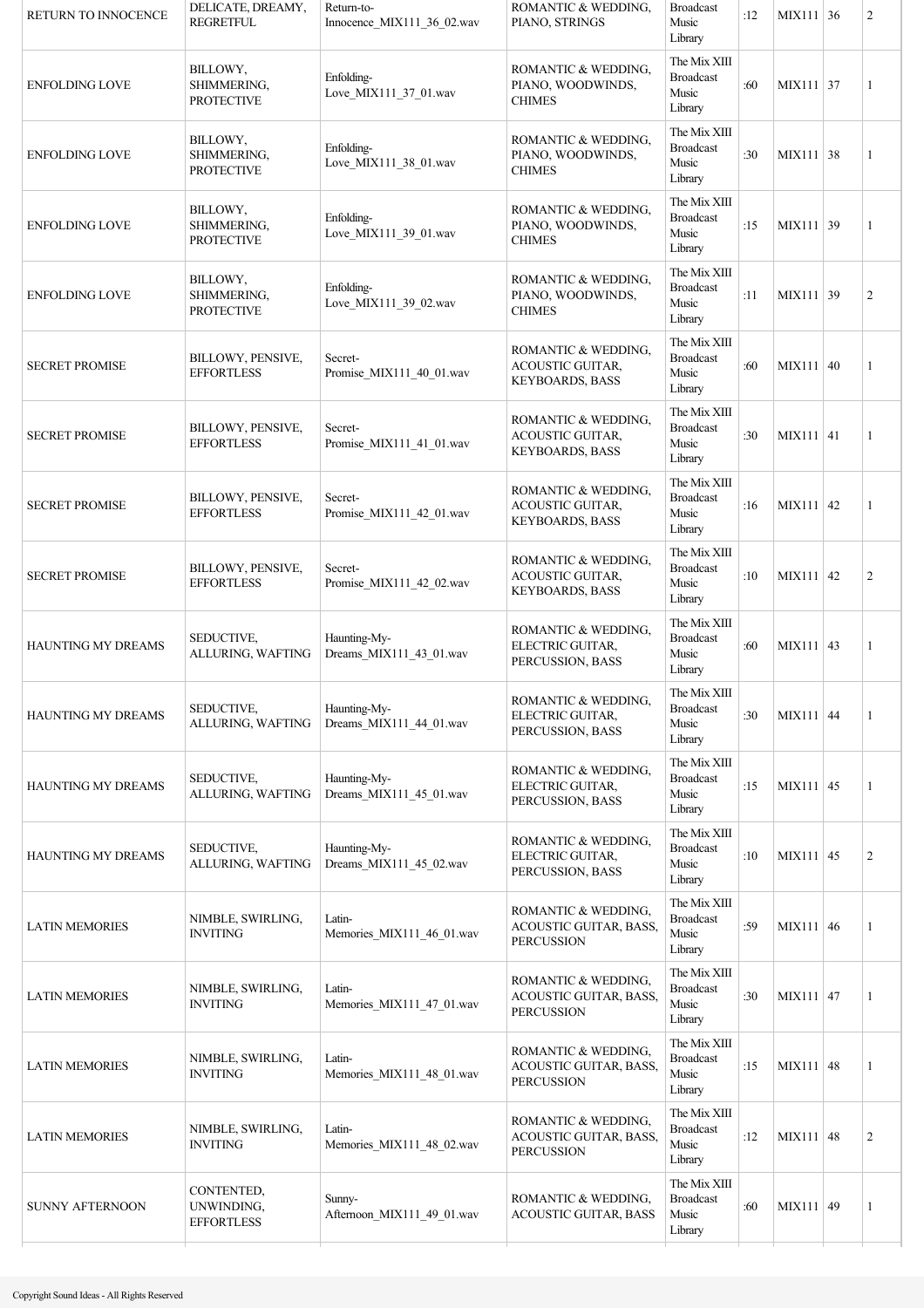| <b>SUNNY AFTERNOON</b>    | CONTENTED,<br>UNWINDING,<br><b>EFFORTLESS</b>   | Sunny-<br>Afternoon_MIX111_50_01.wav    | ROMANTIC & WEDDING,<br><b>ACOUSTIC GUITAR, BASS</b>                 | The Mix XIII<br><b>Broadcast</b><br>Music<br>Library | :30 | MIX111   50 | 1              |
|---------------------------|-------------------------------------------------|-----------------------------------------|---------------------------------------------------------------------|------------------------------------------------------|-----|-------------|----------------|
| <b>SUNNY AFTERNOON</b>    | CONTENTED,<br>UNWINDING,<br><b>EFFORTLESS</b>   | Sunny-<br>Afternoon MIX111 51 01.wav    | ROMANTIC & WEDDING,<br><b>ACOUSTIC GUITAR, BASS</b>                 | The Mix XIII<br><b>Broadcast</b><br>Music<br>Library | :15 | $MIX111$ 51 | 1              |
| <b>SUNNY AFTERNOON</b>    | CONTENTED,<br>UNWINDING,<br><b>EFFORTLESS</b>   | Sunny-<br>Afternoon_MIX111_51_02.wav    | ROMANTIC & WEDDING,<br><b>ACOUSTIC GUITAR, BASS</b>                 | The Mix XIII<br><b>Broadcast</b><br>Music<br>Library | :10 | MIX111 51   | $\overline{2}$ |
| <b>GOOFIN' OFF</b>        | FUN, EASYGOING,<br><b>CAREFREE</b>              | Goofin-Off MIX111 52 01.wav             | ROMANTIC & WEDDING,<br><b>ACOUSTIC GUITAR</b>                       | The Mix XIII<br><b>Broadcast</b><br>Music<br>Library | :59 | $MIX111$ 52 | 1              |
| <b>GOOFIN' OFF</b>        | FUN, EASYGOING,<br><b>CAREFREE</b>              | Goofin-Off MIX111 53 01.wav             | ROMANTIC & WEDDING,<br><b>ACOUSTIC GUITAR</b>                       | The Mix XIII<br><b>Broadcast</b><br>Music<br>Library | :29 | MIX111 53   | 1              |
| <b>GOOFIN' OFF</b>        | FUN, EASYGOING,<br><b>CAREFREE</b>              | Goofin-Off MIX111 54 01.wav             | ROMANTIC & WEDDING,<br><b>ACOUSTIC GUITAR</b>                       | The Mix XIII<br><b>Broadcast</b><br>Music<br>Library | :13 | MIX111 54   | 1              |
| <b>EVENING REFLECTION</b> | MELLOW, FLOATING,<br><b>COAXING</b>             | Evening-<br>Reflection_MIX111_55_01.wav | ROMANTIC & WEDDING,<br><b>ACOUSTIC GUITAR</b>                       | The Mix XIII<br><b>Broadcast</b><br>Music<br>Library | :60 | MIX111 55   | 1              |
| <b>EVENING REFLECTION</b> | MELLOW, FLOATING,<br><b>COAXING</b>             | Evening-<br>Reflection_MIX111_56_01.wav | ROMANTIC & WEDDING,<br><b>ACOUSTIC GUITAR</b>                       | The Mix XIII<br><b>Broadcast</b><br>Music<br>Library | :30 | MIX111 56   | 1              |
| <b>EVENING REFLECTION</b> | MELLOW, FLOATING,<br><b>COAXING</b>             | Evening-<br>Reflection_MIX111_57_01.wav | ROMANTIC & WEDDING,<br><b>ACOUSTIC GUITAR</b>                       | The Mix XIII<br><b>Broadcast</b><br>Music<br>Library | :14 | MIX111 57   | 1              |
| TIME WITH YOU             | LAID BACK,<br>SWAYING, BILLOWY                  | Time-with-<br>You_MIX111_58_01.wav      | ROMANTIC & WEDDING,<br>ACOUSTIC GUITAR, BASS,<br><b>PERCUSSION</b>  | The Mix XIII<br><b>Broadcast</b><br>Music<br>Library | :60 | MIX111 58   | 1              |
| TIME WITH YOU             | LAID BACK,<br>SWAYING, BILLOWY                  | Time-with-<br>You_MIX111_59_01.wav      | ROMANTIC & WEDDING,<br>ACOUSTIC GUITAR, BASS,<br><b>PERCUSSION</b>  | The Mix XIII<br><b>Broadcast</b><br>Music<br>Library | :30 | $MIX111$ 59 | 1              |
| TIME WITH YOU             | LAID BACK,<br>SWAYING, BILLOWY                  | Time-with-<br>You MIX111 60 01.wav      | ROMANTIC & WEDDING,<br>ACOUSTIC GUITAR, BASS,<br><b>PERCUSSION</b>  | The Mix XIII<br><b>Broadcast</b><br>Music<br>Library | :14 | MIX111 60   | 1              |
| <b>TWILIGHT EMBERS</b>    | SENSUOUS, SULTRY,<br><b>SOULFUL</b>             | Twilight-<br>Embers_MIX111_61_01.wav    | ROMANTIC & WEDDING,<br>ACOUSTIC GUITAR,<br><b>PERCUSSION</b>        | The Mix XIII<br><b>Broadcast</b><br>Music<br>Library | :60 | MIX111 61   | 1              |
| <b>TWILIGHT EMBERS</b>    | SENSUOUS, SULTRY,<br><b>SOULFUL</b>             | Twilight-<br>Embers_MIX111_62_01.wav    | ROMANTIC & WEDDING,<br>ACOUSTIC GUITAR,<br><b>PERCUSSION</b>        | The Mix XIII<br><b>Broadcast</b><br>Music<br>Library | :30 | MIX111 62   | 1              |
| <b>TWILIGHT EMBERS</b>    | SENSUOUS, SULTRY,<br>SOULFUL                    | Twilight-<br>Embers_MIX111_63_01.wav    | ROMANTIC & WEDDING,<br>ACOUSTIC GUITAR,<br><b>PERCUSSION</b>        | The Mix XIII<br><b>Broadcast</b><br>Music<br>Library | :15 | MIX111 63   | 1              |
| <b>TWILIGHT EMBERS</b>    | SENSUOUS, SULTRY,<br>SOULFUL                    | Twilight-<br>Embers MIX111 64 01.wav    | ROMANTIC & WEDDING,<br><b>ACOUSTIC GUITAR,</b><br><b>PERCUSSION</b> | The Mix XIII<br><b>Broadcast</b><br>Music<br>Library | :13 | MIX111 64   | 1              |
| <b>EVENING SUNSET</b>     | SENSUOUS,<br>BECKONING,<br><b>DREAMY</b>        | Evening-<br>Sunset_MIX111_65_01.wav     | ROMANTIC & WEDDING,<br>ACOUSTIC GUITAR,<br><b>STRINGS</b>           | The Mix XIII<br><b>Broadcast</b><br>Music<br>Library | :60 | MIX111 65   | 1              |
| <b>EVENING SUNSET</b>     | SENSUOUS,<br><b>BECKONING.</b><br><b>DREAMY</b> | Evening-<br>Sunset MIX111 66 01.wav     | ROMANTIC & WEDDING,<br><b>ACOUSTIC GUITAR,</b><br><b>STRINGS</b>    | The Mix XIII<br><b>Broadcast</b><br>Music<br>Library | :30 | MIX111 66   | 1              |
|                           |                                                 |                                         |                                                                     |                                                      |     |             |                |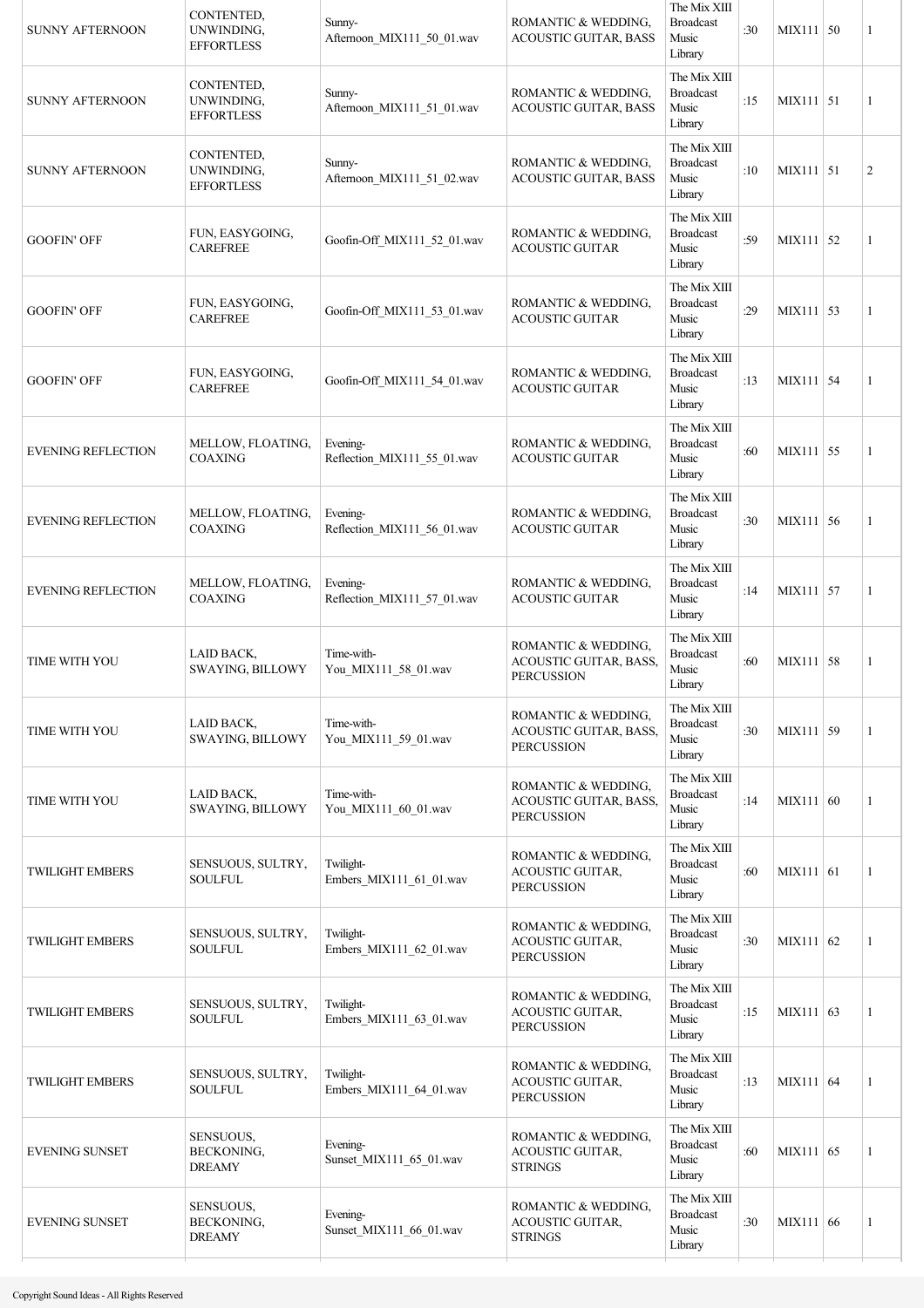| <b>EVENING SUNSET</b>  | SENSUOUS,<br>BECKONING,<br><b>DREAMY</b> | Evening-<br>Sunset_MIX111_67_01.wav       | ROMANTIC & WEDDING.<br>ACOUSTIC GUITAR,<br><b>STRINGS</b>                 | The Mix XIII<br><b>Broadcast</b><br>Music<br>Library | :16 | MIX111 $ 67$ | 1              |
|------------------------|------------------------------------------|-------------------------------------------|---------------------------------------------------------------------------|------------------------------------------------------|-----|--------------|----------------|
| <b>EVENING SUNSET</b>  | SENSUOUS,<br>BECKONING,<br><b>DREAMY</b> | Evening-<br>Sunset_MIX111_68_01.wav       | ROMANTIC & WEDDING,<br>ACOUSTIC GUITAR,<br><b>STRINGS</b>                 | The Mix XIII<br><b>Broadcast</b><br>Music<br>Library | :12 | MIX111 68    | 1              |
| WINE AND FIRELIGHT     | WARM, GLOWING,<br><b>INCLUSIVE</b>       | Wine-and-<br>Firelight_MIX111_69_01.wav   | ROMANTIC & WEDDING,<br><b>ACOUSTIC GUITAR</b>                             | The Mix XIII<br><b>Broadcast</b><br>Music<br>Library | :60 | MIX111 69    | 1              |
| WINE AND FIRELIGHT     | WARM, GLOWING,<br><b>INCLUSIVE</b>       | Wine-and-<br>Firelight_MIX111_70_01.wav   | ROMANTIC & WEDDING,<br><b>ACOUSTIC GUITAR</b>                             | The Mix XIII<br><b>Broadcast</b><br>Music<br>Library | :30 | MIX111 70    | 1              |
| WINE AND FIRELIGHT     | WARM, GLOWING,<br><b>INCLUSIVE</b>       | Wine-and-<br>Firelight_MIX111_71_01.wav   | ROMANTIC & WEDDING,<br><b>ACOUSTIC GUITAR</b>                             | The Mix XIII<br><b>Broadcast</b><br>Music<br>Library | :16 | MIX111 71    | 1              |
| WINE AND FIRELIGHT     | WARM, GLOWING,<br><b>INCLUSIVE</b>       | Wine-and-<br>Firelight MIX111 72 01.wav   | ROMANTIC & WEDDING,<br><b>ACOUSTIC GUITAR</b>                             | The Mix XIII<br><b>Broadcast</b><br>Music<br>Library | :09 | MIX111 72    | 1              |
| WHERE WE BELONG        | DELICATE, ENTICING,<br><b>ENVELOPING</b> | Where-We-<br>Belong_MIX111_73_01.wav      | ROMANTIC & WEDDING,<br><b>ACOUSTIC GUITAR</b>                             | The Mix XIII<br><b>Broadcast</b><br>Music<br>Library | :60 | MIX111 73    | 1              |
| <b>WHERE WE BELONG</b> | DELICATE, ENTICING,<br><b>ENVELOPING</b> | Where-We-<br>Belong_MIX111_74_01.wav      | ROMANTIC & WEDDING,<br><b>ACOUSTIC GUITAR</b>                             | The Mix XIII<br><b>Broadcast</b><br>Music<br>Library | :30 | MIX111 74    | 1              |
| WHERE WE BELONG        | DELICATE, ENTICING,<br><b>ENVELOPING</b> | Where-We-<br>Belong_MIX111_75_01.wav      | ROMANTIC & WEDDING,<br><b>ACOUSTIC GUITAR</b>                             | The Mix XIII<br><b>Broadcast</b><br>Music<br>Library | :15 | MIX111 75    | 1              |
| WHERE WE BELONG        | DELICATE, ENTICING,<br><b>ENVELOPING</b> | Where-We-<br>Belong_MIX111_76_01.wav      | ROMANTIC & WEDDING,<br><b>ACOUSTIC GUITAR</b>                             | The Mix XIII<br><b>Broadcast</b><br>Music<br>Library | :09 | MIX111 76    | 1              |
| WITH A SINGLE GLANCE   | SINUOUS, SULTRY,<br><b>CHARMING</b>      | With-a-Single-<br>Glance_MIX111_77_01.wav | ROMANTIC & WEDDING,<br>ACOUSTIC GUITAR, BASS,<br><b>PERCUSSION</b>        | The Mix XIII<br><b>Broadcast</b><br>Music<br>Library | :60 | MIX111 77    | 1              |
| WITH A SINGLE GLANCE   | SINUOUS, SULTRY,<br><b>CHARMING</b>      | With-a-Single-<br>Glance_MIX111_78_01.wav | ROMANTIC & WEDDING,<br>ACOUSTIC GUITAR, BASS,<br><b>PERCUSSION</b>        | The Mix XIII<br><b>Broadcast</b><br>Music<br>Library | :30 | MIX111 78    | $\mathbf{1}$   |
| WITH A SINGLE GLANCE   | SINUOUS, SULTRY,<br><b>CHARMING</b>      | With-a-Single-<br>Glance_MIX111_79_01.wav | ROMANTIC & WEDDING,<br><b>ACOUSTIC GUITAR, BASS,</b><br><b>PERCUSSION</b> | The Mix XIII<br><b>Broadcast</b><br>Music<br>Library | :15 | MIX111 79    | $\overline{1}$ |
| WITH A SINGLE GLANCE   | SINUOUS, SULTRY,<br><b>CHARMING</b>      | With-a-Single-<br>Glance_MIX111_80_01.wav | ROMANTIC & WEDDING,<br>ACOUSTIC GUITAR, BASS,<br><b>PERCUSSION</b>        | The Mix XIII<br><b>Broadcast</b><br>Music<br>Library | :08 | MIX111 80    | $\mathbf{1}$   |
| UNDER THE STARS        | <b>INTROSPECTIVE,</b><br>LYRIC, SOULFUL  | Under-the-<br>Stars_MIX111_81_01.wav      | ROMANTIC & WEDDING,<br>ACOUSTIC GUITAR,<br><b>PERCUSSION</b>              | The Mix XIII<br><b>Broadcast</b><br>Music<br>Library | :60 | MIX111 81    | 1              |
| UNDER THE STARS        | INTROSPECTIVE,<br>LYRIC, SOULFUL         | Under-the-<br>Stars_MIX111_82_01.wav      | ROMANTIC & WEDDING,<br>ACOUSTIC GUITAR,<br><b>PERCUSSION</b>              | The Mix XIII<br><b>Broadcast</b><br>Music<br>Library | :30 | MIX111 82    | 1              |
| <b>UNDER THE STARS</b> | <b>INTROSPECTIVE,</b><br>LYRIC, SOULFUL  | Under-the-<br>Stars_MIX111_83_01.wav      | ROMANTIC & WEDDING,<br>ACOUSTIC GUITAR,<br><b>PERCUSSION</b>              | The Mix XIII<br><b>Broadcast</b><br>Music<br>Library | :15 | MIX111 83    | 1              |
| <b>UNDER THE STARS</b> | INTROSPECTIVE,<br>LYRIC, SOULFUL         | Under-the-<br>Stars_MIX111_84_01.wav      | ROMANTIC & WEDDING,<br>ACOUSTIC GUITAR,<br><b>PERCUSSION</b>              | The Mix XIII<br><b>Broadcast</b><br>Music<br>Library | :11 | MIX111 84    | 1              |
|                        |                                          |                                           | ROMANTIC & WEDDING,                                                       | The Mix XIII                                         |     |              |                |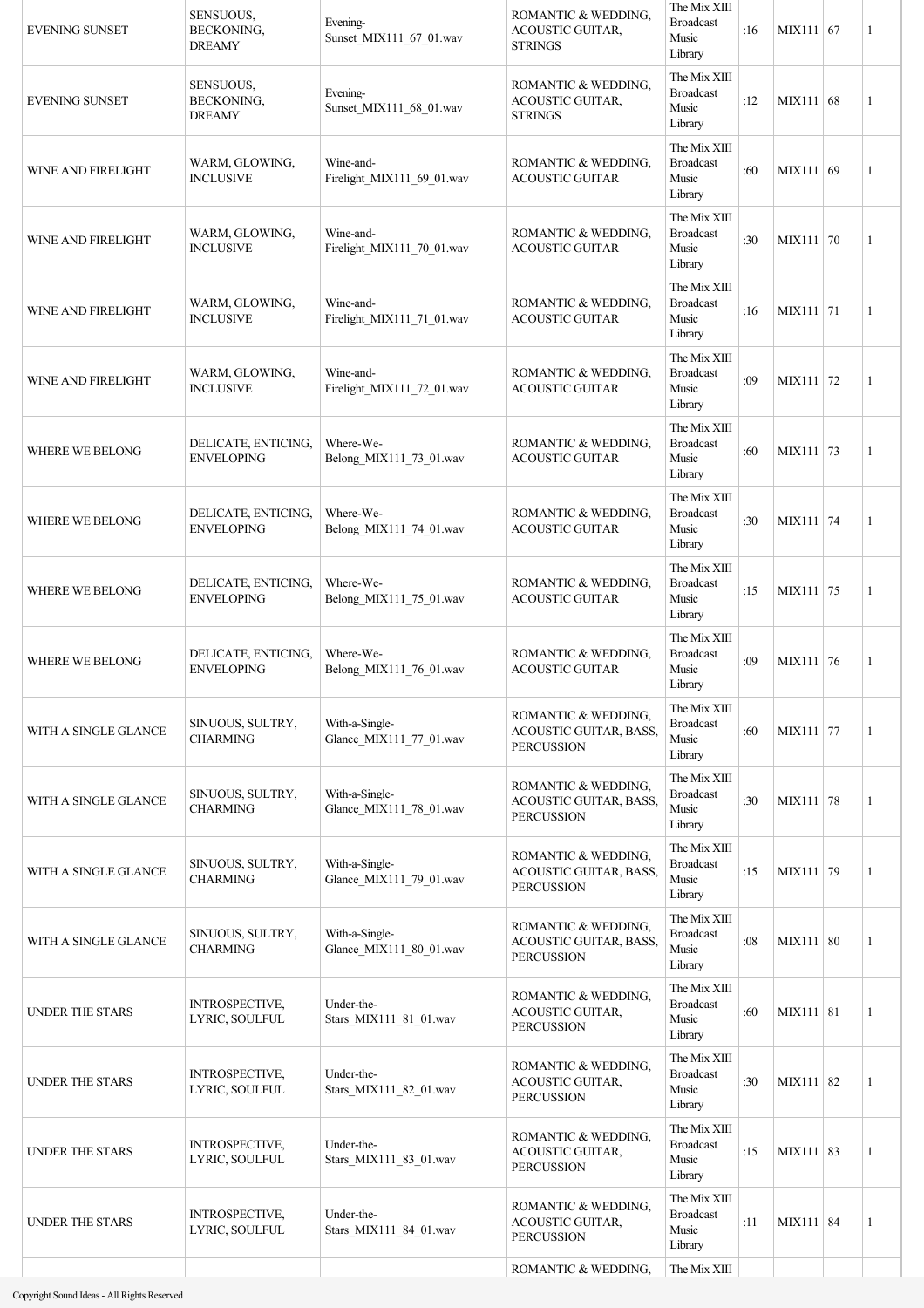| <b>MYSTERY MAN</b>     | SWIRLING, ELUSIVE,<br><b>SEDUCTIVE</b>             | Mystery-Man_MIX111_85_01.wav            | ACOUSTIC GUITAR,<br>ELECTRIC GUITAR,<br><b>PERCUSSION</b>                        | <b>Broadcast</b><br>Music<br>Library                 | :60 | MIX111 85       | 1            |
|------------------------|----------------------------------------------------|-----------------------------------------|----------------------------------------------------------------------------------|------------------------------------------------------|-----|-----------------|--------------|
| <b>MYSTERY MAN</b>     | SWIRLING, ELUSIVE,<br><b>SEDUCTIVE</b>             | Mystery-Man_MIX111_86_01.wav            | ROMANTIC & WEDDING,<br>ACOUSTIC GUITAR,<br>ELECTRIC GUITAR,<br><b>PERCUSSION</b> | The Mix XIII<br><b>Broadcast</b><br>Music<br>Library | :30 | MIX111 86       | 1            |
| <b>MYSTERY MAN</b>     | SWIRLING, ELUSIVE,<br><b>SEDUCTIVE</b>             | Mystery-Man_MIX111_87_01.wav            | ROMANTIC & WEDDING,<br>ACOUSTIC GUITAR,<br>ELECTRIC GUITAR,<br><b>PERCUSSION</b> | The Mix XIII<br><b>Broadcast</b><br>Music<br>Library | :15 | MIX111 87       | 1            |
| <b>MYSTERY MAN</b>     | SWIRLING, ELUSIVE,<br><b>SEDUCTIVE</b>             | Mystery-Man_MIX111_88_01.wav            | ROMANTIC & WEDDING.<br>ACOUSTIC GUITAR,<br>ELECTRIC GUITAR,<br><b>PERCUSSION</b> | The Mix XIII<br><b>Broadcast</b><br>Music<br>Library | :07 | MIX111 88       | 1            |
| ETERNALLY YOURS        | WARM,<br>INTROSPECTIVE,<br>QUIET                   | Eternally-<br>Yours_MIX111_89_01.wav    | ROMANTIC & WEDDING,<br>PIANO, STRINGS                                            | The Mix XIII<br><b>Broadcast</b><br>Music<br>Library | :60 | MIX111 89       | $\mathbf{1}$ |
| ETERNALLY YOURS        | WARM,<br>INTROSPECTIVE,<br><b>QUIET</b>            | Eternally-<br>Yours_MIX111_90_01.wav    | ROMANTIC & WEDDING,<br>PIANO, STRINGS                                            | The Mix XIII<br><b>Broadcast</b><br>Music<br>Library | :30 | MIX111   90     | $\mathbf{1}$ |
| ETERNALLY YOURS        | WARM,<br>INTROSPECTIVE,<br><b>QUIET</b>            | Eternally-<br>Yours_MIX111_91_01.wav    | ROMANTIC & WEDDING,<br>PIANO, STRINGS                                            | The Mix XIII<br><b>Broadcast</b><br>Music<br>Library | :15 | MIX111 91       | $\mathbf{1}$ |
| ETERNALLY YOURS        | WARM,<br><b>INTROSPECTIVE,</b><br><b>QUIET</b>     | Eternally-<br>Yours_MIX111_92_01.wav    | ROMANTIC & WEDDING,<br>PIANO, STRINGS                                            | The Mix XIII<br><b>Broadcast</b><br>Music<br>Library | :10 | MIX111 92       | $\mathbf{1}$ |
| <b>SHUFFLING ALONG</b> | POSITIVE, HOPEFUL,<br><b>GENTLE</b>                | Shuffling-<br>Along_MIX111_93_01.wav    | ROMANTIC & WEDDING,<br>PERCUSSION, BASS,<br>KEYBOARDS, STRINGS                   | The Mix XIII<br><b>Broadcast</b><br>Music<br>Library | :60 | MIX111 93       | $\mathbf{1}$ |
| <b>SHUFFLING ALONG</b> | POSITIVE, HOPEFUL,<br><b>GENTLE</b>                | Shuffling-<br>Along_MIX111_94_01.wav    | ROMANTIC & WEDDING,<br>PERCUSSION, BASS,<br>KEYBOARDS, STRINGS                   | The Mix XIII<br><b>Broadcast</b><br>Music<br>Library | :30 | MIX111 94       | $\mathbf{1}$ |
| <b>SHUFFLING ALONG</b> | POSITIVE, HOPEFUL,<br><b>GENTLE</b>                | Shuffling-<br>Along MIX111 95 01.wav    | ROMANTIC & WEDDING,<br>PERCUSSION, BASS,<br>KEYBOARDS, STRINGS                   | The Mix XIII<br><b>Broadcast</b><br>Music<br>Library | :15 | MIX111 95       | 1            |
| <b>SHUFFLING ALONG</b> | POSITIVE, HOPEFUL,<br><b>GENTLE</b>                | Shuffling-<br>Along_MIX111_96_01.wav    | ROMANTIC & WEDDING,<br>PERCUSSION, BASS,<br>KEYBOARDS, STRINGS                   | The Mix XIII<br><b>Broadcast</b><br>Music<br>Library | :07 | MIX111 96       | 1            |
| <b>FUR ELISE</b>       | GRACEFUL,<br><b>INTRICATE,</b><br><b>BEETHOVEN</b> | Fur-Elise_MIX111_97_01.wav              | ROMANTIC & WEDDING,<br><b>PIANO</b>                                              | The Mix XIII<br><b>Broadcast</b><br>Music<br>Library | :30 | MIX111 97       | 1            |
| LET'S PLAY TOGETHER    | SKIPPING, CAREFREE,<br><b>CHEERFUL</b>             | Lets-Play-<br>Together_MIX112_01_01.wav | CHILDREN & COMEDY,<br>FLUTE, ELECTRIC PIANO                                      | The Mix XIII<br><b>Broadcast</b><br>Music<br>Library | :60 | $MIX112$   1    | 1            |
| LET'S PLAY TOGETHER    | SKIPPING, CAREFREE,<br><b>CHEERFUL</b>             | Lets-Play-<br>Together_MIX112_02_01.wav | CHILDREN & COMEDY,<br>FLUTE, ELECTRIC PIANO                                      | The Mix XIII<br><b>Broadcast</b><br>Music<br>Library | :30 | $MIX112$ 2      | 1            |
| LET'S PLAY TOGETHER    | SKIPPING, CAREFREE,<br><b>CHEERFUL</b>             | Lets-Play-<br>Together_MIX112_03_01.wav | CHILDREN & COMEDY,<br>FLUTE, ELECTRIC PIANO                                      | The Mix XIII<br><b>Broadcast</b><br>Music<br>Library | :15 | $MIX112 \mid 3$ | 1            |
| LET'S PLAY TOGETHER    | SKIPPING, CAREFREE,<br><b>CHEERFUL</b>             | Lets-Play-<br>Together_MIX112_04_01.wav | CHILDREN & COMEDY,<br>FLUTE, ELECTRIC PIANO                                      | The Mix XIII<br><b>Broadcast</b><br>Music<br>Library | :08 | $MIX112$ 4      | 1            |
| MARCH TO THE MUSIC     | LIGHTHEARTED,<br>QUIRKY, POSITIVE                  | March-to-the-<br>Music MIX112 05 01.wav | CHILDREN & COMEDY,<br>CLARINET, BELLS                                            | The Mix XIII<br><b>Broadcast</b><br>Music<br>Library | :60 | $MIX112$ 5      | 1            |
|                        |                                                    |                                         |                                                                                  | The Mix XIII                                         |     |                 |              |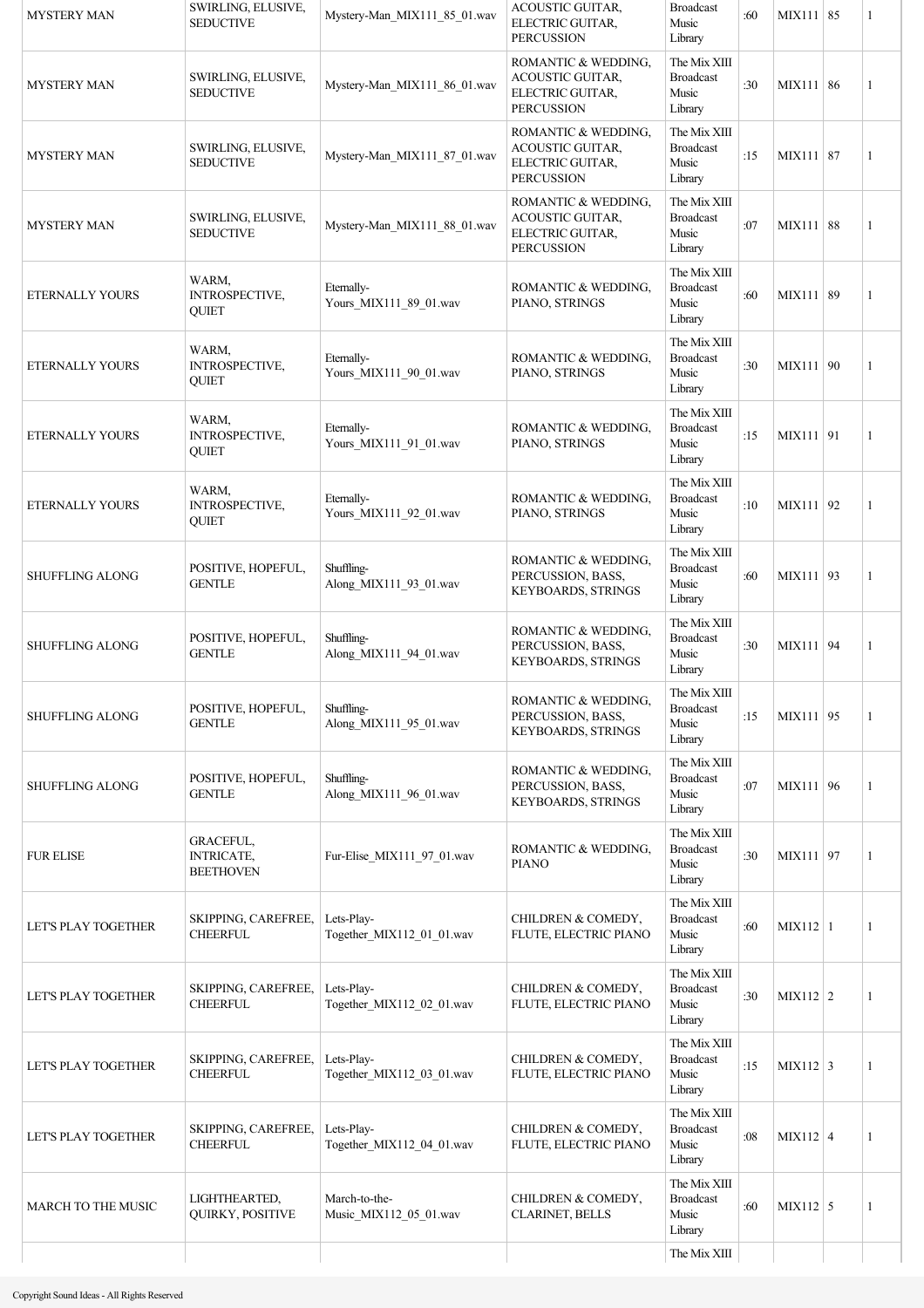| <b>MARCH TO THE MUSIC</b> | LIGHTHEARTED,<br>QUIRKY, POSITIVE    | March-to-the-<br>Music_MIX112_06_01.wav | CHILDREN & COMEDY,<br><b>CLARINET, BELLS</b> | <b>Broadcast</b><br>Music<br>Library                 | :30 | MIX112 $\vert$ 6 | 1 |
|---------------------------|--------------------------------------|-----------------------------------------|----------------------------------------------|------------------------------------------------------|-----|------------------|---|
| MARCH TO THE MUSIC        | LIGHTHEARTED,<br>QUIRKY, POSITIVE    | March-to-the-<br>Music_MIX112_07_01.wav | CHILDREN & COMEDY,<br><b>CLARINET, BELLS</b> | The Mix XIII<br><b>Broadcast</b><br>Music<br>Library | :15 | $MIX112$ 7       | 1 |
| <b>MARCH TO THE MUSIC</b> | LIGHTHEARTED,<br>QUIRKY, POSITIVE    | March-to-the-<br>Music_MIX112_08_01.wav | CHILDREN & COMEDY,<br><b>CLARINET, BELLS</b> | The Mix XIII<br><b>Broadcast</b><br>Music<br>Library | :12 | $MIX112$ 8       | 1 |
| <b>BOUNCING AROUND</b>    | ANIMATED, OFFBEAT,<br>WHIMSICAL      | Bouncing-<br>Around_MIX112_09_01.wav    | CHILDREN & COMEDY,<br><b>KEYBOARDS</b>       | The Mix XIII<br><b>Broadcast</b><br>Music<br>Library | :60 | $MIX112$ 9       | 1 |
| <b>BOUNCING AROUND</b>    | ANIMATED, OFFBEAT,<br>WHIMSICAL      | Bouncing-<br>Around_MIX112_10_01.wav    | CHILDREN & COMEDY,<br><b>KEYBOARDS</b>       | The Mix XIII<br><b>Broadcast</b><br>Music<br>Library | :30 | MIX112   10      | 1 |
| <b>BOUNCING AROUND</b>    | ANIMATED, OFFBEAT,<br>WHIMSICAL      | Bouncing-<br>Around_MIX112_11_01.wav    | CHILDREN & COMEDY,<br><b>KEYBOARDS</b>       | The Mix XIII<br><b>Broadcast</b><br>Music<br>Library | :15 | MIX112 11        | 1 |
| <b>BOUNCING AROUND</b>    | ANIMATED, OFFBEAT,<br>WHIMSICAL      | Bouncing-<br>Around MIX112 12 01.wav    | CHILDREN & COMEDY,<br><b>KEYBOARDS</b>       | The Mix XIII<br><b>Broadcast</b><br>Music<br>Library | :10 | MIX112 12        | 1 |
| <b>MERRY CAROUSEL</b>     | LILTING, SWAYING,<br><b>SWIRLING</b> | Merry-<br>Carousel_MIX112_13_01.wav     | CHILDREN & COMEDY,<br><b>ORGAN</b>           | The Mix XIII<br><b>Broadcast</b><br>Music<br>Library | :60 | MIX112   13      | 1 |
| <b>MERRY CAROUSEL</b>     | LILTING, SWAYING,<br><b>SWIRLING</b> | Merry-<br>Carousel_MIX112_14_01.wav     | CHILDREN & COMEDY,<br>ORGAN                  | The Mix XIII<br><b>Broadcast</b><br>Music<br>Library | :30 | MIX112 14        | 1 |
| <b>MERRY CAROUSEL</b>     | LILTING, SWAYING,<br><b>SWIRLING</b> | Merry-<br>Carousel_MIX112_15_01.wav     | CHILDREN & COMEDY,<br>ORGAN                  | The Mix XIII<br><b>Broadcast</b><br>Music<br>Library | :15 | MIX112 15        | 1 |
| <b>MERRY CAROUSEL</b>     | LILTING, SWAYING,<br><b>SWIRLING</b> | Merry-<br>Carousel_MIX112_16_01.wav     | CHILDREN & COMEDY,<br>ORGAN                  | The Mix XIII<br><b>Broadcast</b><br>Music<br>Library | :09 | MIX112 16        | 1 |
| RAG DOLL DANCE            | BOUNCY, FUN,<br><b>WADDLING</b>      | Rag-Doll-<br>Dance MIX112 17 01.wav     | CHILDREN & COMEDY,<br>PIANO, TUBA            | The Mix XIII<br><b>Broadcast</b><br>Music<br>Library | :60 | MIX112 17        | 1 |
| <b>RAG DOLL DANCE</b>     | BOUNCY, FUN,<br>WADDLING             | Rag-Doll-<br>Dance_MIX112_18_01.wav     | CHILDREN & COMEDY,<br>PIANO, TUBA            | The Mix XIII<br><b>Broadcast</b><br>Music<br>Library | :30 | MIX112 18        | 1 |
| RAG DOLL DANCE            | BOUNCY, FUN,<br>WADDLING             | Rag-Doll-<br>Dance_MIX112_19_01.wav     | CHILDREN & COMEDY,<br>PIANO, TUBA            | The Mix XIII<br><b>Broadcast</b><br>Music<br>Library | :15 | MIX112   19      | 1 |
| RAG DOLL DANCE            | BOUNCY, FUN,<br>WADDLING             | Rag-Doll-<br>Dance MIX112 20 01.wav     | CHILDREN & COMEDY,<br>PIANO, TUBA            | The Mix XIII<br><b>Broadcast</b><br>Music<br>Library | :08 | MIX112   20      | 1 |
| MOOSE ON THE LOOSE        | SCURRYING,<br>MADCAP, ANTIC          | Moose-on-the-<br>Loose_MIX112_21_01.wav | CHILDREN & COMEDY,<br><b>ORCHESTRA</b>       | The Mix XIII<br><b>Broadcast</b><br>Music<br>Library | :59 | MIX112 21        | 1 |
| MOOSE ON THE LOOSE        | SCURRYING,<br>MADCAP, ANTIC          | Moose-on-the-<br>Loose_MIX112_22_01.wav | CHILDREN & COMEDY,<br><b>ORCHESTRA</b>       | The Mix XIII<br><b>Broadcast</b><br>Music<br>Library | :30 | MIX112 22        | 1 |
| MOOSE ON THE LOOSE        | SCURRYING,<br>MADCAP, ANTIC          | Moose-on-the-<br>Loose_MIX112_23_01.wav | CHILDREN & COMEDY,<br><b>ORCHESTRA</b>       | The Mix XIII<br><b>Broadcast</b><br>Music<br>Library | :14 | MIX112 23        | 1 |
|                           |                                      |                                         |                                              | The Mix XIII                                         |     |                  |   |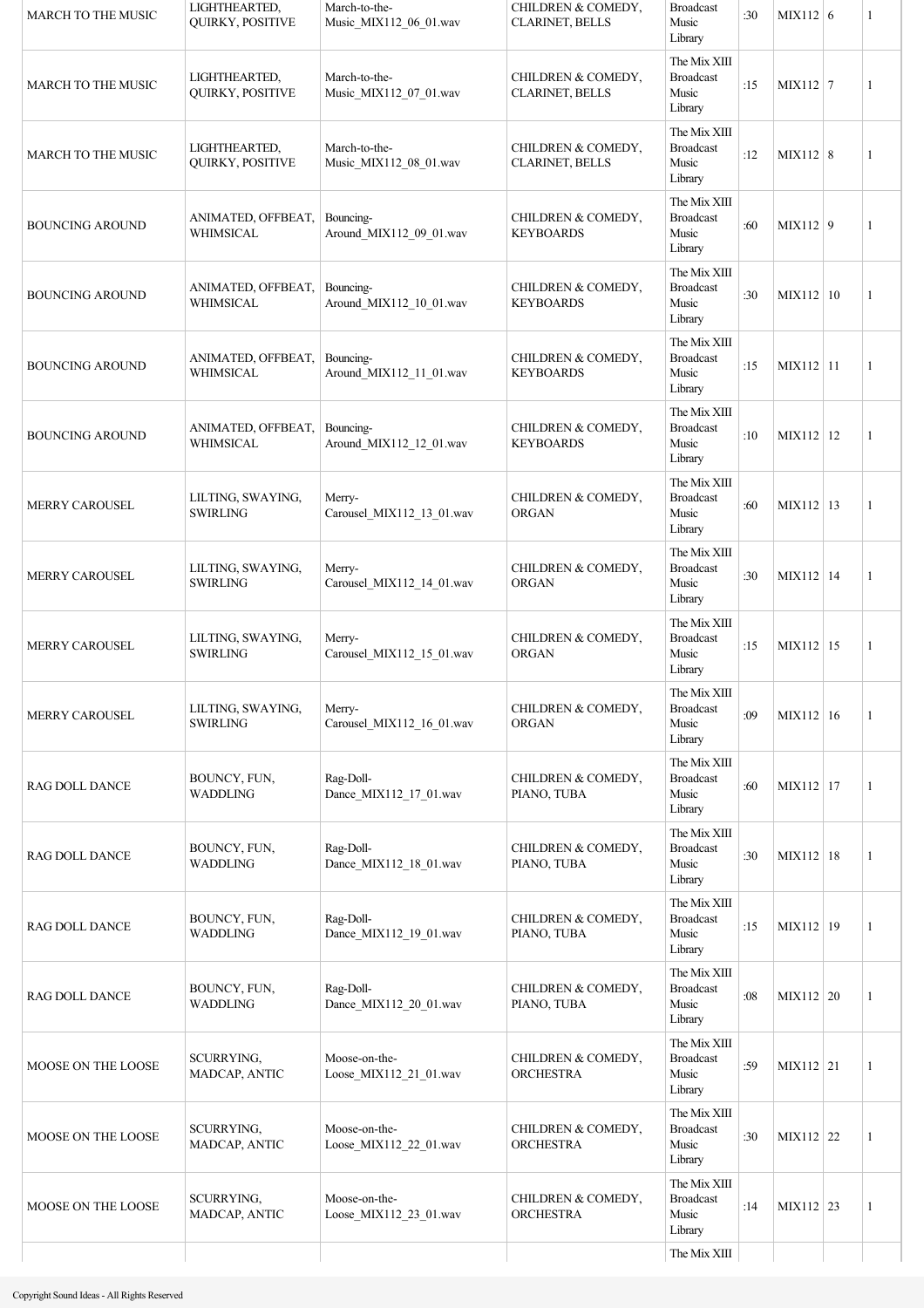| MOOSE ON THE LOOSE       | <b>SCURRYING,</b><br>MADCAP, ANTIC              | Moose-on-the-<br>Loose_MIX112_24_01.wav | CHILDREN & COMEDY,<br><b>ORCHESTRA</b>      | <b>Broadcast</b><br>Music<br>Library                 | :08 | MIX112 24   | 1            |
|--------------------------|-------------------------------------------------|-----------------------------------------|---------------------------------------------|------------------------------------------------------|-----|-------------|--------------|
| <b>CLOCKWORK REVERIE</b> | WARM, REFLECTIVE,<br><b>PEACEFUL</b>            | Clockwork-<br>Reverie MIX112 25 01.wav  | CHILDREN & COMEDY,<br>PIANO, KEYBOARD       | The Mix XIII<br><b>Broadcast</b><br>Music<br>Library | :59 | MIX112 25   | 1            |
| <b>CLOCKWORK REVERIE</b> | WARM, REFLECTIVE,<br><b>PEACEFUL</b>            | Clockwork-<br>Reverie_MIX112_26_01.wav  | CHILDREN & COMEDY,<br>PIANO, KEYBOARD       | The Mix XIII<br><b>Broadcast</b><br>Music<br>Library | :30 | MIX112 26   | 1            |
| <b>CLOCKWORK REVERIE</b> | WARM, REFLECTIVE,<br><b>PEACEFUL</b>            | Clockwork-<br>Reverie_MIX112_27_01.wav  | CHILDREN & COMEDY,<br>PIANO, KEYBOARD       | The Mix XIII<br><b>Broadcast</b><br>Music<br>Library | :15 | MIX112 27   | 1            |
| <b>CLOCKWORK REVERIE</b> | WARM, REFLECTIVE,<br><b>PEACEFUL</b>            | Clockwork-<br>Reverie_MIX112_28_01.wav  | CHILDREN & COMEDY,<br>PIANO, KEYBOARD       | The Mix XIII<br><b>Broadcast</b><br>Music<br>Library | :11 | MIX112 28   | 1            |
| <b>ONE CHILD'S VOICE</b> | SOFT, GENTLE,<br><b>SOOTHING</b>                | One-Childs-<br>Voice_MIX112_29_01.wav   | CHILDREN & COMEDY,<br>HARP, CELLO, RECORDER | The Mix XIII<br><b>Broadcast</b><br>Music<br>Library | :60 | MIX112 29   | 1            |
| ONE CHILD'S VOICE        | SOFT, GENTLE,<br><b>SOOTHING</b>                | One-Childs-<br>Voice_MIX112_30_01.wav   | CHILDREN & COMEDY,<br>HARP, CELLO, RECORDER | The Mix XIII<br><b>Broadcast</b><br>Music<br>Library | :30 | MIX112 30   | 1            |
| ONE CHILD'S VOICE        | SOFT, GENTLE,<br><b>SOOTHING</b>                | One-Childs-<br>Voice_MIX112_31_01.wav   | CHILDREN & COMEDY,<br>HARP, CELLO, RECORDER | The Mix XIII<br><b>Broadcast</b><br>Music<br>Library | :15 | MIX112 31   | 1            |
| ONE CHILD'S VOICE        | SOFT, GENTLE,<br><b>SOOTHING</b>                | One-Childs-<br>Voice_MIX112_32_01.wav   | CHILDREN & COMEDY,<br>HARP, CELLO, RECORDER | The Mix XIII<br><b>Broadcast</b><br>Music<br>Library | :10 | MIX112 32   | $\mathbf{1}$ |
| <b>FUNHOUSE MIRRORS</b>  | ECCENTRIC,<br>DISCONCERTING,<br><b>UNSTEADY</b> | Funhouse-<br>Mirrors_MIX112_33_01.wav   | CHILDREN & COMEDY,<br><b>ORCHESTRA</b>      | The Mix XIII<br><b>Broadcast</b><br>Music<br>Library | :59 | $MIX112$ 33 | 1            |
| <b>FUNHOUSE MIRRORS</b>  | ECCENTRIC,<br>DISCONCERTING,<br><b>UNSTEADY</b> | Funhouse-<br>Mirrors_MIX112_34_01.wav   | CHILDREN & COMEDY,<br>ORCHESTRA             | The Mix XIII<br><b>Broadcast</b><br>Music<br>Library | :30 | MIX112 34   | 1            |
| <b>FUNHOUSE MIRRORS</b>  | ECCENTRIC,<br>DISCONCERTING,<br><b>UNSTEADY</b> | Funhouse-<br>Mirrors_MIX112_35_01.wav   | CHILDREN & COMEDY,<br><b>ORCHESTRA</b>      | The Mix XIII<br><b>Broadcast</b><br>Music<br>Library | :15 | MIX112 35   | 1            |
| <b>FUNHOUSE MIRRORS</b>  | ECCENTRIC,<br>DISCONCERTING,<br><b>UNSTEADY</b> | Funhouse-<br>Mirrors MIX112 36 01.wav   | CHILDREN & COMEDY,<br>ORCHESTRA             | The Mix XIII<br><b>Broadcast</b><br>Music<br>Library | :09 | MIX112 36   | 1            |
| ALL BY MYSELF            | TINKLING,<br>CHILDLIKE, DREAMY                  | All-By-Myself_MIX112_37_01.wav          | CHILDREN & COMEDY,<br>MUSIC BOX             | The Mix XIII<br><b>Broadcast</b><br>Music<br>Library | :60 | MIX112 37   | 1            |
| ALL BY MYSELF            | TINKLING,<br>CHILDLIKE, DREAMY                  | All-By-Myself_MIX112_38_01.wav          | CHILDREN & COMEDY,<br>MUSIC BOX             | The Mix XIII<br><b>Broadcast</b><br>Music<br>Library | :30 | MIX112 38   | 1            |
| ALL BY MYSELF            | TINKLING,<br>CHILDLIKE, DREAMY                  | All-By-Myself_MIX112_39_01.wav          | CHILDREN & COMEDY,<br><b>MUSIC BOX</b>      | The Mix XIII<br><b>Broadcast</b><br>Music<br>Library | :15 | MIX112 39   | 1            |
| ALL BY MYSELF            | TINKLING,<br>CHILDLIKE, DREAMY                  | All-By-Myself MIX112 40 01.wav          | CHILDREN & COMEDY,<br>MUSIC BOX             | The Mix XIII<br><b>Broadcast</b><br>Music<br>Library | :08 | $MIX112$ 40 | 1            |
| <b>FAIRY DUST</b>        | LIGHT, SWEET,<br><b>HUSHED</b>                  | Fairy-Dust_MIX112_41_01.wav             | CHILDREN & COMEDY,<br><b>KEYBOARDS</b>      | The Mix XIII<br><b>Broadcast</b><br>Music<br>Library | :60 | $MIX112$ 41 | 1            |
|                          |                                                 |                                         |                                             | The Mix XIII                                         |     |             |              |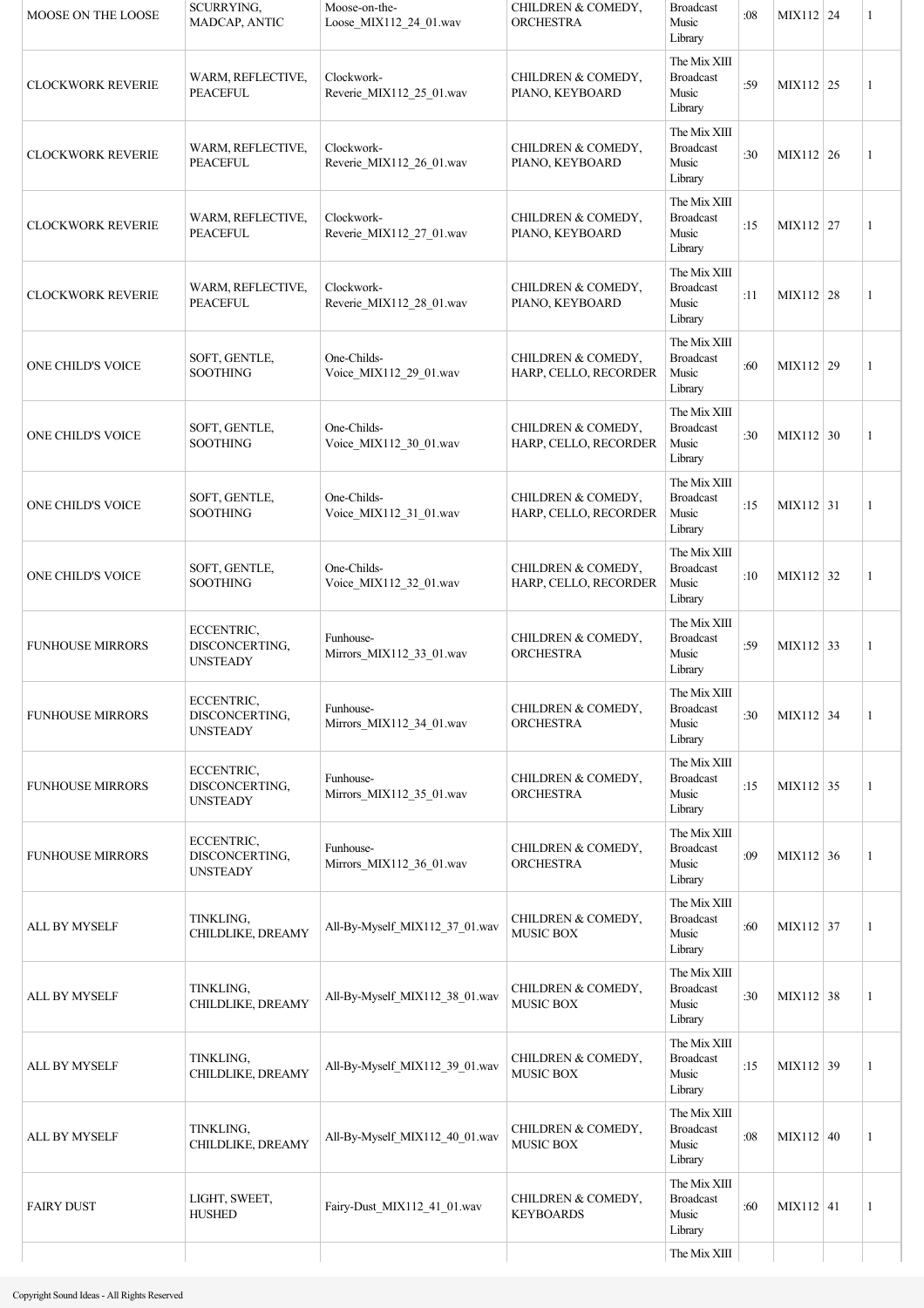| <b>FAIRY DUST</b>                            | LIGHT, SWEET,<br><b>HUSHED</b>                               | Fairy-Dust_MIX112_42_01.wav                        | CHILDREN & COMEDY,<br><b>KEYBOARDS</b>                        | <b>Broadcast</b><br>Music<br>Library                 | :30 | MIX112 42   | 1 |
|----------------------------------------------|--------------------------------------------------------------|----------------------------------------------------|---------------------------------------------------------------|------------------------------------------------------|-----|-------------|---|
| <b>FAIRY DUST</b>                            | LIGHT, SWEET,<br><b>HUSHED</b>                               | Fairy-Dust_MIX112_43_01.wav                        | CHILDREN & COMEDY,<br><b>KEYBOARDS</b>                        | The Mix XIII<br><b>Broadcast</b><br>Music<br>Library | :15 | MIX112 43   | 1 |
| <b>FAIRY DUST</b>                            | LIGHT, SWEET,<br><b>HUSHED</b>                               | Fairy-Dust_MIX112_44_01.wav                        | CHILDREN & COMEDY,<br><b>KEYBOARDS</b>                        | The Mix XIII<br><b>Broadcast</b><br>Music<br>Library | :09 | $MIX112$ 44 | 1 |
| UNDER THE BIG TOP                            | CLUMSY, GOOFY,<br>COMIC                                      | Under-the-Big-<br>Top_MIX112_45_01.wav             | CHILDREN & COMEDY,<br><b>KEYBOARDS</b>                        | The Mix XIII<br><b>Broadcast</b><br>Music<br>Library | :60 | MIX112 45   | 1 |
| UNDER THE BIG TOP                            | CLUMSY, GOOFY,<br>COMIC                                      | Under-the-Big-<br>Top_MIX112_46_01.wav             | CHILDREN & COMEDY,<br><b>KEYBOARDS</b>                        | The Mix XIII<br><b>Broadcast</b><br>Music<br>Library | :30 | MIX112 46   | 1 |
| UNDER THE BIG TOP                            | CLUMSY, GOOFY,<br>COMIC                                      | Under-the-Big-<br>Top_MIX112_47_01.wav             | CHILDREN & COMEDY,<br><b>KEYBOARDS</b>                        | The Mix XIII<br><b>Broadcast</b><br>Music<br>Library | :15 | MIX112 47   | 1 |
| UNDER THE BIG TOP                            | CLUMSY, GOOFY,<br>COMIC                                      | Under-the-Big-<br>Top MIX112 48 01.wav             | CHILDREN & COMEDY,<br><b>KEYBOARDS</b>                        | The Mix XIII<br><b>Broadcast</b><br>Music<br>Library | :10 | MIX112 48   | 1 |
| STARLIGHT LULLABY                            | ENCHANTING,<br>VELVETY, HYPNOTIC                             | Starlight-<br>Lullaby_MIX112_49_01.wav             | CHILDREN & COMEDY,<br>STRINGS, MUSIC BOX,<br><b>WOODWINDS</b> | The Mix XIII<br><b>Broadcast</b><br>Music<br>Library | :60 | MIX112 49   | 1 |
| STARLIGHT LULLABY                            | ENCHANTING,<br>VELVETY, HYPNOTIC                             | Starlight-<br>Lullaby_MIX112_50_01.wav             | CHILDREN & COMEDY,<br>STRINGS, MUSIC BOX,<br><b>WOODWINDS</b> | The Mix XIII<br><b>Broadcast</b><br>Music<br>Library | :30 | MIX112 50   | 1 |
| STARLIGHT LULLABY                            | ENCHANTING,<br>VELVETY, HYPNOTIC                             | Starlight-<br>Lullaby MIX112 51 01.wav             | CHILDREN & COMEDY,<br>STRINGS, MUSIC BOX,<br><b>WOODWINDS</b> | The Mix XIII<br><b>Broadcast</b><br>Music<br>Library | :15 | MIX112 51   | 1 |
| STARLIGHT LULLABY                            | ENCHANTING,<br>VELVETY, HYPNOTIC                             | Starlight-<br>Lullaby_MIX112_52_01.wav             | CHILDREN & COMEDY,<br>STRINGS, MUSIC BOX,<br><b>WOODWINDS</b> | The Mix XIII<br><b>Broadcast</b><br>Music<br>Library | :11 | MIX112 52   | 1 |
| MUSICAL SNUFF BOX                            | NIMBLE, CHILDLIKE,<br><b>LIADOV</b>                          | Musical-Snuff-<br>Box MIX112 53 01.wav             | CHILDREN & COMEDY,<br><b>MUSIC BOX</b>                        | The Mix XIII<br><b>Broadcast</b><br>Music<br>Library | :30 | MIX112 53   | 1 |
| <b>CAROL OF THE BELLS</b>                    | TRICKLING,<br>SHIMMERING,<br>SPARKLING,<br><b>LEONTOVYCH</b> | Carol-of-the-<br>Bells_MIX112_54_01.wav            | CHRISTMAS, CELESTE,<br><b>VIBRAHARP</b>                       | The Mix XIII<br><b>Broadcast</b><br>Music<br>Library | :32 | MIX112 54   | 1 |
| DANCE OF THE SUGAR<br><b>PLUM FAIRY</b>      | AGILE, TRIPPING,<br>GLISTENING,<br><b>TCHAIKOVSKY</b>        | Dance-of-the-Sugar-Plum-<br>Fairy_MIX112_55_01.wav | CHRISTMAS, ORCHESTRA                                          | The Mix XIII<br><b>Broadcast</b><br>Music<br>Library | :60 | MIX112 55   | 1 |
| DANCE OF THE SUGAR<br><b>PLUM FAIRY</b>      | AGILE, TRIPPING,<br>GLISTENING,<br>TCHAIKOVSKY               | Dance-of-the-Sugar-Plum-<br>Fairy_MIX112_56_01.wav | CHRISTMAS, ORCHESTRA                                          | The Mix XIII<br><b>Broadcast</b><br>Music<br>Library | :30 | MIX112 56   | 1 |
| DANCE OF THE TOY<br><b>FLUTES</b>            | LIBERATED, RADIANT,<br><b>GLOWING</b>                        | Dance-of-the-Toy-<br>Flutes_MIX112_57_01.wav       | CHRISTMAS, ORCHESTRA                                          | The Mix XIII<br><b>Broadcast</b><br>Music<br>Library | :30 | MIX112 57   | 1 |
| <b>DECK THE HALLS</b>                        | INVITING, GRACEFUL,<br><b>WARM</b>                           | Deck-the-<br>Halls_MIX112_58_01.wav                | CHRISTMAS,<br>WOODWINDS, CHIMES                               | The Mix XIII<br><b>Broadcast</b><br>Music<br>Library | :30 | MIX112 58   | 1 |
| <b>GOD REST YE MERRY</b><br><b>GENTLEMEN</b> | SEDATE, REVERENT,<br><b>MELLOW</b>                           | God-Rest-Ye-Merry-<br>Gentlemen_MIX112_59_01.wav   | CHRISTMAS, FLUTE,<br>OBOE, HARP                               | The Mix XIII<br><b>Broadcast</b><br>Music<br>Library | :60 | MIX112 59   | 1 |
|                                              |                                                              |                                                    |                                                               | The Mix XIII                                         |     |             |   |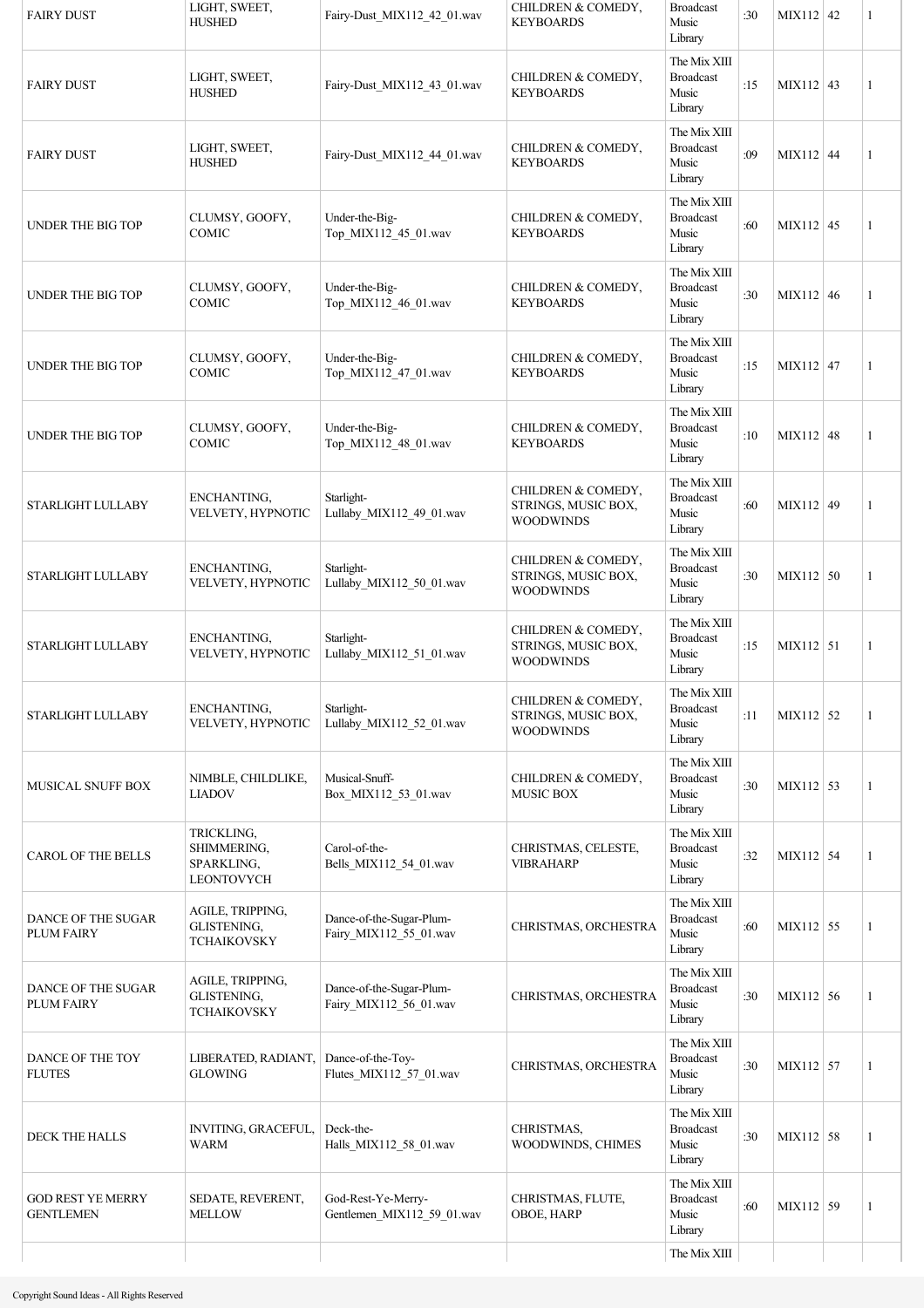| <b>GOD REST YE MERRY</b><br><b>GENTLEMEN</b> | SEDATE, REVERENT,<br><b>MELLOW</b>                 | God-Rest-Ye-Merry-<br>Gentlemen_MIX112_60_01.wav   | CHRISTMAS, FLUTE,<br>OBOE, HARP          | <b>Broadcast</b><br>Music<br>Library                 | :30 | MIX112 60 | 1 |
|----------------------------------------------|----------------------------------------------------|----------------------------------------------------|------------------------------------------|------------------------------------------------------|-----|-----------|---|
| <b>GOOD KING WENCESLAS</b>                   | BRIGHT,<br>WELCOMING,<br><b>CHEERFUL</b>           | Good-King-<br>Wenceslas_MIX112_61_01.wav           | CHRISTMAS, BRASS,<br><b>BASS, CHIMES</b> | The Mix XIII<br><b>Broadcast</b><br>Music<br>Library | :30 | MIX112 61 | 1 |
| <b>JOY TO THE WORLD</b>                      | RESOUNDING,<br>JOYOUS, PLEASED,<br><b>HANDEL</b>   | Joy-to-the-<br>World MIX112 62 01.wav              | CHRISTMAS, ORGAN                         | The Mix XIII<br><b>Broadcast</b><br>Music<br>Library | :60 | MIX112 62 | 1 |
| <b>LA GARDE MONTANTE</b>                     | CRISP, MARCHING,<br>NIMBLE, BIZET                  | La-Garde-<br>Montante_MIX112_63_01.wav             | CHRISTMAS, ORCHESTRA                     | The Mix XIII<br><b>Broadcast</b><br>Music<br>Library | :30 | MIX112 63 | 1 |
| <b>MARCH OF THE TOY</b><br><b>SOLDIERS</b>   | PRECISE, NOBLE,<br>STIRRING,<br><b>TCHAIKOVSKY</b> | March-of-the-Toy-<br>Soldiers_MIX112_64_01.wav     | CHRISTMAS, ORCHESTRA                     | The Mix XIII<br><b>Broadcast</b><br>Music<br>Library | :60 | MIX112 64 | 1 |
| MARCH OF THE TOY<br><b>SOLDIERS</b>          | PRECISE, NOBLE,<br>STIRRING,<br><b>TCHAIKOVSKY</b> | March-of-the-Toy-<br>Soldiers_MIX112_65_01.wav     | CHRISTMAS, ORCHESTRA                     | The Mix XIII<br><b>Broadcast</b><br>Music<br>Library | :30 | MIX112 65 | 1 |
| WHAT CHILD IS THIS?                          | SERENE, LILTING,<br><b>DREAMY</b>                  | What-Child-is-<br>This_MIX112_66_01.wav            | CHRISTMAS, OBOE,<br>FLUTE, HARP          | The Mix XIII<br><b>Broadcast</b><br>Music<br>Library | :60 | MIX112 66 | 1 |
| WHAT CHILD IS THIS?                          | SERENE, LILTING,<br><b>DREAMY</b>                  | What-Child-is-<br>This_MIX112_67_01.wav            | CHRISTMAS, OBOE,<br>FLUTE, HARP          | The Mix XIII<br><b>Broadcast</b><br>Music<br>Library | :30 | MIX112 67 | 1 |
| <b>ANITRA'S DANCE</b>                        | SWIRLING, FANCIFUL,<br><b>GRIEG</b>                | Anitras-Dance_MIX112_68_01.wav                     | CLASSICAL, ORCHESTRA                     | The Mix XIII<br><b>Broadcast</b><br>Music<br>Library | :60 | MIX112 68 | 1 |
| <b>ANITRA'S DANCE</b>                        | SWIRLING, FANCIFUL,<br><b>GRIEG</b>                | Anitras-Dance_MIX112_69_01.wav                     | CLASSICAL, ORCHESTRA                     | The Mix XIII<br><b>Broadcast</b><br>Music<br>Library | :30 | MIX112 69 | 1 |
| DEUX ARABESQUE -<br>ARABESQUE NO. 1          | RIPPLING, WARM,<br><b>DEBUSSY</b>                  | Deux-Arabesque-Arabesque-No-<br>1_MIX112_70_01.wav | CLASSICAL, PIANO                         | The Mix XIII<br><b>Broadcast</b><br>Music<br>Library | :60 | MIX112 70 | 1 |
| DEUX ARABESQUE -<br>ARABESQUE NO. 1          | RIPPLING, WARM,<br><b>DEBUSSY</b>                  | Deux-Arabesque-Arabesque-No-<br>1_MIX112_71_01.wav | CLASSICAL, PIANO                         | The Mix XIII<br><b>Broadcast</b><br>Music<br>Library | :30 | MIX112 71 | 1 |
| DEUX ARABESQUE -<br>ARABESQUE NO. 2          | AIRY, FLUTTERING,<br><b>DEBUSSY</b>                | Deux-Arabesque-Arabesque-No-<br>2_MIX112_72_01.wav | CLASSICAL, FLUTE, HARP.<br><b>OBOE</b>   | The Mix XIII<br><b>Broadcast</b><br>Music<br>Library | :60 | MIX112 72 | 1 |
| DEUX ARABESQUE -<br>ARABESQUE NO. 2          | AIRY, FLUTTERING,<br><b>DEBUSSY</b>                | Deux-Arabesque-Arabesque-No-<br>2_MIX112_73_01.wav | CLASSICAL, FLUTE, HARP,<br>OBOE          | The Mix XIII<br><b>Broadcast</b><br>Music<br>Library | :30 | MIX112 73 | 1 |
| <b>FLEDERMAUS OVERTURE</b>                   | RINGING,<br><b>EXPRESSIVE,</b><br><b>STRAUSS</b>   | Fledermaus-<br>Overture_MIX112_74_01.wav           | CLASSICAL, ORCHESTRA                     | The Mix XIII<br><b>Broadcast</b><br>Music<br>Library | :60 | MIX112 74 | 1 |
| <b>FLEDERMAUS OVERTURE</b>                   | RINGING,<br>EXPRESSIVE,<br><b>STRAUSS</b>          | Fledermaus-<br>Overture MIX112 75 01.wav           | CLASSICAL, ORCHESTRA                     | The Mix XIII<br><b>Broadcast</b><br>Music<br>Library | :30 | MIX112 75 | 1 |
| <b>FLEDERMAUS OVERTURE</b>                   | RINGING,<br><b>EXPRESSIVE,</b><br><b>STRAUSS</b>   | Fledermaus-<br>Overture_MIX112_76_01.wav           | CLASSICAL, ORCHESTRA                     | The Mix XIII<br><b>Broadcast</b><br>Music<br>Library | :15 | MIX112 76 | 1 |
| <b>GOLLYWOG'S CAKEWALK</b>                   | BOUNCY, ANIMATED,<br><b>DEBUSSY</b>                | Gollywogs-<br>Cakewalk_MIX112_77_01.wav            | CLASSICAL, PIANO                         | The Mix XIII<br><b>Broadcast</b><br>Music<br>Library | :60 | MIX112 77 | 1 |
|                                              |                                                    |                                                    |                                          | The Mix XIII                                         |     |           |   |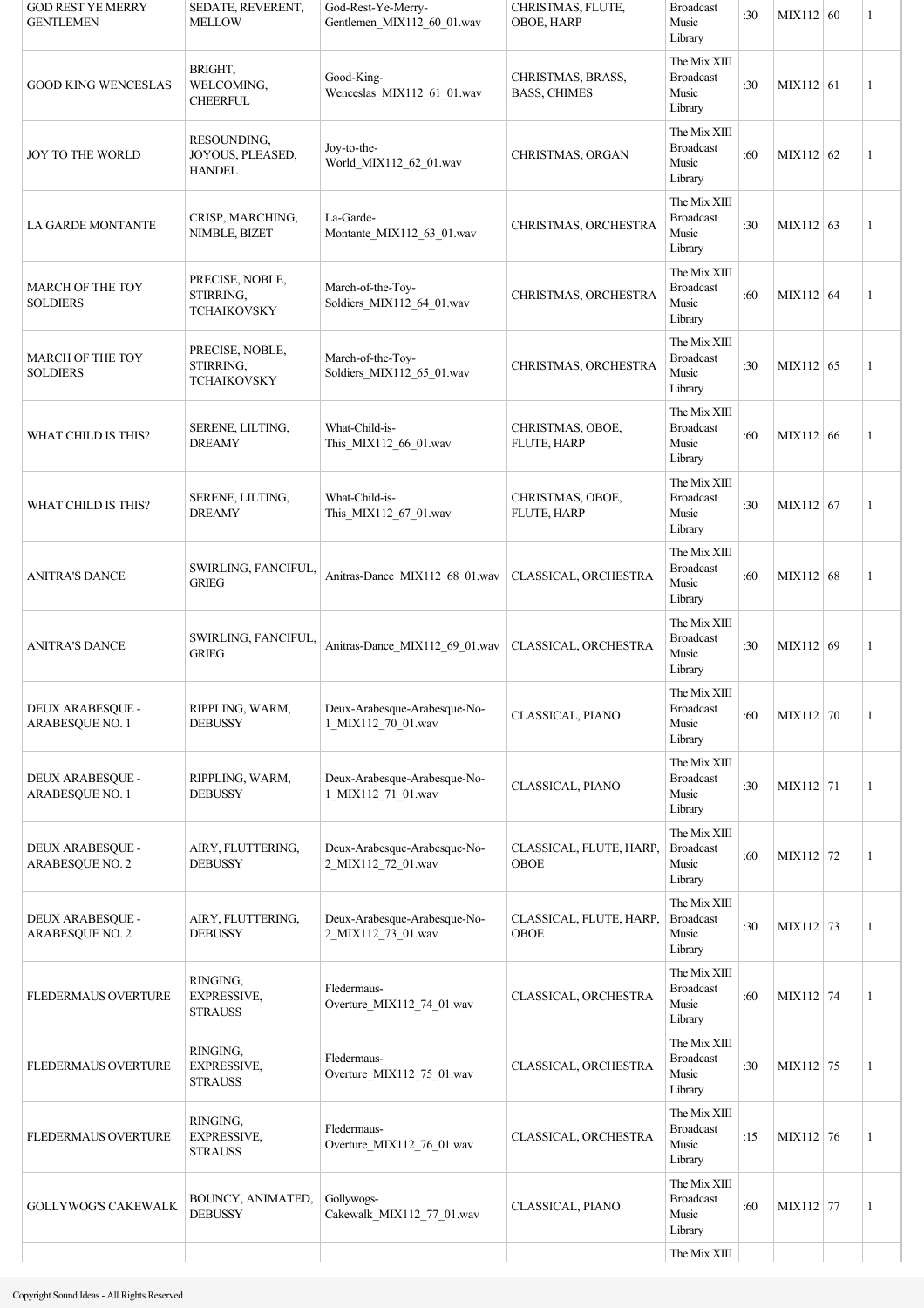| <b>GOLLYWOG'S CAKEWALK</b>                                             | BOUNCY, ANIMATED,<br><b>DEBUSSY</b>                | Gollywogs-<br>Cakewalk_MIX112_78_01.wav                           | CLASSICAL, PIANO                        | <b>Broadcast</b><br>Music<br>Library                 | :30 | MIX112 78       | 1            |
|------------------------------------------------------------------------|----------------------------------------------------|-------------------------------------------------------------------|-----------------------------------------|------------------------------------------------------|-----|-----------------|--------------|
| <b>HALL OF THE MOUNTAIN</b><br><b>KING</b>                             | BUILDING,<br>DRAMATIC, GRIEG                       | Hall-of-the-Mountain-<br>King_MIX112_79_01.wav                    | CLASSICAL, ORCHESTRA                    | The Mix XIII<br><b>Broadcast</b><br>Music<br>Library | :60 | MIX112 79       | 1            |
| <b>HARP CONCERTO IN B</b><br><b>FLAT</b>                               | JOYFUL, RIPPLING,<br>RECESSIONAL,<br><b>HANDEL</b> | Harp-Concerto-in-B-<br>Flat_MIX112_80_01.wav                      | CLASSICAL, HARP,<br><b>ORCHESTRA</b>    | The Mix XIII<br><b>Broadcast</b><br>Music<br>Library | :30 | MIX112 80       | 1            |
| HORNPIPE, FROM WATER<br><b>MUSIC</b>                                   | GRAND, CULTURED,<br>RECESSIONAL,<br><b>HANDEL</b>  | Hornpipe-from-Water-<br>Music_MIX112_81_01.wav                    | CLASSICAL, ORCHESTRA                    | The Mix XIII<br><b>Broadcast</b><br>Music<br>Library | :59 | MIX112 81       | 1            |
| <b>L'ARLESIENNE SUITE</b>                                              | MARCHING,<br><b>EMPHATIC, BIZET</b>                | LArlesienne-<br>Suite_MIX112_82_01.wav                            | CLASSICAL, ORCHESTRA                    | The Mix XIII<br><b>Broadcast</b><br>Music<br>Library | :30 | MIX112 82       | $\mathbf{1}$ |
| <b>LIGHT CAVALRY</b><br><b>OVERTURE</b>                                | GALLOPING,<br>BECKONING, VON<br><b>SUPPE</b>       | Light-Cavalry-<br>Overture_MIX112_83_01.wav                       | CLASSICAL, ORCHESTRA                    | The Mix XIII<br><b>Broadcast</b><br>Music<br>Library | :30 | MIX112 83       | $\mathbf{1}$ |
| <b>MARIONETTE FUNERAL</b><br><b>MARCH</b>                              | PUNCTUATED,<br>MISCHIEVOUS,<br><b>GOUNOD</b>       | Marionette-Funeral-<br>March_MIX112_84_01.wav                     | CLASSICAL, ORCHESTRA                    | The Mix XIII<br><b>Broadcast</b><br>Music<br>Library | :30 | MIX112 84       | $\mathbf{1}$ |
| <b>MORNING SONG</b>                                                    | OPENING, BRIGHT,<br><b>GRIEG</b>                   | Morning-Song MIX112 85 01.wav                                     | CLASSICAL, ORCHESTRA                    | The Mix XIII<br><b>Broadcast</b><br>Music<br>Library | :30 | MIX112 85       | $\mathbf{1}$ |
| REFLECTIONS ON THE<br><b>WATER</b>                                     | TUMBLING, TRIPPING,<br><b>DEBUSSY</b>              | Reflections-on-the-<br>Water_MIX112_86_01.wav                     | CLASSICAL, PIANO, HARP                  | The Mix XIII<br><b>Broadcast</b><br>Music<br>Library | :60 | MIX112 86       | 1            |
| REFLECTIONS ON THE<br><b>WATER</b>                                     | TUMBLING, TRIPPING,<br><b>DEBUSSY</b>              | Reflections-on-the-<br>Water_MIX112_87_01.wav                     | CLASSICAL, PIANO, HARP                  | The Mix XIII<br><b>Broadcast</b><br>Music<br>Library | :30 | MIX112 87       | $\mathbf{1}$ |
| <b>RIDE OF THE VALKYRIES</b>                                           | PURSUING,<br>COMMANDING,<br><b>WAGNER</b>          | Ride-of-the-<br>Valkyries MIX112 88 01.wav                        | CLASSICAL, ORCHESTRA                    | The Mix XIII<br><b>Broadcast</b><br>Music<br>Library | :30 | MIX112 88       | 1            |
| <b>RONDO A LA TURK</b>                                                 | LIVELY, BREATHLESS,<br><b>MOZART</b>               | Rondo-a-la-<br>Turk MIX112 89 01.wav                              | CLASSICAL, PIANO                        | The Mix XIII<br><b>Broadcast</b><br>Music<br>Library | :30 | MIX112 89       | $\mathbf{1}$ |
| SUITE BERGAMASQUE -<br>PRELUDE                                         | DAPPLED, TRIPPING,<br><b>DEBUSSY</b>               | Suite-Bergamasque-<br>Prelude MIX112 90 01.wav                    | CLASSICAL, PIANO                        | The Mix XIII<br><b>Broadcast</b><br>Music<br>Library | :60 | MIX112 90       | 1            |
| WILLIAM TELL PASTORAL                                                  | SERENE, SOOTHING,<br><b>ROSSINI</b>                | William-Tell-<br>Pastoral_MIX112_91_01.wav                        | CLASSICAL, ORCHESTRA                    | The Mix XIII<br><b>Broadcast</b><br>Music<br>Library | :30 | MIX112 91       | 1            |
| <b>GLORIA IN D MAJOR (RV</b><br>589) - GRATIAS AGIMUS<br>TIBI (ADAGIO) | ADULATING, AWED,<br><b>VIVALDI</b>                 | Gloria-in-D-Major-Gratias-Agimus-<br>Tibi-Adagio MIX112 92 01.wav | CLASSICAL, ORCHESTRA,<br><b>CHOIR</b>   | The Mix XIII<br><b>Broadcast</b><br>Music<br>Library | :30 | MIX112 92       | 1            |
| FINGER PICKIN' BLUES                                                   | SMOOTH, AGILE,<br><b>TRIPPING</b>                  | Finger-Pickin-<br>Blues_MIX113_01_01.wav                          | <b>BLUES, ACOUSTIC</b><br><b>GUITAR</b> | The Mix XIII<br><b>Broadcast</b><br>Music<br>Library | :60 | $MIX113$   1    | 1            |
| FINGER PICKIN' BLUES                                                   | SMOOTH, AGILE,<br><b>TRIPPING</b>                  | Finger-Pickin-<br>Blues_MIX113_02_01.wav                          | <b>BLUES, ACOUSTIC</b><br><b>GUITAR</b> | The Mix XIII<br><b>Broadcast</b><br>Music<br>Library | :30 | $MIX113$ 2      | 1            |
| FINGER PICKIN' BLUES                                                   | SMOOTH, AGILE,<br><b>TRIPPING</b>                  | Finger-Pickin-<br>Blues_MIX113_03_01.wav                          | <b>BLUES, ACOUSTIC</b><br><b>GUITAR</b> | The Mix XIII<br><b>Broadcast</b><br>Music<br>Library | :15 | $MIX113 \mid 3$ | 1            |
|                                                                        |                                                    |                                                                   |                                         | The Mix XIII                                         |     |                 |              |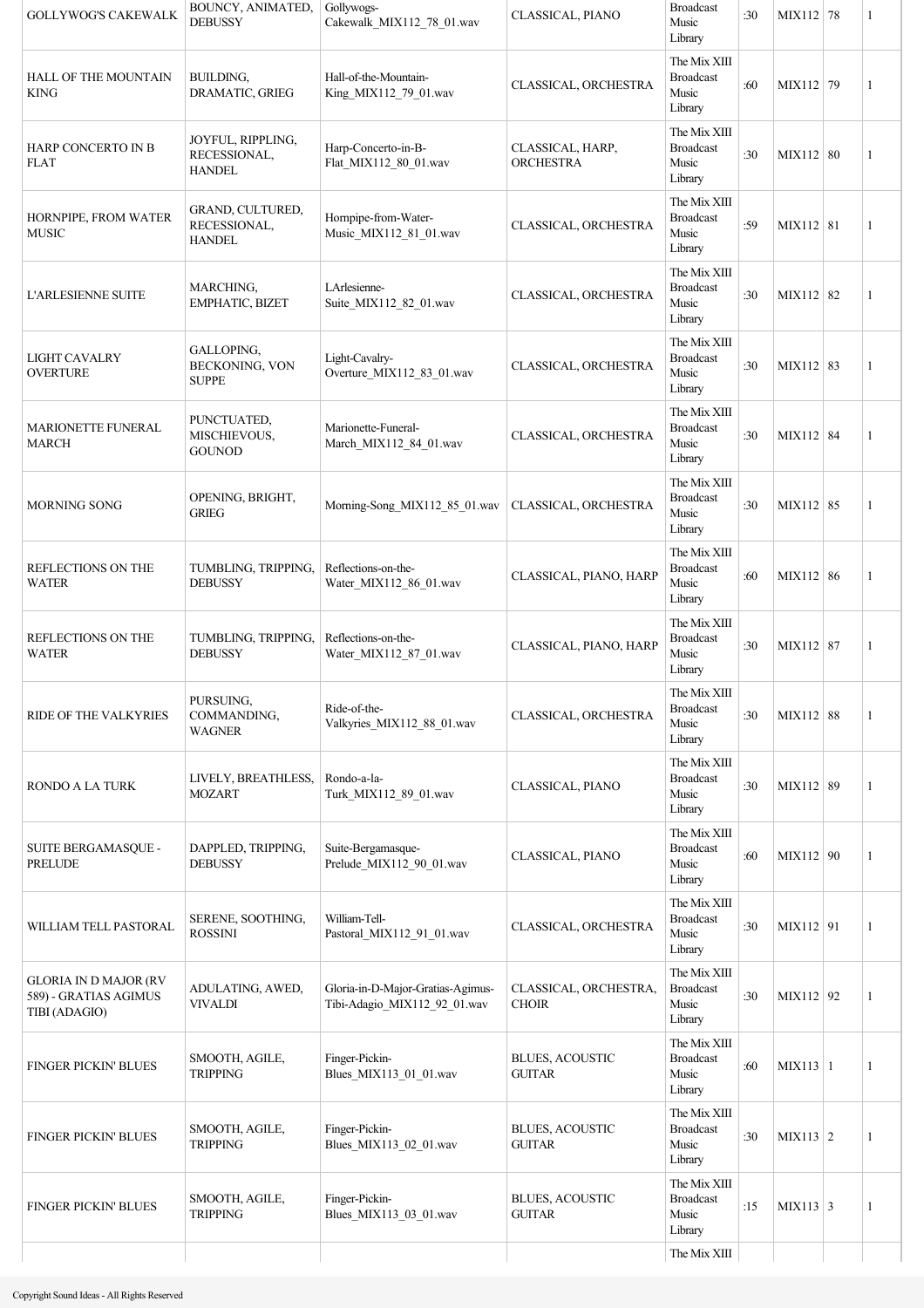| <b>TERMINAL BLUES</b>    | RAMBLING,<br>CONTENTED, EARTHY            | Terminal-Blues MIX113 04 01.wav   BLUES, STEEL GUITAR |                                               | <b>Broadcast</b><br>Music<br>Library                 | :59 | $MIX113 \mid 4$ | 1              |
|--------------------------|-------------------------------------------|-------------------------------------------------------|-----------------------------------------------|------------------------------------------------------|-----|-----------------|----------------|
| <b>TERMINAL BLUES</b>    | RAMBLING,<br>CONTENTED, EARTHY            | Terminal-Blues_MIX113_05_01.wav   BLUES, STEEL GUITAR |                                               | The Mix XIII<br><b>Broadcast</b><br>Music<br>Library | :29 | $MIX113$ 5      | 1              |
| <b>TERMINAL BLUES</b>    | RAMBLING,<br>CONTENTED, EARTHY            | Terminal-Blues_MIX113_06_01.wav   BLUES, STEEL GUITAR |                                               | The Mix XIII<br><b>Broadcast</b><br>Music<br>Library | :15 | MIX113 6        | 1              |
| <b>TERMINAL BLUES</b>    | RAMBLING,<br>CONTENTED, EARTHY            | Terminal-Blues_MIX113_06_02.wav   BLUES, STEEL GUITAR |                                               | The Mix XIII<br><b>Broadcast</b><br>Music<br>Library | :09 | MIX113 6        | $\overline{c}$ |
| <b>BUSTED FLAT BLUES</b> | STROLLING, LAID<br><b>BACK, AGREEABLE</b> | Busted-Flat-<br>Blues_MIX113_07_01.wav                | <b>BLUES, ACOUSTIC</b><br><b>GUITAR, BASS</b> | The Mix XIII<br><b>Broadcast</b><br>Music<br>Library | :60 | MIX113 7        | $\mathbf{1}$   |
| <b>BUSTED FLAT BLUES</b> | STROLLING, LAID<br><b>BACK, AGREEABLE</b> | Busted-Flat-<br>Blues_MIX113_08_01.wav                | <b>BLUES, ACOUSTIC</b><br><b>GUITAR, BASS</b> | The Mix XIII<br><b>Broadcast</b><br>Music<br>Library | :29 | MIX113 8        | 1              |
| <b>BUSTED FLAT BLUES</b> | STROLLING, LAID<br><b>BACK, AGREEABLE</b> | Busted-Flat-<br>Blues_MIX113_09_01.wav                | <b>BLUES, ACOUSTIC</b><br><b>GUITAR, BASS</b> | The Mix XIII<br><b>Broadcast</b><br>Music<br>Library | :15 | $MIX113$ 9      | 1              |
| <b>BUSTED FLAT BLUES</b> | STROLLING, LAID<br><b>BACK, AGREEABLE</b> | Busted-Flat-<br>Blues_MIX113_09_02.wav                | <b>BLUES, ACOUSTIC</b><br><b>GUITAR, BASS</b> | The Mix XIII<br><b>Broadcast</b><br>Music<br>Library | :07 | MIX113 9        | $\overline{c}$ |
| <b>HURTIN' BLUES</b>     | SLOW, SULTRY,<br>SOULFUL                  | Hurtin-Blues MIX113 10 01.wav                         | <b>BLUES, ELECTRIC</b><br><b>GUIATAR</b>      | The Mix XIII<br><b>Broadcast</b><br>Music<br>Library | :60 | MIX113 10       | 1              |
| <b>HURTIN' BLUES</b>     | SLOW, SULTRY,<br><b>SOULFUL</b>           | Hurtin-Blues MIX113 11 01.wav                         | <b>BLUES, ELECTRIC</b><br><b>GUIATAR</b>      | The Mix XIII<br><b>Broadcast</b><br>Music<br>Library | :30 | MIX113 11       | 1              |
| <b>HURTIN' BLUES</b>     | SLOW, SULTRY,<br><b>SOULFUL</b>           | Hurtin-Blues MIX113 12 01.wav                         | <b>BLUES, ELECTRIC</b><br><b>GUIATAR</b>      | The Mix XIII<br><b>Broadcast</b><br>Music<br>Library | :15 | MIX113 12       | 1              |
| <b>HURTIN' BLUES</b>     | SLOW, SULTRY,<br>SOULFUL                  | Hurtin-Blues_MIX113_12_02.wav                         | <b>BLUES, ELECTRIC</b><br><b>GUIATAR</b>      | The Mix XIII<br><b>Broadcast</b><br>Music<br>Library | :11 | MIX113 12       | $\mathfrak{2}$ |
| <b>SOUTH SIDE BOOGIE</b> | <b>SLICK, SELF</b><br>ASSURED, REJOICING  | South-Side-<br>Boogie_MIX113_13_01.wav                | BLUES, ELECTRIC GUITAR,<br><b>BASS</b>        | The Mix XIII<br><b>Broadcast</b><br>Music<br>Library | :60 | MIX113   13     | 1              |
| <b>SOUTH SIDE BOOGIE</b> | <b>SLICK, SELF</b><br>ASSURED, REJOICING  | South-Side-<br>Boogie_MIX113_14_01.wav                | BLUES, ELECTRIC GUITAR,<br><b>BASS</b>        | The Mix XIII<br><b>Broadcast</b><br>Music<br>Library | :30 | MIX113   14     | 1              |
| <b>SOUTH SIDE BOOGIE</b> | <b>SLICK, SELF</b><br>ASSURED, REJOICING  | South-Side-<br>Boogie_MIX113_15_01.wav                | BLUES, ELECTRIC GUITAR,<br><b>BASS</b>        | The Mix XIII<br><b>Broadcast</b><br>Music<br>Library | :15 | MIX113   15     | 1              |
| <b>SOUTH SIDE BOOGIE</b> | <b>SLICK, SELF</b><br>ASSURED, REJOICING  | South-Side-<br>Boogie MIX113 15 02.wav                | BLUES, ELECTRIC GUITAR,<br><b>BASS</b>        | The Mix XIII<br><b>Broadcast</b><br>Music<br>Library | :09 | MIX113 15       | $\overline{c}$ |
| <b>SMOOTH OPERATOR</b>   | SWAGGERING,<br>EMPHATIC, CRUISIN'         | Smooth-<br>Operator_MIX113_16_01.wav                  | BLUES, ELECTRIC GUITAR,<br><b>BASS</b>        | The Mix XIII<br><b>Broadcast</b><br>Music<br>Library | :60 | MIX113 16       | 1              |
| <b>SMOOTH OPERATOR</b>   | SWAGGERING,<br>EMPHATIC, CRUISIN'         | Smooth-<br>Operator_MIX113_17_01.wav                  | BLUES, ELECTRIC GUITAR,<br><b>BASS</b>        | The Mix XIII<br><b>Broadcast</b><br>Music<br>Library | :29 | MIX113 17       | 1              |
|                          |                                           |                                                       |                                               | The Mix XIII                                         |     |                 |                |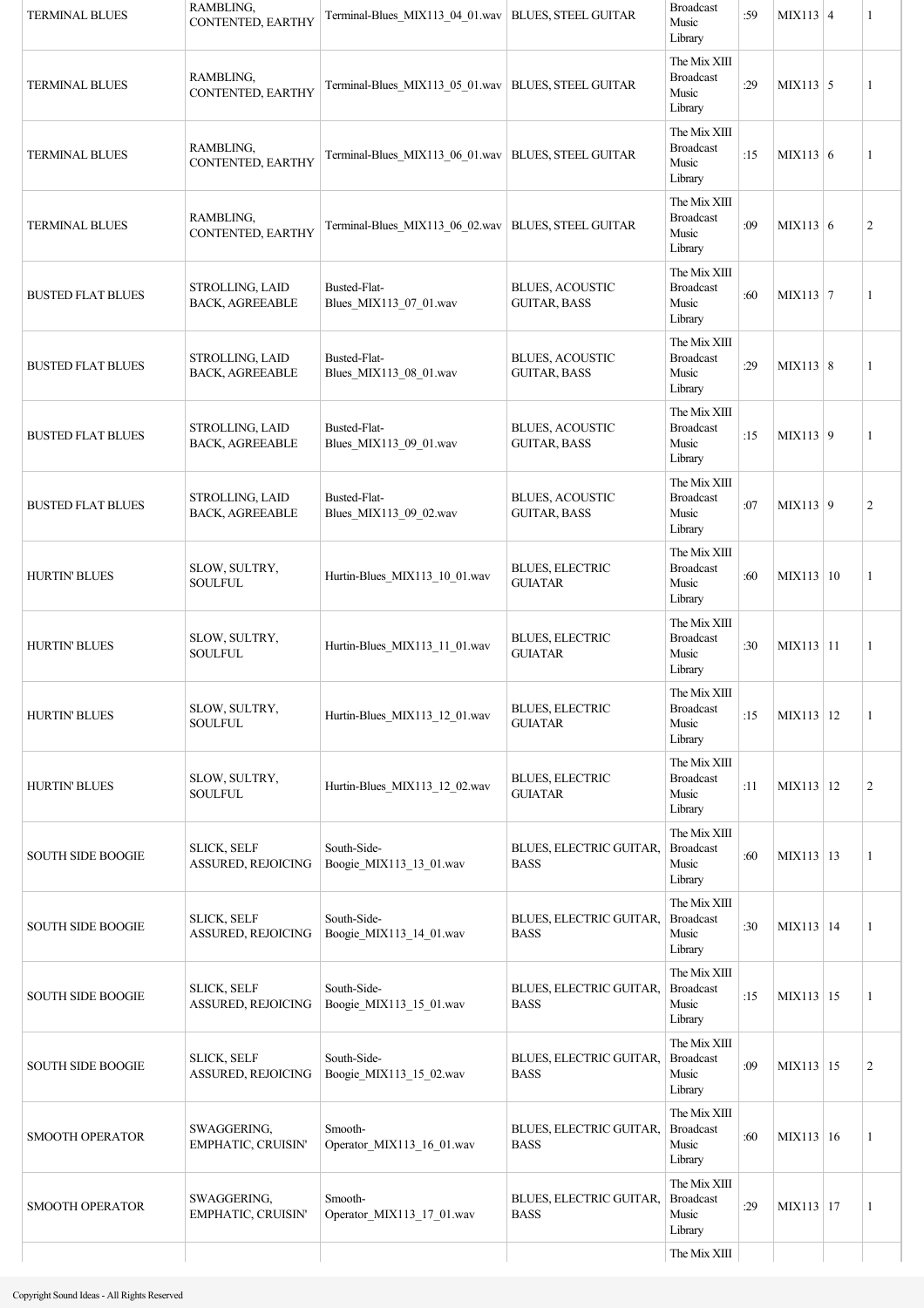| <b>SMOOTH OPERATOR</b>     | SWAGGERING,<br>EMPHATIC, CRUISIN'           | Smooth-<br>Operator_MIX113_18_01.wav        | BLUES, ELECTRIC GUITAR,<br><b>BASS</b>         | <b>Broadcast</b><br>Music<br>Library                 | :15 | MIX113   18 | 1              |
|----------------------------|---------------------------------------------|---------------------------------------------|------------------------------------------------|------------------------------------------------------|-----|-------------|----------------|
| <b>SMOOTH OPERATOR</b>     | SWAGGERING,<br>EMPHATIC, CRUISIN'           | Smooth-<br>Operator_MIX113_18_02.wav        | BLUES, ELECTRIC GUITAR,<br><b>BASS</b>         | The Mix XIII<br><b>Broadcast</b><br>Music<br>Library | :08 | MIX113   18 | $\overline{c}$ |
| <b>MOMMA TOLD ME BLUES</b> | AGILE,<br>SPONTANEOUS,<br><b>EFFORTLESS</b> | Momma-Told-Me-<br>Blues_MIX113_19_01.wav    | <b>BLUES, ACOUSTIC</b><br><b>GUITAR</b>        | The Mix XIII<br><b>Broadcast</b><br>Music<br>Library | :60 | MIX113   19 | 1              |
| <b>MOMMA TOLD ME BLUES</b> | AGILE,<br>SPONTANEOUS,<br><b>EFFORTLESS</b> | Momma-Told-Me-<br>Blues MIX113 20 01.wav    | <b>BLUES, ACOUSTIC</b><br><b>GUITAR</b>        | The Mix XIII<br><b>Broadcast</b><br>Music<br>Library | :30 | MIX113 20   | 1              |
| <b>MOMMA TOLD ME BLUES</b> | AGILE,<br>SPONTANEOUS,<br><b>EFFORTLESS</b> | Momma-Told-Me-<br>Blues_MIX113_21_01.wav    | <b>BLUES, ACOUSTIC</b><br><b>GUITAR</b>        | The Mix XIII<br><b>Broadcast</b><br>Music<br>Library | :15 | MIX113 21   | 1              |
| MOMMA TOLD ME BLUES        | AGILE,<br>SPONTANEOUS,<br><b>EFFORTLESS</b> | Momma-Told-Me-<br>Blues_MIX113_21_02.wav    | <b>BLUES, ACOUSTIC</b><br><b>GUITAR</b>        | The Mix XIII<br><b>Broadcast</b><br>Music<br>Library | :10 | MIX113 21   | $\overline{c}$ |
| LOW DOWN AND BLUE          | SOMBER, HEARTFELT,<br><b>DRAINED</b>        | Low-Down-and-<br>Blue_MIX113_22_01.wav      | <b>BLUES, ACOUSTIC</b><br><b>GUITAR</b>        | The Mix XIII<br><b>Broadcast</b><br>Music<br>Library | :59 | MIX113 22   | 1              |
| LOW DOWN AND BLUE          | SOMBER, HEARTFELT,<br><b>DRAINED</b>        | Low-Down-and-<br>Blue_MIX113_23_01.wav      | <b>BLUES, ACOUSTIC</b><br><b>GUITAR</b>        | The Mix XIII<br><b>Broadcast</b><br>Music<br>Library | :30 | MIX113 23   | 1              |
| <b>LOW DOWN AND BLUE</b>   | SOMBER, HEARTFELT,<br><b>DRAINED</b>        | Low-Down-and-<br>Blue_MIX113_24_01.wav      | <b>BLUES, ACOUSTIC</b><br><b>GUITAR</b>        | The Mix XIII<br><b>Broadcast</b><br>Music<br>Library | :14 | MIX113 24   | $\mathbf{1}$   |
| <b>LOW DOWN AND BLUE</b>   | SOMBER, HEARTFELT,<br><b>DRAINED</b>        | Low-Down-and-<br>Blue_MIX113_24_02.wav      | <b>BLUES, ACOUSTIC</b><br><b>GUITAR</b>        | The Mix XIII<br><b>Broadcast</b><br>Music<br>Library | :08 | MIX113 24   | $\overline{c}$ |
| <b>RAGGEDY BLUES</b>       | QUIET, EASYGOING,<br><b>FANCIFUL</b>        | Raggedy-Blues_MIX113_25_01.wav              | <b>BLUES, ACOUSTIC</b><br><b>GUITAR</b>        | The Mix XIII<br><b>Broadcast</b><br>Music<br>Library | :60 | MIX113 25   | 1              |
| <b>RAGGEDY BLUES</b>       | QUIET, EASYGOING,<br><b>FANCIFUL</b>        | Raggedy-Blues_MIX113_26_01.wav              | <b>BLUES, ACOUSTIC</b><br><b>GUITAR</b>        | The Mix XIII<br><b>Broadcast</b><br>Music<br>Library | :30 | $MIX113$ 26 | 1              |
| <b>RAGGEDY BLUES</b>       | QUIET, EASYGOING,<br><b>FANCIFUL</b>        | Raggedy-Blues_MIX113_27_01.wav              | <b>BLUES, ACOUSTIC</b><br><b>GUITAR</b>        | The Mix XIII<br><b>Broadcast</b><br>Music<br>Library | :15 | MIX113 27   | 1              |
| <b>RAGGEDY BLUES</b>       | QUIET, EASYGOING,<br><b>FANCIFUL</b>        | Raggedy-Blues_MIX113_27_02.wav              | <b>BLUES, ACOUSTIC</b><br><b>GUITAR</b>        | The Mix XIII<br><b>Broadcast</b><br>Music<br>Library | :11 | MIX113 27   | $\overline{c}$ |
| ALL I GOT IS THE BLUES     | BOUNCY, TOE-<br>TAPPING, NIMBLE             | All-I-Got-Is-the-<br>Blues_MIX113_28_01.wav | <b>BLUES, ACOUSTIC</b><br><b>GUITAR, BELLS</b> | The Mix XIII<br><b>Broadcast</b><br>Music<br>Library | :60 | MIX113 28   | 1              |
| ALL I GOT IS THE BLUES     | BOUNCY, TOE-<br>TAPPING, NIMBLE             | All-I-Got-Is-the-<br>Blues_MIX113_29_01.wav | BLUES, ACOUSTIC<br><b>GUITAR, BELLS</b>        | The Mix XIII<br><b>Broadcast</b><br>Music<br>Library | :29 | MIX113 29   | 1              |
| ALL I GOT IS THE BLUES     | BOUNCY, TOE-<br>TAPPING, NIMBLE             | All-I-Got-Is-the-<br>Blues_MIX113_30_01.wav | <b>BLUES, ACOUSTIC</b><br><b>GUITAR, BELLS</b> | The Mix XIII<br><b>Broadcast</b><br>Music<br>Library | :14 | MIX113 30   | 1              |
| ALL I GOT IS THE BLUES     | BOUNCY, TOE-<br>TAPPING, NIMBLE             | All-I-Got-Is-the-<br>Blues_MIX113_30_02.wav | <b>BLUES, ACOUSTIC</b><br><b>GUITAR, BELLS</b> | The Mix XIII<br><b>Broadcast</b><br>Music<br>Library | :08 | MIX113 30   | $\overline{c}$ |
|                            |                                             |                                             |                                                | The Mix XIII                                         |     |             |                |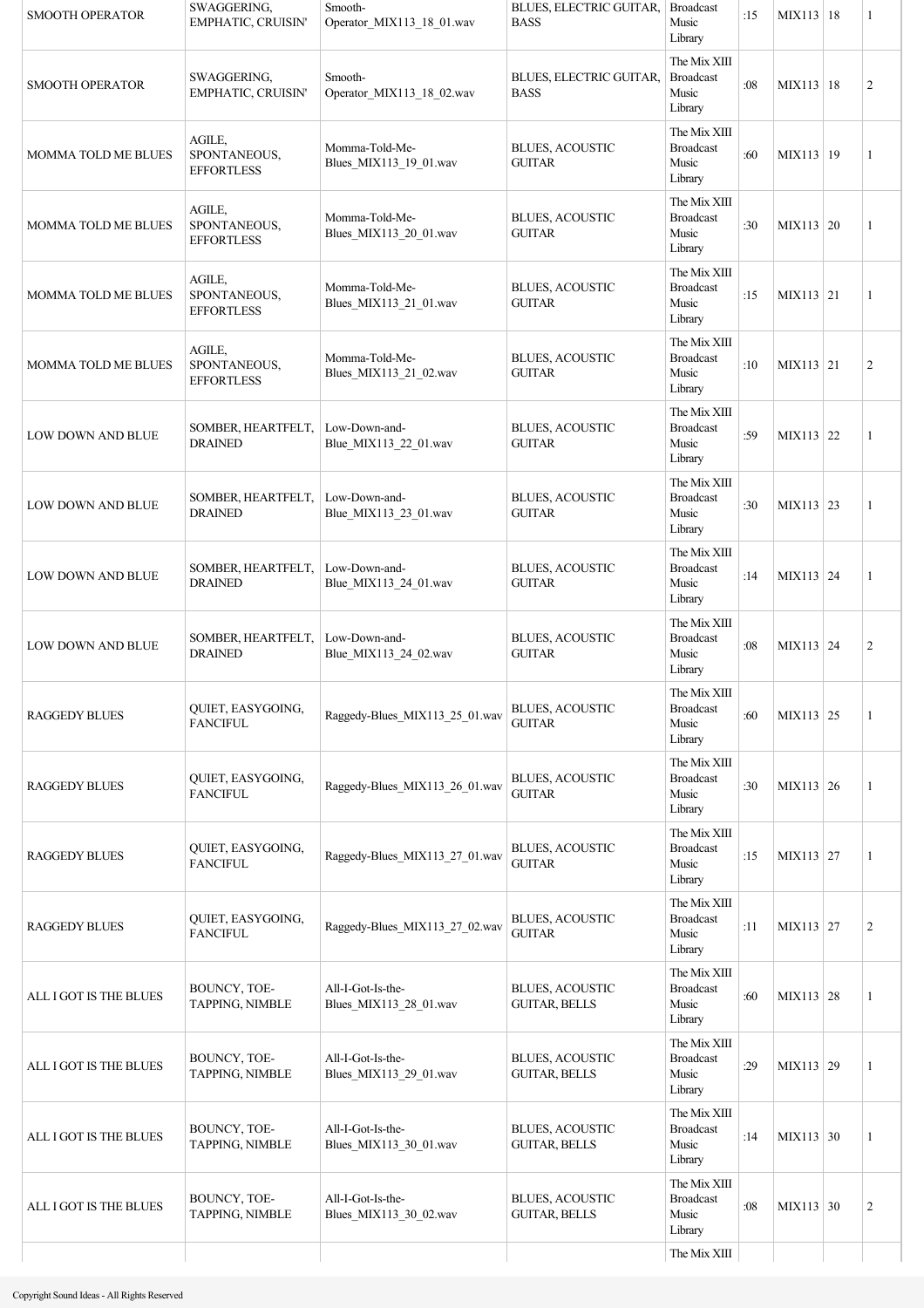| WHISTLE STOP BLUES        | <b>IMPROVISED,</b><br><b>INTRICATE, BUOYANT</b> | Whistle-Stop-<br>Blues_MIX113_31_01.wav                      | <b>BLUES, ACOUSTIC</b><br><b>GUITAR</b>       | <b>Broadcast</b><br>Music<br>Library                 | :60 | MIX113 31        | 1              |
|---------------------------|-------------------------------------------------|--------------------------------------------------------------|-----------------------------------------------|------------------------------------------------------|-----|------------------|----------------|
| WHISTLE STOP BLUES        | <b>IMPROVISED,</b>                              | Whistle-Stop-<br>INTRICATE, BUOYANT Blues MIX113 32 01.wav   | <b>BLUES, ACOUSTIC</b><br><b>GUITAR</b>       | The Mix XIII<br><b>Broadcast</b><br>Music<br>Library | :30 | MIX113 32        | 1              |
| WHISTLE STOP BLUES        | IMPROVISED,                                     | Whistle-Stop-<br>INTRICATE, BUOYANT Blues_MIX113_33_01.wav   | <b>BLUES, ACOUSTIC</b><br><b>GUITAR</b>       | The Mix XIII<br><b>Broadcast</b><br>Music<br>Library | :16 | MIX113 33        | 1              |
| <b>WHISTLE STOP BLUES</b> | IMPROVISED,                                     | Whistle-Stop-<br>INTRICATE, BUOYANT   Blues_MIX113_33_02.wav | <b>BLUES, ACOUSTIC</b><br><b>GUITAR</b>       | The Mix XIII<br><b>Broadcast</b><br>Music<br>Library | :08 | MIX113 33        | $\mathfrak{2}$ |
| <b>FINAL GASP BLUES</b>   | RESIGNED,<br>SUFFERING,<br><b>DEJECTED</b>      | Final-Gasp-<br>Blues_MIX113_34_01.wav                        | <b>BLUES, ACOUSTIC</b><br><b>GUITAR</b>       | The Mix XIII<br><b>Broadcast</b><br>Music<br>Library | :60 | MIX113 34        | 1              |
| <b>FINAL GASP BLUES</b>   | RESIGNED,<br>SUFFERING,<br><b>DEJECTED</b>      | Final-Gasp-<br>Blues_MIX113_35_01.wav                        | <b>BLUES, ACOUSTIC</b><br><b>GUITAR</b>       | The Mix XIII<br><b>Broadcast</b><br>Music<br>Library | :30 | $MIX113$ 35      | 1              |
| <b>FINAL GASP BLUES</b>   | RESIGNED,<br>SUFFERING,<br><b>DEJECTED</b>      | Final-Gasp-<br>Blues MIX113 36 01.wav                        | <b>BLUES, ACOUSTIC</b><br><b>GUITAR</b>       | The Mix XIII<br><b>Broadcast</b><br>Music<br>Library | :15 | MIX113 36        | 1              |
| <b>FINAL GASP BLUES</b>   | RESIGNED,<br>SUFFERING,<br><b>DEJECTED</b>      | Final-Gasp-<br>Blues_MIX113_36_02.wav                        | <b>BLUES, ACOUSTIC</b><br><b>GUITAR</b>       | The Mix XIII<br><b>Broadcast</b><br>Music<br>Library | :10 | MIX113 36        | $\overline{c}$ |
| <b>ALL NIGHT LONG</b>     | SAUNTERING,<br>BOASTFUL, MOVIN'                 | All-Night-<br>Long_MIX113_37_01.wav                          | BLUES, ELECTRIC GUITAR,<br><b>BASS, DRUMS</b> | The Mix XIII<br><b>Broadcast</b><br>Music<br>Library | :60 | MIX113 37        | 1              |
| ALL NIGHT LONG            | SAUNTERING,<br>BOASTFUL, MOVIN'                 | All-Night-<br>Long_MIX113_38_01.wav                          | BLUES, ELECTRIC GUITAR,<br><b>BASS, DRUMS</b> | The Mix XIII<br><b>Broadcast</b><br>Music<br>Library | :30 | MIX113 38        | 1              |
| <b>ALL NIGHT LONG</b>     | SAUNTERING,<br><b>BOASTFUL, MOVIN'</b>          | All-Night-<br>Long_MIX113_39_01.wav                          | BLUES, ELECTRIC GUITAR,<br><b>BASS, DRUMS</b> | The Mix XIII<br><b>Broadcast</b><br>Music<br>Library | :15 | MIX113 39        | 1              |
| ALL NIGHT LONG            | SAUNTERING,<br>BOASTFUL, MOVIN'                 | All-Night-<br>Long MIX113 39 02.wav                          | BLUES, ELECTRIC GUITAR,<br><b>BASS, DRUMS</b> | The Mix XIII<br><b>Broadcast</b><br>Music<br>Library | :11 | MIX113 39        | $\overline{c}$ |
| <b>HEAVY TRAFFIC</b>      | SOLID, RESONANT,<br><b>DRIVING</b>              | Heavy-Traffic_MIX113_40_01.wav                               | BLUES, ELECTRIC GUITAR,<br><b>BASS, DRUMS</b> | The Mix XIII<br><b>Broadcast</b><br>Music<br>Library | :60 | MIX113 40        | 1              |
| <b>HEAVY TRAFFIC</b>      | SOLID, RESONANT,<br><b>DRIVING</b>              | Heavy-Traffic_MIX113_41_01.wav                               | BLUES, ELECTRIC GUITAR,<br><b>BASS, DRUMS</b> | The Mix XIII<br><b>Broadcast</b><br>Music<br>Library | :30 | $MIX113 \mid 41$ | 1              |
| <b>HEAVY TRAFFIC</b>      | SOLID, RESONANT,<br><b>DRIVING</b>              | Heavy-Traffic_MIX113_42_01.wav                               | BLUES, ELECTRIC GUITAR,<br><b>BASS, DRUMS</b> | The Mix XIII<br><b>Broadcast</b><br>Music<br>Library | :15 | MIX113 42        | 1              |
| <b>HEAVY TRAFFIC</b>      | SOLID, RESONANT,<br><b>DRIVING</b>              | Heavy-Traffic_MIX113_42_02.wav                               | BLUES, ELECTRIC GUITAR,<br><b>BASS, DRUMS</b> | The Mix XIII<br><b>Broadcast</b><br>Music<br>Library | :08 | MIX113 42        | $\overline{c}$ |
| ALL MESSED UP             | DOWN, DIRTY,<br><b>CHILLED</b>                  | All-Messed-<br>Up_MIX113_43_01.wav                           | BLUES, ELECTRIC GUITAR,<br><b>BASS, DRUMS</b> | The Mix XIII<br><b>Broadcast</b><br>Music<br>Library | :60 | MIX113 43        | 1              |
| ALL MESSED UP             | DOWN, DIRTY,<br><b>CHILLED</b>                  | All-Messed-<br>Up MIX113 44 01.wav                           | BLUES, ELECTRIC GUITAR,<br><b>BASS, DRUMS</b> | The Mix XIII<br><b>Broadcast</b><br>Music<br>Library | :30 | MIX113 44        | 1              |
|                           |                                                 |                                                              |                                               | The Mix XIII                                         |     |                  |                |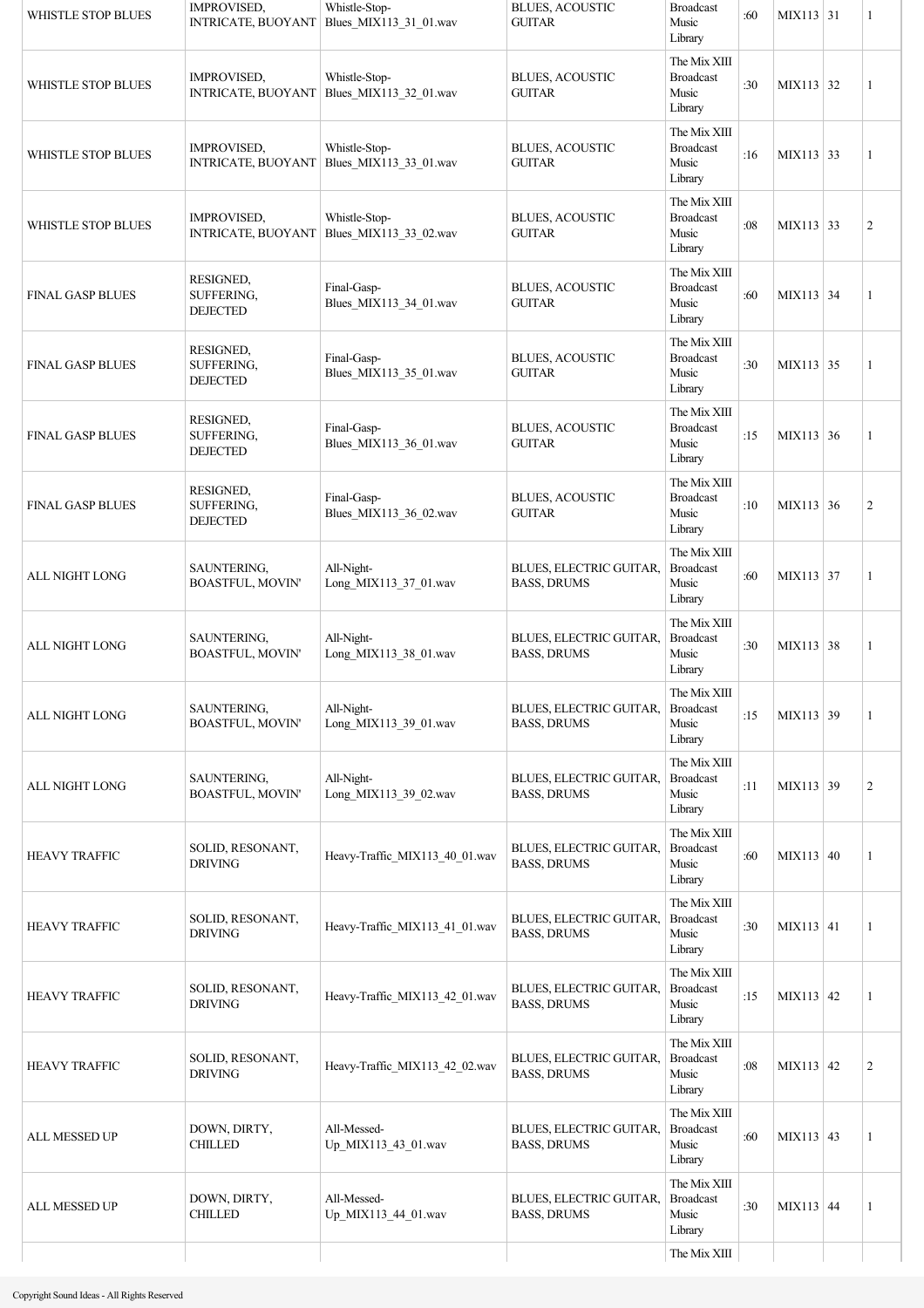| <b>ALL MESSED UP</b>       | DOWN, DIRTY,<br><b>CHILLED</b>       | All-Messed-<br>Up_MIX113_45_01.wav       | BLUES, ELECTRIC GUITAR,<br><b>BASS, DRUMS</b>        | <b>Broadcast</b><br>Music<br>Library                 | :15 | MIX113 45   | 1              |
|----------------------------|--------------------------------------|------------------------------------------|------------------------------------------------------|------------------------------------------------------|-----|-------------|----------------|
| ALL MESSED UP              | DOWN, DIRTY,<br><b>CHILLED</b>       | All-Messed-<br>Up_MIX113_45_02.wav       | BLUES, ELECTRIC GUITAR,<br><b>BASS, DRUMS</b>        | The Mix XIII<br><b>Broadcast</b><br>Music<br>Library | :08 | MIX113 45   | $\overline{c}$ |
| <b>GOT ME A GOOD WOMAN</b> | CAREFREE, LAID<br>BACK, COOL         | Got-Me-a-Good-<br>Woman_MIX113_46_01.wav | BLUES, ELECTRIC GUITAR,<br><b>BASS, DRUMS</b>        | The Mix XIII<br><b>Broadcast</b><br>Music<br>Library | :60 | MIX113 46   | 1              |
| <b>GOT ME A GOOD WOMAN</b> | CAREFREE, LAID<br>BACK, COOL         | Got-Me-a-Good-<br>Woman MIX113 47 01.wav | <b>BLUES, ELECTRIC GUITAR,</b><br><b>BASS, DRUMS</b> | The Mix XIII<br><b>Broadcast</b><br>Music<br>Library | :29 | $MIX113$ 47 | 1              |
| <b>GOT ME A GOOD WOMAN</b> | CAREFREE, LAID<br>BACK, COOL         | Got-Me-a-Good-<br>Woman_MIX113_48_01.wav | BLUES, ELECTRIC GUITAR,<br><b>BASS, DRUMS</b>        | The Mix XIII<br><b>Broadcast</b><br>Music<br>Library | :15 | MIX113 48   | 1              |
| <b>GOT ME A GOOD WOMAN</b> | <b>CAREFREE, LAID</b><br>BACK, COOL  | Got-Me-a-Good-<br>Woman MIX113 48 02.wav | BLUES, ELECTRIC GUITAR,<br><b>BASS, DRUMS</b>        | The Mix XIII<br><b>Broadcast</b><br>Music<br>Library | :08 | MIX113 48   | $\overline{c}$ |
| <b>EVENING STROLL</b>      | SMOOTH, STROLLING,<br><b>FUNKY</b>   | Evening-Stroll_MIX113_49_01.wav          | BLUES, ELECTRIC GUITAR,<br><b>BASS, DRUMS</b>        | The Mix XIII<br><b>Broadcast</b><br>Music<br>Library | :60 | MIX113 49   | 1              |
| <b>EVENING STROLL</b>      | SMOOTH, STROLLING,<br><b>FUNKY</b>   | Evening-Stroll MIX113 50 01.wav          | BLUES, ELECTRIC GUITAR,<br><b>BASS, DRUMS</b>        | The Mix XIII<br><b>Broadcast</b><br>Music<br>Library | :30 | MIX113 50   | 1              |
| <b>EVENING STROLL</b>      | SMOOTH, STROLLING,<br><b>FUNKY</b>   | Evening-Stroll_MIX113_51_01.wav          | BLUES, ELECTRIC GUITAR,<br><b>BASS, DRUMS</b>        | The Mix XIII<br><b>Broadcast</b><br>Music<br>Library | :15 | MIX113 51   | 1              |
| <b>EVENING STROLL</b>      | SMOOTH, STROLLING,<br><b>FUNKY</b>   | Evening-Stroll_MIX113_51_02.wav          | BLUES, ELECTRIC GUITAR,<br><b>BASS, DRUMS</b>        | The Mix XIII<br><b>Broadcast</b><br>Music<br>Library | :08 | MIX113 51   | $\overline{c}$ |
| <b>JUST CAN'T GO HOME</b>  | LIBERATED, SUNNY,<br><b>UPBEAT</b>   | Just-Cant-Go-<br>Home_MIX113_52_01.wav   | BLUES, ELECTRIC GUITAR,<br><b>BASS, DRUMS</b>        | The Mix XIII<br><b>Broadcast</b><br>Music<br>Library | :60 | MIX113 52   | 1              |
| <b>JUST CAN'T GO HOME</b>  | LIBERATED, SUNNY,<br><b>UPBEAT</b>   | Just-Cant-Go-<br>Home_MIX113_53_01.wav   | <b>BLUES, ELECTRIC GUITAR,</b><br><b>BASS, DRUMS</b> | The Mix XIII<br><b>Broadcast</b><br>Music<br>Library | :29 | MIX113 53   | 1              |
| <b>JUST CAN'T GO HOME</b>  | LIBERATED, SUNNY,<br><b>UPBEAT</b>   | Just-Cant-Go-<br>Home_MIX113_54_01.wav   | BLUES, ELECTRIC GUITAR,<br><b>BASS, DRUMS</b>        | The Mix XIII<br><b>Broadcast</b><br>Music<br>Library | :15 | MIX113 54   | 1              |
| JUST CAN'T GO HOME         | LIBERATED, SUNNY,<br><b>UPBEAT</b>   | Just-Cant-Go-<br>Home_MIX113_54_02.wav   | BLUES, ELECTRIC GUITAR,<br><b>BASS, DRUMS</b>        | The Mix XIII<br><b>Broadcast</b><br>Music<br>Library | :07 | MIX113 54   | $\overline{c}$ |
| <b>AROUND THE BLOCK</b>    | AMBLING, FRIENDLY,<br><b>CONTENT</b> | Around-the-<br>Block_MIX113_55_01.wav    | BLUES, ELECTRIC GUITAR,<br><b>BASS, DRUMS</b>        | The Mix XIII<br><b>Broadcast</b><br>Music<br>Library | :60 | MIX113 55   | 1              |
| AROUND THE BLOCK           | AMBLING, FRIENDLY,<br><b>CONTENT</b> | Around-the-<br>Block MIX113 55 02.wav    | BLUES, ELECTRIC GUITAR,<br><b>BASS, DRUMS</b>        | The Mix XIII<br><b>Broadcast</b><br>Music<br>Library | :29 | MIX113 55   | $\overline{c}$ |
| AROUND THE BLOCK           | AMBLING, FRIENDLY,<br><b>CONTENT</b> | Around-the-<br>Block_MIX113_56_01.wav    | BLUES, ELECTRIC GUITAR,<br><b>BASS, DRUMS</b>        | The Mix XIII<br><b>Broadcast</b><br>Music<br>Library | :15 | MIX113 56   | 1              |
| AROUND THE BLOCK           | AMBLING, FRIENDLY,<br><b>CONTENT</b> | Around-the-<br>Block_MIX113_56_02.wav    | BLUES, ELECTRIC GUITAR,<br><b>BASS, DRUMS</b>        | The Mix XIII<br><b>Broadcast</b><br>Music<br>Library | :08 | MIX113 56   | $\overline{c}$ |
|                            |                                      |                                          |                                                      |                                                      |     |             |                |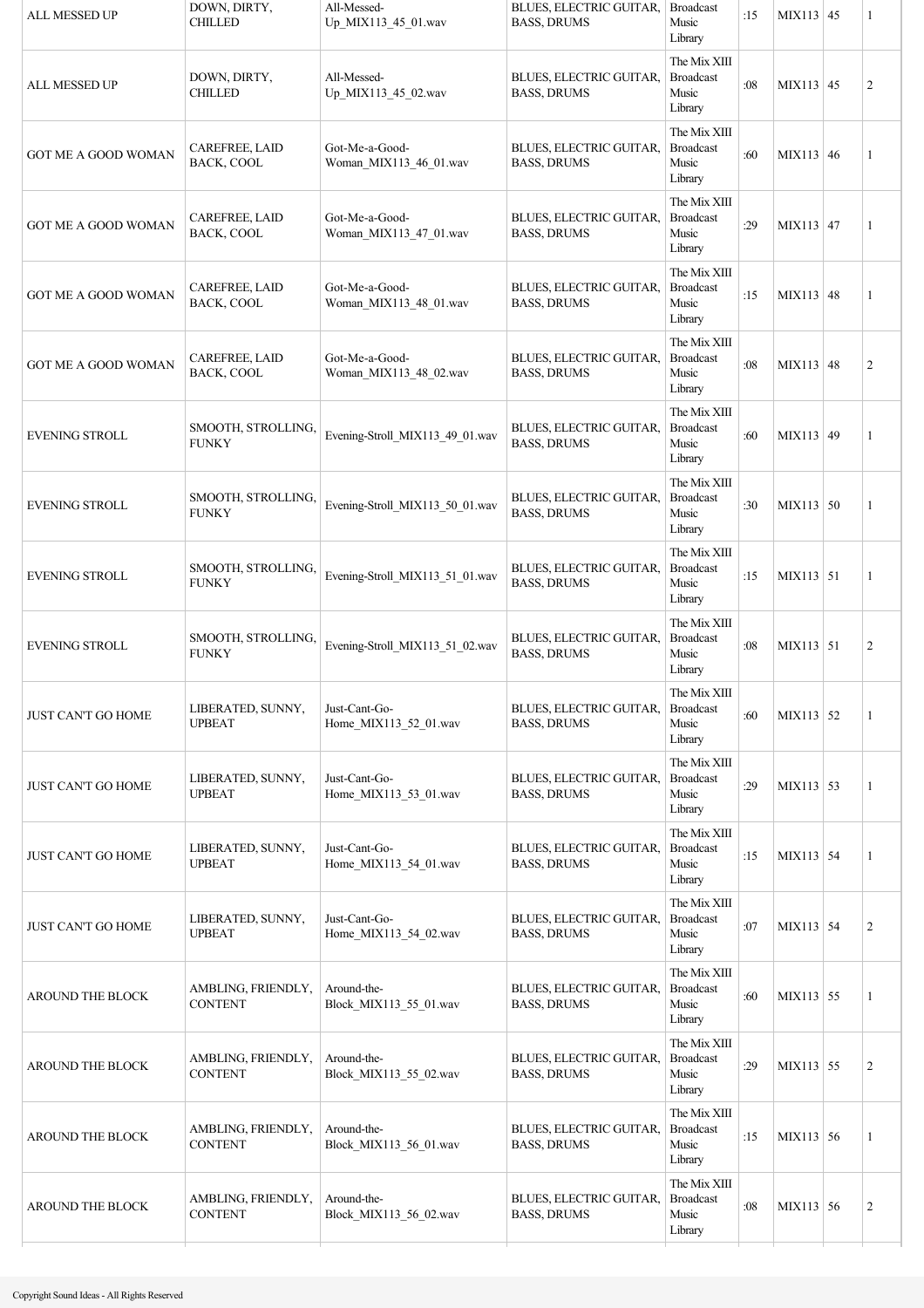| EYE IN THE SKY            | DANGEROUS,<br>INTIMIDATING,<br><b>PERILOUS</b>         | Eye-in-the-<br>Sky_MIX113_57_01.wav      | DRAMA, ORCHESTRA | The Mix XIII<br><b>Broadcast</b><br>Music<br>Library | :60 | MIX113 57   | 1            |
|---------------------------|--------------------------------------------------------|------------------------------------------|------------------|------------------------------------------------------|-----|-------------|--------------|
| <b>EYE IN THE SKY</b>     | DANGEROUS,<br>INTIMIDATING,<br><b>PERILOUS</b>         | Eye-in-the-<br>Sky_MIX113_58_01.wav      | DRAMA, ORCHESTRA | The Mix XIII<br><b>Broadcast</b><br>Music<br>Library | :30 | $MIX113$ 58 | 1            |
| <b>EYE IN THE SKY</b>     | DANGEROUS,<br>INTIMIDATING,<br><b>PERILOUS</b>         | Eye-in-the-<br>Sky_MIX113_59_01.wav      | DRAMA, ORCHESTRA | The Mix XIII<br><b>Broadcast</b><br>Music<br>Library | :15 | MIX113 59   | 1            |
| RELENTLESS PURSUIT        | IMMINENT, FRANTIC,<br><b>BREATHLESS</b>                | Relentless-<br>Pursuit_MIX113_60_01.wav  | DRAMA, ORCHESTRA | The Mix XIII<br><b>Broadcast</b><br>Music<br>Library | :60 | MIX113 60   | 1            |
| RELENTLESS PURSUIT        | IMMINENT, FRANTIC,<br><b>BREATHLESS</b>                | Relentless-<br>Pursuit_MIX113_61_01.wav  | DRAMA, ORCHESTRA | The Mix XIII<br><b>Broadcast</b><br>Music<br>Library | :30 | MIX113 61   | 1            |
| RELENTLESS PURSUIT        | IMMINENT, FRANTIC,<br><b>BREATHLESS</b>                | Relentless-<br>Pursuit_MIX113_62_01.wav  | DRAMA, ORCHESTRA | The Mix XIII<br><b>Broadcast</b><br>Music<br>Library | :15 | MIX113 62   | 1            |
| <b>SHAKEN NOT STIRRED</b> | CLANDESTINE,<br><b>INVINCIBLE,</b><br><b>SEDUCTIVE</b> | Shaken-Not-<br>Stirred_MIX113_63_01.wav  | DRAMA, ORCHESTRA | The Mix XIII<br><b>Broadcast</b><br>Music<br>Library | :60 | MIX113 63   | 1            |
| <b>SHAKEN NOT STIRRED</b> | CLANDESTINE,<br><b>INVINCIBLE,</b><br><b>SEDUCTIVE</b> | Shaken-Not-<br>Stirred_MIX113_64_01.wav  | DRAMA, ORCHESTRA | The Mix XIII<br><b>Broadcast</b><br>Music<br>Library | :30 | MIX113 64   | 1            |
| <b>SHAKEN NOT STIRRED</b> | CLANDESTINE,<br><b>INVINCIBLE,</b><br><b>SEDUCTIVE</b> | Shaken-Not-<br>Stirred_MIX113_65_01.wav  | DRAMA, ORCHESTRA | The Mix XIII<br><b>Broadcast</b><br>Music<br>Library | :15 | MIX113 65   | 1            |
| <b>HIGH SEAS PIRATES</b>  | DRAMATIC,<br>SWASHBUCKLING,<br><b>SWEEPING</b>         | High-Seas-<br>Pirates_MIX113_66_01.wav   | DRAMA, ORCHESTRA | The Mix XIII<br><b>Broadcast</b><br>Music<br>Library | :60 | MIX113 66   | 1            |
| <b>HIGH SEAS PIRATES</b>  | DRAMATIC,<br>SWASHBUCKLING,<br><b>SWEEPING</b>         | High-Seas-<br>Pirates_MIX113_67_01.wav   | DRAMA, ORCHESTRA | The Mix XIII<br><b>Broadcast</b><br>Music<br>Library | :30 | MIX113 67   | 1            |
| <b>HIGH SEAS PIRATES</b>  | DRAMATIC,<br>SWASHBUCKLING,<br><b>SWEEPING</b>         | High-Seas-<br>Pirates_MIX113_68_01.wav   | DRAMA, ORCHESTRA | The Mix XIII<br><b>Broadcast</b><br>Music<br>Library | :15 | MIX113 68   | $\mathbf{1}$ |
| <b>HEIGHTENED ALERT</b>   | <b>BREATHLESS,</b><br>SPIRALLING,<br>CONFRONTATIONAL   | Heightened-<br>Alert_MIX113_69_01.wav    | DRAMA, ORCHESTRA | The Mix XIII<br><b>Broadcast</b><br>Music<br>Library | :60 | MIX113 69   | 1            |
| <b>HEIGHTENED ALERT</b>   | <b>BREATHLESS,</b><br>SPIRALLING,<br>CONFRONTATIONAL   | Heightened-<br>Alert_MIX113_70_01.wav    | DRAMA, ORCHESTRA | The Mix XIII<br><b>Broadcast</b><br>Music<br>Library | :30 | MIX113 70   | $\mathbf{1}$ |
| <b>HEIGHTENED ALERT</b>   | <b>BREATHLESS,</b><br>SPIRALLING,<br>CONFRONTATIONAL   | Heightened-<br>Alert_MIX113_71_01.wav    | DRAMA, ORCHESTRA | The Mix XIII<br><b>Broadcast</b><br>Music<br>Library | :15 | MIX113 71   | 1            |
| RUNNING OUT OF ROOM       | DESPERATE,<br><b>TRAPPED, HOPELESS</b>                 | Running-Out-of-<br>Room_MIX113_72_01.wav | DRAMA, ORCHESTRA | The Mix XIII<br><b>Broadcast</b><br>Music<br>Library | :60 | MIX113 72   | 1            |
| RUNNING OUT OF ROOM       | DESPERATE,<br><b>TRAPPED, HOPELESS</b>                 | Running-Out-of-<br>Room_MIX113_73_01.wav | DRAMA, ORCHESTRA | The Mix XIII<br><b>Broadcast</b><br>Music<br>Library | :30 | MIX113 73   | 1            |
| RUNNING OUT OF ROOM       | DESPERATE,<br>TRAPPED, HOPELESS                        | Running-Out-of-<br>Room_MIX113_74_01.wav | DRAMA, ORCHESTRA | The Mix XIII<br><b>Broadcast</b><br>Music<br>Library | :15 | MIX113 74   | 1            |
|                           |                                                        |                                          |                  | The Mix XIII                                         |     |             |              |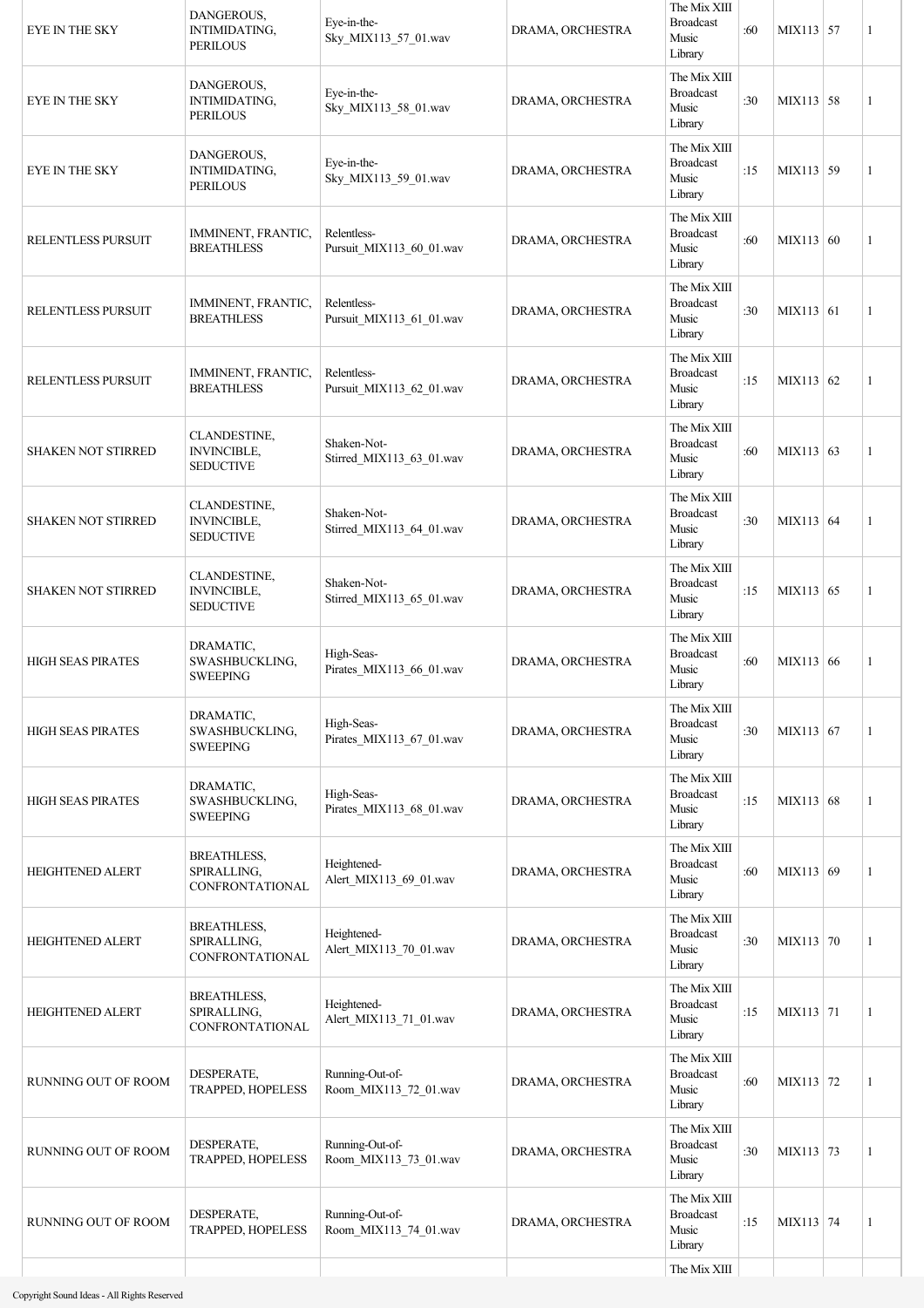| <b>RUTHLESS TERROR</b>    | TUMBLING, FALLING,<br><b>PURSUED</b>           | Ruthless-<br>Terror_MIX113_75_01.wav              | DRAMA, ORCHESTRA | <b>Broadcast</b><br>Music<br>Library                 | :60 | MIX113 75 | 1              |
|---------------------------|------------------------------------------------|---------------------------------------------------|------------------|------------------------------------------------------|-----|-----------|----------------|
| <b>RUTHLESS TERROR</b>    | TUMBLING, FALLING,<br><b>PURSUED</b>           | Ruthless-<br>Terror_MIX113_76_01.wav              | DRAMA, ORCHESTRA | The Mix XIII<br><b>Broadcast</b><br>Music<br>Library | :30 | MIX113 76 | $\mathbf{1}$   |
| <b>RUTHLESS TERROR</b>    | TUMBLING, FALLING,<br><b>PURSUED</b>           | Ruthless-<br>Terror_MIX113_77_01.wav              | DRAMA, ORCHESTRA | The Mix XIII<br><b>Broadcast</b><br>Music<br>Library | :15 | MIX113 77 | 1              |
| <b>TORMENTED SOUL</b>     | DISCORDANT,<br>DRAMATIC,<br><b>FRIGHTENING</b> | Tormented-<br>Soul_MIX113_78_01.wav               | DRAMA, ORCHESTRA | The Mix XIII<br><b>Broadcast</b><br>Music<br>Library | :60 | MIX113 78 | $\mathbf{1}$   |
| <b>TORMENTED SOUL</b>     | DISCORDANT,<br>DRAMATIC,<br><b>FRIGHTENING</b> | Tormented-<br>Soul_MIX113_79_01.wav               | DRAMA, ORCHESTRA | The Mix XIII<br><b>Broadcast</b><br>Music<br>Library | :30 | MIX113 79 | 1              |
| <b>TORMENTED SOUL</b>     | DISCORDANT,<br>DRAMATIC,<br><b>FRIGHTENING</b> | Tormented-<br>Soul_MIX113_79_02.wav               | DRAMA, ORCHESTRA | The Mix XIII<br><b>Broadcast</b><br>Music<br>Library | :15 | MIX113 79 | $\overline{2}$ |
| <b>CLOSER TO THE EDGE</b> | THUNDEROUS,<br>CONVERGING,<br><b>DELIRIOUS</b> | Closer-to-the-<br>Edge_MIX113_80_01.wav           | DRAMA, ORCHESTRA | The Mix XIII<br><b>Broadcast</b><br>Music<br>Library | :60 | MIX113 80 | $\mathbf{1}$   |
| <b>CLOSER TO THE EDGE</b> | THUNDEROUS,<br>CONVERGING,<br><b>DELIRIOUS</b> | Closer-to-the-<br>Edge_MIX113_81_01.wav           | DRAMA, ORCHESTRA | The Mix XIII<br><b>Broadcast</b><br>Music<br>Library | :30 | MIX113 81 | $\mathbf{1}$   |
| <b>CLOSER TO THE EDGE</b> | THUNDEROUS,<br>CONVERGING,<br><b>DELIRIOUS</b> | Closer-to-the-<br>Edge_MIX113_81_02.wav           | DRAMA, ORCHESTRA | The Mix XIII<br><b>Broadcast</b><br>Music<br>Library | :15 | MIX113 81 | $\sqrt{2}$     |
| <b>DAUNTING DOOM</b>      | MENACING,<br>PROWLING,<br><b>IMPENDING</b>     | Daunting-<br>Doom_MIX113_82_01.wav                | DRAMA, ORCHESTRA | The Mix XIII<br><b>Broadcast</b><br>Music<br>Library | :60 | MIX113 82 | 1              |
| DAUNTING DOOM             | MENACING,<br>PROWLING,<br><b>IMPENDING</b>     | Daunting-<br>Doom_MIX113_83_01.wav                | DRAMA, ORCHESTRA | The Mix XIII<br><b>Broadcast</b><br>Music<br>Library | :30 | MIX113 83 | 1              |
| DAUNTING DOOM             | MENACING,<br>PROWLING,<br><b>IMPENDING</b>     | Daunting-<br>Doom MIX113 83 02.wav                | DRAMA, ORCHESTRA | The Mix XIII<br><b>Broadcast</b><br>Music<br>Library | :15 | MIX113 83 | $\mathbf{2}$   |
| THE CIRCLE TIGHTENS       | CLOSING,<br>TORMENTED,<br><b>VICIOUS</b>       | The-Circle-<br>Tightens MIX113 84 01.wav          | DRAMA, ORCHESTRA | The Mix XIII<br><b>Broadcast</b><br>Music<br>Library | :60 | MIX113 84 | 1              |
| THE CIRCLE TIGHTENS       | CLOSING,<br>TORMENTED,<br><b>VICIOUS</b>       | The-Circle-<br>Tightens_MIX113_85_01.wav          | DRAMA, ORCHESTRA | The Mix XIII<br><b>Broadcast</b><br>Music<br>Library | :30 | MIX113 85 | 1              |
| THE CIRCLE TIGHTENS       | CLOSING,<br>TORMENTED,<br><b>VICIOUS</b>       | The-Circle-<br>Tightens_MIX113_85_02.wav          | DRAMA, ORCHESTRA | The Mix XIII<br><b>Broadcast</b><br>Music<br>Library | :15 | MIX113 85 | 2              |
| <b>HAUNTED TREES</b>      | SWIRLING, DARK,<br><b>THREATENING</b>          | Haunted-Trees_MIX113_86_01.wav   DRAMA, ORCHESTRA |                  | The Mix XIII<br><b>Broadcast</b><br>Music<br>Library | :60 | MIX113 86 | 1              |
| HAUNTED TREES             | SWIRLING, DARK,<br><b>THREATENING</b>          | Haunted-Trees_MIX113_87_01.wav   DRAMA, ORCHESTRA |                  | The Mix XIII<br><b>Broadcast</b><br>Music<br>Library | :30 | MIX113 87 | 1              |
| <b>HAUNTED TREES</b>      | SWIRLING, DARK,<br><b>THREATENING</b>          | Haunted-Trees_MIX113_87_02.wav   DRAMA, ORCHESTRA |                  | The Mix XIII<br><b>Broadcast</b><br>Music<br>Library | :15 | MIX113 87 | $\sqrt{2}$     |
|                           |                                                |                                                   |                  |                                                      |     |           |                |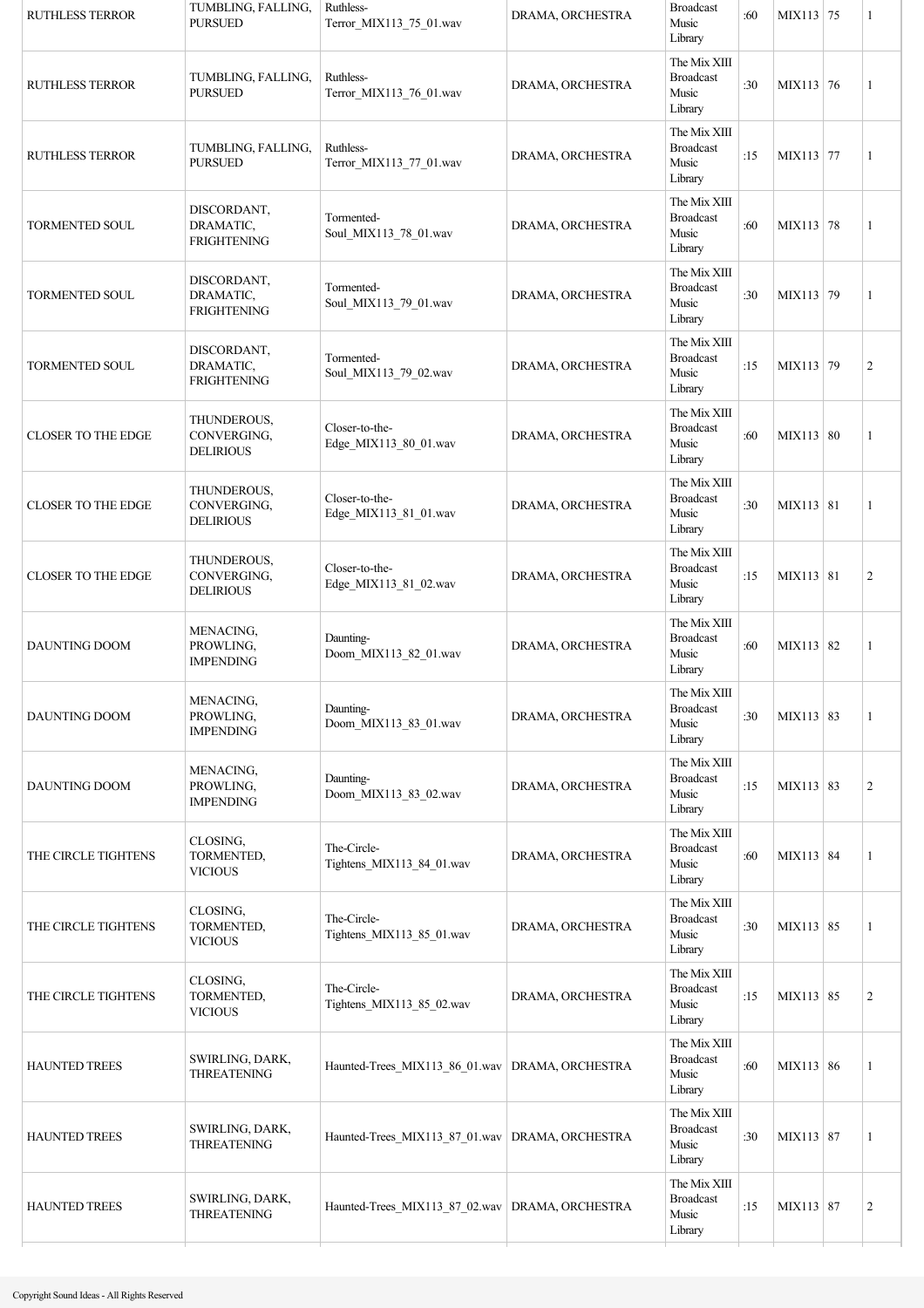| <b>UNSEEN ENEMY</b>      | HIDDEN,<br>APPREHENSIVE,<br><b>EVASIVE</b>     | Unseen-Enemy_MIX113_88_01.wav   DRAMA, ORCHESTRA |                                          | The Mix XIII<br><b>Broadcast</b><br>Music<br>Library | :60 | MIX113 88 | 1              |
|--------------------------|------------------------------------------------|--------------------------------------------------|------------------------------------------|------------------------------------------------------|-----|-----------|----------------|
| <b>UNSEEN ENEMY</b>      | HIDDEN,<br>APPREHENSIVE,<br><b>EVASIVE</b>     | Unseen-Enemy MIX113 89 01.wav DRAMA, ORCHESTRA   |                                          | The Mix XIII<br><b>Broadcast</b><br>Music<br>Library | :30 | MIX113 89 | 1              |
| <b>UNSEEN ENEMY</b>      | HIDDEN,<br>APPREHENSIVE,<br><b>EVASIVE</b>     | Unseen-Enemy_MIX113_89_02.wav   DRAMA, ORCHESTRA |                                          | The Mix XIII<br><b>Broadcast</b><br>Music<br>Library | :15 | MIX113 89 | $\overline{2}$ |
| <b>CLOSING IN</b>        | MENACING,<br>DANGEROUS, IN<br><b>PURSUIT</b>   | Closing-In_MIX113_90_01.wav                      | DRAMA, ORCHESTRA                         | The Mix XIII<br><b>Broadcast</b><br>Music<br>Library | :60 | MIX113 90 | 1              |
| <b>CLOSING IN</b>        | MENACING,<br>DANGEROUS, IN<br><b>PURSUIT</b>   | Closing-In MIX113 91 01.wav                      | DRAMA, ORCHESTRA                         | The Mix XIII<br><b>Broadcast</b><br>Music<br>Library | :30 | MIX113 91 | 1              |
| <b>CLOSING IN</b>        | MENACING,<br>DANGEROUS, IN<br><b>PURSUIT</b>   | Closing-In_MIX113_91_02.wav                      | DRAMA, ORCHESTRA                         | The Mix XIII<br><b>Broadcast</b><br>Music<br>Library | :15 | MIX113 91 | $\overline{2}$ |
| <b>DARK COVER</b>        | CLANDESTINE,<br>HUSHED, STALKING               | Dark-Cover_MIX113_92_01.wav                      | DRAMA, ORCHESTRA,<br><b>PIANO</b>        | The Mix XIII<br><b>Broadcast</b><br>Music<br>Library | :60 | MIX113 92 | 1              |
| <b>DARK COVER</b>        | CLANDESTINE,<br>HUSHED, STALKING               | Dark-Cover_MIX113_93_01.wav                      | DRAMA, ORCHESTRA,<br><b>PIANO</b>        | The Mix XIII<br><b>Broadcast</b><br>Music<br>Library | :30 | MIX113 93 | 1              |
| <b>DARK COVER</b>        | CLANDESTINE,<br>HUSHED, STALKING               | Dark-Cover_MIX113_93_02.wav                      | DRAMA, ORCHESTRA,<br><b>PIANO</b>        | The Mix XIII<br><b>Broadcast</b><br>Music<br>Library | :15 | MIX113 93 | $\overline{2}$ |
| <b>FALLEN WARRIOR</b>    | REFLECTIVE,<br>POIGNANT,<br><b>BITTERSWEET</b> | Fallen-Warrior_MIX113_94_01.wav                  | DRAMA, CELLO, FLUTE,<br><b>ORCHESTRA</b> | The Mix XIII<br><b>Broadcast</b><br>Music<br>Library | :60 | MIX113 94 | 1              |
| <b>FALLEN WARRIOR</b>    | REFLECTIVE,<br>POIGNANT,<br><b>BITTERSWEET</b> | Fallen-Warrior_MIX113_95_01.wav                  | DRAMA, CELLO, FLUTE,<br><b>ORCHESTRA</b> | The Mix XIII<br><b>Broadcast</b><br>Music<br>Library | :30 | MIX113 95 | $\mathbf{1}$   |
| <b>FALLEN WARRIOR</b>    | REFLECTIVE,<br>POIGNANT,<br><b>BITTERSWEET</b> | Fallen-Warrior_MIX113_95_02.wav                  | DRAMA, CELLO, FLUTE,<br><b>ORCHESTRA</b> | The Mix XIII<br><b>Broadcast</b><br>Music<br>Library | :15 | MIX113 95 | $\overline{2}$ |
| <b>ROLLING TIDE</b>      | POWERFUL,<br>STRATEGIC,<br>MECHANICAL          | Rolling-Tide_MIX113_96_01.wav                    | DRAMA, ORCHESTRA,<br><b>KEYBOARDS</b>    | The Mix XIII<br><b>Broadcast</b><br>Music<br>Library | :60 | MIX113 96 | 1              |
| <b>ROLLING TIDE</b>      | POWERFUL,<br>STRATEGIC,<br>MECHANICAL          | Rolling-Tide_MIX113_97_01.wav                    | DRAMA, ORCHESTRA,<br><b>KEYBOARDS</b>    | The Mix XIII<br><b>Broadcast</b><br>Music<br>Library | :30 | MIX113 97 | $\mathbf{1}$   |
| <b>ROLLING TIDE</b>      | POWERFUL,<br>STRATEGIC,<br>MECHANICAL          | Rolling-Tide_MIX113_97_02.wav                    | DRAMA, ORCHESTRA,<br><b>KEYBOARDS</b>    | The Mix XIII<br><b>Broadcast</b><br>Music<br>Library | :15 | MIX113 97 | $\overline{2}$ |
| <b>FANFARE AND ELEGY</b> | PANORAMIC,<br>SOARING,<br><b>EXPRESSIVE</b>    | Fanfare-and-<br>Elegy_MIX113_98_01.wav           | DRAMA, ORCHESTRA                         | The Mix XIII<br><b>Broadcast</b><br>Music<br>Library | :60 | MIX113 98 | 1              |
| <b>FANFARE AND ELEGY</b> | PANORAMIC,<br>SOARING,<br>EXPRESSIVE           | Fanfare-and-<br>Elegy_MIX113_99_01.wav           | DRAMA, ORCHESTRA                         | The Mix XIII<br><b>Broadcast</b><br>Music<br>Library | :30 | MIX113 99 | 1              |
| <b>FANFARE AND ELEGY</b> | PANORAMIC,<br>SOARING,<br><b>EXPRESSIVE</b>    | Fanfare-and-<br>Elegy_MIX113_99_02.wav           | DRAMA, ORCHESTRA                         | The Mix XIII<br><b>Broadcast</b><br>Music<br>Library | :15 | MIX113 99 | $\mathbf{2}$   |
|                          |                                                |                                                  |                                          | The Mix XIII                                         |     |           |                |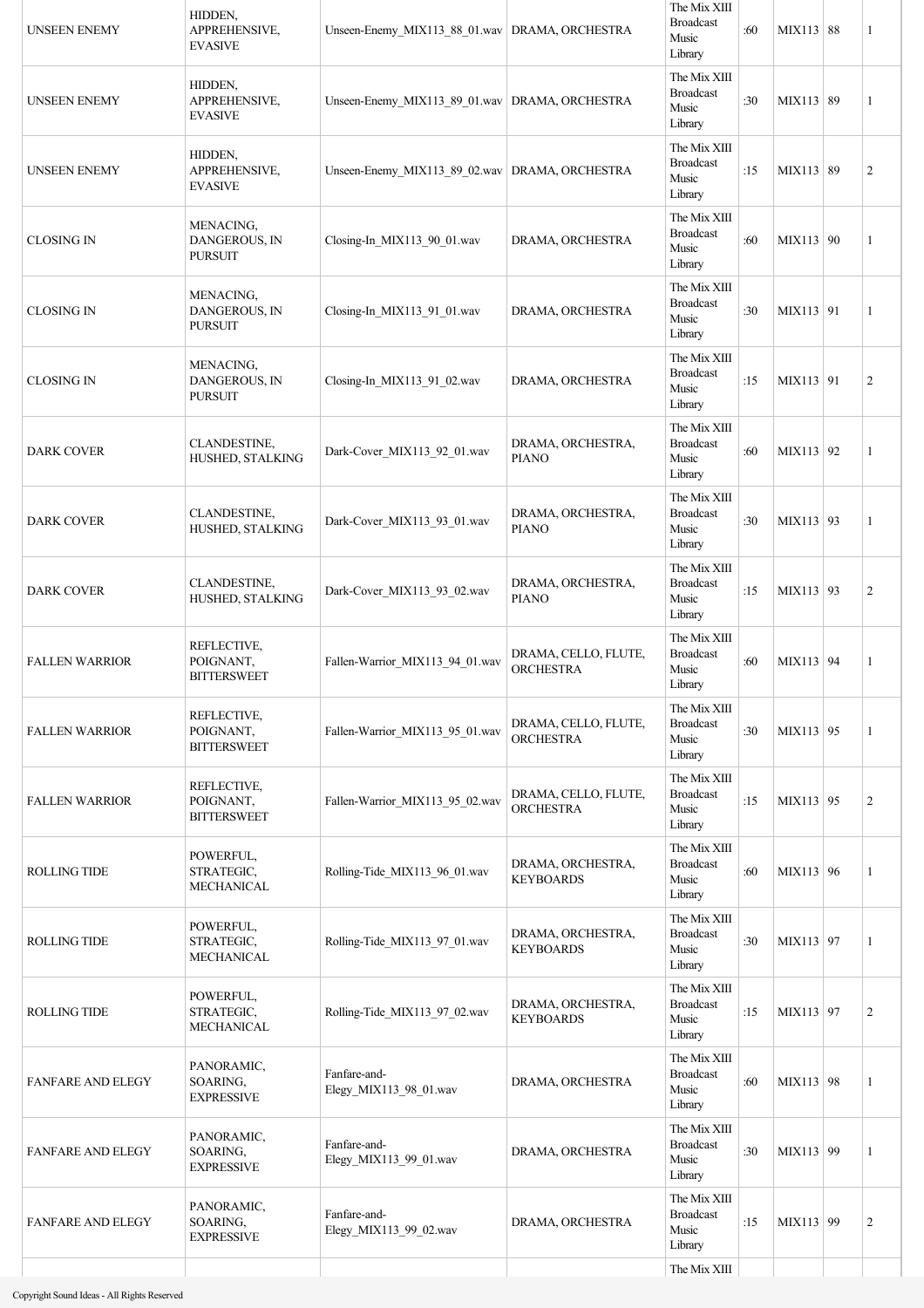| THE ONES YOU LOVE          | INTROSPECTIVE,<br>WISTFUL, SOOTHING              | The-Ones-You-<br>Love_MIX114_01_01.wav      | COUNTRY, ACOUSTIC<br><b>GUITAR, FIDDLE</b>                          | <b>Broadcast</b><br>Music<br>Library                 | :60  | $MIX114$ 1      | 1              |
|----------------------------|--------------------------------------------------|---------------------------------------------|---------------------------------------------------------------------|------------------------------------------------------|------|-----------------|----------------|
| THE ONES YOU LOVE          | INTROSPECTIVE,<br>WISTFUL, SOOTHING              | The-Ones-You-<br>Love MIX114 02 01.wav      | COUNTRY, ACOUSTIC<br><b>GUITAR, FIDDLE</b>                          | The Mix XIII<br><b>Broadcast</b><br>Music<br>Library | :30  | $MIX114$ 2      | 1              |
| THE ONES YOU LOVE          | <b>INTROSPECTIVE,</b><br>WISTFUL, SOOTHING       | The-Ones-You-<br>Love_MIX114_03_01.wav      | COUNTRY, ACOUSTIC<br><b>GUITAR, FIDDLE</b>                          | The Mix XIII<br><b>Broadcast</b><br>Music<br>Library | :15  | $MIX114$ 3      | 1              |
| THE ONES YOU LOVE          | INTROSPECTIVE,<br>WISTFUL, SOOTHING              | The-Ones-You-<br>Love MIX114 03 02.wav      | COUNTRY, ACOUSTIC<br><b>GUITAR, FIDDLE</b>                          | The Mix XIII<br><b>Broadcast</b><br>Music<br>Library | :08  | $MIX114 \mid 3$ | $\overline{c}$ |
| <b>KEY TO MY HEART</b>     | REFLECTIVE,<br>MELLOW, WARM                      | Key-to-My-<br>Heart_MIX114_04_01.wav        | COUNTRY, ELECTRIC<br><b>GUITAR, ORGAN</b>                           | The Mix XIII<br><b>Broadcast</b><br>Music<br>Library | :60  | $MIX114 \mid 4$ | 1              |
| <b>KEY TO MY HEART</b>     | REFLECTIVE,<br>MELLOW, WARM                      | Key-to-My-<br>Heart MIX114 05 01.wav        | COUNTRY, ELECTRIC<br><b>GUITAR, ORGAN</b>                           | The Mix XIII<br><b>Broadcast</b><br>Music<br>Library | :30  | $MIX114$ 5      | 1              |
| KEY TO MY HEART            | REFLECTIVE,<br>MELLOW, WARM                      | Key-to-My-<br>Heart MIX114 06 01.wav        | COUNTRY, ELECTRIC<br>GUITAR, ORGAN                                  | The Mix XIII<br><b>Broadcast</b><br>Music<br>Library | :15  | MIX114 6        | 1              |
| <b>KEY TO MY HEART</b>     | REFLECTIVE,<br>MELLOW, WARM                      | Key-to-My-<br>Heart_MIX114_06_02.wav        | COUNTRY, ELECTRIC<br>GUITAR, ORGAN                                  | The Mix XIII<br><b>Broadcast</b><br>Music<br>Library | :08  | MIX114 6        | $\overline{c}$ |
| <b>BACK FORTY DREAMING</b> | SAUNTERING,<br>THOUGHTFUL,<br><b>DAYDREAMING</b> | Back-Forty-<br>Dreaming_MIX114_07_01.wav    | COUNTRY, ACOUSTIC<br><b>GUITAR, ELECTRIC</b><br><b>GUITAR, BASS</b> | The Mix XIII<br><b>Broadcast</b><br>Music<br>Library | :60  | $MIX114$ 7      | 1              |
| <b>BACK FORTY DREAMING</b> | SAUNTERING,<br>THOUGHTFUL,<br>DAYDREAMING        | Back-Forty-<br>Dreaming MIX114 08 01.wav    | COUNTRY, ACOUSTIC<br><b>GUITAR, ELECTRIC</b><br><b>GUITAR, BASS</b> | The Mix XIII<br><b>Broadcast</b><br>Music<br>Library | :30  | $MIX114$ 8      | 1              |
| <b>BACK FORTY DREAMING</b> | SAUNTERING,<br>THOUGHTFUL,<br><b>DAYDREAMING</b> | Back-Forty-<br>Dreaming_MIX114_09_01.wav    | COUNTRY, ACOUSTIC<br>GUITAR, ELECTRIC<br><b>GUITAR, BASS</b>        | The Mix XIII<br><b>Broadcast</b><br>Music<br>Library | :15  | $MIX114$ 9      | 1              |
| <b>BACK FORTY DREAMING</b> | SAUNTERING,<br>THOUGHTFUL,<br><b>DAYDREAMING</b> | Back-Forty-<br>Dreaming_MIX114_09_02.wav    | COUNTRY, ACOUSTIC<br>GUITAR, ELECTRIC<br><b>GUITAR, BASS</b>        | The Mix XIII<br><b>Broadcast</b><br>Music<br>Library | :08  | $MIX114$ 9      | $\overline{2}$ |
| ALWAYS THINKING OF<br>YOU  | <b>INCLUSIVE,</b><br>LEISURELY, SINCERE          | Always-Thinking-of-<br>You MIX114 10 01.wav | COUNTRY, MANDOLIN,<br><b>STEEL GUITAR</b>                           | The Mix XIII<br><b>Broadcast</b><br>Music<br>Library | :60  | MIX114 10       | 1              |
| ALWAYS THINKING OF<br>YOU  | <b>INCLUSIVE,</b><br>LEISURELY, SINCERE          | Always-Thinking-of-<br>You_MIX114_11_01.wav | COUNTRY, MANDOLIN,<br><b>STEEL GUITAR</b>                           | The Mix XIII<br><b>Broadcast</b><br>Music<br>Library | :30  | MIX114 11       | 1              |
| ALWAYS THINKING OF<br>YOU  | <b>INCLUSIVE,</b><br>LEISURELY, SINCERE          | Always-Thinking-of-<br>You_MIX114_12_01.wav | COUNTRY, MANDOLIN,<br><b>STEEL GUITAR</b>                           | The Mix XIII<br><b>Broadcast</b><br>Music<br>Library | :15  | MIX114 12       | 1              |
| ALWAYS THINKING OF<br>YOU  | <b>INCLUSIVE,</b><br>LEISURELY, SINCERE          | Always-Thinking-of-<br>You_MIX114_12_02.wav | COUNTRY, MANDOLIN,<br><b>STEEL GUITAR</b>                           | The Mix XIII<br><b>Broadcast</b><br>Music<br>Library | :10  | MIX114   12     | $\overline{c}$ |
| WON'T BE STAYING LONG      | REGRETFUL,<br>EMOTIONAL,<br><b>HEARTFELT</b>     | Wont-Be-Staying-<br>Long_MIX114_13_01.wav   | COUNTRY, MANDOLIN,<br><b>STEEL GUITAR</b>                           | The Mix XIII<br><b>Broadcast</b><br>Music<br>Library | 1:01 | MIX114 13       | $\mathbf{1}$   |
| WON'T BE STAYING LONG      | REGRETFUL,<br>EMOTIONAL,<br><b>HEARTFELT</b>     | Wont-Be-Staying-<br>Long MIX114 14 01.wav   | COUNTRY, MANDOLIN,<br><b>STEEL GUITAR</b>                           | The Mix XIII<br><b>Broadcast</b><br>Music<br>Library | :30  | MIX114 14       | $\mathbf{1}$   |
|                            |                                                  |                                             |                                                                     |                                                      |      |                 |                |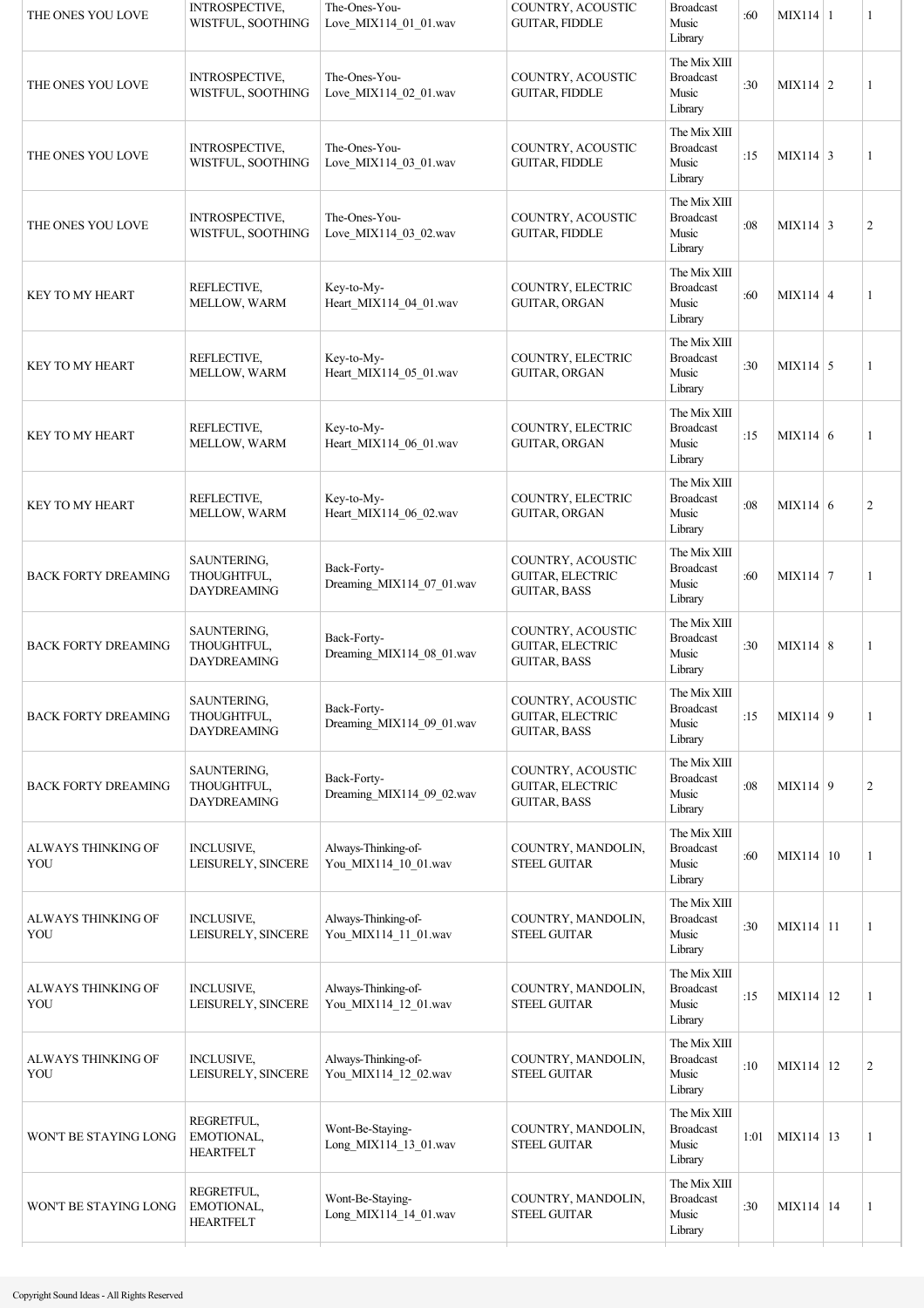| WON'T BE STAYING LONG                     | REGRETFUL,<br>EMOTIONAL,<br><b>HEARTFELT</b>  | Wont-Be-Staying-<br>Long_MIX114_15_01.wav     | COUNTRY, MANDOLIN,<br><b>STEEL GUITAR</b>                     | The Mix XIII<br><b>Broadcast</b><br>Music<br>Library | :15 | MIX114   15      | 1              |
|-------------------------------------------|-----------------------------------------------|-----------------------------------------------|---------------------------------------------------------------|------------------------------------------------------|-----|------------------|----------------|
| WON'T BE STAYING LONG                     | REGRETFUL,<br>EMOTIONAL,<br><b>HEARTFELT</b>  | Wont-Be-Staying-<br>Long MIX114 15 02.wav     | COUNTRY, MANDOLIN,<br><b>STEEL GUITAR</b>                     | The Mix XIII<br><b>Broadcast</b><br>Music<br>Library | :10 | MIX114   15      | $\overline{c}$ |
| <b>HEAVEN SENT</b>                        | RIPPLING,<br>LAMENTING,<br><b>BITTERSWEET</b> | Heaven-Sent_MIX114_16_01.wav                  | COUNTRY, ACOUSTIC<br><b>GUITAR, VIOLIN</b>                    | The Mix XIII<br><b>Broadcast</b><br>Music<br>Library | :60 | MIX114 16        | 1              |
| <b>HEAVEN SENT</b>                        | RIPPLING,<br>LAMENTING,<br><b>BITTERSWEET</b> | Heaven-Sent_MIX114_17_01.wav                  | COUNTRY, ACOUSTIC<br><b>GUITAR, VIOLIN</b>                    | The Mix XIII<br><b>Broadcast</b><br>Music<br>Library | :30 | MIX114   17      | 1              |
| <b>HEAVEN SENT</b>                        | RIPPLING,<br>LAMENTING,<br><b>BITTERSWEET</b> | Heaven-Sent_MIX114_18_01.wav                  | COUNTRY, ACOUSTIC<br><b>GUITAR, VIOLIN</b>                    | The Mix XIII<br><b>Broadcast</b><br>Music<br>Library | :15 | $MIX114$ 18      | 1              |
| <b>HEAVEN SENT</b>                        | RIPPLING,<br>LAMENTING,<br><b>BITTERSWEET</b> | Heaven-Sent_MIX114_18_02.wav                  | COUNTRY, ACOUSTIC<br><b>GUITAR, VIOLIN</b>                    | The Mix XIII<br><b>Broadcast</b><br>Music<br>Library | :10 | $MIX114$   18    | $\overline{c}$ |
| WAITING FOR BETTER<br><b>TIMES</b>        | MEANDERING,<br>MUTED, EXPRESSIVE              | Waiting-for-Better-<br>Times_MIX114_19_01.wav | COUNTRY, ELECTRIC<br>PIANO, VIOLIN                            | The Mix XIII<br><b>Broadcast</b><br>Music<br>Library | :60 | MIX114   19      | 1              |
| <b>WAITING FOR BETTER</b><br><b>TIMES</b> | MEANDERING,<br>MUTED, EXPRESSIVE              | Waiting-for-Better-<br>Times_MIX114_20_01.wav | COUNTRY, ELECTRIC<br>PIANO, VIOLIN                            | The Mix XIII<br><b>Broadcast</b><br>Music<br>Library | :30 | MIX114 20        | 1              |
| <b>WAITING FOR BETTER</b><br><b>TIMES</b> | MEANDERING,<br>MUTED, EXPRESSIVE              | Waiting-for-Better-<br>Times_MIX114_21_01.wav | COUNTRY, ELECTRIC<br>PIANO, VIOLIN                            | The Mix XIII<br><b>Broadcast</b><br>Music<br>Library | :18 | MIX114 21        | 1              |
| <b>WAITING FOR BETTER</b><br><b>TIMES</b> | MEANDERING,<br>MUTED, EXPRESSIVE              | Waiting-for-Better-<br>Times_MIX114_21_02.wav | COUNTRY, ELECTRIC<br>PIANO, VIOLIN                            | The Mix XIII<br><b>Broadcast</b><br>Music<br>Library | :09 | $MIX114 \mid 21$ | $\overline{c}$ |
| <b>WANDER THE</b><br><b>BACKROADS</b>     | STROLLING,<br>CONTEMPLATING,<br><b>RURAL</b>  | Wander-the-<br>Backroads_MIX114_22_01.wav     | COUNTRY, ACOUSTIC<br>GUITAR, VIOLIN, BASS,<br><b>MANDOLIN</b> | The Mix XIII<br><b>Broadcast</b><br>Music<br>Library | :60 | MIX114 22        | 1              |
| <b>WANDER THE</b><br><b>BACKROADS</b>     | STROLLING,<br>CONTEMPLATING,<br><b>RURAL</b>  | Wander-the-<br>Backroads MIX114 23 01.wav     | COUNTRY, ACOUSTIC<br>GUITAR, VIOLIN, BASS,<br><b>MANDOLIN</b> | The Mix XIII<br><b>Broadcast</b><br>Music<br>Library | :30 | MIX114 23        | 1              |
| WANDER THE<br><b>BACKROADS</b>            | STROLLING,<br>CONTEMPLATING,<br><b>RURAL</b>  | Wander-the-<br>Backroads_MIX114_24_01.wav     | COUNTRY, ACOUSTIC<br>GUITAR, VIOLIN, BASS,<br><b>MANDOLIN</b> | The Mix XIII<br><b>Broadcast</b><br>Music<br>Library | :15 | MIX114 24        | 1              |
| <b>WANDER THE</b><br><b>BACKROADS</b>     | STROLLING,<br>CONTEMPLATING,<br><b>RURAL</b>  | Wander-the-<br>Backroads_MIX114_24_02.wav     | COUNTRY, ACOUSTIC<br>GUITAR, VIOLIN, BASS,<br><b>MANDOLIN</b> | The Mix XIII<br><b>Broadcast</b><br>Music<br>Library | :08 | MIX114 24        | $\overline{2}$ |
| <b>BECKY SUE</b>                          | LEISURELY,<br>STROLLING, WISTFUL              | Becky-Sue_MIX114_25_01.wav                    | COUNTRY, ACOUSTIC<br>GUITAR, MANDOLIN,<br><b>HARMONICA</b>    | The Mix XIII<br><b>Broadcast</b><br>Music<br>Library | :60 | MIX114 25        | 1              |
| <b>BECKY SUE</b>                          | LEISURELY,<br>STROLLING, WISTFUL              | Becky-Sue MIX114 26 01.wav                    | COUNTRY, ACOUSTIC<br>GUITAR, MANDOLIN,<br><b>HARMONICA</b>    | The Mix XIII<br><b>Broadcast</b><br>Music<br>Library | :30 | MIX114 26        | 1              |
| <b>BECKY SUE</b>                          | LEISURELY,<br>STROLLING, WISTFUL              | Becky-Sue_MIX114_27_01.wav                    | COUNTRY, ACOUSTIC<br>GUITAR, MANDOLIN,<br><b>HARMONICA</b>    | The Mix XIII<br><b>Broadcast</b><br>Music<br>Library | :15 | MIX114 27        | 1              |
| <b>BECKY SUE</b>                          | LEISURELY,<br>STROLLING, WISTFUL              | Becky-Sue MIX114 27 02.wav                    | COUNTRY, ACOUSTIC<br>GUITAR, MANDOLIN,<br><b>HARMONICA</b>    | The Mix XIII<br><b>Broadcast</b><br>Music<br>Library | :08 | MIX114 27        | $\overline{c}$ |
|                                           |                                               |                                               |                                                               |                                                      |     |                  |                |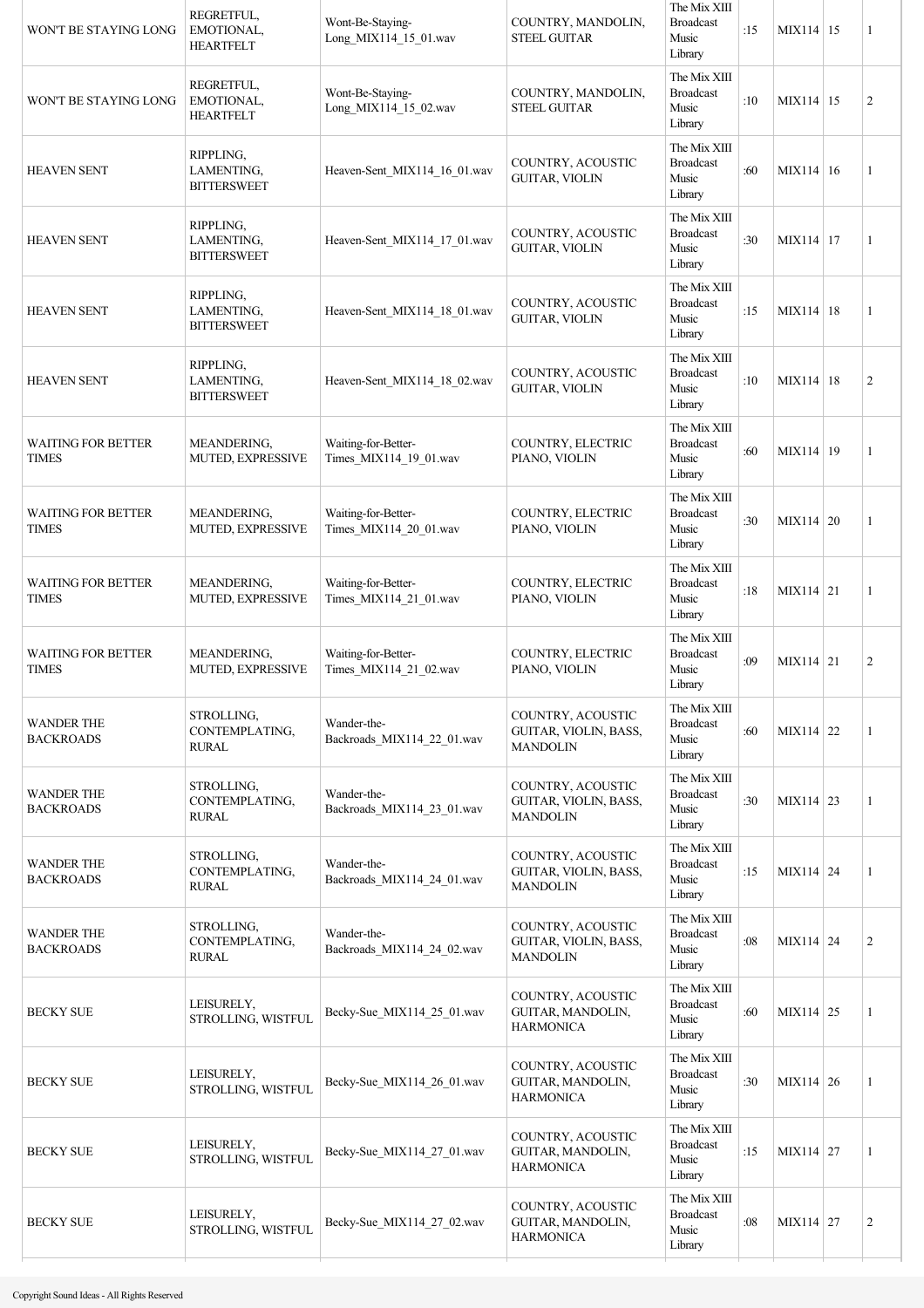| <b>BEER AND BOURBON</b>                  | UPBEAT,<br>FREEWHEELING,<br><b>POSITIVE</b> | Beer-and-<br>Bourbon_MIX114_28_01.wav        | COUNTRY, VIOLIN,<br><b>ELECTRIC GUITAR</b>                        | The Mix XIII<br><b>Broadcast</b><br>Music<br>Library | :60 | $MIX114$ 28      | 1              |
|------------------------------------------|---------------------------------------------|----------------------------------------------|-------------------------------------------------------------------|------------------------------------------------------|-----|------------------|----------------|
| <b>BEER AND BOURBON</b>                  | UPBEAT,<br>FREEWHEELING,<br><b>POSITIVE</b> | Beer-and-<br>Bourbon MIX114 29 01.wav        | COUNTRY, VIOLIN,<br>ELECTRIC GUITAR                               | The Mix XIII<br><b>Broadcast</b><br>Music<br>Library | :30 | MIX114 29        | 1              |
| BEER AND BOURBON                         | UPBEAT,<br>FREEWHEELING,<br><b>POSITIVE</b> | Beer-and-<br>Bourbon_MIX114_30_01.wav        | COUNTRY, VIOLIN,<br><b>ELECTRIC GUITAR</b>                        | The Mix XIII<br><b>Broadcast</b><br>Music<br>Library | :14 | $MIX114 \mid 30$ | 1              |
| <b>BEER AND BOURBON</b>                  | UPBEAT,<br>FREEWHEELING,<br><b>POSITIVE</b> | Beer-and-<br>Bourbon_MIX114_30_02.wav        | COUNTRY, VIOLIN,<br><b>ELECTRIC GUITAR</b>                        | The Mix XIII<br><b>Broadcast</b><br>Music<br>Library | :11 | MIX114 30        | $\overline{c}$ |
| <b>HATE TO SAY GOODBYE</b>               | PENSIVE, MELLOW,<br><b>HURTIN'</b>          | Hate-to-Say-<br>Goodbye MIX114 31 01.wav     | COUNTRY, STEEL GUITAR,<br>ACOUSTIC GUITAR,<br><b>PIANO</b>        | The Mix XIII<br><b>Broadcast</b><br>Music<br>Library | :60 | MIX114 31        | 1              |
| HATE TO SAY GOODBYE                      | PENSIVE, MELLOW,<br><b>HURTIN'</b>          | Hate-to-Say-<br>Goodbye_MIX114_32_01.wav     | COUNTRY, STEEL GUITAR,<br><b>ACOUSTIC GUITAR,</b><br><b>PIANO</b> | The Mix XIII<br><b>Broadcast</b><br>Music<br>Library | :30 | MIX114 32        | 1              |
| <b>HATE TO SAY GOODBYE</b>               | PENSIVE, MELLOW,<br><b>HURTIN'</b>          | Hate-to-Say-<br>Goodbye_MIX114_33_01.wav     | COUNTRY, STEEL GUITAR,<br>ACOUSTIC GUITAR,<br><b>PIANO</b>        | The Mix XIII<br><b>Broadcast</b><br>Music<br>Library | :15 | MIX114 33        | 1              |
| <b>HATE TO SAY GOODBYE</b>               | PENSIVE, MELLOW,<br><b>HURTIN'</b>          | Hate-to-Say-<br>Goodbye_MIX114_33_02.wav     | COUNTRY, STEEL GUITAR,<br>ACOUSTIC GUITAR,<br><b>PIANO</b>        | The Mix XIII<br><b>Broadcast</b><br>Music<br>Library | :12 | MIX114 33        | $\overline{2}$ |
| LOST WITHOUT YOU                         | FLOWING, DREAMY,<br><b>LONGING</b>          | Lost-Without-<br>You MIX114 34 01.wav        | COUNTRY, PIANO,<br>ACOUSTIC GUITAR, STEEL<br><b>GUITAR</b>        | The Mix XIII<br><b>Broadcast</b><br>Music<br>Library | :60 | MIX114 34        | 1              |
| LOST WITHOUT YOU                         | FLOWING, DREAMY,<br><b>LONGING</b>          | Lost-Without-<br>You_MIX114_35_01.wav        | COUNTRY, PIANO,<br><b>ACOUSTIC GUITAR, STEEL</b><br><b>GUITAR</b> | The Mix XIII<br><b>Broadcast</b><br>Music<br>Library | :32 | MIX114 35        | 1              |
| LOST WITHOUT YOU                         | FLOWING, DREAMY,<br><b>LONGING</b>          | Lost-Without-<br>You_MIX114_36_01.wav        | COUNTRY, PIANO,<br>ACOUSTIC GUITAR, STEEL<br><b>GUITAR</b>        | The Mix XIII<br><b>Broadcast</b><br>Music<br>Library | :15 | $MIX114 \mid 36$ | 1              |
| LOST WITHOUT YOU                         | FLOWING, DREAMY,<br><b>LONGING</b>          | Lost-Without-<br>You_MIX114_36_02.wav        | COUNTRY, PIANO,<br>ACOUSTIC GUITAR, STEEL<br><b>GUITAR</b>        | The Mix XIII<br><b>Broadcast</b><br>Music<br>Library | :12 | MIX114 36        | $\overline{c}$ |
| <b>SMOKY MOUNTAIN FLING</b>              | NIMBLE, INTRICATE,<br><b>ROUSING</b>        | Smoky-Mountain-<br>Fling_MIX114_37_01.wav    | COUNTRY, BANJO,<br>VIOLIN, ACOUSTIC<br><b>GUITAR</b>              | The Mix XIII<br><b>Broadcast</b><br>Music<br>Library | :60 | MIX114 37        | 1              |
| <b>SMOKY MOUNTAIN FLING</b>              | NIMBLE, INTRICATE,<br><b>ROUSING</b>        | Smoky-Mountain-<br>Fling_MIX114_38_01.wav    | COUNTRY, BANJO,<br>VIOLIN, ACOUSTIC<br><b>GUITAR</b>              | The Mix XIII<br><b>Broadcast</b><br>Music<br>Library | :30 | MIX114 38        | 1              |
| <b>SMOKY MOUNTAIN FLING</b>              | NIMBLE, INTRICATE,<br><b>ROUSING</b>        | Smoky-Mountain-<br>Fling_MIX114_39_01.wav    | COUNTRY, BANJO,<br>VIOLIN, ACOUSTIC<br><b>GUITAR</b>              | The Mix XIII<br><b>Broadcast</b><br>Music<br>Library | :16 | MIX114 39        | 1              |
| <b>SMOKY MOUNTAIN FLING</b>              | NIMBLE, INTRICATE,<br><b>ROUSING</b>        | Smoky-Mountain-<br>Fling_MIX114_40_01.wav    | COUNTRY, BANJO,<br>VIOLIN, ACOUSTIC<br><b>GUITAR</b>              | The Mix XIII<br><b>Broadcast</b><br>Music<br>Library | :09 | $MIX114 \mid 40$ | 1              |
| <b>FREIGHT TRAIN</b><br><b>BREAKDOWN</b> | BRIGHT, ENERGETIC,<br>AGILE                 | Freight-Train-<br>Breakdown_MIX114_41_01.wav | COUNTRY, BANJO,<br>ACOUSTIC GUITAR, BASS                          | The Mix XIII<br><b>Broadcast</b><br>Music<br>Library | :60 | $MIX114 \mid 41$ | 1              |
| <b>FREIGHT TRAIN</b><br><b>BREAKDOWN</b> | BRIGHT, ENERGETIC,<br><b>AGILE</b>          | Freight-Train-<br>Breakdown MIX114 42 01.wav | COUNTRY, BANJO,<br><b>ACOUSTIC GUITAR, BASS</b>                   | The Mix XIII<br><b>Broadcast</b><br>Music<br>Library | :30 | $MIX114$ 42      | 1              |
|                                          |                                             |                                              |                                                                   | The Mix XIII                                         |     |                  |                |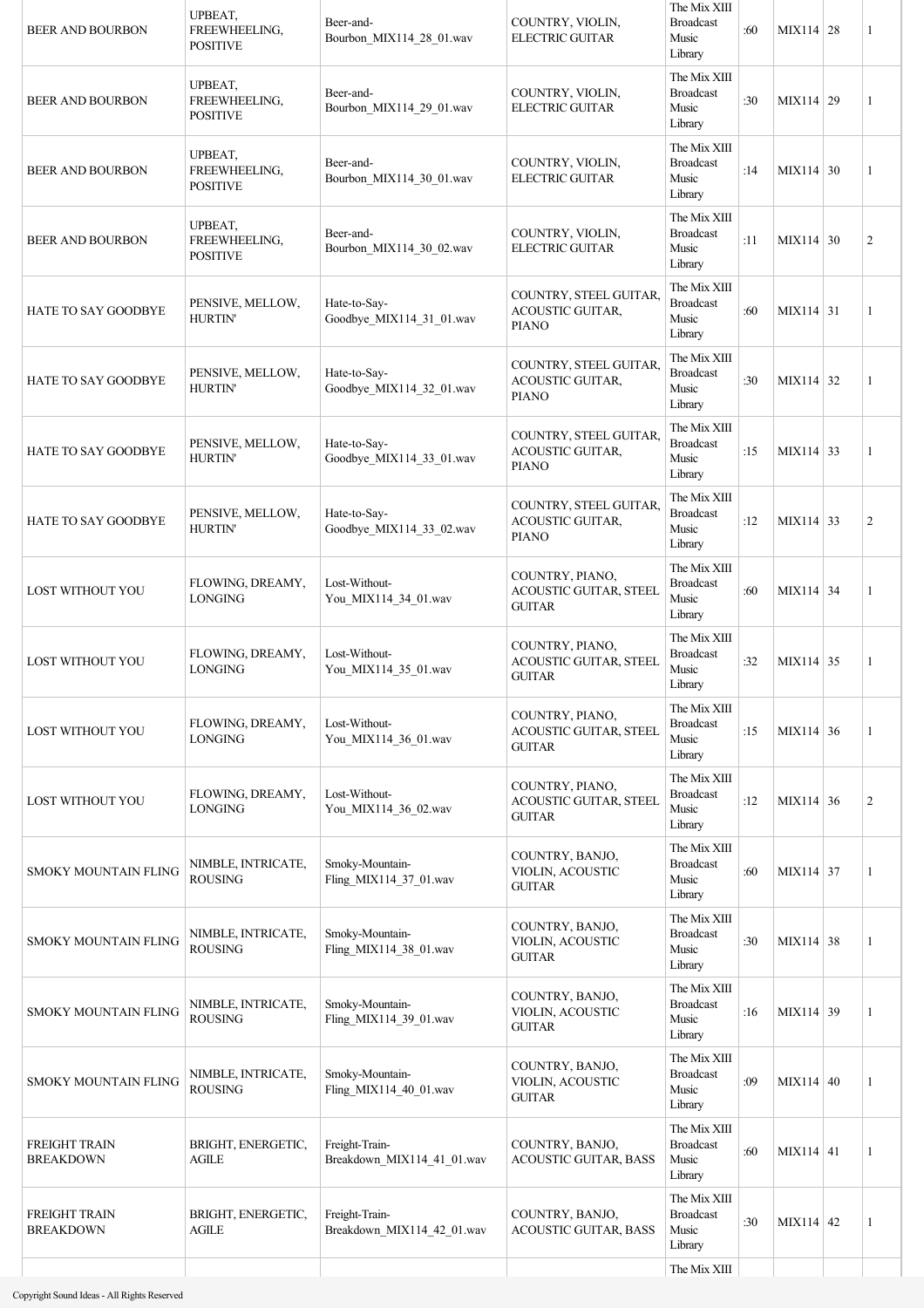| <b>FREIGHT TRAIN</b><br><b>BREAKDOWN</b> | BRIGHT, ENERGETIC,<br>AGILE               | Freight-Train-<br>Breakdown_MIX114_43_01.wav | COUNTRY, BANJO,<br><b>ACOUSTIC GUITAR, BASS</b> | <b>Broadcast</b><br>Music<br>Library                 | :15 | MIX114 43   | $\mathbf{1}$ |
|------------------------------------------|-------------------------------------------|----------------------------------------------|-------------------------------------------------|------------------------------------------------------|-----|-------------|--------------|
| <b>FREIGHT TRAIN</b><br><b>BREAKDOWN</b> | BRIGHT, ENERGETIC,<br>AGILE               | Freight-Train-<br>Breakdown_MIX114_44_01.wav | COUNTRY, BANJO,<br><b>ACOUSTIC GUITAR, BASS</b> | The Mix XIII<br><b>Broadcast</b><br>Music<br>Library | :09 | $MIX114$ 44 | $\mathbf{1}$ |
| TRAVELING MUSIC                          | SELF ASSURED,<br>ENTHUSIASTIC,<br>PICKIN' | Traveling-<br>Music_MIX114_45_01.wav         | COUNTRY, BANJO,<br>ACOUSTIC GUITAR, BASS        | The Mix XIII<br><b>Broadcast</b><br>Music<br>Library | :60 | MIX114 45   | $\mathbf{1}$ |
| TRAVELING MUSIC                          | SELF ASSURED,<br>ENTHUSIASTIC,<br>PICKIN' | Traveling-<br>Music_MIX114_46_01.wav         | COUNTRY, BANJO,<br><b>ACOUSTIC GUITAR, BASS</b> | The Mix XIII<br><b>Broadcast</b><br>Music<br>Library | :30 | $MIX114$ 46 | $\mathbf{1}$ |
| <b>TRAVELING MUSIC</b>                   | SELF ASSURED,<br>ENTHUSIASTIC,<br>PICKIN' | Traveling-<br>Music_MIX114_47_01.wav         | COUNTRY, BANJO,<br><b>ACOUSTIC GUITAR, BASS</b> | The Mix XIII<br><b>Broadcast</b><br>Music<br>Library | :15 | MIX114 47   | $\mathbf{1}$ |
| <b>TRAVELING MUSIC</b>                   | SELF ASSURED,<br>ENTHUSIASTIC,<br>PICKIN' | Traveling-<br>Music_MIX114_48_01.wav         | COUNTRY, BANJO,<br><b>ACOUSTIC GUITAR, BASS</b> | The Mix XIII<br><b>Broadcast</b><br>Music<br>Library | :09 | $MIX114$ 48 | $\mathbf{1}$ |
| <b>WOVEN NOTES</b>                       | CONFIDENT, FRESH,<br><b>SPIRITED</b>      | Woven-Notes_MIX114_49_01.wav                 | COUNTRY, BANJO,<br><b>ACOUSTIC GUITAR, BASS</b> | The Mix XIII<br><b>Broadcast</b><br>Music<br>Library | :60 | MIX114 49   | 1            |
| <b>WOVEN NOTES</b>                       | CONFIDENT, FRESH,<br><b>SPIRITED</b>      | Woven-Notes_MIX114_50_01.wav                 | COUNTRY, BANJO,<br><b>ACOUSTIC GUITAR, BASS</b> | The Mix XIII<br><b>Broadcast</b><br>Music<br>Library | :30 | $MIX114$ 50 | $\mathbf{1}$ |
| <b>WOVEN NOTES</b>                       | CONFIDENT, FRESH,<br><b>SPIRITED</b>      | Woven-Notes MIX114 51 01.wav                 | COUNTRY, BANJO,<br><b>ACOUSTIC GUITAR, BASS</b> | The Mix XIII<br><b>Broadcast</b><br>Music<br>Library | :15 | $MIX114$ 51 | $\mathbf{1}$ |
| <b>WOVEN NOTES</b>                       | CONFIDENT, FRESH,<br><b>SPIRITED</b>      | Woven-Notes_MIX114_52_01.wav                 | COUNTRY, BANJO,<br><b>ACOUSTIC GUITAR, BASS</b> | The Mix XIII<br><b>Broadcast</b><br>Music<br>Library | :10 | $MIX114$ 52 | 1            |
| <b>FAREWELL TO GRACE</b>                 | STROLLING, RUSTIC,<br><b>ENCHANTING</b>   | Farewell-to-<br>Grace_MIX114_53_01.wav       | COUNTRY, BANJO,<br><b>ACOUSTIC GUITAR</b>       | The Mix XIII<br><b>Broadcast</b><br>Music<br>Library | :60 | MIX114 53   | 1            |
| <b>FAREWELL TO GRACE</b>                 | STROLLING, RUSTIC,<br><b>ENCHANTING</b>   | Farewell-to-<br>Grace_MIX114_54_01.wav       | COUNTRY, BANJO,<br><b>ACOUSTIC GUITAR</b>       | The Mix XIII<br><b>Broadcast</b><br>Music<br>Library | :30 | $MIX114$ 54 | $\mathbf{1}$ |
| <b>FAREWELL TO GRACE</b>                 | STROLLING, RUSTIC,<br><b>ENCHANTING</b>   | Farewell-to-<br>Grace_MIX114_55_01.wav       | COUNTRY, BANJO,<br><b>ACOUSTIC GUITAR</b>       | The Mix XIII<br><b>Broadcast</b><br>Music<br>Library | :15 | MIX114 55   | 1            |
| <b>FAREWELL TO GRACE</b>                 | STROLLING, RUSTIC,<br><b>ENCHANTING</b>   | Farewell-to-<br>Grace MIX114 56 01.wav       | COUNTRY, BANJO,<br><b>ACOUSTIC GUITAR</b>       | The Mix XIII<br><b>Broadcast</b><br>Music<br>Library | :08 | MIX114 56   | 1            |
| <b>LONG WINDING ROAD</b>                 | BOUNCY, FESTIVE,<br>TOE TAPPING           | Long-Winding-<br>Road_MIX114_57_01.wav       | COUNTRY, BANJO,<br><b>ACOUSTIC GUITAR, BASS</b> | The Mix XIII<br><b>Broadcast</b><br>Music<br>Library | :60 | MIX114 57   | 1            |
| LONG WINDING ROAD                        | BOUNCY, FESTIVE,<br>TOE TAPPING           | Long-Winding-<br>Road_MIX114_58_01.wav       | COUNTRY, BANJO,<br><b>ACOUSTIC GUITAR, BASS</b> | The Mix XIII<br><b>Broadcast</b><br>Music<br>Library | :30 | $MIX114$ 58 | 1            |
| LONG WINDING ROAD                        | BOUNCY, FESTIVE,<br><b>TOE TAPPING</b>    | Long-Winding-<br>Road_MIX114_59_01.wav       | COUNTRY, BANJO,<br>ACOUSTIC GUITAR, BASS        | The Mix XIII<br><b>Broadcast</b><br>Music<br>Library | :15 | MIX114 59   | 1            |
| LONG WINDING ROAD                        | BOUNCY, FESTIVE,<br><b>TOE TAPPING</b>    | Long-Winding-<br>Road_MIX114_60_01.wav       | COUNTRY, BANJO,<br><b>ACOUSTIC GUITAR, BASS</b> | The Mix XIII<br><b>Broadcast</b><br>Music<br>Library | :08 | MIX114 60   | 1            |
|                                          |                                           |                                              |                                                 |                                                      |     |             |              |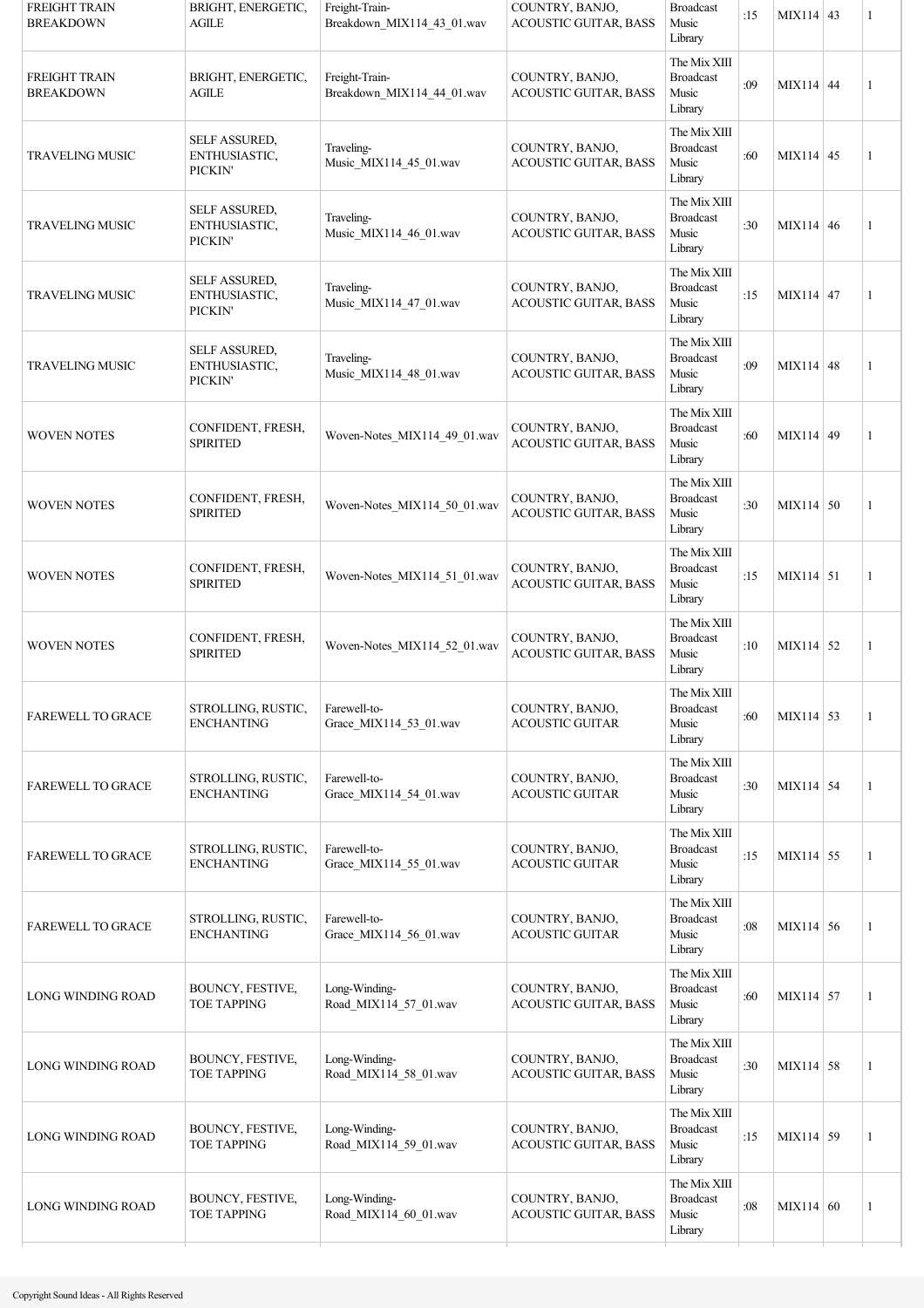| <b>SWEET CORN RELISH</b>                   | BUILDING,<br>SPARKLING,<br><b>INFECTIOUS</b> | Sweet-Corn-<br>Relish_MIX114_61_01.wav        | COUNTRY, ACOUSTIC<br>GUITAR, BANJO, BASS,<br><b>PERCUSSION</b>        | The Mix XIII<br><b>Broadcast</b><br>Music<br>Library | :60 | MIX114 61         | 1 |
|--------------------------------------------|----------------------------------------------|-----------------------------------------------|-----------------------------------------------------------------------|------------------------------------------------------|-----|-------------------|---|
| <b>SWEET CORN RELISH</b>                   | BUILDING,<br>SPARKLING,<br><b>INFECTIOUS</b> | Sweet-Corn-<br>Relish_MIX114_62_01.wav        | COUNTRY, ACOUSTIC<br>GUITAR, BANJO, BASS,<br><b>PERCUSSION</b>        | The Mix XIII<br><b>Broadcast</b><br>Music<br>Library | :30 | $MIX114$ 62       | 1 |
| <b>SWEET CORN RELISH</b>                   | BUILDING,<br>SPARKLING,<br><b>INFECTIOUS</b> | Sweet-Corn-<br>Relish_MIX114_63_01.wav        | COUNTRY, ACOUSTIC<br>GUITAR, BANJO, BASS,<br><b>PERCUSSION</b>        | The Mix XIII<br><b>Broadcast</b><br>Music<br>Library | :15 | MIX114 63         | 1 |
| <b>SWEET CORN RELISH</b>                   | BUILDING,<br>SPARKLING,<br><b>INFECTIOUS</b> | Sweet-Corn-<br>Relish_MIX114_64_01.wav        | COUNTRY, ACOUSTIC<br>GUITAR, BANJO, BASS,<br><b>PERCUSSION</b>        | The Mix XIII<br><b>Broadcast</b><br>Music<br>Library | :09 | MIX114 64         | 1 |
| NEVER FORGOTTEN                            | FRIENDLY, FAMILIAR,<br><b>LAID BACK</b>      | Never-<br>Forgotten_MIX114_65_01.wav          | COUNTRY, STEEL GUITAR,<br>ACOUSTIC GUITAR,<br>HARMONICA, VIBES        | The Mix XIII<br><b>Broadcast</b><br>Music<br>Library | :60 | $MIX114$ 65       | 1 |
| <b>NEVER FORGOTTEN</b>                     | FRIENDLY, FAMILIAR,<br><b>LAID BACK</b>      | Never-<br>Forgotten MIX114 66 01.wav          | COUNTRY, STEEL GUITAR,<br><b>ACOUSTIC GUITAR,</b><br>HARMONICA, VIBES | The Mix XIII<br><b>Broadcast</b><br>Music<br>Library | :30 | MIX114 66         | 1 |
| <b>NEVER FORGOTTEN</b>                     | FRIENDLY, FAMILIAR,<br><b>LAID BACK</b>      | Never-<br>Forgotten_MIX114_67_01.wav          | COUNTRY, STEEL GUITAR,<br>ACOUSTIC GUITAR,<br>HARMONICA, VIBES        | The Mix XIII<br><b>Broadcast</b><br>Music<br>Library | :12 | MIX114 $\vert$ 67 | 1 |
| <b>SWING INTO COUNTRY</b>                  | AMIABLE,<br>EFFORTLESS,<br><b>CHEERFUL</b>   | Swing-into-<br>Country_MIX114_68_01.wav       | COUNTRY, ACOUSTIC<br>GUITAR, STEEL GUITAR,<br>BANJO, TUBA             | The Mix XIII<br><b>Broadcast</b><br>Music<br>Library | :60 | MIX114 68         | 1 |
| SWING INTO COUNTRY                         | AMIABLE,<br>EFFORTLESS,<br><b>CHEERFUL</b>   | Swing-into-<br>Country_MIX114_69_01.wav       | COUNTRY, ACOUSTIC<br>GUITAR, STEEL GUITAR,<br>BANJO, TUBA             | The Mix XIII<br><b>Broadcast</b><br>Music<br>Library | :30 | MIX114 69         | 1 |
| <b>SWING INTO COUNTRY</b>                  | AMIABLE,<br>EFFORTLESS,<br><b>CHEERFUL</b>   | Swing-into-<br>Country_MIX114_70_01.wav       | COUNTRY, ACOUSTIC<br><b>GUITAR, STEEL GUITAR,</b><br>BANJO, TUBA      | The Mix XIII<br><b>Broadcast</b><br>Music<br>Library | :13 | MIX114 70         | 1 |
| <b>TWO TIMIN'</b>                          | CONGENIAL,<br>VIBRANT, TOE<br><b>TAPPING</b> | Two-Timin_MIX114_71_01.wav                    | COUNTRY, ELECTRIC<br>GUITAR, BASS,<br><b>PERCUSSION</b>               | The Mix XIII<br><b>Broadcast</b><br>Music<br>Library | :60 | MIX114 71         | 1 |
| <b>TWO TIMIN'</b>                          | CONGENIAL,<br>VIBRANT, TOE<br><b>TAPPING</b> | Two-Timin_MIX114_72_01.wav                    | COUNTRY, ELECTRIC<br>GUITAR, BASS,<br><b>PERCUSSION</b>               | The Mix XIII<br><b>Broadcast</b><br>Music<br>Library | :30 | MIX114 72         | 1 |
| <b>TWO TIMIN'</b>                          | CONGENIAL,<br>VIBRANT, TOE<br><b>TAPPING</b> | Two-Timin_MIX114_73_01.wav                    | COUNTRY, ELECTRIC<br>GUITAR, BASS,<br><b>PERCUSSION</b>               | The Mix XIII<br><b>Broadcast</b><br>Music<br>Library | :13 | MIX114 73         | 1 |
| <b>FRIDAY NITE DANCIN'</b><br><b>BOOTS</b> | LIVELY, INFECTIOUS,<br><b>CAREFREE</b>       | Friday-Nite-Dancin-<br>Boots_MIX114_74_01.wav | COUNTRY, STEEL GUITAR,<br><b>BASS, PERCUSSION</b>                     | The Mix XIII<br><b>Broadcast</b><br>Music<br>Library | :60 | MIX114 74         | 1 |
| FRIDAY NITE DANCIN'<br><b>BOOTS</b>        | LIVELY, INFECTIOUS,<br><b>CAREFREE</b>       | Friday-Nite-Dancin-<br>Boots_MIX114_75_01.wav | COUNTRY, STEEL GUITAR,<br><b>BASS, PERCUSSION</b>                     | The Mix XIII<br><b>Broadcast</b><br>Music<br>Library | :30 | MIX114 75         | 1 |
| <b>FRIDAY NITE DANCIN'</b><br><b>BOOTS</b> | LIVELY, INFECTIOUS,<br><b>CAREFREE</b>       | Friday-Nite-Dancin-<br>Boots_MIX114_76_01.wav | COUNTRY, STEEL GUITAR,<br><b>BASS, PERCUSSION</b>                     | The Mix XIII<br><b>Broadcast</b><br>Music<br>Library | :12 | MIX114 76         | 1 |
| <b>DON'T WAIT UP</b>                       | ROCKIN', JAMMIN',<br><b>DANCIN'</b>          | Dont-Wait-Up_MIX114_77_01.wav                 | COUNTRY, ELECTRIC<br>GUITAR, BASS,<br><b>PERCUSSION</b>               | The Mix XIII<br><b>Broadcast</b><br>Music<br>Library | :60 | MIX114 77         | 1 |
| <b>DON'T WAIT UP</b>                       | ROCKIN', JAMMIN',<br><b>DANCIN'</b>          | Dont-Wait-Up MIX114 78 01.wav                 | COUNTRY, ELECTRIC<br>GUITAR, BASS,<br><b>PERCUSSION</b>               | The Mix XIII<br><b>Broadcast</b><br>Music<br>Library | :30 | MIX114 78         | 1 |
|                                            |                                              |                                               |                                                                       |                                                      |     |                   |   |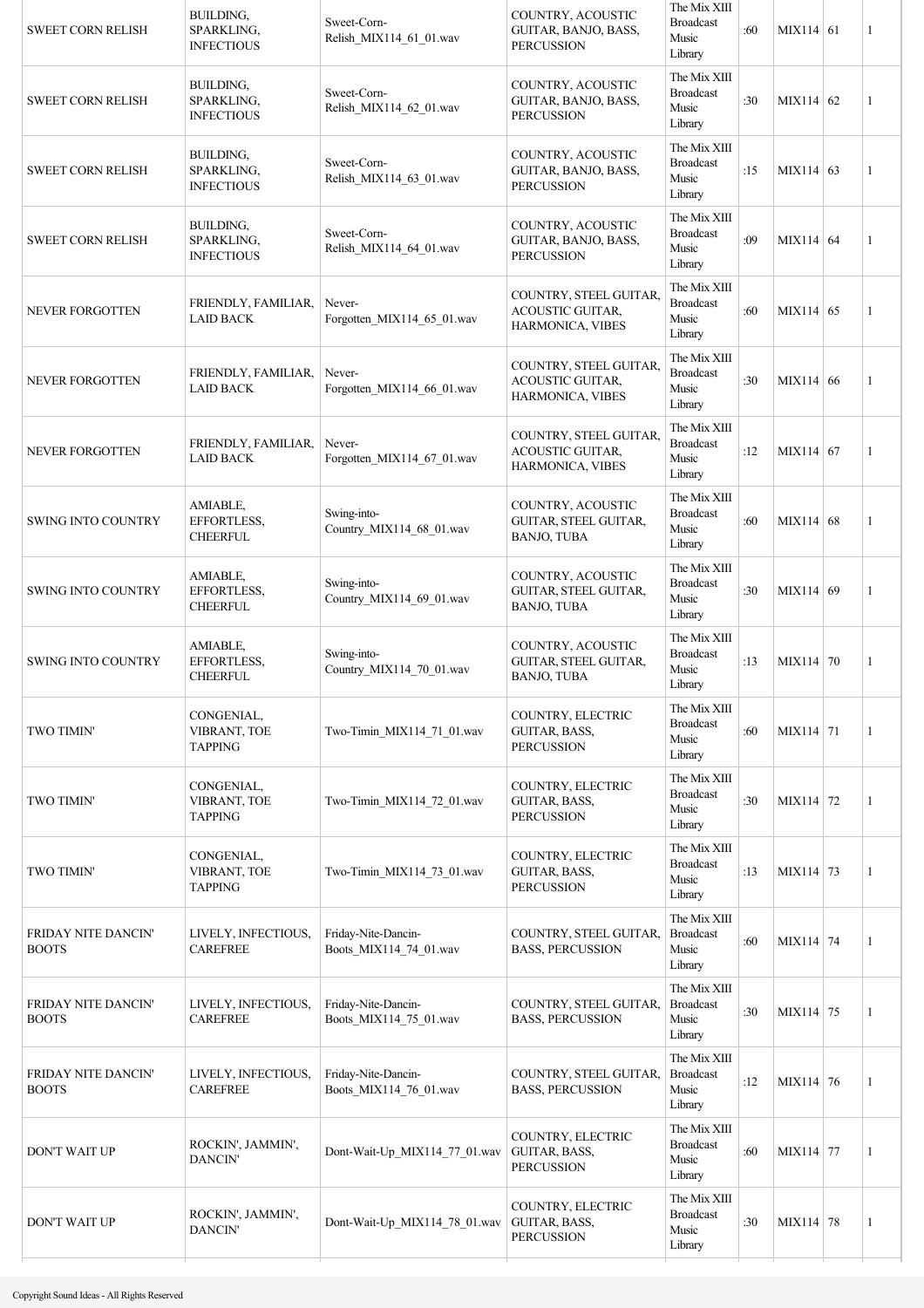| DON'T WAIT UP                                  | ROCKIN', JAMMIN',<br>DANCIN'                | Dont-Wait-Up_MIX114_79_01.wav                         | COUNTRY, ELECTRIC<br>GUITAR, BASS,<br><b>PERCUSSION</b>          | The Mix XIII<br><b>Broadcast</b><br>Music<br>Library | :16 | MIX114 79    | $\mathbf{1}$ |
|------------------------------------------------|---------------------------------------------|-------------------------------------------------------|------------------------------------------------------------------|------------------------------------------------------|-----|--------------|--------------|
| MAY I HAVE THIS DANCE?                         | AMBLING, INVITING,<br><b>CONTENT</b>        | May-I-Have-This-<br>Dance MIX114 80 01.wav            | COUNTRY, ELECTRIC<br>GUITAR, BASS, PIANO,<br><b>PERCUSSION</b>   | The Mix XIII<br><b>Broadcast</b><br>Music<br>Library | :60 | MIX114 80    | $\mathbf{1}$ |
| <b>MAY I HAVE THIS DANCE?</b>                  | AMBLING, INVITING,<br><b>CONTENT</b>        | May-I-Have-This-<br>Dance_MIX114_81_01.wav            | COUNTRY, ELECTRIC<br>GUITAR, BASS, PIANO,<br><b>PERCUSSION</b>   | The Mix XIII<br><b>Broadcast</b><br>Music<br>Library | :30 | MIX114 81    | $\mathbf{1}$ |
| <b>MAY I HAVE THIS DANCE?</b>                  | AMBLING, INVITING,<br><b>CONTENT</b>        | May-I-Have-This-<br>Dance_MIX114_82_01.wav            | COUNTRY, ELECTRIC<br>GUITAR, BASS, PIANO,<br><b>PERCUSSION</b>   | The Mix XIII<br><b>Broadcast</b><br>Music<br>Library | :14 | MIX114 82    | 1            |
| <b>DUSTY ROAD</b>                              | TRAVELING, SELF<br>ASSURED, RAMBLING        | Dusty-Road_MIX114_83_01.wav                           | COUNTRY, VIOLIN,<br>ACOUSTIC GUITAR,<br><b>PERCUSSION</b>        | The Mix XIII<br><b>Broadcast</b><br>Music<br>Library | :60 | MIX114 83    | $\mathbf{1}$ |
| <b>DUSTY ROAD</b>                              | TRAVELING, SELF<br><b>ASSURED, RAMBLING</b> | Dusty-Road_MIX114_84_01.wav                           | COUNTRY, VIOLIN,<br>ACOUSTIC GUITAR,<br><b>PERCUSSION</b>        | The Mix XIII<br><b>Broadcast</b><br>Music<br>Library | :30 | MIX114 84    | 1            |
| <b>DUSTY ROAD</b>                              | TRAVELING, SELF<br>ASSURED, RAMBLING        | Dusty-Road_MIX114_85_01.wav                           | COUNTRY, VIOLIN,<br><b>ACOUSTIC GUITAR,</b><br><b>PERCUSSION</b> | The Mix XIII<br><b>Broadcast</b><br>Music<br>Library | :15 | MIX114 85    | 1            |
| <b>DUSTY ROAD</b>                              | TRAVELING, SELF<br>ASSURED, RAMBLING        | Dusty-Road_MIX114_86_01.wav                           | COUNTRY, VIOLIN,<br><b>ACOUSTIC GUITAR,</b><br><b>PERCUSSION</b> | The Mix XIII<br><b>Broadcast</b><br>Music<br>Library | :10 | MIX114 86    | 1            |
| PLAIN AND SIMPLE                               | POSITIVE, PLUCKY,<br><b>AMUSING</b>         | Plain-and-<br>Simple_MIX114_87_01.wav                 | COUNTRY, BANJO,<br>PIANO, BASS                                   | The Mix XIII<br><b>Broadcast</b><br>Music<br>Library | :60 | MIX114 87    | 1            |
| PLAIN AND SIMPLE                               | POSITIVE, PLUCKY,<br><b>AMUSING</b>         | Plain-and-<br>Simple_MIX114_88_01.wav                 | COUNTRY, BANJO,<br>PIANO, BASS                                   | The Mix XIII<br><b>Broadcast</b><br>Music<br>Library | :30 | MIX114 88    | 1            |
| PLAIN AND SIMPLE                               | POSITIVE, PLUCKY,<br>AMUSING                | Plain-and-<br>Simple_MIX114_89_01.wav                 | COUNTRY, BANJO,<br>PIANO, BASS                                   | The Mix XIII<br><b>Broadcast</b><br>Music<br>Library | :15 | MIX114 89    | 1            |
| TROUBLE DOWN THE<br><b>ROAD</b>                | LYRIC, RIPPLING,<br><b>LEISURELY</b>        | Trouble-Down-the-<br>Road_MIX114_90_01.wav            | COUNTRY, BANJO,<br>ELECTRIC GUITAR, BASS                         | The Mix XIII<br><b>Broadcast</b><br>Music<br>Library | :60 | MIX114 90    | 1            |
| TROUBLE DOWN THE<br><b>ROAD</b>                | LYRIC, RIPPLING,<br><b>LEISURELY</b>        | Trouble-Down-the-<br>Road_MIX114_91_01.wav            | COUNTRY, BANJO,<br>ELECTRIC GUITAR, BASS                         | The Mix XIII<br><b>Broadcast</b><br>Music<br>Library | :29 | MIX114 91    | 1            |
| TROUBLE DOWN THE<br><b>ROAD</b>                | LYRIC, RIPPLING,<br><b>LEISURELY</b>        | Trouble-Down-the-<br>Road_MIX114_92_01.wav            | COUNTRY, BANJO,<br>ELECTRIC GUITAR, BASS                         | The Mix XIII<br><b>Broadcast</b><br>Music<br>Library | :15 | MIX114 92    | 1            |
| RAILWAY TIE BLUEGRASS                          | ENERGETIC, FIERY,<br><b>CHALLENGING</b>     | Railway-Tie-<br>Bluegrass_MIX114_93_01.wav            | COUNTRY, MANDOLIN,<br><b>ACOUSTIC GUITAR</b>                     | The Mix XIII<br><b>Broadcast</b><br>Music<br>Library | :60 | MIX114 93    | 1            |
| RAILWAY TIE BLUEGRASS                          | ENERGETIC, FIERY,<br><b>CHALLENGING</b>     | Railway-Tie-<br>Bluegrass_MIX114_94_01.wav            | COUNTRY, MANDOLIN,<br><b>ACOUSTIC GUITAR</b>                     | The Mix XIII<br><b>Broadcast</b><br>Music<br>Library | :30 | MIX114 94    | 1            |
| RAILWAY TIE BLUEGRASS                          | ENERGETIC, FIERY,<br><b>CHALLENGING</b>     | Railway-Tie-<br>Bluegrass_MIX114_95_01.wav            | COUNTRY, MANDOLIN,<br><b>ACOUSTIC GUITAR</b>                     | The Mix XIII<br><b>Broadcast</b><br>Music<br>Library | :10 | MIX114 95    | 1            |
| DIPLODICUS, PETER<br><b>BYRNE'S FANCY (SM)</b> | LIVELY, LIGHT,<br><b>UPBEAT</b>             | Diplodicus-Peter-Byrnes-Fancy-<br>SM MIX115 01 01.wav | CELTIC, MANDOLIN,<br>VIOLIN, BASS                                | The Mix XIII<br><b>Broadcast</b><br>Music<br>Library | :60 | $MIX115$   1 | 1            |
|                                                |                                             |                                                       |                                                                  | The Mix XIII                                         |     |              |              |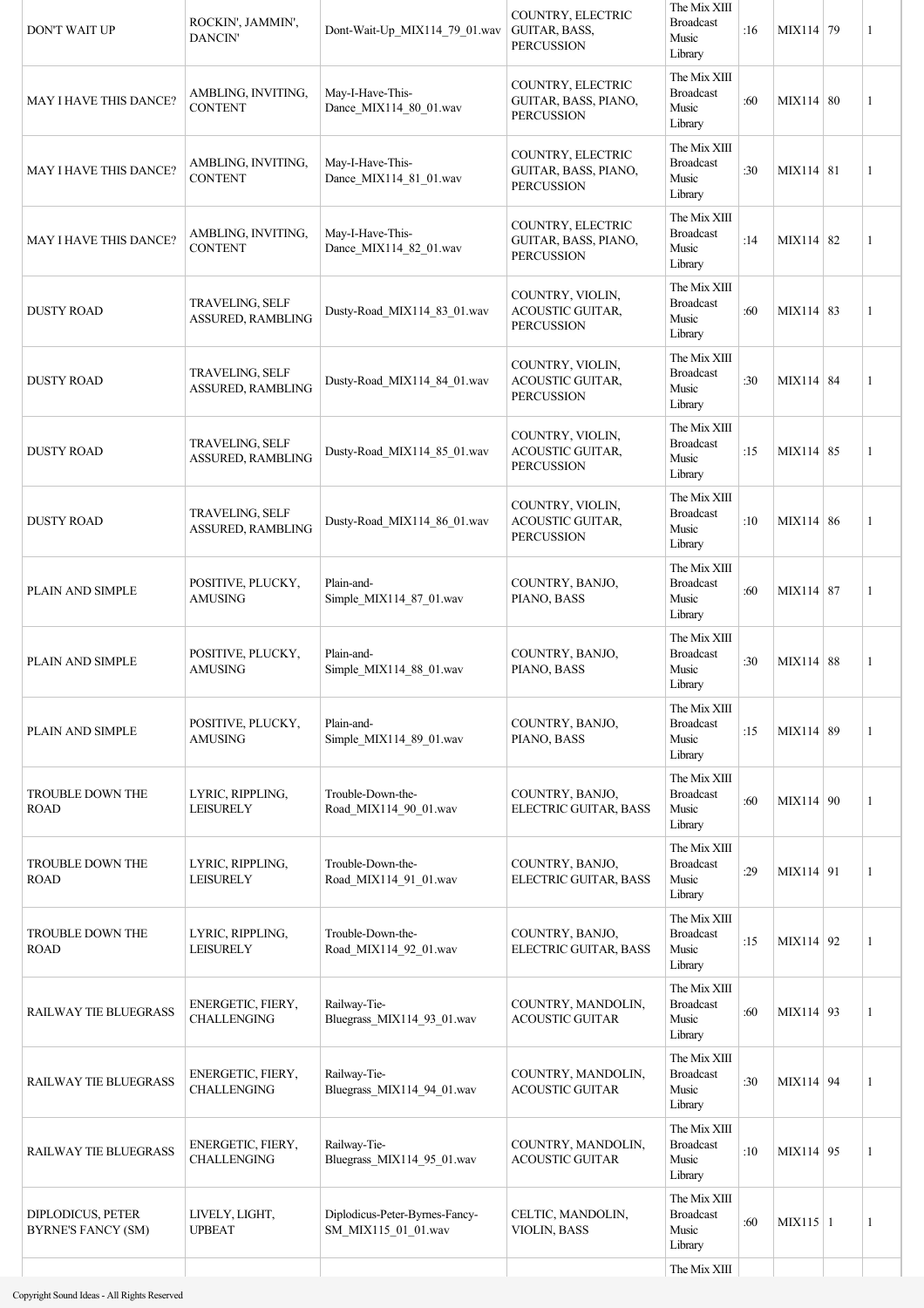| DIPLODICUS, PETER<br><b>BYRNE'S FANCY (SM)</b>        | LIVELY, LIGHT,<br><b>UPBEAT</b>         | Diplodicus-Peter-Byrnes-Fancy-<br>SM_MIX115_02_01.wav | CELTIC, MANDOLIN,<br>VIOLIN, BASS  | <b>Broadcast</b><br>Music<br>Library                 | :30 | $MIX115$ 2       | 1 |
|-------------------------------------------------------|-----------------------------------------|-------------------------------------------------------|------------------------------------|------------------------------------------------------|-----|------------------|---|
| <b>DIPLODICUS, PETER</b><br><b>BYRNE'S FANCY (SM)</b> | LIVELY, LIGHT,<br><b>UPBEAT</b>         | Diplodicus-Peter-Byrnes-Fancy-<br>SM MIX115 03 01.wav | CELTIC, MANDOLIN,<br>VIOLIN, BASS  | The Mix XIII<br><b>Broadcast</b><br>Music<br>Library | :15 | $MIX115$ 3       | 1 |
| DIPLODICUS, PETER<br><b>BYRNE'S FANCY (SM)</b>        | LIVELY, LIGHT,<br><b>UPBEAT</b>         | Diplodicus-Peter-Byrnes-Fancy-<br>SM_MIX115_04_01.wav | CELTIC, MANDOLIN,<br>VIOLIN, BASS  | The Mix XIII<br><b>Broadcast</b><br>Music<br>Library | :12 | $MIX115 \mid 4$  | 1 |
| IRENE, BRIAN O'LYNN'S<br>(SM)                         | SINGING, BRIGHT,<br><b>TOE TAPPING</b>  | Irene-Brian-OLynns-<br>SM_MIX115_05_01.wav            | CELTIC, MANDOLIN,<br>VIOLIN, BASS  | The Mix XIII<br><b>Broadcast</b><br>Music<br>Library | :60 | $MIX115$ 5       | 1 |
| IRENE, BRIAN O'LYNN'S<br>(SM)                         | SINGING, BRIGHT,<br><b>TOE TAPPING</b>  | Irene-Brian-OLynns-<br>SM_MIX115_06_01.wav            | CELTIC, MANDOLIN,<br>VIOLIN, BASS  | The Mix XIII<br><b>Broadcast</b><br>Music<br>Library | :30 | MIX115 $\vert$ 6 | 1 |
| IRENE, BRIAN O'LYNN'S<br>(SM)                         | SINGING, BRIGHT,<br><b>TOE TAPPING</b>  | Irene-Brian-OLynns-<br>SM_MIX115_07_01.wav            | CELTIC, MANDOLIN,<br>VIOLIN, BASS  | The Mix XIII<br><b>Broadcast</b><br>Music<br>Library | :15 | $MIX115$ 7       | 1 |
| IRENE, BRIAN O'LYNN'S<br>(SM)                         | SINGING, BRIGHT,<br><b>TOE TAPPING</b>  | Irene-Brian-OLynns-<br>SM_MIX115_08_01.wav            | CELTIC, MANDOLIN,<br>VIOLIN, BASS  | The Mix XIII<br><b>Broadcast</b><br>Music<br>Library | :09 | $MIX115 \mid 8$  | 1 |
| MISS CASEY, CHILD OF<br>MY HEART (SM)                 | <b>INTRICATE,</b><br>SPARKLING, HURRIED | Miss-Casey-Child-of-My-Heart-<br>SM_MIX115_09_01.wav  | CELTIC, MANDOLIN, BASS             | The Mix XIII<br><b>Broadcast</b><br>Music<br>Library | :60 | $MIX115$ 9       | 1 |
| MISS CASEY, CHILD OF<br>MY HEART (SM)                 | <b>INTRICATE,</b><br>SPARKLING, HURRIED | Miss-Casey-Child-of-My-Heart-<br>SM MIX115 10 01.wav  | CELTIC, MANDOLIN, BASS             | The Mix XIII<br><b>Broadcast</b><br>Music<br>Library | :30 | MIX115   10      | 1 |
| MISS CASEY, CHILD OF<br>MY HEART (SM)                 | <b>INTRICATE,</b><br>SPARKLING, HURRIED | Miss-Casey-Child-of-My-Heart-<br>SM_MIX115_11_01.wav  | CELTIC, MANDOLIN, BASS             | The Mix XIII<br><b>Broadcast</b><br>Music<br>Library | :15 | MIX115 11        | 1 |
| MISS CASEY, CHILD OF<br>MY HEART (SM)                 | <b>INTRICATE,</b><br>SPARKLING, HURRIED | Miss-Casey-Child-of-My-Heart-<br>SM MIX115 12 01.wav  | CELTIC, MANDOLIN, BASS             | The Mix XIII<br><b>Broadcast</b><br>Music<br>Library | :12 | MIX115 12        | 1 |
| FOX HOLLOW 2, FOX<br>HOLLOW 3 (SM)                    | AGILE, FESTIVE,<br><b>BOUNCY</b>        | Fox-Hollow-2-Fox-Hollow-3-<br>SM MIX115 13 01.wav     | CELTIC, VIOLIN                     | The Mix XIII<br><b>Broadcast</b><br>Music<br>Library | :60 | MIX115 13        | 1 |
| FOX HOLLOW 2, FOX<br>HOLLOW 3 (SM)                    | AGILE, FESTIVE,<br><b>BOUNCY</b>        | Fox-Hollow-2-Fox-Hollow-3-<br>SM MIX115 14 01.wav     | CELTIC, VIOLIN                     | The Mix XIII<br><b>Broadcast</b><br>Music<br>Library | :30 | MIX115   14      | 1 |
| FOX HOLLOW 2, FOX<br>HOLLOW 3 (SM)                    | AGILE, FESTIVE,<br><b>BOUNCY</b>        | Fox-Hollow-2-Fox-Hollow-3-<br>SM_MIX115_15_01.wav     | CELTIC, VIOLIN                     | The Mix XIII<br><b>Broadcast</b><br>Music<br>Library | :15 | MIX115 15        | 1 |
| FOX HOLLOW 2, FOX<br>HOLLOW 3 (SM)                    | AGILE, FESTIVE,<br><b>BOUNCY</b>        | Fox-Hollow-2-Fox-Hollow-3-<br>SM MIX115 16 01.wav     | CELTIC, VIOLIN                     | The Mix XIII<br><b>Broadcast</b><br>Music<br>Library | :08 | $MIX115 \mid 16$ | 1 |
| <b>BLARNEY PILGRIM,</b><br>DRUNKEN JIG (SM)           | EFFORTLESS,<br>CAREFREE, DANCING        | Blarney-Pilgrim-Drunken-Jig-<br>SM_MIX115_17_01.wav   | CELTIC, VIOLIN,<br>ELECTRIC GUITAR | The Mix XIII<br><b>Broadcast</b><br>Music<br>Library | :60 | MIX115 17        | 1 |
| <b>BLARNEY PILGRIM,</b><br>DRUNKEN JIG (SM)           | EFFORTLESS,<br>CAREFREE, DANCING        | Blarney-Pilgrim-Drunken-Jig-<br>SM_MIX115_18_01.wav   | CELTIC, VIOLIN,<br>ELECTRIC GUITAR | The Mix XIII<br><b>Broadcast</b><br>Music<br>Library | :30 | $MIX115$ 18      | 1 |
| <b>BLARNEY PILGRIM,</b><br>DRUNKEN JIG (SM)           | EFFORTLESS,<br>CAREFREE, DANCING        | Blarney-Pilgrim-Drunken-Jig-<br>SM_MIX115_19_01.wav   | CELTIC, VIOLIN,<br>ELECTRIC GUITAR | The Mix XIII<br><b>Broadcast</b><br>Music<br>Library | :15 | MIX115   19      | 1 |
|                                                       |                                         |                                                       |                                    | The Mix XIII                                         |     |                  |   |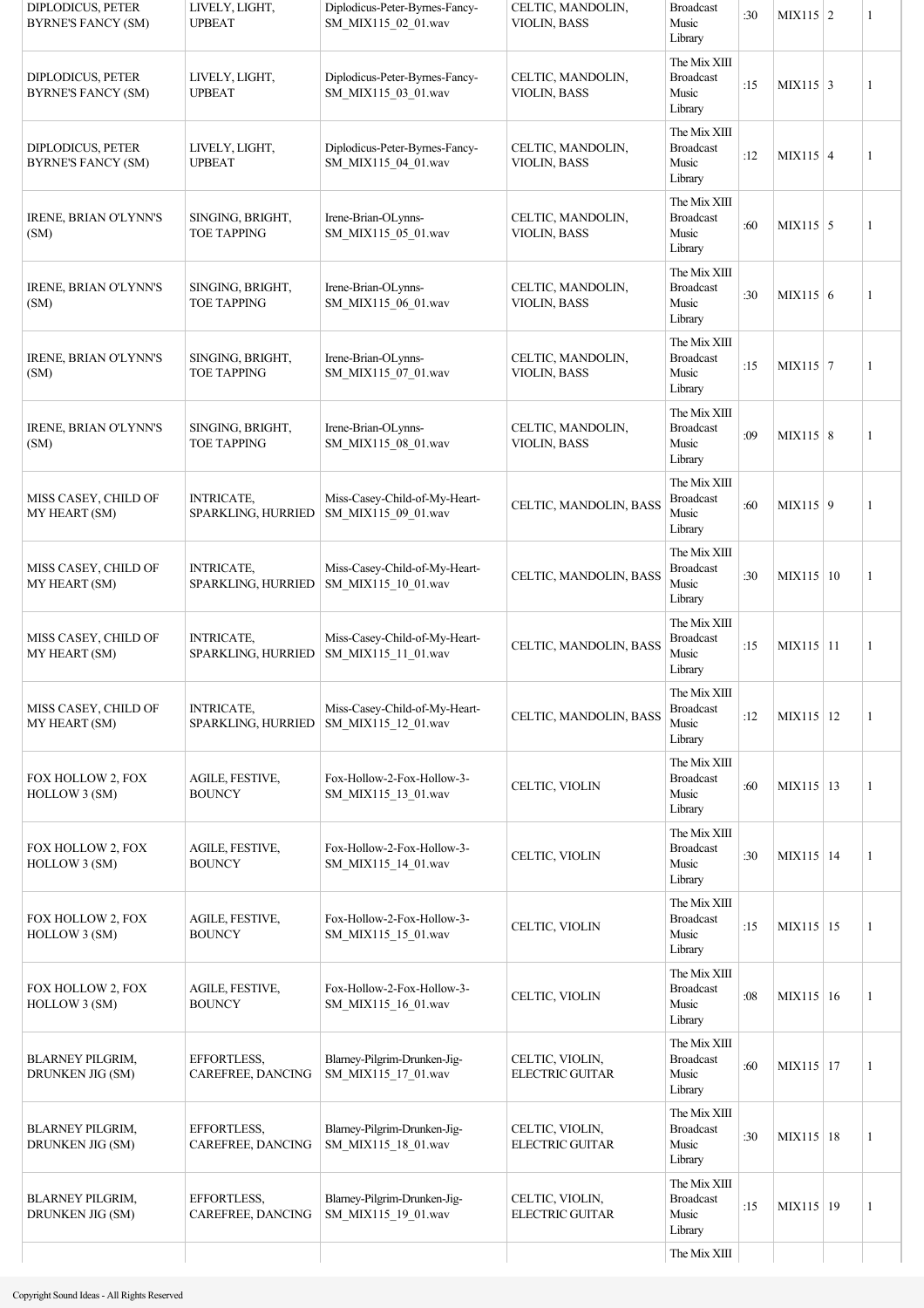| <b>BLARNEY PILGRIM,</b><br>DRUNKEN JIG (SM)                                          | EFFORTLESS,<br>CAREFREE, DANCING                                 | Blarney-Pilgrim-Drunken-Jig-<br>SM MIX115 20 01.wav                                  | CELTIC, VIOLIN,<br>ELECTRIC GUITAR                     | <b>Broadcast</b><br>Music<br>Library                 | :06 | MIX115 20 | 1 |
|--------------------------------------------------------------------------------------|------------------------------------------------------------------|--------------------------------------------------------------------------------------|--------------------------------------------------------|------------------------------------------------------|-----|-----------|---|
| MORRIS AVE., CAPE<br><b>BENTON WEDDING (SM)</b>                                      | TRAVELING,<br>FRIENDLY, CHEERFUL                                 | Morris-Ave-Cape-Benton-Wedding-<br>SM_MIX115_21_01.wav                               | CELTIC, VIOLIN,<br><b>ELECTRIC GUITAR</b>              | The Mix XIII<br><b>Broadcast</b><br>Music<br>Library | :60 | MIX115 21 | 1 |
| MORRIS AVE., CAPE<br><b>BENTON WEDDING (SM)</b>                                      | TRAVELING,<br>FRIENDLY, CHEERFUL                                 | Morris-Ave-Cape-Benton-Wedding-<br>SM_MIX115_22_01.wav                               | CELTIC, VIOLIN,<br><b>ELECTRIC GUITAR</b>              | The Mix XIII<br><b>Broadcast</b><br>Music<br>Library | :30 | MIX115 22 | 1 |
| MORRIS AVE., CAPE<br><b>BENTON WEDDING (SM)</b>                                      | <b>TRAVELING,</b><br>FRIENDLY, CHEERFUL                          | Morris-Ave-Cape-Benton-Wedding-<br>SM_MIX115_23_01.wav                               | CELTIC, VIOLIN,<br><b>ELECTRIC GUITAR</b>              | The Mix XIII<br><b>Broadcast</b><br>Music<br>Library | :15 | MIX115 23 | 1 |
| MORRIS AVE., CAPE<br>BENTON WEDDING (SM)                                             | TRAVELING,<br>FRIENDLY, CHEERFUL                                 | Morris-Ave-Cape-Benton-Wedding-<br>SM_MIX115_24_01.wav                               | CELTIC, VIOLIN,<br><b>ELECTRIC GUITAR</b>              | The Mix XIII<br><b>Broadcast</b><br>Music<br>Library | :10 | MIX115 24 | 1 |
| FARRELL O'GARA'S,<br><b>CONNEMARA SHUFFLE</b><br>(SM)                                | SAUCY, DYNAMIC,<br><b>PRECISE</b>                                | Farrell-OGaras-Connemara-Shuffle-<br>SM MIX115 25 01.wav                             | CELTIC, VIOLIN,<br><b>ELECTRIC GUITAR</b>              | The Mix XIII<br><b>Broadcast</b><br>Music<br>Library | :60 | MIX115 25 | 1 |
| FARRELL O'GARA'S,<br><b>CONNEMARA SHUFFLE</b><br>(SM)                                | SAUCY, DYNAMIC,<br><b>PRECISE</b>                                | Farrell-OGaras-Connemara-Shuffle-<br>SM_MIX115_26_01.wav                             | CELTIC, VIOLIN,<br><b>ELECTRIC GUITAR</b>              | The Mix XIII<br><b>Broadcast</b><br>Music<br>Library | :30 | MIX115 26 | 1 |
| FARRELL O'GARA'S,<br><b>CONNEMARA SHUFFLE</b><br>(SM)                                | SAUCY, DYNAMIC,<br><b>PRECISE</b>                                | Farrell-OGaras-Connemara-Shuffle-<br>SM_MIX115_27_01.wav                             | CELTIC, VIOLIN,<br>ELECTRIC GUITAR                     | The Mix XIII<br><b>Broadcast</b><br>Music<br>Library | :17 | MIX115 27 | 1 |
| FARRELL O'GARA'S,<br><b>CONNEMARA SHUFFLE</b><br>(SM)                                | SAUCY, DYNAMIC,<br>PRECISE                                       | Farrell-OGaras-Connemara-Shuffle-<br>SM MIX115 28 01.wav                             | CELTIC, VIOLIN,<br>ELECTRIC GUITAR                     | The Mix XIII<br><b>Broadcast</b><br>Music<br>Library | :10 | MIX115 28 | 1 |
| GRAVEL WALK, TEMPEST,<br>SPIRIT OF THE HOUSE (SM)                                    | ROLLICKING,<br>NIMBLE, ROBUST                                    | Gravel-Walk-Tempest-Spirit-of-the-<br>House-SM_MIX115_29_01.wav                      | CELTIC, VIOLIN,<br>ELECTRIC GUITAR                     | The Mix XIII<br><b>Broadcast</b><br>Music<br>Library | :60 | MIX115 29 | 1 |
| GRAVEL WALK, TEMPEST,<br>SPIRIT OF THE HOUSE (SM)                                    | ROLLICKING,<br>NIMBLE, ROBUST                                    | Gravel-Walk-Tempest-Spirit-of-the-<br>House-SM MIX115 30 01.wav                      | CELTIC, VIOLIN,<br><b>ELECTRIC GUITAR</b>              | The Mix XIII<br><b>Broadcast</b><br>Music<br>Library | :31 | MIX115 30 | 1 |
| GRAVEL WALK, TEMPEST,<br>SPIRIT OF THE HOUSE (SM)                                    | ROLLICKING,<br>NIMBLE, ROBUST                                    | Gravel-Walk-Tempest-Spirit-of-the-<br>House-SM_MIX115_31_01.wav                      | CELTIC, VIOLIN,<br>ELECTRIC GUITAR                     | The Mix XIII<br><b>Broadcast</b><br>Music<br>Library | :15 | MIX115 31 | 1 |
| GRAVEL WALK, TEMPEST,<br>SPIRIT OF THE HOUSE (SM)                                    | ROLLICKING,<br>NIMBLE, ROBUST                                    | Gravel-Walk-Tempest-Spirit-of-the-<br>House-SM_MIX115_32_01.wav                      | CELTIC, VIOLIN,<br>ELECTRIC GUITAR                     | The Mix XIII<br><b>Broadcast</b><br>Music<br>Library | :12 | MIX115 32 | 1 |
| SEAN'S FRANKS, CAHIR'S<br>KITCHEN, MARY<br>HOLDERBEE'S, PADDY<br><b>FAHEY'S (SM)</b> | <b>EXPRESSIVE,</b><br>INTROSPECTIVE,<br><b>CHANGEABLE</b>        | Seans-Franks-Cahirs-Kitchen-Mary-<br>Holderbees-Paddy-Faheys-<br>SM MIX115 33 01.wav | CELTIC, VIOLIN,<br>ELECTRIC GUITAR,<br><b>MANDOLIN</b> | The Mix XIII<br><b>Broadcast</b><br>Music<br>Library | :60 | MIX115 33 | 1 |
| SEAN'S FRANKS, CAHIR'S<br>KITCHEN, MARY<br>HOLDERBEE'S, PADDY<br><b>FAHEY'S (SM)</b> | <b>EXPRESSIVE,</b><br>INTROSPECTIVE,<br><b>CHANGEABLE</b>        | Seans-Franks-Cahirs-Kitchen-Mary-<br>Holderbees-Paddy-Faheys-<br>SM MIX115 34 01.wav | CELTIC, VIOLIN,<br>ELECTRIC GUITAR,<br><b>MANDOLIN</b> | The Mix XIII<br><b>Broadcast</b><br>Music<br>Library | :30 | MIX115 34 | 1 |
| SEAN'S FRANKS, CAHIR'S<br>KITCHEN, MARY<br>HOLDERBEE'S, PADDY<br><b>FAHEY'S (SM)</b> | <b>EXPRESSIVE,</b><br>INTROSPECTIVE,<br><b>CHANGEABLE</b>        | Seans-Franks-Cahirs-Kitchen-Mary-<br>Holderbees-Paddy-Faheys-<br>SM_MIX115_35_01.wav | CELTIC, VIOLIN,<br>ELECTRIC GUITAR,<br><b>MANDOLIN</b> | The Mix XIII<br><b>Broadcast</b><br>Music<br>Library | :15 | MIX115 35 | 1 |
| SEAN'S FRANKS, CAHIR'S<br>KITCHEN, MARY<br>HOLDERBEE'S, PADDY<br><b>FAHEY'S (SM)</b> | <b>EXPRESSIVE,</b><br><b>INTROSPECTIVE,</b><br><b>CHANGEABLE</b> | Seans-Franks-Cahirs-Kitchen-Mary-<br>Holderbees-Paddy-Faheys-<br>SM MIX115 36 01.wav | CELTIC, VIOLIN,<br>ELECTRIC GUITAR,<br><b>MANDOLIN</b> | The Mix XIII<br><b>Broadcast</b><br>Music<br>Library | :07 | MIX115 36 | 1 |
| DANCING MASTER,<br><b>BUNKER HILL (SM)</b>                                           | BOUNCY, ENERGETIC,<br><b>EXUBERANT</b>                           | Dancing-Master-Bunker-Hill-<br>SM MIX115 37 01.wav                                   | CELTIC, VIOLIN                                         | The Mix XIII<br><b>Broadcast</b><br>Music<br>Library | :60 | MIX115 37 | 1 |
|                                                                                      |                                                                  |                                                                                      |                                                        | The Mix XIII                                         |     |           |   |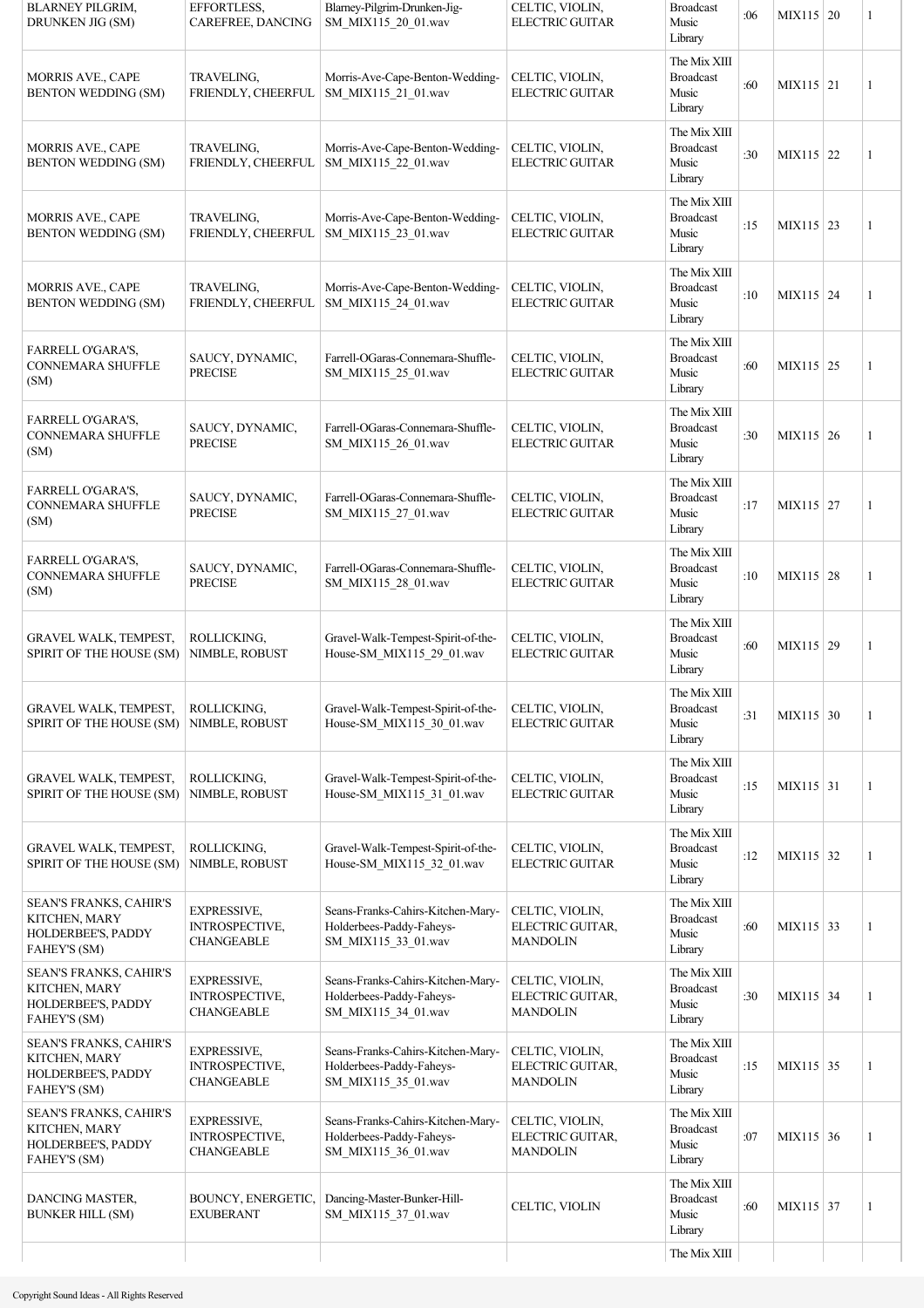| DANCING MASTER,<br><b>BUNKER HILL (SM)</b>  | BOUNCY, ENERGETIC,<br><b>EXUBERANT</b>     | Dancing-Master-Bunker-Hill-<br>SM_MIX115_38_01.wav         | CELTIC, VIOLIN                                           | <b>Broadcast</b><br>Music<br>Library                 | :30 | MIX115 38   | $\mathbf{1}$ |
|---------------------------------------------|--------------------------------------------|------------------------------------------------------------|----------------------------------------------------------|------------------------------------------------------|-----|-------------|--------------|
| DANCING MASTER,<br><b>BUNKER HILL (SM)</b>  | BOUNCY, ENERGETIC,<br>EXUBERANT            | Dancing-Master-Bunker-Hill-<br>SM_MIX115_39_01.wav         | CELTIC, VIOLIN                                           | The Mix XIII<br><b>Broadcast</b><br>Music<br>Library | :15 | MIX115 39   | $\mathbf{1}$ |
| DANCING MASTER,<br><b>BUNKER HILL (SM)</b>  | BOUNCY, ENERGETIC,<br>EXUBERANT            | Dancing-Master-Bunker-Hill-<br>SM_MIX115_40_01.wav         | CELTIC, VIOLIN                                           | The Mix XIII<br><b>Broadcast</b><br>Music<br>Library | :08 | $MIX115$ 40 | $\mathbf{1}$ |
| MIKE HOBAN'S WALTZ<br>(SM)                  | POIGNANT,<br>PLEADING,<br><b>HEARTFELT</b> | Mike-Hobans-Waltz-<br>SM_MIX115_41_01.wav                  | CELTIC, ELECTRIC<br>GUITAR, VIOLIN,<br>MANDOCELLO        | The Mix XIII<br><b>Broadcast</b><br>Music<br>Library | :60 | $MIX115$ 41 | $\mathbf{1}$ |
| MIKE HOBAN'S WALTZ<br>(SM)                  | POIGNANT,<br>PLEADING,<br><b>HEARTFELT</b> | Mike-Hobans-Waltz-<br>SM_MIX115_42_01.wav                  | CELTIC, ELECTRIC<br>GUITAR, VIOLIN,<br>MANDOCELLO        | The Mix XIII<br><b>Broadcast</b><br>Music<br>Library | :30 | $MIX115$ 42 | $\mathbf{1}$ |
| MIKE HOBAN'S WALTZ<br>(SM)                  | POIGNANT,<br>PLEADING,<br><b>HEARTFELT</b> | Mike-Hobans-Waltz-<br>SM_MIX115_43_01.wav                  | CELTIC, ELECTRIC<br>GUITAR, VIOLIN,<br><b>MANDOCELLO</b> | The Mix XIII<br><b>Broadcast</b><br>Music<br>Library | :15 | MIX115 43   | $\mathbf{1}$ |
| MIKE HOBAN'S WALTZ<br>(SM)                  | POIGNANT,<br>PLEADING,<br><b>HEARTFELT</b> | Mike-Hobans-Waltz-<br>SM_MIX115_44_01.wav                  | CELTIC, ELECTRIC<br>GUITAR, VIOLIN,<br>MANDOCELLO        | The Mix XIII<br><b>Broadcast</b><br>Music<br>Library | :08 | MIX115 44   | $\mathbf{1}$ |
| EIBHLI GHEAL CHIUIN, NI<br>CHEARBHAILL (SM) | SWEET, HAUNTING,<br><b>BECKONING</b>       | Eibhli-Gheal-Chiuin-Ni-Chearbhaill-<br>SM MIX115 45 01.wav | CELTIC, ELECTRIC<br>GUITAR, VIOLIN,<br>MANDOCELLO        | The Mix XIII<br><b>Broadcast</b><br>Music<br>Library | :60 | MIX115 45   | $\mathbf{1}$ |
| EIBHLI GHEAL CHIUIN, NI<br>CHEARBHAILL (SM) | SWEET, HAUNTING,<br><b>BECKONING</b>       | Eibhli-Gheal-Chiuin-Ni-Chearbhaill-<br>SM_MIX115_46_01.wav | CELTIC, ELECTRIC<br>GUITAR, VIOLIN,<br>MANDOCELLO        | The Mix XIII<br><b>Broadcast</b><br>Music<br>Library | :31 | MIX115 46   | 1            |
| EIBHLI GHEAL CHIUIN, NI<br>CHEARBHAILL (SM) | SWEET, HAUNTING,<br><b>BECKONING</b>       | Eibhli-Gheal-Chiuin-Ni-Chearbhaill-<br>SM MIX115 47 01.wav | CELTIC, ELECTRIC<br>GUITAR, VIOLIN,<br>MANDOCELLO        | The Mix XIII<br><b>Broadcast</b><br>Music<br>Library | :16 | MIX115 47   | $\mathbf{1}$ |
| EIBHLI GHEAL CHIUIN, NI<br>CHEARBHAILL (SM) | SWEET, HAUNTING,<br><b>BECKONING</b>       | Eibhli-Gheal-Chiuin-Ni-Chearbhaill-<br>SM MIX115 48 01.wav | CELTIC, ELECTRIC<br>GUITAR, VIOLIN,<br>MANDOCELLO        | The Mix XIII<br><b>Broadcast</b><br>Music<br>Library | :08 | $MIX115$ 48 | 1            |
| SIEGE OF ENNIS (SM)                         | BRIGHT, CHEERFUL,<br><b>EASYGOING</b>      | Siege-of-Ennis-<br>SM_MIX115_49_01.wav                     | CELTIC, ACCORDION,<br>VIOLIN, BASS,<br><b>PERCUSSION</b> | The Mix XIII<br><b>Broadcast</b><br>Music<br>Library | :60 | MIX115 49   | $\mathbf{1}$ |
| SIEGE OF ENNIS (SM)                         | BRIGHT, CHEERFUL,<br><b>EASYGOING</b>      | Siege-of-Ennis-<br>SM MIX115 50 01.wav                     | CELTIC, ACCORDION,<br>VIOLIN, BASS,<br><b>PERCUSSION</b> | The Mix XIII<br><b>Broadcast</b><br>Music<br>Library | :30 | $MIX115$ 50 | 1            |
| SIEGE OF ENNIS (SM)                         | BRIGHT, CHEERFUL,<br><b>EASYGOING</b>      | Siege-of-Ennis-<br>SM_MIX115_51_01.wav                     | CELTIC, ACCORDION,<br>VIOLIN, BASS,<br><b>PERCUSSION</b> | The Mix XIII<br><b>Broadcast</b><br>Music<br>Library | :15 | $MIX115$ 51 | 1            |
| SIEGE OF ENNIS (SM)                         | BRIGHT, CHEERFUL,<br><b>EASYGOING</b>      | Siege-of-Ennis-<br>SM_MIX115_52_01.wav                     | CELTIC, ACCORDION,<br>VIOLIN, BASS,<br><b>PERCUSSION</b> | The Mix XIII<br><b>Broadcast</b><br>Music<br>Library | :11 | $MIX115$ 52 | 1            |
| <b>GAELIC WALTZ (SM)</b>                    | GLIDING,<br>EMOTIONAL,<br>POIGNANT         | Gaelic-Waltz-<br>SM MIX115 53 01.wav                       | CELTIC, ACCORDION,<br>VIOLIN, BASS,<br><b>PERCUSSION</b> | The Mix XIII<br><b>Broadcast</b><br>Music<br>Library | :60 | MIX115 53   | 1            |
| <b>GAELIC WALTZ (SM)</b>                    | GLIDING,<br>EMOTIONAL,<br>POIGNANT         | Gaelic-Waltz-<br>SM MIX115 54 01.wav                       | CELTIC, ACCORDION,<br>VIOLIN, BASS,<br><b>PERCUSSION</b> | The Mix XIII<br><b>Broadcast</b><br>Music<br>Library | :30 | $MIX115$ 54 | 1            |
| <b>GAELIC WALTZ (SM)</b>                    | GLIDING,<br>EMOTIONAL,<br><b>POIGNANT</b>  | Gaelic-Waltz-<br>SM_MIX115_55_01.wav                       | CELTIC, ACCORDION,<br>VIOLIN, BASS,<br><b>PERCUSSION</b> | The Mix XIII<br><b>Broadcast</b><br>Music<br>Library | :15 | MIX115 55   | 1            |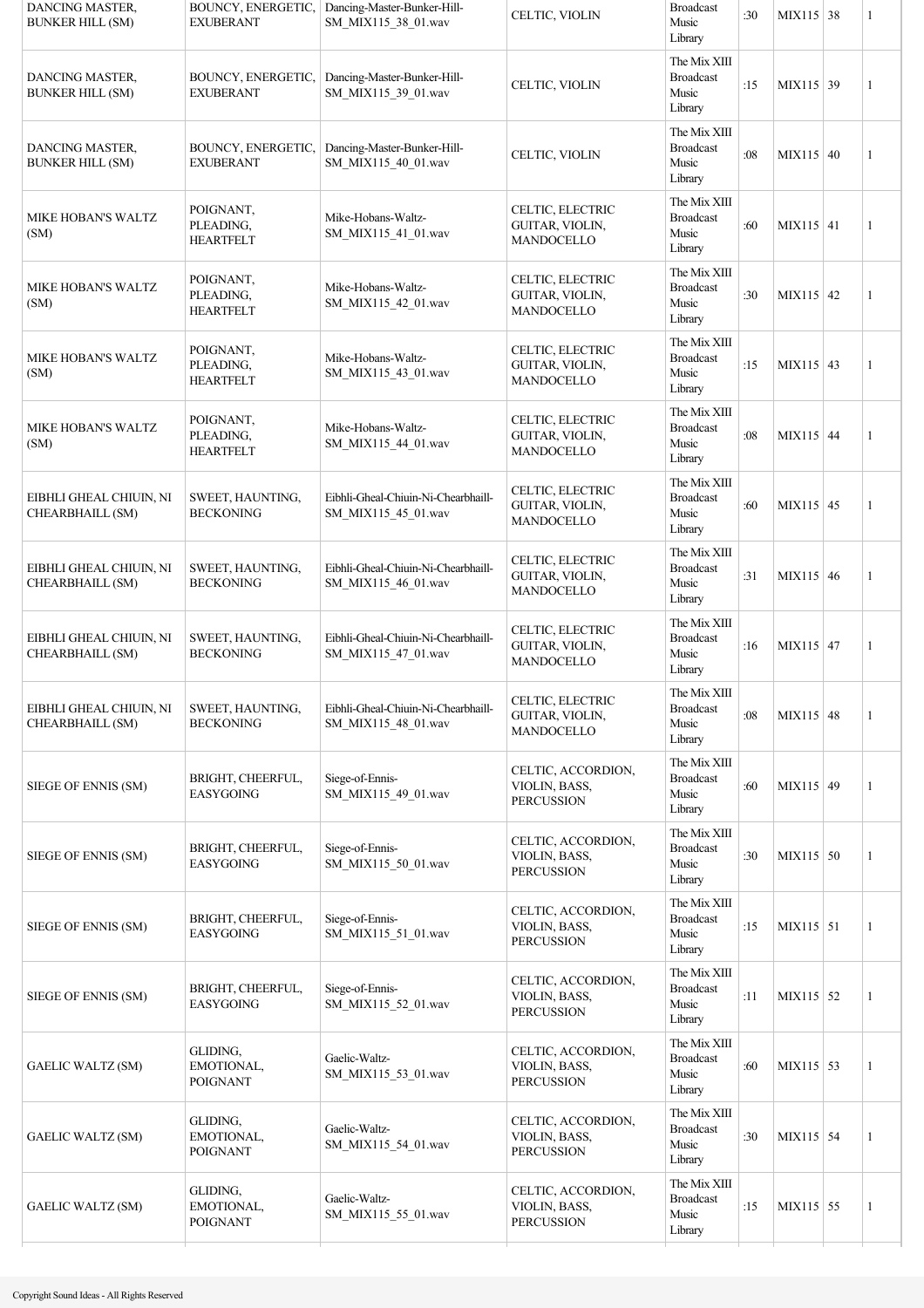| <b>GAELIC WALTZ (SM)</b>           | GLIDING.<br>EMOTIONAL,<br><b>POIGNANT</b>            | Gaelic-Waltz-<br>SM MIX115 56 01.wav              | CELTIC, ACCORDION,<br>VIOLIN, BASS,<br><b>PERCUSSION</b> | The Mix XIII<br><b>Broadcast</b><br>Music<br>Library | :08 | MIX115 56   | 1 |
|------------------------------------|------------------------------------------------------|---------------------------------------------------|----------------------------------------------------------|------------------------------------------------------|-----|-------------|---|
| <b>GAY GORDONS (SM)</b>            | JAUNTY, UPBEAT, TOE   Gay-Gordons-<br><b>TAPPING</b> | SM_MIX115_57_01.wav                               | CELTIC, ACCORDION,<br><b>PIANO</b>                       | The Mix XIII<br><b>Broadcast</b><br>Music<br>Library | :60 | MIX115 57   | 1 |
| <b>GAY GORDONS (SM)</b>            | JAUNTY, UPBEAT, TOE   Gay-Gordons-<br><b>TAPPING</b> | SM_MIX115_58_01.wav                               | CELTIC, ACCORDION,<br><b>PIANO</b>                       | The Mix XIII<br><b>Broadcast</b><br>Music<br>Library | :30 | MIX115 58   | 1 |
| <b>GAY GORDONS (SM)</b>            | JAUNTY, UPBEAT, TOE   Gay-Gordons-<br><b>TAPPING</b> | SM_MIX115_59_01.wav                               | CELTIC, ACCORDION,<br><b>PIANO</b>                       | The Mix XIII<br><b>Broadcast</b><br>Music<br>Library | :15 | MIX115 59   | 1 |
| <b>GAY GORDONS (SM)</b>            | JAUNTY, UPBEAT, TOE   Gay-Gordons-<br><b>TAPPING</b> | SM_MIX115_60_01.wav                               | CELTIC, ACCORDION,<br><b>PIANO</b>                       | The Mix XIII<br><b>Broadcast</b><br>Music<br>Library | :10 | MIX115 60   | 1 |
| MARCH, JIG AND REEL<br>(SM)        | PROUD,<br>CELEBRATORY,<br><b>ELATED</b>              | March-Jig-and-Reel-<br>SM_MIX115_61_01.wav        | CELTIC, ACCORDION,<br>VIOLIN, BASS,<br><b>PERCUSSION</b> | The Mix XIII<br><b>Broadcast</b><br>Music<br>Library | :60 | $MIX115$ 61 | 1 |
| MARCH, JIG AND REEL<br>(SM)        | PROUD,<br>CELEBRATORY,<br><b>ELATED</b>              | March-Jig-and-Reel-<br>SM_MIX115_62_01.wav        | CELTIC, ACCORDION,<br>VIOLIN, BASS,<br><b>PERCUSSION</b> | The Mix XIII<br><b>Broadcast</b><br>Music<br>Library | :30 | $MIX115$ 62 | 1 |
| MARCH, JIG AND REEL<br>(SM)        | PROUD,<br>CELEBRATORY,<br><b>ELATED</b>              | March-Jig-and-Reel-<br>SM_MIX115_63_01.wav        | CELTIC, ACCORDION,<br>VIOLIN, BASS,<br><b>PERCUSSION</b> | The Mix XIII<br><b>Broadcast</b><br>Music<br>Library | :15 | MIX115 63   | 1 |
| MARCH, JIG AND REEL<br>(SM)        | PROUD,<br>CELEBRATORY,<br><b>ELATED</b>              | March-Jig-and-Reel-<br>SM_MIX115_64_01.wav        | CELTIC, ACCORDION,<br>VIOLIN, BASS,<br><b>PERCUSSION</b> | The Mix XIII<br><b>Broadcast</b><br>Music<br>Library | :09 | $MIX115$ 64 | 1 |
| MARCH, STRATHSPEY AND<br>REEL (SM) | LIGHTHEARTED,<br>CAREFREE,<br><b>BOUNCING</b>        | March-Strathspey-and-Reel-<br>SM MIX115 65 01.wav | CELTIC, ACCORDION,<br><b>PIANO</b>                       | The Mix XIII<br><b>Broadcast</b><br>Music<br>Library | :59 | $MIX115$ 65 | 1 |
| MARCH, STRATHSPEY AND<br>REEL (SM) | LIGHTHEARTED,<br>CAREFREE,<br><b>BOUNCING</b>        | March-Strathspey-and-Reel-<br>SM_MIX115_66_01.wav | CELTIC, ACCORDION,<br><b>PIANO</b>                       | The Mix XIII<br><b>Broadcast</b><br>Music<br>Library | :29 | MIX115 66   | 1 |
| MARCH, STRATHSPEY AND<br>REEL (SM) | LIGHTHEARTED,<br>CAREFREE,<br><b>BOUNCING</b>        | March-Strathspey-and-Reel-<br>SM_MIX115_67_01.wav | CELTIC, ACCORDION,<br><b>PIANO</b>                       | The Mix XIII<br><b>Broadcast</b><br>Music<br>Library | :15 | MIX115 67   | 1 |
| MARCH, STRATHSPEY AND<br>REEL (SM) | LIGHTHEARTED,<br>CAREFREE,<br><b>BOUNCING</b>        | March-Strathspey-and-Reel-<br>SM_MIX115_68_01.wav | CELTIC, ACCORDION,<br><b>PIANO</b>                       | The Mix XIII<br><b>Broadcast</b><br>Music<br>Library | :07 | MIX115 68   | 1 |
| <b>REELS (SM)</b>                  | ENERGETIC,<br>SPRIGHTLY, DANCING                     | Reels-SM MIX115 69 01.wav                         | CELTIC, ACCORDION,<br><b>PIANO</b>                       | The Mix XIII<br><b>Broadcast</b><br>Music<br>Library | :59 | MIX115 69   | 1 |
| <b>REELS (SM)</b>                  | ENERGETIC,<br>SPRIGHTLY, DANCING                     | Reels-SM MIX115 70 01.wav                         | CELTIC, ACCORDION,<br><b>PIANO</b>                       | The Mix XIII<br><b>Broadcast</b><br>Music<br>Library | :30 | MIX115 70   | 1 |
| <b>REELS</b> (SM)                  | ENERGETIC,<br>SPRIGHTLY, DANCING                     | Reels-SM MIX115 71 01.wav                         | CELTIC, ACCORDION,<br><b>PIANO</b>                       | The Mix XIII<br><b>Broadcast</b><br>Music<br>Library | :15 | MIX115 71   | 1 |
| <b>REELS (SM)</b>                  | ENERGETIC,<br>SPRIGHTLY, DANCING                     | Reels-SM MIX115 72 01.wav                         | CELTIC, ACCORDION,<br><b>PIANO</b>                       | The Mix XIII<br><b>Broadcast</b><br>Music<br>Library | :07 | MIX115 72   | 1 |
| IRISH HORNPIPES (SM)               | SNAPPY, LILTING,<br><b>SPARKLING</b>                 | Irish-Hornpipes-<br>SM_MIX115_73_01.wav           | CELTIC, ACCORDION,<br><b>PIANO</b>                       | The Mix XIII<br><b>Broadcast</b><br>Music<br>Library | :60 | MIX115 73   | 1 |
|                                    |                                                      |                                                   |                                                          | The Mix XIII                                         |     |             |   |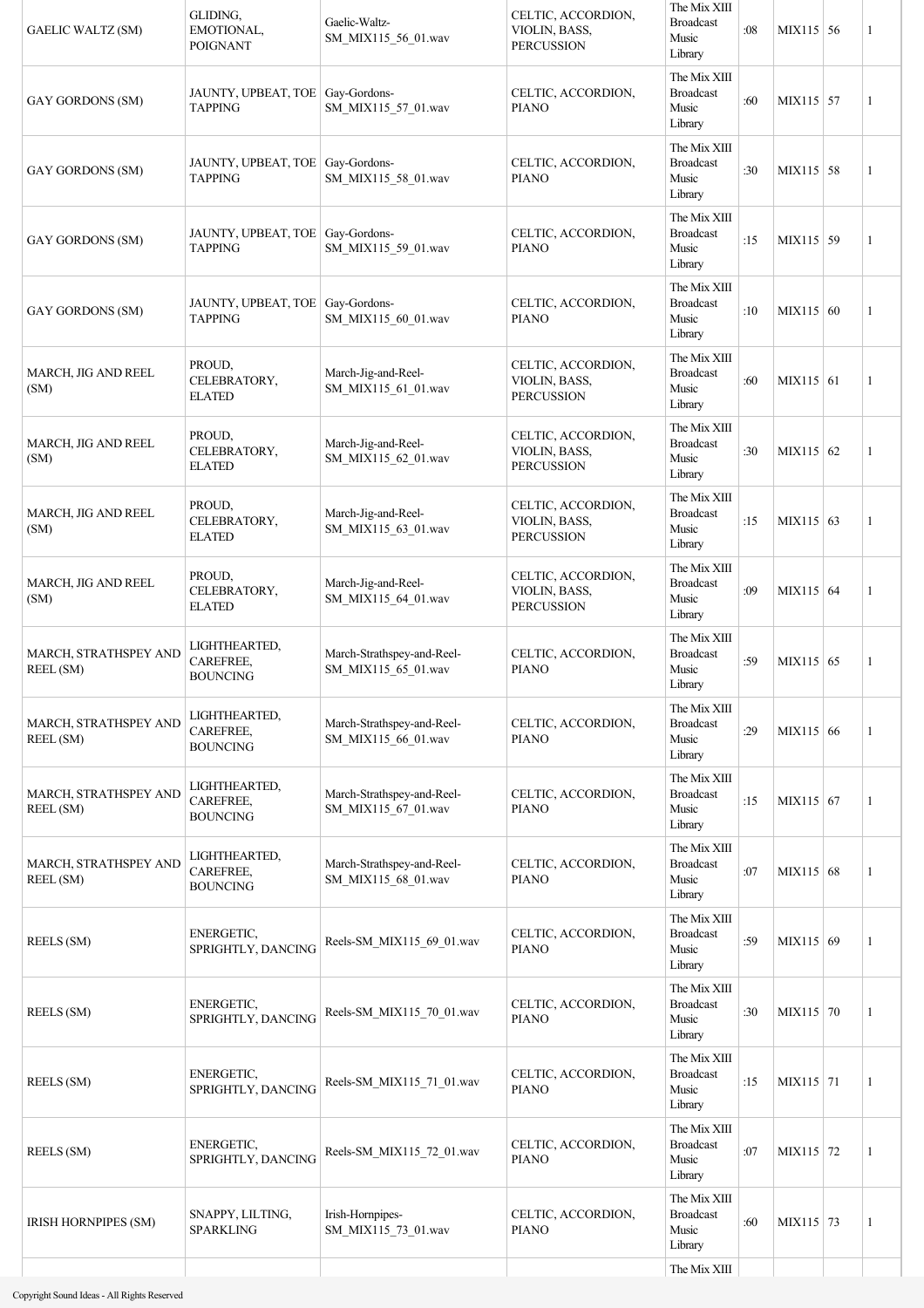| <b>IRISH HORNPIPES (SM)</b>          | SNAPPY, LILTING,<br><b>SPARKLING</b>          | Irish-Hornpipes-<br>SM_MIX115_74_01.wav       | CELTIC, ACCORDION,<br><b>PIANO</b>                       | <b>Broadcast</b><br>Music<br>Library                 | :30 | MIX115 74   | 1 |
|--------------------------------------|-----------------------------------------------|-----------------------------------------------|----------------------------------------------------------|------------------------------------------------------|-----|-------------|---|
| <b>IRISH HORNPIPES (SM)</b>          | SNAPPY, LILTING,<br><b>SPARKLING</b>          | Irish-Hornpipes-<br>SM_MIX115_75_01.wav       | CELTIC, ACCORDION,<br><b>PIANO</b>                       | The Mix XIII<br><b>Broadcast</b><br>Music<br>Library | :15 | MIX115 75   | 1 |
| <b>IRISH HORNPIPES (SM)</b>          | SNAPPY, LILTING,<br><b>SPARKLING</b>          | Irish-Hornpipes-<br>SM_MIX115_76_01.wav       | CELTIC, ACCORDION,<br><b>PIANO</b>                       | The Mix XIII<br><b>Broadcast</b><br>Music<br>Library | :09 | MIX115 76   | 1 |
| AMERICAN IRISH MEDLEY<br>(SM)        | STROLLING,<br><b>SWAYING, POSITIVE</b>        | American-Irish-Medley-<br>SM_MIX115_77_01.wav | CELTIC, ACCORDION,<br><b>PIANO</b>                       | The Mix XIII<br><b>Broadcast</b><br>Music<br>Library | :60 | MIX115 77   | 1 |
| AMERICAN IRISH MEDLEY<br>(SM)        | STROLLING,<br><b>SWAYING, POSITIVE</b>        | American-Irish-Medley-<br>SM_MIX115_78_01.wav | CELTIC, ACCORDION,<br><b>PIANO</b>                       | The Mix XIII<br><b>Broadcast</b><br>Music<br>Library | :30 | MIX115 78   | 1 |
| AMERICAN IRISH MEDLEY<br>(SM)        | STROLLING,<br><b>SWAYING, POSITIVE</b>        | American-Irish-Medley-<br>SM MIX115 79 01.wav | CELTIC, ACCORDION,<br><b>PIANO</b>                       | The Mix XIII<br><b>Broadcast</b><br>Music<br>Library | :15 | MIX115 79   | 1 |
| <b>AMERICAN IRISH MEDLEY</b><br>(SM) | STROLLING,<br><b>SWAYING, POSITIVE</b>        | American-Irish-Medley-<br>SM_MIX115_80_01.wav | CELTIC, ACCORDION,<br><b>PIANO</b>                       | The Mix XIII<br><b>Broadcast</b><br>Music<br>Library | :09 | MIX115 80   | 1 |
| SCOTTISH WALTZ (SM)                  | SWIRLING,<br>REMINISCING,<br><b>HEARTFELT</b> | Scottish-Waltz-<br>SM_MIX115_81_01.wav        | CELTIC, ACCORDION                                        | The Mix XIII<br><b>Broadcast</b><br>Music<br>Library | :60 | MIX115 81   | 1 |
| SCOTTISH WALTZ (SM)                  | SWIRLING,<br>REMINISCING,<br><b>HEARTFELT</b> | Scottish-Waltz-<br>SM_MIX115_82_01.wav        | CELTIC, ACCORDION                                        | The Mix XIII<br><b>Broadcast</b><br>Music<br>Library | :30 | MIX115 82   | 1 |
| SCOTTISH WALTZ (SM)                  | SWIRLING,<br>REMINISCING,<br><b>HEARTFELT</b> | Scottish-Waltz-<br>SM_MIX115_83_01.wav        | CELTIC, ACCORDION                                        | The Mix XIII<br><b>Broadcast</b><br>Music<br>Library | :15 | MIX115 83   | 1 |
| SCOTTISH WALTZ (SM)                  | SWIRLING,<br>REMINISCING,<br><b>HEARTFELT</b> | Scottish-Waltz-<br>SM_MIX115_84_01.wav        | CELTIC, ACCORDION                                        | The Mix XIII<br><b>Broadcast</b><br>Music<br>Library | :10 | MIX115 84   | 1 |
| <b>CANADIAN BARN DANCE</b><br>(SM)   | LYRIC, RIPPLING,<br><b>CRISP</b>              | Canadian-Barn-Dance-<br>SM MIX115 85 01.wav   | CELTIC, ACCORDION,<br>VIOLIN, BASS,<br><b>PERCUSSION</b> | The Mix XIII<br><b>Broadcast</b><br>Music<br>Library | :60 | MIX115 85   | 1 |
| CANADIAN BARN DANCE<br>(SM)          | LYRIC, RIPPLING,<br><b>CRISP</b>              | Canadian-Barn-Dance-<br>SM_MIX115_86_01.wav   | CELTIC, ACCORDION,<br>VIOLIN, BASS,<br><b>PERCUSSION</b> | The Mix XIII<br><b>Broadcast</b><br>Music<br>Library | :30 | MIX115 86   | 1 |
| CANADIAN BARN DANCE<br>(SM)          | LYRIC, RIPPLING,<br><b>CRISP</b>              | Canadian-Barn-Dance-<br>SM_MIX115_87_01.wav   | CELTIC, ACCORDION,<br>VIOLIN, BASS,<br><b>PERCUSSION</b> | The Mix XIII<br><b>Broadcast</b><br>Music<br>Library | :15 | MIX115 87   | 1 |
| CANADIAN BARN DANCE<br>(SM)          | LYRIC, RIPPLING,<br><b>CRISP</b>              | Canadian-Barn-Dance-<br>SM MIX115 88 01.wav   | CELTIC, ACCORDION,<br>VIOLIN, BASS,<br><b>PERCUSSION</b> | The Mix XIII<br><b>Broadcast</b><br>Music<br>Library | :08 | MIX115 88   | 1 |
| HIGHLAND SCOTTISCHE<br>(SM)          | FORMAL,<br>DELIBERATE,<br><b>INVITING</b>     | Highland-Scottische-<br>SM_MIX115_89_01.wav   | CELTIC, ACCORDION,<br><b>BASS, PERCUSSION</b>            | The Mix XIII<br><b>Broadcast</b><br>Music<br>Library | :60 | MIX115 89   | 1 |
| HIGHLAND SCOTTISCHE<br>(SM)          | FORMAL,<br>DELIBERATE,<br><b>INVITING</b>     | Highland-Scottische-<br>SM_MIX115_90_01.wav   | CELTIC, ACCORDION,<br><b>BASS, PERCUSSION</b>            | The Mix XIII<br><b>Broadcast</b><br>Music<br>Library | :30 | MIX115 90   | 1 |
| HIGHLAND SCOTTISCHE<br>(SM)          | FORMAL,<br>DELIBERATE,<br><b>INVITING</b>     | Highland-Scottische-<br>SM_MIX115_91_01.wav   | CELTIC, ACCORDION,<br><b>BASS, PERCUSSION</b>            | The Mix XIII<br><b>Broadcast</b><br>Music<br>Library | :15 | $MIX115$ 91 | 1 |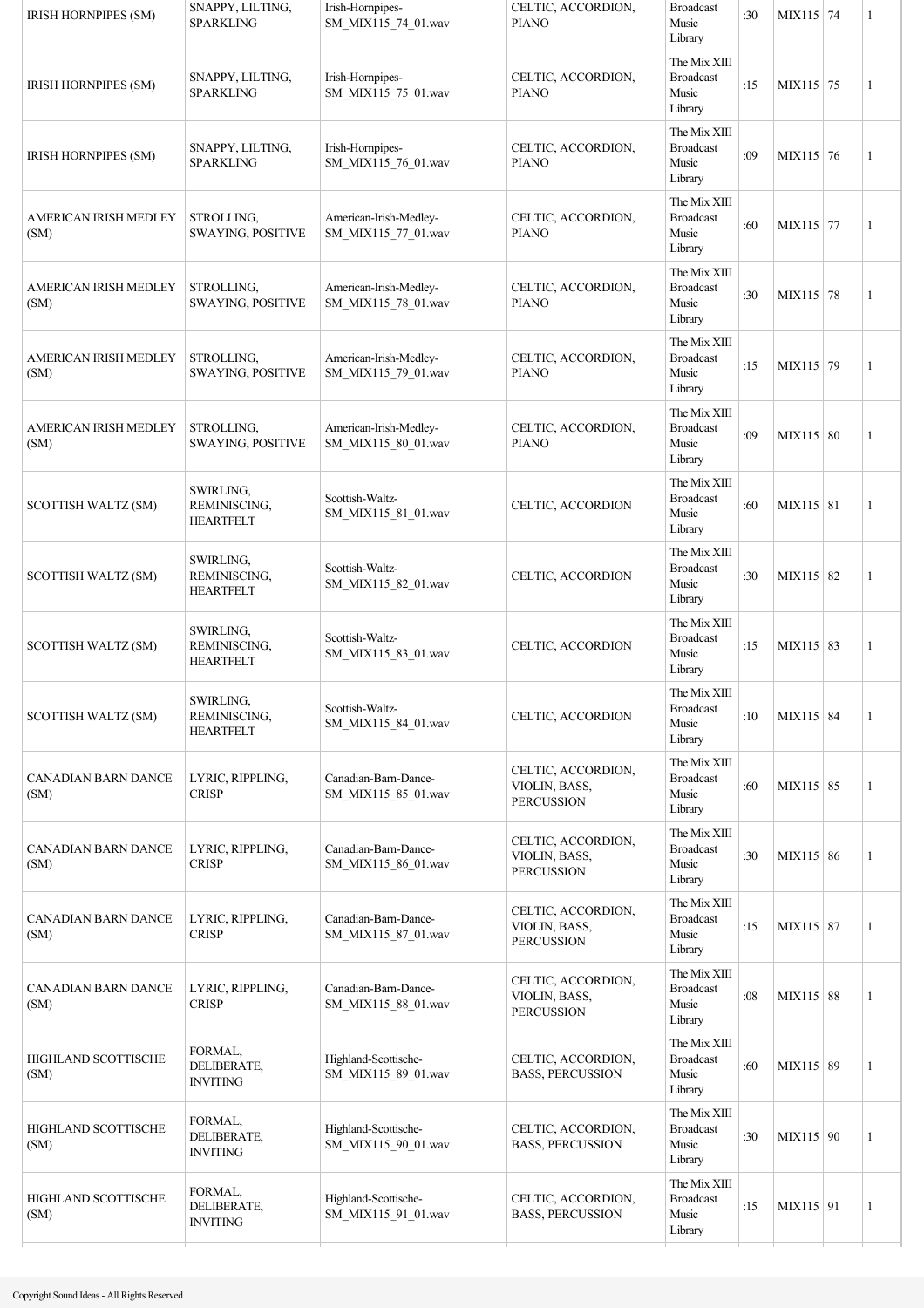| The Mix XIII<br>FLOWING.<br><b>Broadcast</b><br>CELTIC, ACCORDION,<br>:60<br>IRISH JIG (SM)<br>Irish-Jig-SM MIX115 93 01.wav<br><b>INFECTIOUS, FESTIVE</b><br><b>PIANO</b><br>Music                                                             | MIX115 93       |                |
|-------------------------------------------------------------------------------------------------------------------------------------------------------------------------------------------------------------------------------------------------|-----------------|----------------|
| Library                                                                                                                                                                                                                                         |                 | 1              |
| The Mix XIII<br>FLOWING,<br>CELTIC, ACCORDION,<br><b>Broadcast</b><br>:30<br>Irish-Jig-SM MIX115 94 01.wav<br>IRISH JIG (SM)<br><b>INFECTIOUS, FESTIVE</b><br><b>PIANO</b><br>Music<br>Library                                                  | MIX115 94       | 1              |
| The Mix XIII<br>FLOWING,<br><b>Broadcast</b><br>CELTIC, ACCORDION,<br>:15<br>IRISH JIG (SM)<br>Irish-Jig-SM_MIX115_95_01.wav<br><b>INFECTIOUS, FESTIVE</b><br>Music<br><b>PIANO</b><br>Library                                                  | MIX115 95       | 1              |
| The Mix XIII<br>FLOWING,<br><b>Broadcast</b><br>CELTIC, ACCORDION,<br>Irish-Jig-SM_MIX115_96_01.wav<br>:11<br>IRISH JIG (SM)<br><b>INFECTIOUS, FESTIVE</b><br><b>PIANO</b><br>Music<br>Library                                                  | MIX115 96       | 1              |
| The Mix XIII<br>WISTFUL,<br><b>Broadcast</b><br>CELTIC, ACCORDION,<br>IRISH SET (SM)<br>NOSTALGIC,<br>Irish-Set-SM_MIX115_97_01.wav<br>:60<br><b>BASS, PERCUSSION</b><br>Music<br><b>CHANGEABLE</b><br>Library                                  | MIX115 97       | 1              |
| The Mix XIII<br>WISTFUL,<br><b>Broadcast</b><br>CELTIC, ACCORDION,<br>IRISH SET (SM)<br>NOSTALGIC,<br>Irish-Set-SM_MIX115_98_01.wav<br>:30<br><b>BASS, PERCUSSION</b><br>Music<br><b>CHANGEABLE</b><br>Library                                  | MIX115 98       | 1              |
| The Mix XIII<br>WISTFUL,<br><b>Broadcast</b><br>CELTIC, ACCORDION,<br>NOSTALGIC,<br>Irish-Set-SM_MIX115_99_01.wav<br>:14<br><b>IRISH SET (SM)</b><br><b>BASS, PERCUSSION</b><br>Music<br><b>CHANGEABLE</b><br>Library                           | MIX115 99       | 1              |
| The Mix XIII<br>WISTFUL,<br><b>Broadcast</b><br>CELTIC, ACCORDION,<br>IRISH SET (SM)<br>NOSTALGIC,<br>Irish-Set-SM_MIX115_99_02.wav<br>:06<br><b>BASS, PERCUSSION</b><br>Music<br><b>CHANGEABLE</b><br>Library                                  | MIX115 99       | $\overline{2}$ |
| The Mix XIII<br>HURRIED,<br>JAZZ, HORNS,<br>Minutes-to-<br><b>Broadcast</b><br><b>BREATHLESS,</b><br>PERCUSSION,<br>MINUTES TO SPARE<br>:60<br>Spare_MIX116_01_01.wav<br>Music<br><b>TURBULENT</b><br><b>SAXOPHONE</b><br>Library               | $MIX116 \mid 1$ | 1              |
| The Mix XIII<br>HURRIED,<br>JAZZ, HORNS,<br><b>Broadcast</b><br>Minutes-to-<br>:30<br>MINUTES TO SPARE<br><b>BREATHLESS,</b><br>PERCUSSION,<br>Spare MIX116 02 01.wav<br>Music<br><b>TURBULENT</b><br><b>SAXOPHONE</b><br>Library               | $MIX116$ 2      | $\mathbf{1}$   |
| The Mix XIII<br><b>HURRIED,</b><br>JAZZ, HORNS,<br>Minutes-to-<br><b>Broadcast</b><br>:15<br><b>MINUTES TO SPARE</b><br><b>BREATHLESS,</b><br>PERCUSSION,<br>Spare_MIX116_03_01.wav<br>Music<br><b>TURBULENT</b><br><b>SAXOPHONE</b><br>Library | $MIX116 \mid 3$ | $\mathbf{1}$   |
| The Mix XIII<br>JAZZ, HORNS, PIANO,<br>Walk-Dont-<br><b>Broadcast</b><br>TENSE, UNCERTAIN,<br>PERCUSSION,<br>:60<br>WALK DON'T WALK<br><b>JUMBLED</b><br>Walk_MIX116_04_01.wav<br>Music<br><b>SAXOPHONE</b><br>Library                          | $MIX116 \mid 4$ | $\mathbf{1}$   |
| The Mix XIII<br>JAZZ, HORNS, PIANO,<br>Walk-Dont-<br><b>Broadcast</b><br>TENSE, UNCERTAIN,<br>:30<br>PERCUSSION,<br>WALK DON'T WALK<br><b>JUMBLED</b><br>Walk_MIX116_05_01.wav<br>Music<br><b>SAXOPHONE</b><br>Library                          | $MIX116 \mid 5$ | $\mathbf{1}$   |
| The Mix XIII<br>JAZZ, HORNS, PIANO,<br>Walk-Dont-<br>TENSE, UNCERTAIN,<br><b>Broadcast</b><br>PERCUSSION,<br>:15<br>WALK DON'T WALK<br><b>JUMBLED</b><br>Walk_MIX116_06_01.wav<br>Music<br><b>SAXOPHONE</b><br>Library                          | MIX116 6        | 1              |
| The Mix XIII<br>JAZZ, HORNS, PIANO,<br>Walk-Dont-<br><b>Broadcast</b><br>TENSE, UNCERTAIN,<br>PERCUSSION,<br>WALK DON'T WALK<br>:10<br><b>JUMBLED</b><br>Walk_MIX116_06_02.wav<br>Music<br><b>SAXOPHONE</b><br>Library                          | MIX116 6        | $\overline{2}$ |
| The Mix XIII<br>JAZZ, HORNS, PIANO,<br>URGENT, UNTAMED,<br><b>Broadcast</b><br>PERCUSSION,<br><b>SAPPHIRE BLUE</b><br>Sapphire-Blue_MIX116_07_01.wav<br>:60<br><b>FRENETIC</b><br>Music<br><b>SAXOPHONE</b><br>Library                          | $MIX116$ 7      | 1              |
| The Mix XIII<br>JAZZ, HORNS, PIANO,<br>URGENT, UNTAMED,<br><b>Broadcast</b><br>PERCUSSION,<br><b>SAPPHIRE BLUE</b><br>Sapphire-Blue_MIX116_08_01.wav<br>:30<br><b>FRENETIC</b><br>Music<br><b>SAXOPHONE</b><br>Library                          | $MIX116 \mid 8$ | 1              |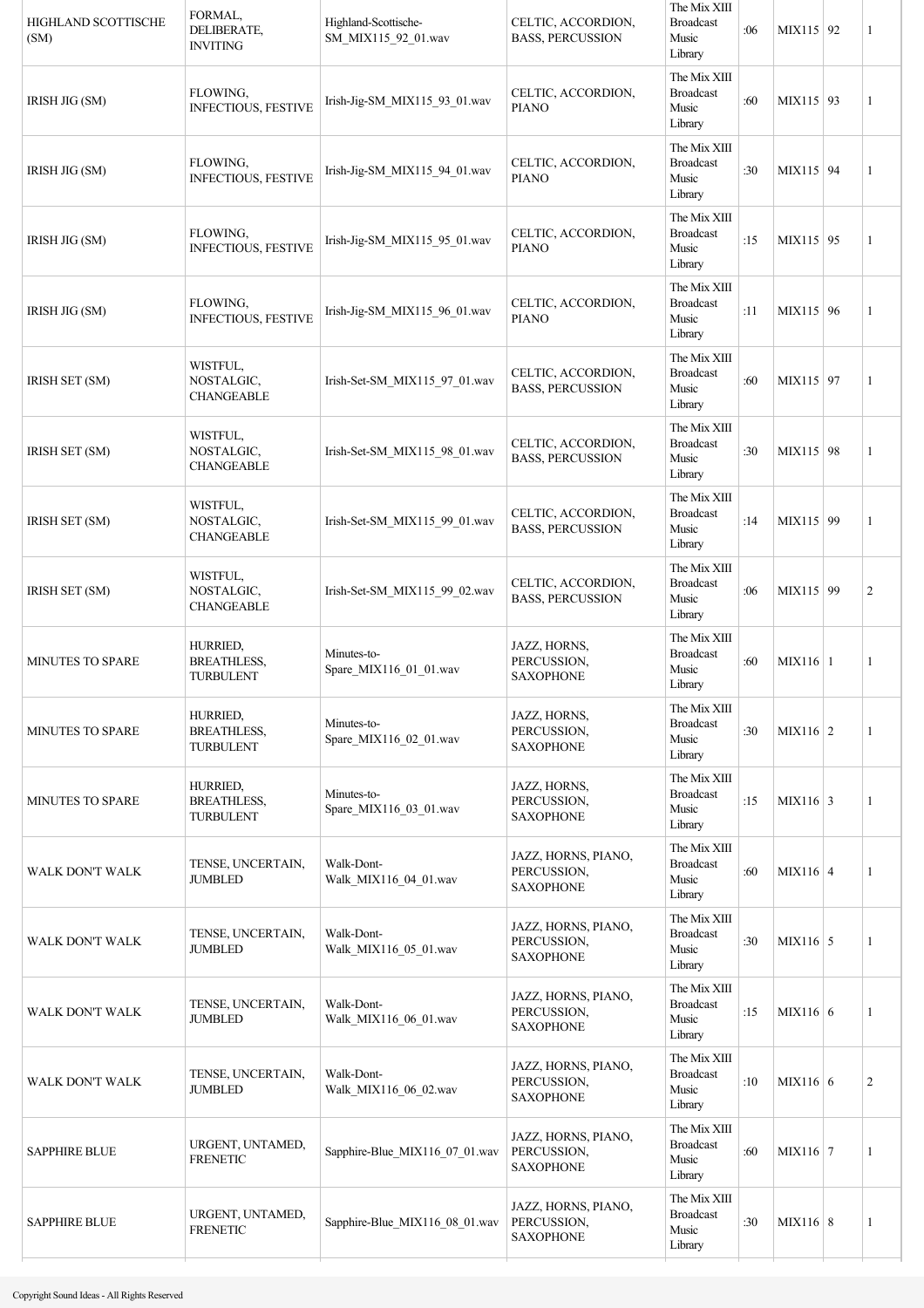| <b>SAPPHIRE BLUE</b>   | URGENT, UNTAMED,<br><b>FRENETIC</b>                     | Sapphire-Blue_MIX116_09_01.wav       | JAZZ, HORNS, PIANO,<br>PERCUSSION,<br><b>SAXOPHONE</b> | The Mix XIII<br><b>Broadcast</b><br>Music<br>Library | :15 | MIX116 9    | 1              |
|------------------------|---------------------------------------------------------|--------------------------------------|--------------------------------------------------------|------------------------------------------------------|-----|-------------|----------------|
| <b>SAPPHIRE BLUE</b>   | URGENT, UNTAMED,<br><b>FRENETIC</b>                     | Sapphire-Blue MIX116 09 02.wav       | JAZZ, HORNS, PIANO,<br>PERCUSSION,<br><b>SAXOPHONE</b> | The Mix XIII<br><b>Broadcast</b><br>Music<br>Library | :11 | MIX116 9    | $\overline{2}$ |
| <b>HIGH ROLLER</b>     | BUSTLING,<br><b>BANTERING,</b><br><b>COUNTERPOINTED</b> | High-Roller_MIX116_10_01.wav         | JAZZ, HORNS, PIANO,<br><b>PERCUSSION</b>               | The Mix XIII<br><b>Broadcast</b><br>Music<br>Library | :60 | MIX116 10   | 1              |
| <b>HIGH ROLLER</b>     | BUSTLING,<br><b>BANTERING,</b><br><b>COUNTERPOINTED</b> | High-Roller_MIX116_11_01.wav         | JAZZ, HORNS, PIANO,<br><b>PERCUSSION</b>               | The Mix XIII<br><b>Broadcast</b><br>Music<br>Library | :29 | MIX116 11   | 1              |
| <b>HIGH ROLLER</b>     | BUSTLING,<br><b>BANTERING,</b><br><b>COUNTERPOINTED</b> | High-Roller MIX116 12 01.wav         | JAZZ, HORNS, PIANO,<br><b>PERCUSSION</b>               | The Mix XIII<br><b>Broadcast</b><br>Music<br>Library | :15 | MIX116 12   | 1              |
| <b>HIGH ROLLER</b>     | BUSTLING,<br><b>BANTERING,</b><br><b>COUNTERPOINTED</b> | High-Roller_MIX116_12_02.wav         | JAZZ, HORNS, PIANO,<br><b>PERCUSSION</b>               | The Mix XIII<br><b>Broadcast</b><br>Music<br>Library | :08 | MIX116 12   | $\overline{2}$ |
| <b>TURN THE CORNER</b> | ENTICING,<br>FLIRTATIOUS,<br><b>STEALTHY</b>            | Turn-the-<br>Corner_MIX116_13_01.wav | JAZZ, BIG BAND                                         | The Mix XIII<br><b>Broadcast</b><br>Music<br>Library | :60 | MIX116   13 | 1              |
| TURN THE CORNER        | ENTICING,<br>FLIRTATIOUS,<br><b>STEALTHY</b>            | Turn-the-<br>Corner_MIX116_14_01.wav | JAZZ, BIG BAND                                         | The Mix XIII<br><b>Broadcast</b><br>Music<br>Library | :30 | MIX116 14   | 1              |
| TURN THE CORNER        | ENTICING,<br>FLIRTATIOUS,<br><b>STEALTHY</b>            | Turn-the-<br>Corner_MIX116_15_01.wav | JAZZ, BIG BAND                                         | The Mix XIII<br><b>Broadcast</b><br>Music<br>Library | :15 | MIX116 15   | 1              |
| TURN THE CORNER        | ENTICING,<br>FLIRTATIOUS,<br><b>STEALTHY</b>            | Turn-the-<br>Corner_MIX116_15_02.wav | JAZZ, BIG BAND                                         | The Mix XIII<br><b>Broadcast</b><br>Music<br>Library | :11 | MIX116 15   | $\sqrt{2}$     |
| <b>SCRAMBLED EGGS</b>  | DRAMATIC,<br>CLANDESTINE,<br><b>DANGEROUS</b>           | Scrambled-<br>Eggs MIX116 16 01.wav  | JAZZ, HORNS, PIANO,<br>PERCUSSION,<br><b>SAXOPHONE</b> | The Mix XIII<br><b>Broadcast</b><br>Music<br>Library | :60 | MIX116 16   | $\mathbf{1}$   |
| <b>SCRAMBLED EGGS</b>  | DRAMATIC,<br>CLANDESTINE,<br><b>DANGEROUS</b>           | Scrambled-<br>Eggs_MIX116_17_01.wav  | JAZZ, HORNS, PIANO,<br>PERCUSSION,<br><b>SAXOPHONE</b> | The Mix XIII<br><b>Broadcast</b><br>Music<br>Library | :30 | MIX116   17 | $\mathbf{1}$   |
| <b>SCRAMBLED EGGS</b>  | DRAMATIC,<br>CLANDESTINE,<br><b>DANGEROUS</b>           | Scrambled-<br>Eggs_MIX116_18_01.wav  | JAZZ, HORNS, PIANO,<br>PERCUSSION,<br><b>SAXOPHONE</b> | The Mix XIII<br><b>Broadcast</b><br>Music<br>Library | :15 | MIX116 18   | $\overline{1}$ |
| <b>SCRAMBLED EGGS</b>  | DRAMATIC,<br>CLANDESTINE,<br><b>DANGEROUS</b>           | Scrambled-<br>Eggs_MIX116_18_02.wav  | JAZZ, HORNS, PIANO,<br>PERCUSSION,<br><b>SAXOPHONE</b> | The Mix XIII<br><b>Broadcast</b><br>Music<br>Library | :10 | MIX116   18 | $\overline{2}$ |
| <b>INTROSPECTIVE</b>   | RANDOM, TUMBLING,<br><b>NIMBLE</b>                      | Introspective_MIX116_19_01.wav       | JAZZ, PIANO,<br>SAXOPHONE, VIBES,<br><b>PERCUSSION</b> | The Mix XIII<br><b>Broadcast</b><br>Music<br>Library | :60 | MIX116   19 | 1              |
| <b>INTROSPECTIVE</b>   | RANDOM, TUMBLING,<br><b>NIMBLE</b>                      | Introspective MIX116 20 01.wav       | JAZZ, PIANO,<br>SAXOPHONE, VIBES,<br><b>PERCUSSION</b> | The Mix XIII<br><b>Broadcast</b><br>Music<br>Library | :30 | MIX116 20   | $\mathbf{1}$   |
| <b>INTROSPECTIVE</b>   | RANDOM, TUMBLING,<br><b>NIMBLE</b>                      | Introspective_MIX116_21_01.wav       | JAZZ, PIANO,<br>SAXOPHONE, VIBES,<br><b>PERCUSSION</b> | The Mix XIII<br><b>Broadcast</b><br>Music<br>Library | :15 | MIX116 21   | 1              |
| <b>QUESTION MARK</b>   | SPIRITED, ENERGETIC,<br><b>INTRICATE</b>                | Question-<br>Mark_MIX116_22_01.wav   | JAZZ, VIBES, PIANO, BASS,<br><b>PERCUSSION</b>         | The Mix XIII<br><b>Broadcast</b><br>Music<br>Library | :60 | MIX116 22   | 1              |
|                        |                                                         |                                      |                                                        | The Mix XIII                                         |     |             |                |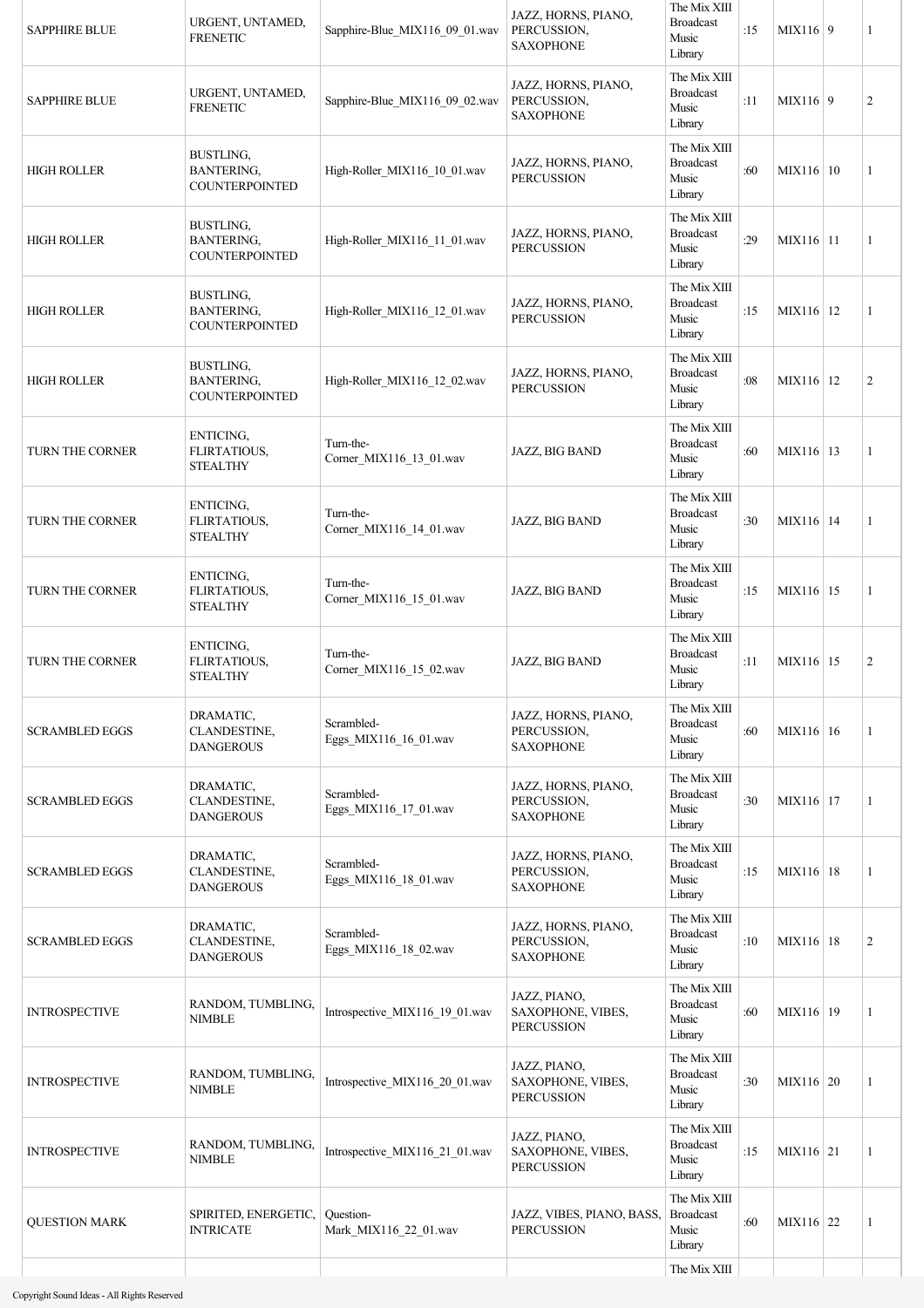| <b>OUESTION MARK</b>   | SPIRITED, ENERGETIC,<br><b>INTRICATE</b> | Question-<br>Mark_MIX116_23_01.wav   | JAZZ, VIBES, PIANO, BASS,<br><b>PERCUSSION</b>    | <b>Broadcast</b><br>Music<br>Library                 | :30 | MIX116 23 | 1              |
|------------------------|------------------------------------------|--------------------------------------|---------------------------------------------------|------------------------------------------------------|-----|-----------|----------------|
| <b>QUESTION MARK</b>   | SPIRITED, ENERGETIC,<br><b>INTRICATE</b> | Question-<br>Mark MIX116 24 01.wav   | JAZZ, VIBES, PIANO, BASS,<br><b>PERCUSSION</b>    | The Mix XIII<br><b>Broadcast</b><br>Music<br>Library | :15 | MIX116 24 | 1              |
| <b>QUESTION MARK</b>   | SPIRITED, ENERGETIC,<br><b>INTRICATE</b> | Question-<br>Mark MIX116 24 02.wav   | JAZZ, VIBES, PIANO, BASS,<br><b>PERCUSSION</b>    | The Mix XIII<br><b>Broadcast</b><br>Music<br>Library | :09 | MIX116 24 | $\overline{c}$ |
| PARTING GLANCES        | <b>INTIMATE,</b><br>HAUNTING, DREAMY     | Parting-<br>Glances_MIX116_25_01.wav | JAZZ, SAXOPHONE,<br>HORNS, FLUTE                  | The Mix XIII<br><b>Broadcast</b><br>Music<br>Library | :60 | MIX116 25 | 1              |
| PARTING GLANCES        | <b>INTIMATE,</b><br>HAUNTING, DREAMY     | Parting-<br>Glances_MIX116_26_01.wav | JAZZ, SAXOPHONE,<br>HORNS, FLUTE                  | The Mix XIII<br><b>Broadcast</b><br>Music<br>Library | :30 | MIX116 26 | $\mathbf{1}$   |
| PARTING GLANCES        | <b>INTIMATE,</b><br>HAUNTING, DREAMY     | Parting-<br>Glances_MIX116_27_01.wav | JAZZ, SAXOPHONE,<br>HORNS, FLUTE                  | The Mix XIII<br><b>Broadcast</b><br>Music<br>Library | :15 | MIX116 27 | 1              |
| PARTING GLANCES        | <b>INTIMATE,</b><br>HAUNTING, DREAMY     | Parting-<br>Glances MIX116 27 02.wav | JAZZ, SAXOPHONE,<br>HORNS, FLUTE                  | The Mix XIII<br><b>Broadcast</b><br>Music<br>Library | :10 | MIX116 27 | $\overline{c}$ |
| <b>AUDIENCE OF ONE</b> | SERENE, WISTFUL,<br><b>BUBBLY</b>        | Audience-of-<br>One_MIX116_28_01.wav | JAZZ, PIANO, BASS,<br><b>PERCUSSION</b>           | The Mix XIII<br><b>Broadcast</b><br>Music<br>Library | :60 | MIX116 28 | 1              |
| <b>AUDIENCE OF ONE</b> | SERENE, WISTFUL,<br><b>BUBBLY</b>        | Audience-of-<br>One_MIX116_29_01.wav | JAZZ, PIANO, BASS,<br><b>PERCUSSION</b>           | The Mix XIII<br><b>Broadcast</b><br>Music<br>Library | :30 | MIX116 29 | 1              |
| <b>AUDIENCE OF ONE</b> | SERENE, WISTFUL,<br><b>BUBBLY</b>        | Audience-of-<br>One_MIX116_30_01.wav | JAZZ, PIANO, BASS,<br><b>PERCUSSION</b>           | The Mix XIII<br><b>Broadcast</b><br>Music<br>Library | :16 | MIX116 30 | 1              |
| <b>AUDIENCE OF ONE</b> | SERENE, WISTFUL,<br><b>BUBBLY</b>        | Audience-of-<br>One_MIX116_30_02.wav | JAZZ, PIANO, BASS,<br><b>PERCUSSION</b>           | The Mix XIII<br><b>Broadcast</b><br>Music<br>Library | :12 | MIX116 30 | $\overline{c}$ |
| <b>TROPICAL SUNSET</b> | WARM, WISTFUL,<br><b>HAUNTING</b>        | Tropical-<br>Sunset_MIX116_31_01.wav | JAZZ, PIANO,<br>SAXOPHONE, VOCAL<br><b>CHORUS</b> | The Mix XIII<br><b>Broadcast</b><br>Music<br>Library | :60 | MIX116 31 | 1              |
| <b>TROPICAL SUNSET</b> | WARM, WISTFUL,<br><b>HAUNTING</b>        | Tropical-<br>Sunset_MIX116_32_01.wav | JAZZ, PIANO,<br>SAXOPHONE, VOCAL<br><b>CHORUS</b> | The Mix XIII<br><b>Broadcast</b><br>Music<br>Library | :30 | MIX116 32 | 1              |
| <b>TROPICAL SUNSET</b> | WARM, WISTFUL,<br><b>HAUNTING</b>        | Tropical-<br>Sunset_MIX116_33_01.wav | JAZZ, PIANO,<br>SAXOPHONE, VOCAL<br><b>CHORUS</b> | The Mix XIII<br><b>Broadcast</b><br>Music<br>Library | :15 | MIX116 33 | 1              |
| <b>TROPICAL SUNSET</b> | WARM, WISTFUL,<br><b>HAUNTING</b>        | Tropical-<br>Sunset_MIX116_33_02.wav | JAZZ, PIANO,<br>SAXOPHONE, VOCAL<br><b>CHORUS</b> | The Mix XIII<br><b>Broadcast</b><br>Music<br>Library | :12 | MIX116 33 | $\overline{c}$ |
| <b>URBAN SWING</b>     | BUSTLING, AGILE,<br><b>ENTHUSIASTIC</b>  | Urban-Swing_MIX116_34_01.wav         | JAZZ, BIG BAND                                    | The Mix XIII<br><b>Broadcast</b><br>Music<br>Library | :60 | MIX116 34 | 1              |
| <b>URBAN SWING</b>     | BUSTLING, AGILE,<br><b>ENTHUSIASTIC</b>  | Urban-Swing MIX116 35 01.wav         | JAZZ, BIG BAND                                    | The Mix XIII<br><b>Broadcast</b><br>Music<br>Library | :30 | MIX116 35 | 1              |
| <b>URBAN SWING</b>     | BUSTLING, AGILE,<br><b>ENTHUSIASTIC</b>  | Urban-Swing_MIX116_36_01.wav         | JAZZ, BIG BAND                                    | The Mix XIII<br><b>Broadcast</b><br>Music<br>Library | :15 | MIX116 36 | 1              |
|                        |                                          |                                      |                                                   | The Mix XIII                                         |     |           |                |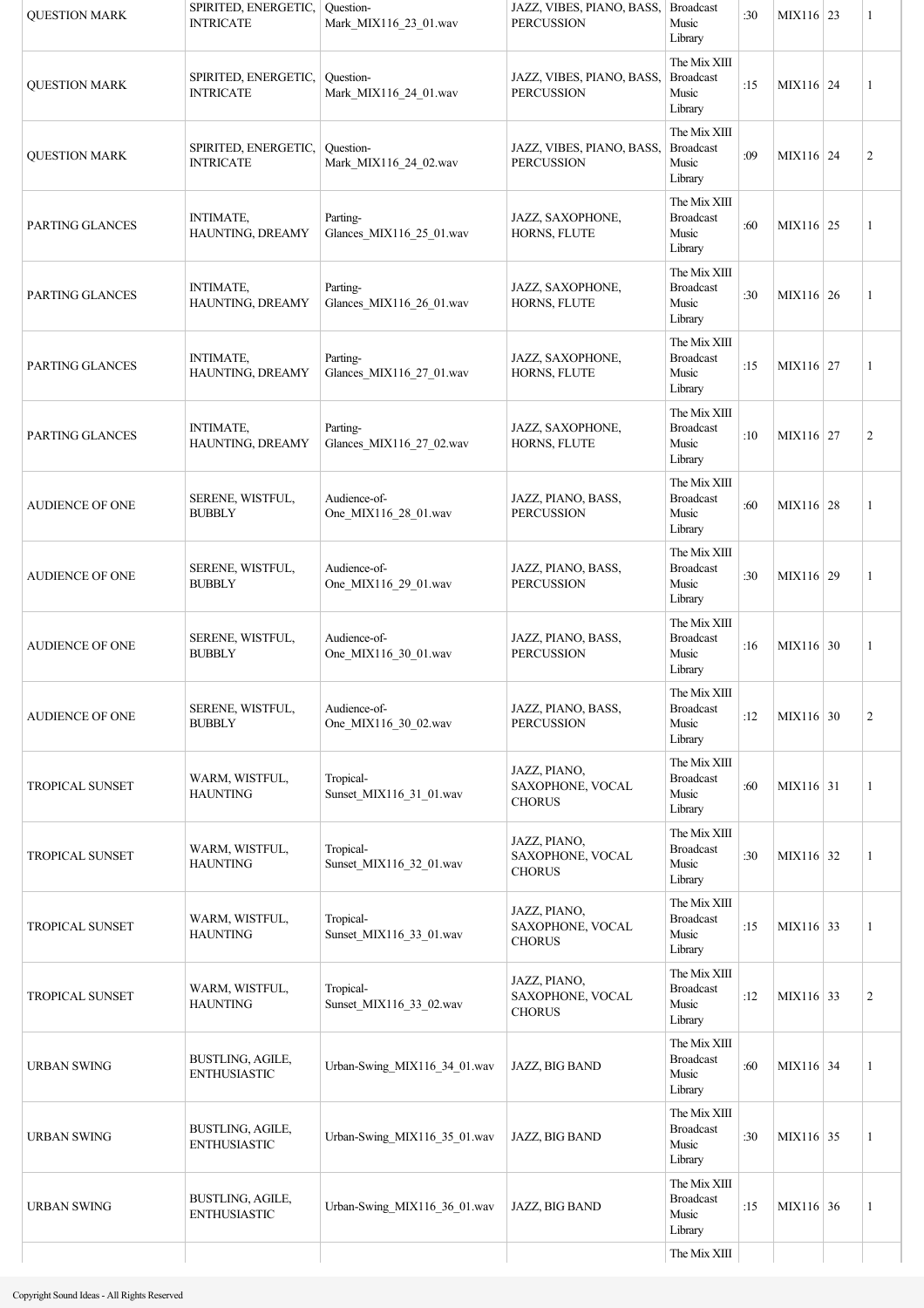| <b>URBAN SWING</b>       | BUSTLING, AGILE,<br><b>ENTHUSIASTIC</b>          | Urban-Swing MIX116 36 02.wav           | JAZZ, BIG BAND                              | <b>Broadcast</b><br>Music<br>Library                 | :10  | MIX116 36   | $\mathfrak{2}$ |
|--------------------------|--------------------------------------------------|----------------------------------------|---------------------------------------------|------------------------------------------------------|------|-------------|----------------|
| <b>LOOKING FOR CLUES</b> | ENERGETIC,<br>IMPETUOUS,<br><b>TUMBLING</b>      | Looking-for-<br>Clues_MIX116_37_01.wav | JAZZ, PIANO, BASS,<br><b>PERCUSSION</b>     | The Mix XIII<br><b>Broadcast</b><br>Music<br>Library | :60  | MIX116 37   | 1              |
| <b>LOOKING FOR CLUES</b> | ENERGETIC,<br>IMPETUOUS,<br><b>TUMBLING</b>      | Looking-for-<br>Clues MIX116 38 01.wav | JAZZ, PIANO, BASS,<br><b>PERCUSSION</b>     | The Mix XIII<br><b>Broadcast</b><br>Music<br>Library | :30  | MIX116 38   | 1              |
| <b>LOOKING FOR CLUES</b> | ENERGETIC,<br>IMPETUOUS,<br><b>TUMBLING</b>      | Looking-for-<br>Clues_MIX116_39_01.wav | JAZZ, PIANO, BASS,<br><b>PERCUSSION</b>     | The Mix XIII<br><b>Broadcast</b><br>Music<br>Library | :15  | MIX116 39   | 1              |
| <b>LOOKING FOR CLUES</b> | ENERGETIC,<br>IMPETUOUS,<br><b>TUMBLING</b>      | Looking-for-<br>Clues_MIX116_39_02.wav | JAZZ, PIANO, BASS,<br><b>PERCUSSION</b>     | The Mix XIII<br><b>Broadcast</b><br>Music<br>Library | :08  | MIX116 39   | $\mathfrak{2}$ |
| EXIT <sub>72</sub> A     | SEEKING, ANXIOUS,<br><b>DISCORDANT</b>           | Exit-72A_MIX116_40_01.wav              | JAZZ, BASS, SAXOPHONE,<br>PIANO, PERCUSSION | The Mix XIII<br><b>Broadcast</b><br>Music<br>Library | :60  | MIX116 40   | 1              |
| EXIT <sub>72</sub> A     | SEEKING, ANXIOUS,<br><b>DISCORDANT</b>           | Exit-72A_MIX116_41_01.wav              | JAZZ, BASS, SAXOPHONE,<br>PIANO, PERCUSSION | The Mix XIII<br><b>Broadcast</b><br>Music<br>Library | :30  | MIX116 41   | 1              |
| EXIT <sub>72</sub> A     | SEEKING, ANXIOUS,<br><b>DISCORDANT</b>           | Exit-72A_MIX116_42_01.wav              | JAZZ, BASS, SAXOPHONE,<br>PIANO, PERCUSSION | The Mix XIII<br><b>Broadcast</b><br>Music<br>Library | :15  | MIX116 42   | 1              |
| EXIT <sub>72A</sub>      | SEEKING, ANXIOUS,<br><b>DISCORDANT</b>           | Exit-72A MIX116 42 02.wav              | JAZZ, BASS, SAXOPHONE,<br>PIANO, PERCUSSION | The Mix XIII<br><b>Broadcast</b><br>Music<br>Library | :10  | MIX116 42   | $\overline{c}$ |
| <b>IT'S ALL FOR YOU</b>  | SMOOTH,<br>EXPRESSIVE,<br><b>FLOATING</b>        | Its-All-for-<br>You MIX116 43 01.wav   | JAZZ, SAXOPHONE,<br>PIANO, BASS             | The Mix XIII<br><b>Broadcast</b><br>Music<br>Library | 1:01 | $MIX116$ 43 | $\mathbf{1}$   |
| <b>IT'S ALL FOR YOU</b>  | SMOOTH,<br><b>EXPRESSIVE,</b><br><b>FLOATING</b> | Its-All-for-<br>You_MIX116_44_01.wav   | JAZZ, SAXOPHONE,<br>PIANO, BASS             | The Mix XIII<br><b>Broadcast</b><br>Music<br>Library | :30  | MIX116 44   | 1              |
| IT'S ALL FOR YOU         | SMOOTH,<br>EXPRESSIVE,<br><b>FLOATING</b>        | Its-All-for-<br>You_MIX116_45_01.wav   | JAZZ, SAXOPHONE,<br>PIANO, BASS             | The Mix XIII<br><b>Broadcast</b><br>Music<br>Library | :15  | MIX116 45   | 1              |
| IT'S ALL FOR YOU         | SMOOTH,<br>EXPRESSIVE,<br><b>FLOATING</b>        | Its-All-for-<br>You_MIX116_45_02.wav   | JAZZ, SAXOPHONE,<br>PIANO, BASS             | The Mix XIII<br><b>Broadcast</b><br>Music<br>Library | :12  | MIX116 45   | $\overline{c}$ |
| FREE FORM FANCY          | RIPPLING,<br><b>INTROVERTED, EASY</b>            | Free-Form-<br>Fancy_MIX116_46_01.wav   | JAZZ, PIANO, BASS,<br><b>VOICES</b>         | The Mix XIII<br><b>Broadcast</b><br>Music<br>Library | :60  | MIX116 46   | 1              |
| FREE FORM FANCY          | RIPPLING,<br><b>INTROVERTED, EASY</b>            | Free-Form-<br>Fancy_MIX116_47_01.wav   | JAZZ, PIANO, BASS,<br><b>VOICES</b>         | The Mix XIII<br><b>Broadcast</b><br>Music<br>Library | :30  | MIX116 47   | 1              |
| FREE FORM FANCY          | RIPPLING,<br><b>INTROVERTED, EASY</b>            | Free-Form-<br>Fancy_MIX116_48_01.wav   | JAZZ, PIANO, BASS,<br><b>VOICES</b>         | The Mix XIII<br><b>Broadcast</b><br>Music<br>Library | :15  | MIX116 48   | 1              |
| <b>KEEPING IT COOL</b>   | COOL, CLANDESTINE,<br><b>SMOKY</b>               | Keeping-It-<br>Cool_MIX116_49_01.wav   | JAZZ, PIANO, BASS                           | The Mix XIII<br><b>Broadcast</b><br>Music<br>Library | :60  | MIX116 49   | 1              |
| <b>KEEPING IT COOL</b>   | COOL, CLANDESTINE,<br><b>SMOKY</b>               | Keeping-It-<br>Cool_MIX116_50_01.wav   | JAZZ, PIANO, BASS                           | The Mix XIII<br><b>Broadcast</b><br>Music<br>Library | :30  | MIX116 50   | 1              |
|                          |                                                  |                                        |                                             | The Mix XIII                                         |      |             |                |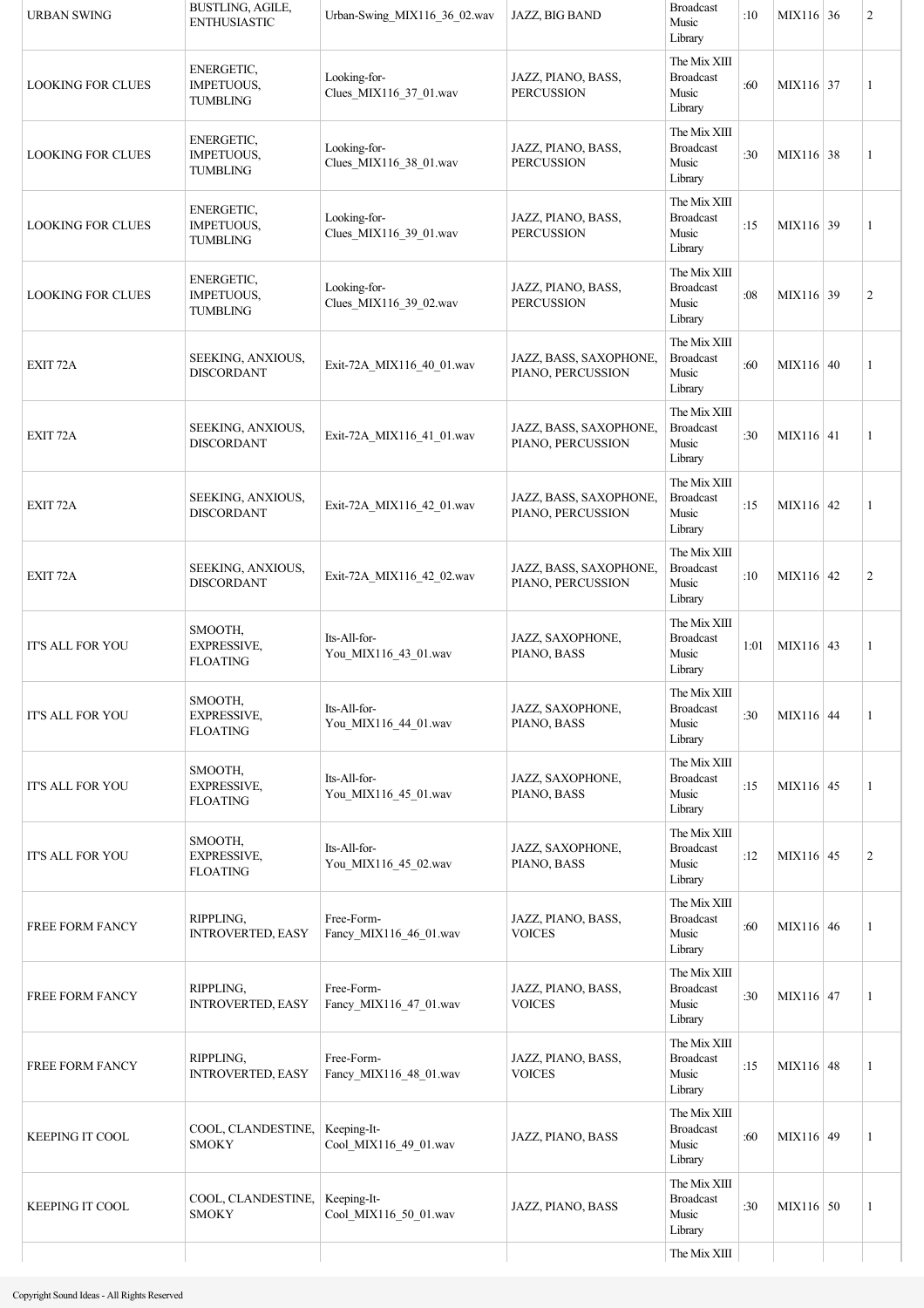| <b>KEEPING IT COOL</b>      | COOL, CLANDESTINE,<br><b>SMOKY</b>           | Keeping-It-<br>Cool_MIX116_51_01.wav       | JAZZ, PIANO, BASS                                               | <b>Broadcast</b><br>Music<br>Library                 | :14 | MIX116 51   | 1              |
|-----------------------------|----------------------------------------------|--------------------------------------------|-----------------------------------------------------------------|------------------------------------------------------|-----|-------------|----------------|
| <b>KEEPING IT COOL</b>      | COOL, CLANDESTINE,<br><b>SMOKY</b>           | Keeping-It-<br>Cool_MIX116_51_02.wav       | JAZZ, PIANO, BASS                                               | The Mix XIII<br><b>Broadcast</b><br>Music<br>Library | :07 | MIX116 51   | $\overline{c}$ |
| MELTING INTO MIDNIGHT       | SLOW, SULTRY,<br><b>MELLOW</b>               | Melting-into-<br>Midnight MIX116 52 01.wav | JAZZ, BASS, PIANO,<br><b>SAXOPHONE</b>                          | The Mix XIII<br><b>Broadcast</b><br>Music<br>Library | :60 | MIX116 52   | 1              |
| MELTING INTO MIDNIGHT       | SLOW, SULTRY,<br><b>MELLOW</b>               | Melting-into-<br>Midnight_MIX116_53_01.wav | JAZZ, BASS, PIANO,<br><b>SAXOPHONE</b>                          | The Mix XIII<br><b>Broadcast</b><br>Music<br>Library | :30 | $MIX116$ 53 | 1              |
| MELTING INTO MIDNIGHT       | SLOW, SULTRY,<br><b>MELLOW</b>               | Melting-into-<br>Midnight_MIX116_54_01.wav | JAZZ, BASS, PIANO,<br><b>SAXOPHONE</b>                          | The Mix XIII<br><b>Broadcast</b><br>Music<br>Library | :15 | MIX116 54   | 1              |
| RIGHT HERE RIGHT NOW        | GROOVIN',<br>SAUNTERING,<br><b>BECKONING</b> | Right-Here-Right-<br>Now_MIX116_55_01.wav  | JAZZ, ACOUSTIC GUITAR,<br>ELECTRIC GUITAR, PIANO<br><b>BASS</b> | The Mix XIII<br><b>Broadcast</b><br>Music<br>Library | :60 | MIX116 55   | 1              |
| <b>RIGHT HERE RIGHT NOW</b> | GROOVIN',<br>SAUNTERING,<br><b>BECKONING</b> | Right-Here-Right-<br>Now_MIX116_56_01.wav  | JAZZ, ACOUSTIC GUITAR,<br>ELECTRIC GUITAR, PIANO<br><b>BASS</b> | The Mix XIII<br><b>Broadcast</b><br>Music<br>Library | :30 | MIX116 56   | 1              |
| RIGHT HERE RIGHT NOW        | GROOVIN',<br>SAUNTERING,<br><b>BECKONING</b> | Right-Here-Right-<br>Now_MIX116_57_01.wav  | JAZZ, ACOUSTIC GUITAR,<br>ELECTRIC GUITAR, PIANO<br><b>BASS</b> | The Mix XIII<br><b>Broadcast</b><br>Music<br>Library | :15 | MIX116 57   | 1              |
| <b>RIGHT HERE RIGHT NOW</b> | GROOVIN',<br>SAUNTERING,<br><b>BECKONING</b> | Right-Here-Right-<br>Now_MIX116_57_02.wav  | JAZZ, ACOUSTIC GUITAR,<br>ELECTRIC GUITAR, PIANO<br><b>BASS</b> | The Mix XIII<br><b>Broadcast</b><br>Music<br>Library | :14 | MIX116 57   | $\overline{c}$ |
| LATE IN THE GAME            | STRUTTING,<br>ENTICING, COOL                 | Late-in-the-<br>Game MIX116 58 01.wav      | JAZZ, ELECTRIC GUITAR,<br><b>BASS, PIANO</b>                    | The Mix XIII<br><b>Broadcast</b><br>Music<br>Library | :60 | MIX116 58   | 1              |
| <b>LATE IN THE GAME</b>     | STRUTTING,<br>ENTICING, COOL                 | Late-in-the-<br>Game_MIX116_59_01.wav      | JAZZ, ELECTRIC GUITAR,<br><b>BASS, PIANO</b>                    | The Mix XIII<br><b>Broadcast</b><br>Music<br>Library | :29 | MIX116 59   | 1              |
| <b>LATE IN THE GAME</b>     | STRUTTING,<br>ENTICING, COOL                 | Late-in-the-<br>Game MIX116 60 01.wav      | JAZZ, ELECTRIC GUITAR,<br><b>BASS, PIANO</b>                    | The Mix XIII<br><b>Broadcast</b><br>Music<br>Library | :14 | MIX116 60   | 1              |
| LATE IN THE GAME            | STRUTTING,<br>ENTICING, COOL                 | Late-in-the-<br>Game_MIX116_60_02.wav      | JAZZ, ELECTRIC GUITAR,<br><b>BASS, PIANO</b>                    | The Mix XIII<br><b>Broadcast</b><br>Music<br>Library | :10 | MIX116 60   | 2              |
| HOT TO TROT                 | SWINGING, SELF<br>ASSURED, TEASING           | Hot-to-Trot MIX116 61 01.wav               | JAZZ, BIG BAND                                                  | The Mix XIII<br><b>Broadcast</b><br>Music<br>Library | :60 | MIX116 61   | 1              |
| HOT TO TROT                 | SWINGING, SELF<br>ASSURED, TEASING           | Hot-to-Trot MIX116 62 01.wav               | JAZZ, BIG BAND                                                  | The Mix XIII<br><b>Broadcast</b><br>Music<br>Library | :29 | MIX116 62   | 1              |
| HOT TO TROT                 | SWINGING, SELF<br><b>ASSURED, TEASING</b>    | Hot-to-Trot MIX116 63 01.wav               | JAZZ, BIG BAND                                                  | The Mix XIII<br><b>Broadcast</b><br>Music<br>Library | :15 | MIX116 63   | 1              |
| HOT TO TROT                 | SWINGING, SELF<br>ASSURED, TEASING           | Hot-to-Trot MIX116 63 02.wav               | JAZZ, BIG BAND                                                  | The Mix XIII<br><b>Broadcast</b><br>Music<br>Library | :08 | MIX116 63   | 2              |
| <b>RACE TO DANGER</b>       | DRIVING, THRILLING,<br><b>TRIUMPHANT</b>     | Race-to-<br>Danger_MIX116_64_01.wav        | JAZZ, BIG BAND                                                  | The Mix XIII<br><b>Broadcast</b><br>Music<br>Library | :60 | MIX116 64   | 1              |
|                             |                                              |                                            |                                                                 | The Mix XIII                                         |     |             |                |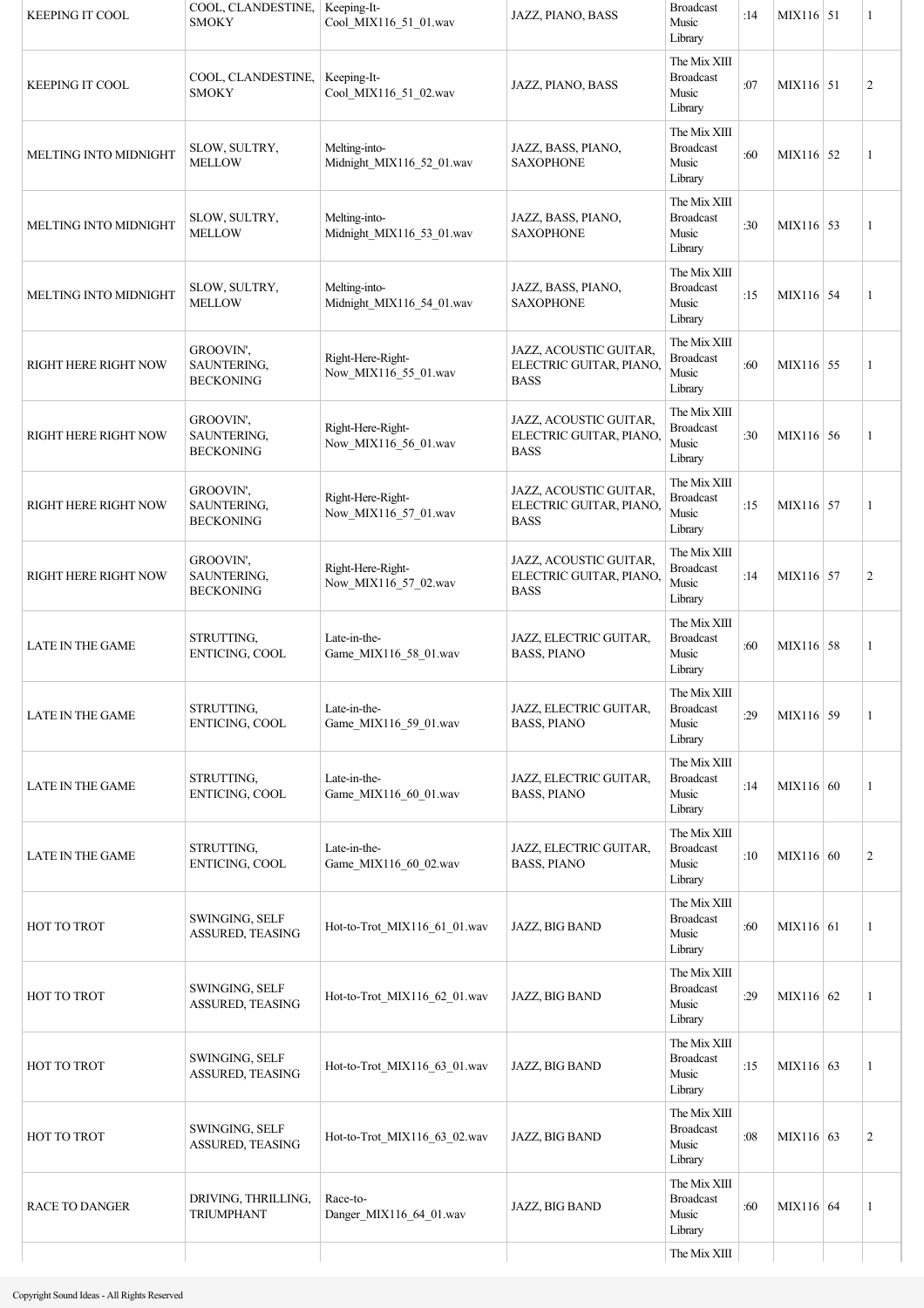| <b>RACE TO DANGER</b>  | DRIVING, THRILLING,<br><b>TRIUMPHANT</b>      | Race-to-<br>Danger MIX116 65 01.wav        | JAZZ, BIG BAND                          | <b>Broadcast</b><br>Music<br>Library                 | :30 | MIX116 65 | 1 |
|------------------------|-----------------------------------------------|--------------------------------------------|-----------------------------------------|------------------------------------------------------|-----|-----------|---|
| <b>RACE TO DANGER</b>  | DRIVING, THRILLING,<br><b>TRIUMPHANT</b>      | Race-to-<br>Danger_MIX116_66_01.wav        | JAZZ, BIG BAND                          | The Mix XIII<br><b>Broadcast</b><br>Music<br>Library | :16 | MIX116 66 | 1 |
| <b>RACE TO DANGER</b>  | DRIVING, THRILLING,<br><b>TRIUMPHANT</b>      | Race-to-<br>Danger MIX116 67 01.wav        | JAZZ, BIG BAND                          | The Mix XIII<br><b>Broadcast</b><br>Music<br>Library | :07 | MIX116 67 | 1 |
| <b>CHASE AND CATCH</b> | DRAMATIC,<br>EXHILARATING,<br><b>PURSUING</b> | Chase-and-<br>Catch_MIX116_68_01.wav       | JAZZ, BIG BAND                          | The Mix XIII<br><b>Broadcast</b><br>Music<br>Library | :60 | MIX116 68 | 1 |
| <b>CHASE AND CATCH</b> | DRAMATIC,<br>EXHILARATING,<br><b>PURSUING</b> | Chase-and-<br>Catch_MIX116_69_01.wav       | JAZZ, BIG BAND                          | The Mix XIII<br><b>Broadcast</b><br>Music<br>Library | :30 | MIX116 69 | 1 |
| <b>CHASE AND CATCH</b> | DRAMATIC,<br>EXHILARATING,<br><b>PURSUING</b> | Chase-and-<br>Catch_MIX116_70_01.wav       | JAZZ, BIG BAND                          | The Mix XIII<br><b>Broadcast</b><br>Music<br>Library | :16 | MIX116 70 | 1 |
| <b>CHASE AND CATCH</b> | DRAMATIC,<br>EXHILARATING,<br><b>PURSUING</b> | Chase-and-<br>Catch_MIX116_71_01.wav       | JAZZ, BIG BAND                          | The Mix XIII<br><b>Broadcast</b><br>Music<br>Library | :07 | MIX116 71 | 1 |
| LET'S ALL PARTY TONITE | SPARKLING,<br>CELEBRATORY,<br><b>DANCING</b>  | Lets-All-Party-<br>Tonite_MIX116_72_01.wav | JAZZ, BIG BAND                          | The Mix XIII<br><b>Broadcast</b><br>Music<br>Library | :60 | MIX116 72 | 1 |
| LET'S ALL PARTY TONITE | SPARKLING,<br>CELEBRATORY,<br><b>DANCING</b>  | Lets-All-Party-<br>Tonite_MIX116_73_01.wav | JAZZ, BIG BAND                          | The Mix XIII<br><b>Broadcast</b><br>Music<br>Library | :30 | MIX116 73 | 1 |
| LET'S ALL PARTY TONITE | SPARKLING,<br>CELEBRATORY,<br><b>DANCING</b>  | Lets-All-Party-<br>Tonite_MIX116_74_01.wav | JAZZ, BIG BAND                          | The Mix XIII<br><b>Broadcast</b><br>Music<br>Library | :15 | MIX116 74 | 1 |
| LET'S ALL PARTY TONITE | SPARKLING,<br>CELEBRATORY,<br><b>DANCING</b>  | Lets-All-Party-<br>Tonite_MIX116_75_01.wav | JAZZ, BIG BAND                          | The Mix XIII<br><b>Broadcast</b><br>Music<br>Library | :07 | MIX116 75 | 1 |
| PENTHOUSE SWING        | BOUNCY, POSITIVE,<br><b>SPONTANEOUS</b>       | Penthouse-<br>Swing MIX116 76 01.wav       | JAZZ, BIG BAND                          | The Mix XIII<br><b>Broadcast</b><br>Music<br>Library | :60 | MIX116 76 | 1 |
| PENTHOUSE SWING        | BOUNCY, POSITIVE,<br><b>SPONTANEOUS</b>       | Penthouse-<br>Swing MIX116 77 01.wav       | JAZZ, BIG BAND                          | The Mix XIII<br><b>Broadcast</b><br>Music<br>Library | :29 | MIX116 77 | 1 |
| PENTHOUSE SWING        | BOUNCY, POSITIVE,<br><b>SPONTANEOUS</b>       | Penthouse-<br>Swing_MIX116_78_01.wav       | JAZZ, BIG BAND                          | The Mix XIII<br><b>Broadcast</b><br>Music<br>Library | :15 | MIX116 78 | 1 |
| PENTHOUSE SWING        | BOUNCY, POSITIVE,<br><b>SPONTANEOUS</b>       | Penthouse-<br>Swing_MIX116_79_01.wav       | JAZZ, BIG BAND                          | The Mix XIII<br><b>Broadcast</b><br>Music<br>Library | :07 | MIX116 79 | 1 |
| <b>POSITIVE VIBES</b>  | BRIGHT, UPBEAT,<br><b>PRODUCTIVE</b>          | Positive-Vibes_MIX116_80_01.wav            | JAZZ, VIBES, HORNS,<br>SAXOPHONE, FLUTE | The Mix XIII<br><b>Broadcast</b><br>Music<br>Library | :60 | MIX116 80 | 1 |
| <b>POSITIVE VIBES</b>  | BRIGHT, UPBEAT,<br><b>PRODUCTIVE</b>          | Positive-Vibes_MIX116_81_01.wav            | JAZZ, VIBES, HORNS,<br>SAXOPHONE, FLUTE | The Mix XIII<br><b>Broadcast</b><br>Music<br>Library | :30 | MIX116 81 | 1 |
| <b>POSITIVE VIBES</b>  | BRIGHT, UPBEAT,<br><b>PRODUCTIVE</b>          | Positive-Vibes_MIX116_82_01.wav            | JAZZ, VIBES, HORNS,<br>SAXOPHONE, FLUTE | The Mix XIII<br><b>Broadcast</b><br>Music<br>Library | :16 | MIX116 82 | 1 |
|                        |                                               |                                            |                                         | The Mix XIII                                         |     |           |   |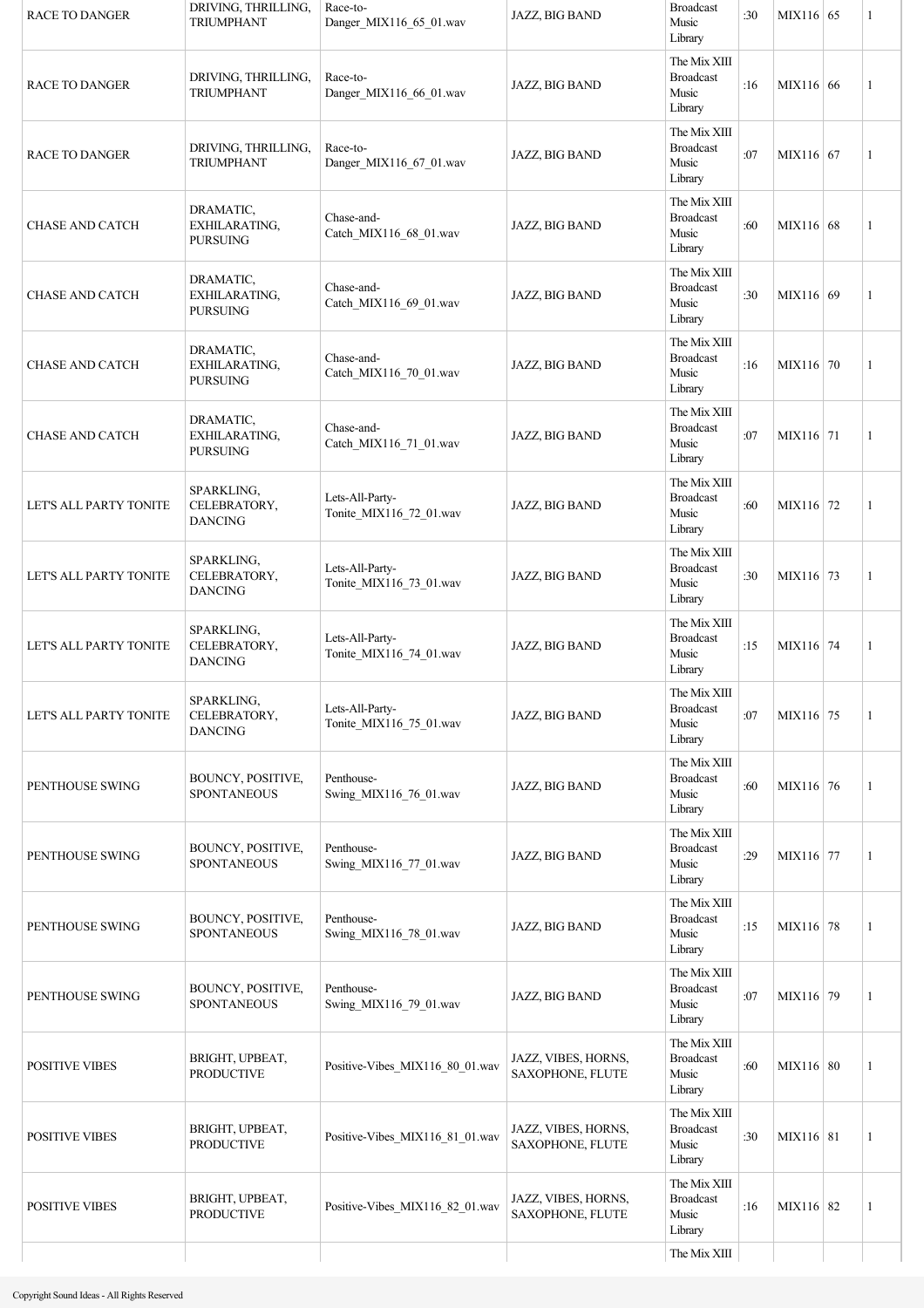| <b>POSITIVE VIBES</b>     | BRIGHT, UPBEAT,<br><b>PRODUCTIVE</b>         | Positive-Vibes_MIX116_83_01.wav         | JAZZ, VIBES, HORNS,<br>SAXOPHONE, FLUTE           | <b>Broadcast</b><br>Music<br>Library                 | :05 | $MIX116 \mid 83$ | 1 |
|---------------------------|----------------------------------------------|-----------------------------------------|---------------------------------------------------|------------------------------------------------------|-----|------------------|---|
| <b>FILM NOIR</b>          | SENSUOUS,<br>STEALTHY, ELUSIVE               | Film-Noir_MIX116_84_01.wav              | JAZZ, ELECTRIC GUITAR,<br><b>BASS, PERCUSSION</b> | The Mix XIII<br><b>Broadcast</b><br>Music<br>Library | :60 | MIX116 84        | 1 |
| <b>FILM NOIR</b>          | SENSUOUS,<br>STEALTHY, ELUSIVE               | Film-Noir_MIX116_85_01.wav              | JAZZ, ELECTRIC GUITAR,<br><b>BASS, PERCUSSION</b> | The Mix XIII<br><b>Broadcast</b><br>Music<br>Library | :30 | MIX116 85        | 1 |
| <b>FILM NOIR</b>          | SENSUOUS,<br>STEALTHY, ELUSIVE               | Film-Noir_MIX116_86_01.wav              | JAZZ, ELECTRIC GUITAR,<br><b>BASS, PERCUSSION</b> | The Mix XIII<br><b>Broadcast</b><br>Music<br>Library | :15 | MIX116 86        | 1 |
| <b>FILM NOIR</b>          | SENSUOUS,<br>STEALTHY, ELUSIVE               | Film-Noir_MIX116_87_01.wav              | JAZZ, ELECTRIC GUITAR,<br><b>BASS, PERCUSSION</b> | The Mix XIII<br><b>Broadcast</b><br>Music<br>Library | :10 | MIX116 87        | 1 |
| <b>SWEET SURRENDER</b>    | SENTIMENTAL,<br>ANGUISHED,<br><b>WEEPING</b> | Sweet-<br>Surrender_MIX116_88_01.wav    | JAZZ, ELECTRIC GUITAR,<br><b>BASS</b>             | The Mix XIII<br><b>Broadcast</b><br>Music<br>Library | :60 | MIX116 88        | 1 |
| <b>SWEET SURRENDER</b>    | SENTIMENTAL,<br>ANGUISHED,<br><b>WEEPING</b> | Sweet-<br>Surrender MIX116 89 01.wav    | JAZZ, ELECTRIC GUITAR,<br><b>BASS</b>             | The Mix XIII<br><b>Broadcast</b><br>Music<br>Library | :30 | MIX116 89        | 1 |
| <b>SWEET SURRENDER</b>    | SENTIMENTAL,<br>ANGUISHED,<br><b>WEEPING</b> | Sweet-<br>Surrender_MIX116_90_01.wav    | JAZZ, ELECTRIC GUITAR,<br><b>BASS</b>             | The Mix XIII<br><b>Broadcast</b><br>Music<br>Library | :15 | MIX116 90        | 1 |
| <b>SWEET SURRENDER</b>    | SENTIMENTAL,<br>ANGUISHED,<br><b>WEEPING</b> | Sweet-<br>Surrender_MIX116_91_01.wav    | JAZZ, ELECTRIC GUITAR,<br><b>BASS</b>             | The Mix XIII<br><b>Broadcast</b><br>Music<br>Library | :12 | MIX116 91        | 1 |
| <b>BLUE SUNSET</b>        | EMPTY, POIGNANT,<br><b>LONGING</b>           | Blue-Sunset MIX116 92 01.wav            | JAZZ, ACOUSTIC GUITAR                             | The Mix XIII<br><b>Broadcast</b><br>Music<br>Library | :59 | MIX116 92        | 1 |
| <b>BLUE SUNSET</b>        | EMPTY, POIGNANT,<br><b>LONGING</b>           | Blue-Sunset MIX116 93 01.wav            | JAZZ, ACOUSTIC GUITAR                             | The Mix XIII<br><b>Broadcast</b><br>Music<br>Library | :30 | MIX116 93        | 1 |
| <b>BLUE SUNSET</b>        | EMPTY, POIGNANT,<br><b>LONGING</b>           | Blue-Sunset_MIX116_94_01.wav            | JAZZ, ACOUSTIC GUITAR                             | The Mix XIII<br><b>Broadcast</b><br>Music<br>Library | :15 | MIX116 94        | 1 |
| <b>BLUE SUNSET</b>        | EMPTY, POIGNANT,<br><b>LONGING</b>           | Blue-Sunset MIX116 95 01.wav            | JAZZ, ACOUSTIC GUITAR                             | The Mix XIII<br><b>Broadcast</b><br>Music<br>Library | :08 | MIX116 95        | 1 |
| THE ENTERTAINER           | CAREFREE,<br>SPRIGHTLY, JOPLIN               | The-<br>Entertainer_MIX116_96_01.wav    | JAZZ, PIANO                                       | The Mix XIII<br><b>Broadcast</b><br>Music<br>Library | :60 | MIX116 96        | 1 |
| THE ENTERTAINER           | CAREFREE,<br>SPRIGHTLY, JOPLIN               | The-<br>Entertainer_MIX116_97_01.wav    | JAZZ, PIANO                                       | The Mix XIII<br><b>Broadcast</b><br>Music<br>Library | :30 | MIX116 97        | 1 |
| MAPLE LEAF RAG            | SYNCOPATED, AGILE,<br><b>JOPLIN</b>          | Maple-Leaf-<br>Rag_MIX116_98_01.wav     | JAZZ, PIANO                                       | The Mix XIII<br><b>Broadcast</b><br>Music<br>Library | :60 | MIX116 98        | 1 |
| <b>MAPLE LEAF RAG</b>     | SYNCOPATED, AGILE,<br><b>JOPLIN</b>          | Maple-Leaf-<br>Rag_MIX116_99_01.wav     | JAZZ, PIANO                                       | The Mix XIII<br><b>Broadcast</b><br>Music<br>Library | :30 | MIX116 99        | 1 |
| <b>CALL OF THE HUNTER</b> | HAUNTING, EXOTIC,<br><b>IN PURSUIT</b>       | Call-of-the-<br>Hunter_MIX117_01_01.wav | WORLD MUSIC, FLUTE,<br>PERCUSSION                 | The Mix XIII<br><b>Broadcast</b><br>Music<br>Library | :60 | $MIX117$   1     | 1 |
|                           |                                              |                                         |                                                   | The Mix XIII                                         |     |                  |   |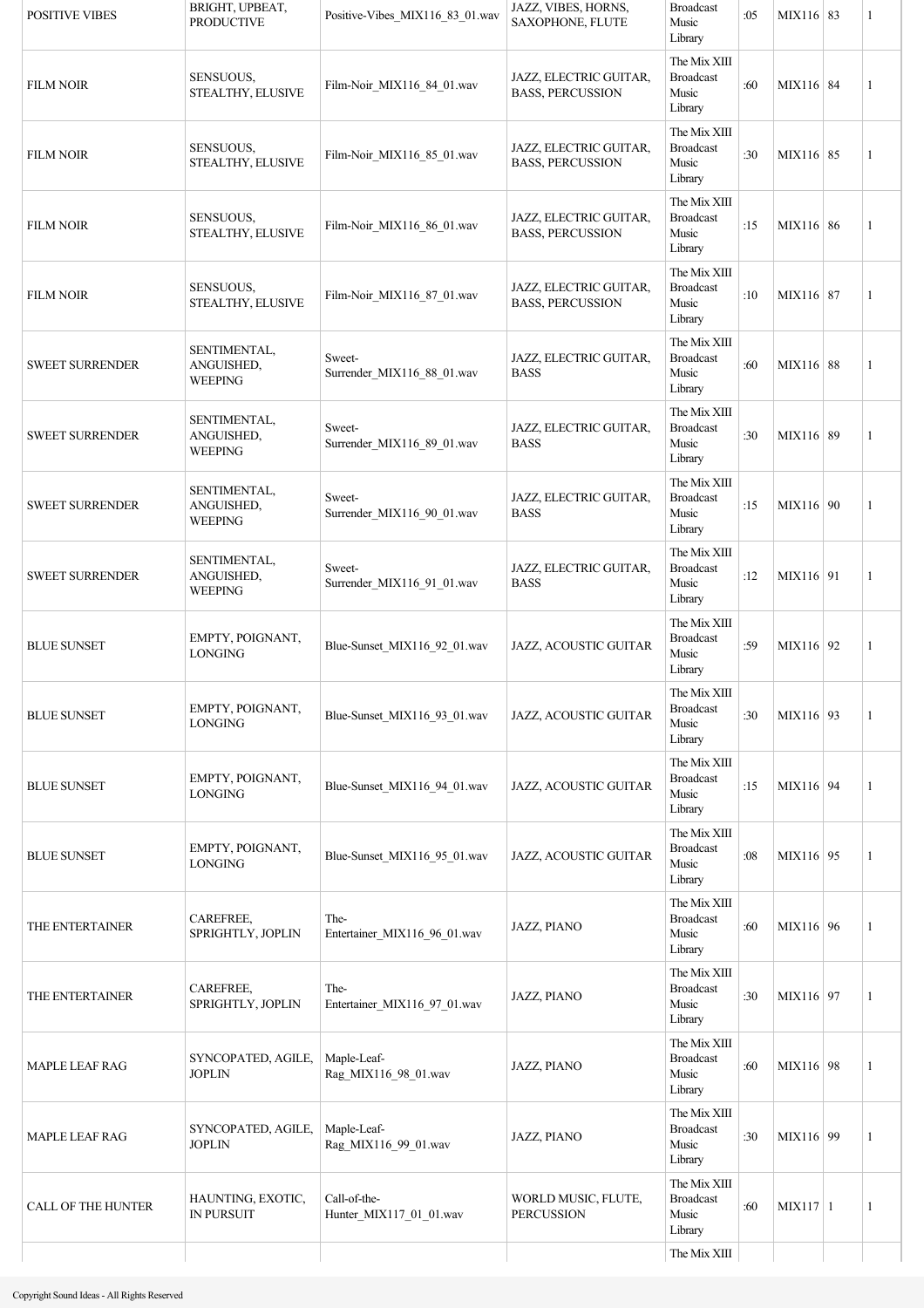| <b>CALL OF THE HUNTER</b> | HAUNTING, EXOTIC,<br><b>IN PURSUIT</b>        | Call-of-the-<br>Hunter_MIX117_02_01.wav | WORLD MUSIC, FLUTE,<br><b>PERCUSSION</b>                  | <b>Broadcast</b><br>Music<br>Library                 | :30 | $MIX117$ 2       | 1              |
|---------------------------|-----------------------------------------------|-----------------------------------------|-----------------------------------------------------------|------------------------------------------------------|-----|------------------|----------------|
| <b>CALL OF THE HUNTER</b> | HAUNTING, EXOTIC,<br><b>IN PURSUIT</b>        | Call-of-the-<br>Hunter_MIX117_03_01.wav | WORLD MUSIC, FLUTE,<br><b>PERCUSSION</b>                  | The Mix XIII<br><b>Broadcast</b><br>Music<br>Library | :15 | $MIX117 \mid 3$  | $\mathbf{1}$   |
| <b>CALL OF THE HUNTER</b> | HAUNTING, EXOTIC,<br><b>IN PURSUIT</b>        | Call-of-the-<br>Hunter_MIX117_03_02.wav | WORLD MUSIC, FLUTE,<br><b>PERCUSSION</b>                  | The Mix XIII<br><b>Broadcast</b><br>Music<br>Library | :11 | $MIX117 \mid 3$  | $\overline{2}$ |
| <b>BIRD'S EYE VIEW</b>    | SOARING,<br>SEARCHING,<br><b>WATCHFUL</b>     | Birds-Eye-<br>View_MIX117_04_01.wav     | WORLD MUSIC, FLUTE,<br><b>PERCUSSION</b>                  | The Mix XIII<br><b>Broadcast</b><br>Music<br>Library | :60 | $MIX117$ 4       | $\mathbf{1}$   |
| <b>BIRD'S EYE VIEW</b>    | SOARING,<br>SEARCHING,<br><b>WATCHFUL</b>     | Birds-Eye-<br>View_MIX117_05_01.wav     | WORLD MUSIC, FLUTE,<br><b>PERCUSSION</b>                  | The Mix XIII<br><b>Broadcast</b><br>Music<br>Library | :30 | $MIX117 \mid 5$  | $\mathbf{1}$   |
| <b>BIRD'S EYE VIEW</b>    | SOARING,<br>SEARCHING,<br><b>WATCHFUL</b>     | Birds-Eye-<br>View_MIX117_06_01.wav     | WORLD MUSIC, FLUTE,<br><b>PERCUSSION</b>                  | The Mix XIII<br><b>Broadcast</b><br>Music<br>Library | :12 | MIX117 $\vert$ 6 | $\mathbf{1}$   |
| <b>BIRD'S EYE VIEW</b>    | SOARING,<br>SEARCHING,<br><b>WATCHFUL</b>     | Birds-Eve-<br>View_MIX117_06_02.wav     | WORLD MUSIC, FLUTE,<br><b>PERCUSSION</b>                  | The Mix XIII<br><b>Broadcast</b><br>Music<br>Library | :10 | MIX117 6         | $\overline{2}$ |
| <b>NATURE'S CALL</b>      | MYSTERIOUS,<br>ALLURING, SWIRLING             | Natures-Call MIX117 07 01.wav           | WORLD MUSIC, STRINGS,<br>PERCUSSION,<br><b>KEYBOARDS</b>  | The Mix XIII<br><b>Broadcast</b><br>Music<br>Library | :60 | $MIX117$ 7       | 1              |
| <b>NATURE'S CALL</b>      | MYSTERIOUS,<br>ALLURING, SWIRLING             | Natures-Call_MIX117_08_01.wav           | WORLD MUSIC, STRINGS,<br>PERCUSSION,<br><b>KEYBOARDS</b>  | The Mix XIII<br><b>Broadcast</b><br>Music<br>Library | :30 | MIX117 8         | 1              |
| <b>NATURE'S CALL</b>      | MYSTERIOUS,<br>ALLURING, SWIRLING             | Natures-Call_MIX117_09_01.wav           | WORLD MUSIC, STRINGS,<br>PERCUSSION,<br><b>KEYBOARDS</b>  | The Mix XIII<br><b>Broadcast</b><br>Music<br>Library | :15 | MIX117 9         | $\mathbf{1}$   |
| <b>NATURE'S CALL</b>      | MYSTERIOUS,<br>ALLURING, SWIRLING             | Natures-Call_MIX117_09_02.wav           | WORLD MUSIC, STRINGS,<br>PERCUSSION,<br><b>KEYBOARDS</b>  | The Mix XIII<br><b>Broadcast</b><br>Music<br>Library | :10 | $MIX117$ 9       | $\overline{2}$ |
| <b>OUTBACK TREK</b>       | ELUSIVE, MYSTICAL,<br><b>CAUTIOUS</b>         | Outback-Trek MIX117 10 01.wav           | WORLD MUSIC,<br>DIDGERIDOO, FLUTE,<br><b>PERCUSSION</b>   | The Mix XIII<br><b>Broadcast</b><br>Music<br>Library | :60 | MIX117 10        | $\mathbf{1}$   |
| <b>OUTBACK TREK</b>       | ELUSIVE, MYSTICAL,<br><b>CAUTIOUS</b>         | Outback-Trek MIX117 11 01.wav           | WORLD MUSIC,<br>DIDGERIDOO, FLUTE,<br><b>PERCUSSION</b>   | The Mix XIII<br><b>Broadcast</b><br>Music<br>Library | :30 | $MIX117$   11    | 1              |
| <b>OUTBACK TREK</b>       | ELUSIVE, MYSTICAL,<br><b>CAUTIOUS</b>         | Outback-Trek_MIX117_12_01.wav           | WORLD MUSIC,<br>DIDGERIDOO, FLUTE,<br><b>PERCUSSION</b>   | The Mix XIII<br><b>Broadcast</b><br>Music<br>Library | :15 | MIX117 12        | 1              |
| <b>OUTBACK TREK</b>       | ELUSIVE, MYSTICAL,<br><b>CAUTIOUS</b>         | Outback-Trek_MIX117_12_02.wav           | WORLD MUSIC,<br>DIDGERIDOO, FLUTE,<br><b>PERCUSSION</b>   | The Mix XIII<br><b>Broadcast</b><br>Music<br>Library | :12 | MIX117 12        | $\overline{2}$ |
| <b>AYERS ROCK</b>         | DRAMATIC,<br>GATHERING,<br><b>RITUALISTIC</b> | Ayers-Rock_MIX117_13_01.wav             | WORLD MUSIC,<br>DIDGERIDOO, FLUTE,<br>STRINGS, PERCUSSION | The Mix XIII<br><b>Broadcast</b><br>Music<br>Library | :60 | MIX117 13        | 1              |
| <b>AYERS ROCK</b>         | DRAMATIC,<br>GATHERING,<br><b>RITUALISTIC</b> | Ayers-Rock_MIX117_14_01.wav             | WORLD MUSIC,<br>DIDGERIDOO, FLUTE,<br>STRINGS, PERCUSSION | The Mix XIII<br><b>Broadcast</b><br>Music<br>Library | :30 | MIX117 14        | 1              |
| <b>AYERS ROCK</b>         | DRAMATIC,<br>GATHERING,<br><b>RITUALISTIC</b> | Ayers-Rock MIX117 15 01.wav             | WORLD MUSIC,<br>DIDGERIDOO, FLUTE,<br>STRINGS, PERCUSSION | The Mix XIII<br><b>Broadcast</b><br>Music<br>Library | :15 | MIX117 15        | 1              |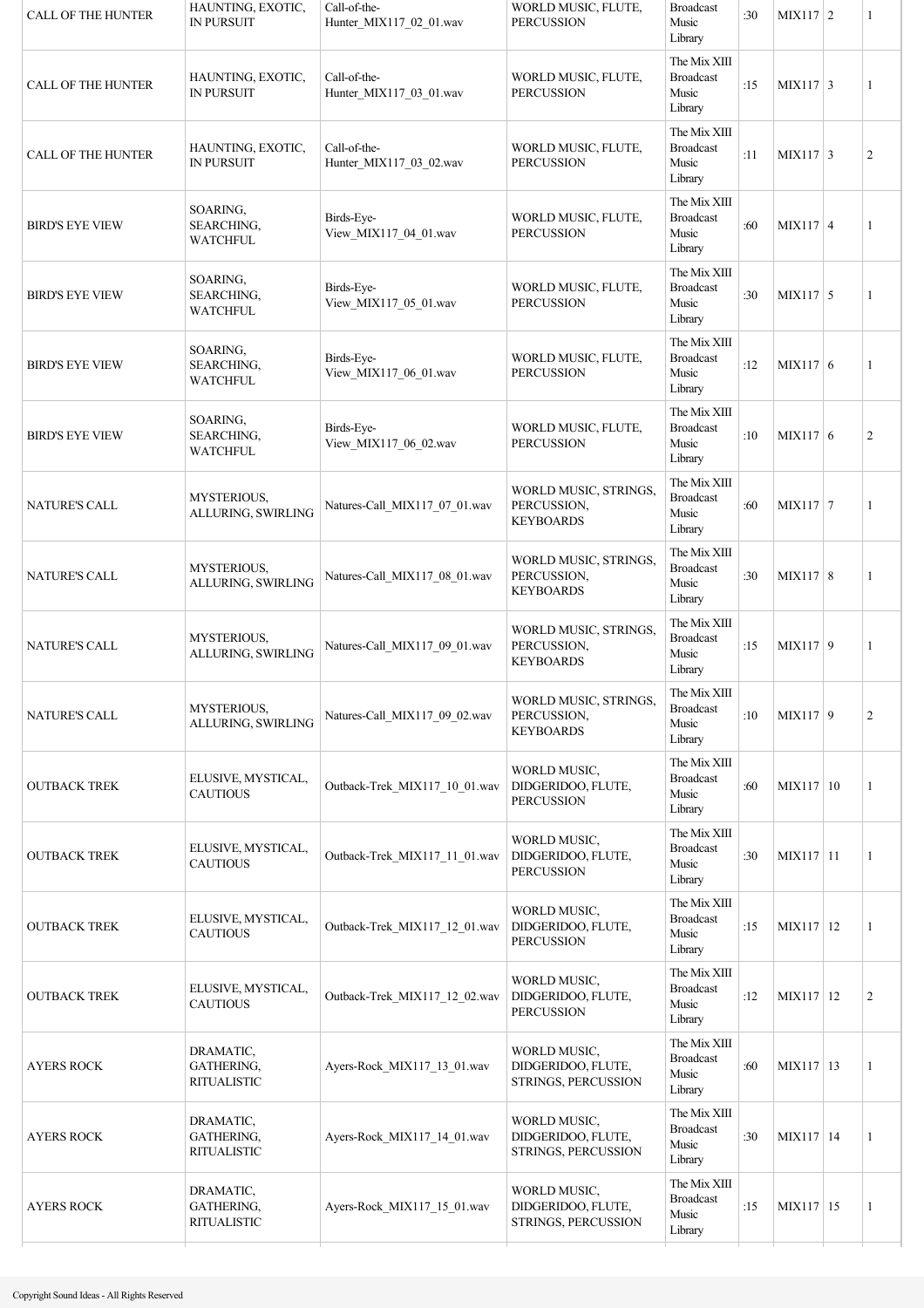| <b>AYERS ROCK</b>          | DRAMATIC,<br><b>GATHERING,</b><br><b>RITUALISTIC</b> | Ayers-Rock MIX117 15 02.wav              | WORLD MUSIC,<br>DIDGERIDOO, FLUTE,<br>STRINGS, PERCUSSION | The Mix XIII<br><b>Broadcast</b><br>Music<br>Library | :11 | MIX117 15   | $\overline{c}$ |
|----------------------------|------------------------------------------------------|------------------------------------------|-----------------------------------------------------------|------------------------------------------------------|-----|-------------|----------------|
| <b>TROPICAL NIGHT LIFE</b> | AGILE, FURTIVE,<br><b>CHAOTIC</b>                    | Tropical-Night-<br>Life_MIX117_16_01.wav | WORLD MUSIC,<br>PERCUSSION,<br><b>KEYBOARDS</b>           | The Mix XIII<br><b>Broadcast</b><br>Music<br>Library | :60 | MIX117   16 | 1              |
| TROPICAL NIGHT LIFE        | AGILE, FURTIVE,<br><b>CHAOTIC</b>                    | Tropical-Night-<br>Life_MIX117_17_01.wav | WORLD MUSIC,<br>PERCUSSION,<br><b>KEYBOARDS</b>           | The Mix XIII<br><b>Broadcast</b><br>Music<br>Library | :30 | MIX117 17   | 1              |
| TROPICAL NIGHT LIFE        | AGILE, FURTIVE,<br><b>CHAOTIC</b>                    | Tropical-Night-<br>Life_MIX117_18_01.wav | WORLD MUSIC,<br>PERCUSSION,<br><b>KEYBOARDS</b>           | The Mix XIII<br><b>Broadcast</b><br>Music<br>Library | :15 | MIX117   18 | 1              |
| <b>TROPICAL NIGHT LIFE</b> | AGILE, FURTIVE,<br><b>CHAOTIC</b>                    | Tropical-Night-<br>Life_MIX117_18_02.wav | WORLD MUSIC,<br>PERCUSSION,<br><b>KEYBOARDS</b>           | The Mix XIII<br><b>Broadcast</b><br>Music<br>Library | :08 | MIX117 18   | $\overline{c}$ |
| <b>URBAN ZEN</b>           | CRISP, REFRESHING,<br><b>REFLECTIVE</b>              | Urban-Zen MIX117 19 01.wav               | WORLD MUSIC, CHIMES,<br>PERCUSSION, KEYBOARD              | The Mix XIII<br><b>Broadcast</b><br>Music<br>Library | :60 | MIX117 19   | 1              |
| <b>URBAN ZEN</b>           | CRISP, REFRESHING,<br><b>REFLECTIVE</b>              | Urban-Zen_MIX117_20_01.wav               | WORLD MUSIC, CHIMES,<br>PERCUSSION, KEYBOARD              | The Mix XIII<br><b>Broadcast</b><br>Music<br>Library | :30 | MIX117 20   | 1              |
| <b>URBAN ZEN</b>           | CRISP, REFRESHING,<br><b>REFLECTIVE</b>              | Urban-Zen_MIX117_21_01.wav               | WORLD MUSIC, CHIMES,<br>PERCUSSION, KEYBOARD              | The Mix XIII<br><b>Broadcast</b><br>Music<br>Library | :15 | MIX117 21   | 1              |
| <b>URBAN ZEN</b>           | CRISP, REFRESHING,<br><b>REFLECTIVE</b>              | Urban-Zen_MIX117_21_02.wav               | WORLD MUSIC, CHIMES,<br>PERCUSSION, KEYBOARD              | The Mix XIII<br><b>Broadcast</b><br>Music<br>Library | :12 | MIX117 21   | $\overline{c}$ |
| MATADOR FLAMENCO           | AGILE, DRAMATIC,<br><b>FORBIDDEN</b>                 | Matador-<br>Flamenco_MIX117_22_01.wav    | WORLD MUSIC,<br>ACOUSTIC GUITAR,<br><b>PERCUSSION</b>     | The Mix XIII<br><b>Broadcast</b><br>Music<br>Library | :60 | MIX117 22   | 1              |
| <b>MATADOR FLAMENCO</b>    | AGILE, DRAMATIC,<br><b>FORBIDDEN</b>                 | Matador-<br>Flamenco_MIX117_23_01.wav    | WORLD MUSIC,<br>ACOUSTIC GUITAR,<br><b>PERCUSSION</b>     | The Mix XIII<br><b>Broadcast</b><br>Music<br>Library | :30 | MIX117 23   | 1              |
| <b>MATADOR FLAMENCO</b>    | AGILE, DRAMATIC,<br><b>FORBIDDEN</b>                 | Matador-<br>Flamenco_MIX117_24_01.wav    | WORLD MUSIC,<br>ACOUSTIC GUITAR,<br><b>PERCUSSION</b>     | The Mix XIII<br><b>Broadcast</b><br>Music<br>Library | :15 | MIX117 24   | 1              |
| <b>MATADOR FLAMENCO</b>    | AGILE, DRAMATIC,<br><b>FORBIDDEN</b>                 | Matador-<br>Flamenco_MIX117_25_02.wav    | WORLD MUSIC,<br>ACOUSTIC GUITAR,<br><b>PERCUSSION</b>     | The Mix XIII<br><b>Broadcast</b><br>Music<br>Library | :10 | MIX117 25   | $\overline{c}$ |
| <b>SARI SILKS</b>          | BECKONING,<br>SINUOUS, HYPNOTIC                      | Sari-Silks MIX117 26 01.wav              | WORLD MUSIC, FLUTE,<br><b>PERCUSSION</b>                  | The Mix XIII<br><b>Broadcast</b><br>Music<br>Library | :60 | MIX117 26   | 1              |
| <b>SARI SILKS</b>          | BECKONING,<br>SINUOUS, HYPNOTIC                      | Sari-Silks_MIX117_27_01.wav              | WORLD MUSIC, FLUTE,<br><b>PERCUSSION</b>                  | The Mix XIII<br><b>Broadcast</b><br>Music<br>Library | :30 | MIX117 27   | 1              |
| <b>SARI SILKS</b>          | BECKONING,<br>SINUOUS, HYPNOTIC                      | Sari-Silks_MIX117_28_01.wav              | WORLD MUSIC, FLUTE,<br><b>PERCUSSION</b>                  | The Mix XIII<br><b>Broadcast</b><br>Music<br>Library | :15 | MIX117 28   | 1              |
| <b>SARI SILKS</b>          | BECKONING,<br>SINUOUS, HYPNOTIC                      | Sari-Silks_MIX117_29_01.wav              | WORLD MUSIC, FLUTE,<br><b>PERCUSSION</b>                  | The Mix XIII<br><b>Broadcast</b><br>Music<br>Library | :08 | MIX117 29   | 1              |
| <b>CHANGING WORLD</b>      | DYNAMIC,<br>COMPELLING,<br><b>INTRICATE</b>          | Changing-<br>World_MIX117_30_01.wav      | WORLD MUSIC,<br>WOODWINDS,<br>PERCUSSION, VOICES          | The Mix XIII<br><b>Broadcast</b><br>Music<br>Library | :60 | MIX117 30   | 1              |
|                            |                                                      |                                          |                                                           |                                                      |     |             |                |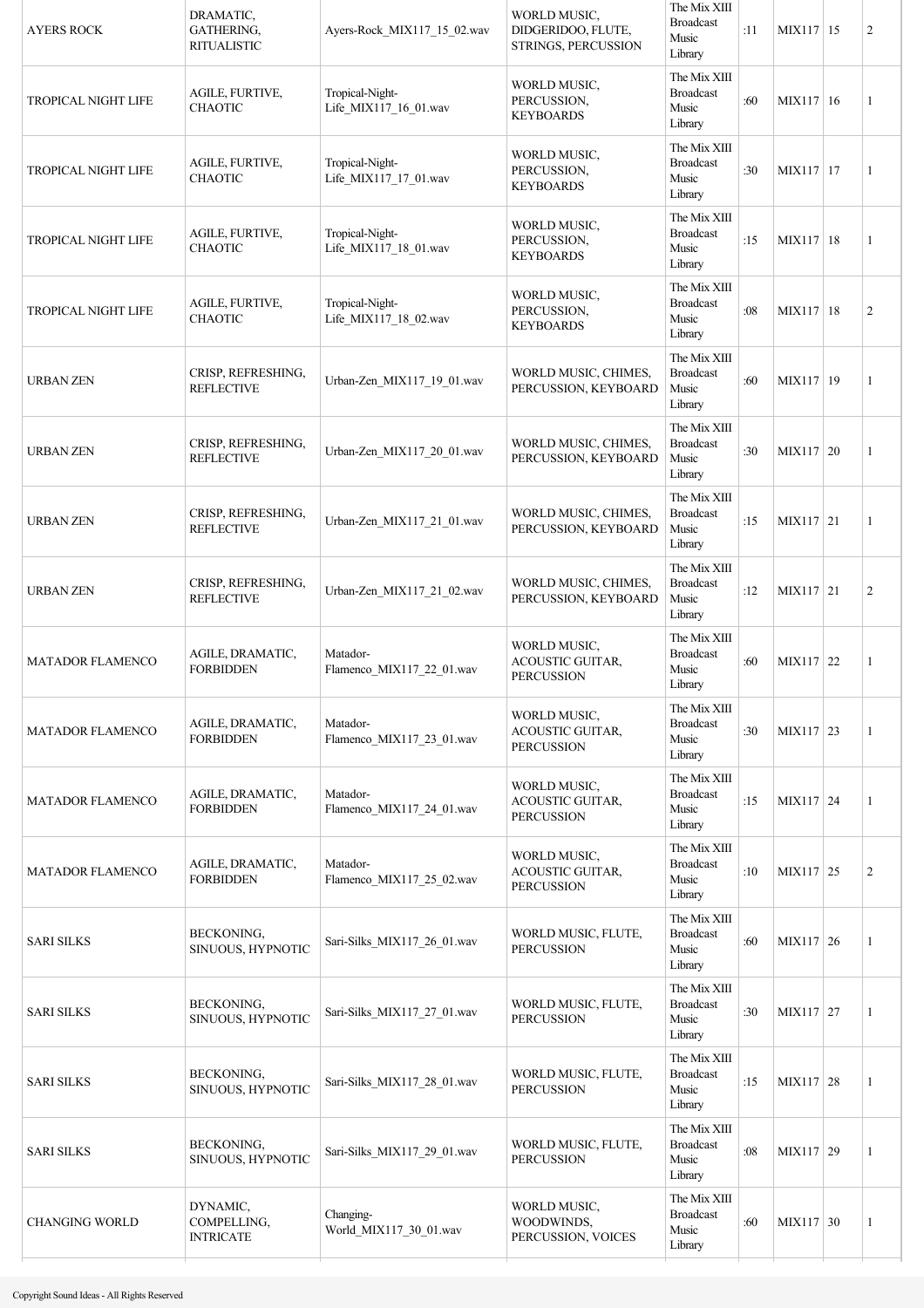| <b>CHANGING WORLD</b>    | DYNAMIC,<br>COMPELLING,<br><b>INTRICATE</b> | Changing-<br>World_MIX117_31_01.wav    | WORLD MUSIC.<br>WOODWINDS,<br>PERCUSSION, VOICES | The Mix XIII<br><b>Broadcast</b><br>Music<br>Library | :30 | MIX117 31        | 1            |
|--------------------------|---------------------------------------------|----------------------------------------|--------------------------------------------------|------------------------------------------------------|-----|------------------|--------------|
| <b>CHANGING WORLD</b>    | DYNAMIC,<br>COMPELLING.<br><b>INTRICATE</b> | Changing-<br>World_MIX117_32_01.wav    | WORLD MUSIC,<br>WOODWINDS,<br>PERCUSSION, VOICES | The Mix XIII<br><b>Broadcast</b><br>Music<br>Library | :15 | MIX117 32        | 1            |
| <b>CHANGING WORLD</b>    | DYNAMIC,<br>COMPELLING,<br><b>INTRICATE</b> | Changing-<br>World_MIX117_33_01.wav    | WORLD MUSIC,<br>WOODWINDS,<br>PERCUSSION, VOICES | The Mix XIII<br><b>Broadcast</b><br>Music<br>Library | :11 | MIX117 33        | $\mathbf{1}$ |
| <b>RAINFOREST RHYTHM</b> | DELIBERATE, HIDDEN,<br><b>BROODING</b>      | Rainforest-<br>Rhythm_MIX117_34_01.wav | WORLD MUSIC,<br><b>PERCUSSION</b>                | The Mix XIII<br><b>Broadcast</b><br>Music<br>Library | :60 | MIX117 34        | 1            |
| RAINFOREST RHYTHM        | DELIBERATE, HIDDEN,<br><b>BROODING</b>      | Rainforest-<br>Rhythm_MIX117_35_01.wav | WORLD MUSIC,<br><b>PERCUSSION</b>                | The Mix XIII<br><b>Broadcast</b><br>Music<br>Library | :30 | MIX117 35        | 1            |
| <b>RAINFOREST RHYTHM</b> | DELIBERATE, HIDDEN,<br><b>BROODING</b>      | Rainforest-<br>Rhythm_MIX117_36_01.wav | WORLD MUSIC,<br><b>PERCUSSION</b>                | The Mix XIII<br><b>Broadcast</b><br>Music<br>Library | :15 | MIX117 36        | 1            |
| <b>RAINFOREST RHYTHM</b> | DELIBERATE, HIDDEN,<br><b>BROODING</b>      | Rainforest-<br>Rhythm_MIX117_37_01.wav | WORLD MUSIC,<br><b>PERCUSSION</b>                | The Mix XIII<br><b>Broadcast</b><br>Music<br>Library | :10 | MIX117 37        | 1            |
| <b>ANITA MIA</b>         | ALLURING, FLOWING,<br><b>MELLOW</b>         | Anita-Mia_MIX117_38_01.wav             | WORLD MUSIC,<br><b>ACOUSTIC GUITAR</b>           | The Mix XIII<br><b>Broadcast</b><br>Music<br>Library | :60 | MIX117 38        | 1            |
| <b>ANITA MIA</b>         | ALLURING, FLOWING,<br><b>MELLOW</b>         | Anita-Mia_MIX117_39_01.wav             | WORLD MUSIC,<br><b>ACOUSTIC GUITAR</b>           | The Mix XIII<br><b>Broadcast</b><br>Music<br>Library | :30 | MIX117 39        | 1            |
| <b>ANITA MIA</b>         | ALLURING, FLOWING,<br><b>MELLOW</b>         | Anita-Mia_MIX117_40_01.wav             | WORLD MUSIC,<br><b>ACOUSTIC GUITAR</b>           | The Mix XIII<br><b>Broadcast</b><br>Music<br>Library | :15 | $MIX117$ 40      | 1            |
| ANITA MIA                | ALLURING, FLOWING,<br><b>MELLOW</b>         | Anita-Mia_MIX117_41_01.wav             | WORLD MUSIC,<br><b>ACOUSTIC GUITAR</b>           | The Mix XIII<br><b>Broadcast</b><br>Music<br>Library | :08 | MIX117 41        | 1            |
| <b>RIPPLING WATER</b>    | SPRIGHTLY, GENTLE,<br>WHIMSICAL             | Rippling-<br>Water_MIX117_42_01.wav    | WORLD MUSIC,<br><b>ACOUSTIC GUITAR</b>           | The Mix XIII<br><b>Broadcast</b><br>Music<br>Library | :60 | $MIX117 \mid 42$ | 1            |
| <b>RIPPLING WATER</b>    | SPRIGHTLY, GENTLE,<br>WHIMSICAL             | Rippling-<br>Water_MIX117_43_01.wav    | WORLD MUSIC,<br><b>ACOUSTIC GUITAR</b>           | The Mix XIII<br><b>Broadcast</b><br>Music<br>Library | :31 | $MIX117 \mid 43$ | 1            |
| <b>RIPPLING WATER</b>    | SPRIGHTLY, GENTLE,<br>WHIMSICAL             | Rippling-<br>Water_MIX117_44_01.wav    | WORLD MUSIC,<br><b>ACOUSTIC GUITAR</b>           | The Mix XIII<br><b>Broadcast</b><br>Music<br>Library | :15 | MIX117 44        | 1            |
| <b>RIPPLING WATER</b>    | SPRIGHTLY, GENTLE,<br>WHIMSICAL             | Rippling-<br>Water MIX117 45 01.wav    | WORLD MUSIC,<br><b>ACOUSTIC GUITAR</b>           | The Mix XIII<br><b>Broadcast</b><br>Music<br>Library | :09 | MIX117 45        | 1            |
| <b>LATIN LULLABY</b>     | SWEET, WISTFUL,<br><b>DRIFTING</b>          | Latin-Lullaby_MIX117_46_01.wav         | WORLD MUSIC,<br><b>ACOUSTIC GUITAR</b>           | The Mix XIII<br><b>Broadcast</b><br>Music<br>Library | :60 | MIX117 46        | 1            |
| <b>LATIN LULLABY</b>     | SWEET, WISTFUL,<br><b>DRIFTING</b>          | Latin-Lullaby_MIX117_47_01.wav         | WORLD MUSIC,<br><b>ACOUSTIC GUITAR</b>           | The Mix XIII<br><b>Broadcast</b><br>Music<br>Library | :30 | MIX117 47        | 1            |
| <b>LATIN LULLABY</b>     | SWEET, WISTFUL,<br><b>DRIFTING</b>          | Latin-Lullaby_MIX117_48_01.wav         | WORLD MUSIC,<br><b>ACOUSTIC GUITAR</b>           | The Mix XIII<br><b>Broadcast</b><br>Music<br>Library | :15 | MIX117 48        | 1            |
|                          |                                             |                                        |                                                  | The Mix XIII                                         |     |                  |              |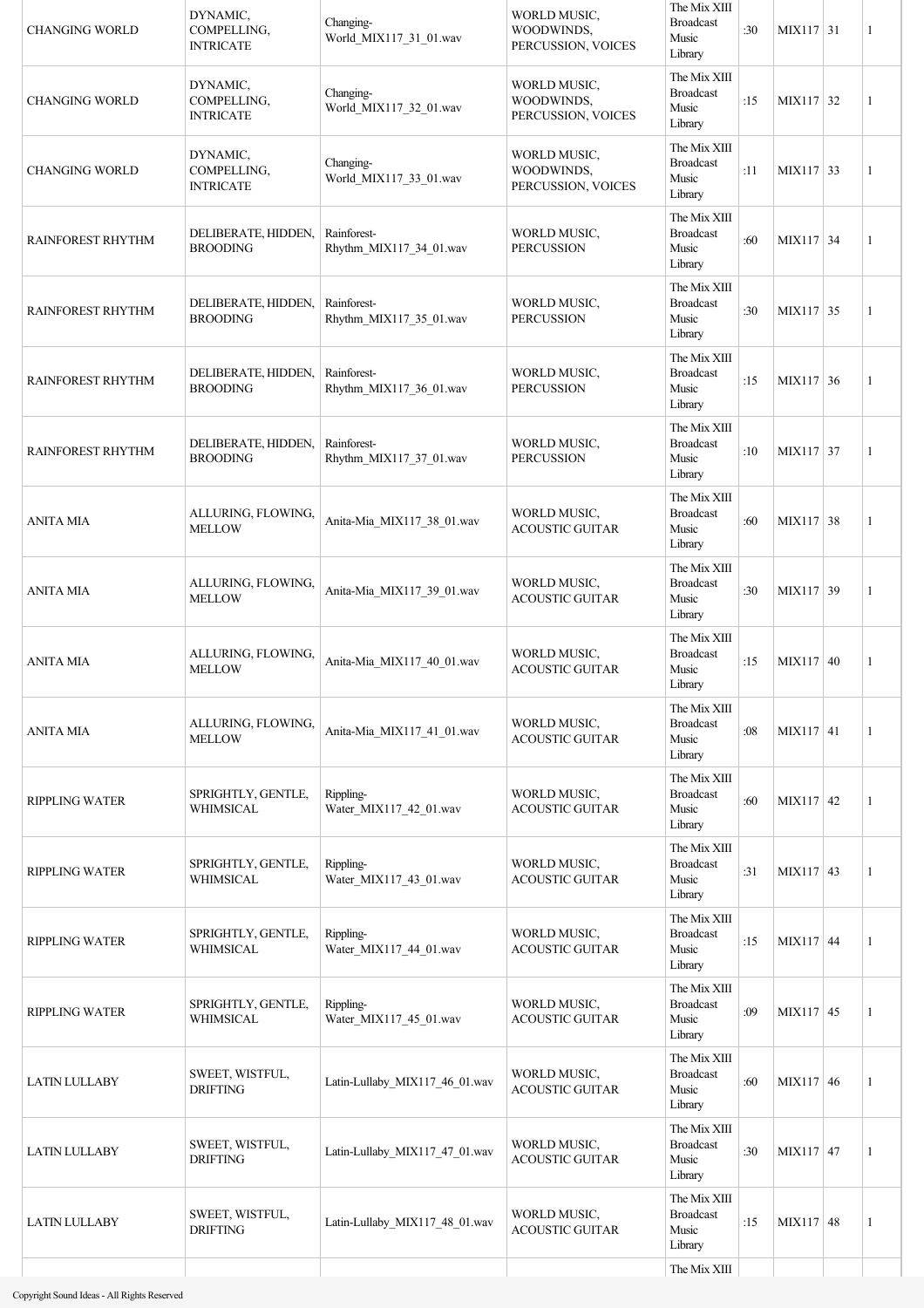| <b>LATIN LULLABY</b>      | SWEET, WISTFUL,<br><b>DRIFTING</b>            | Latin-Lullaby_MIX117_49_01.wav          | WORLD MUSIC,<br><b>ACOUSTIC GUITAR</b>                | <b>Broadcast</b><br>Music<br>Library                 | :08 | MIX117 49   | 1            |
|---------------------------|-----------------------------------------------|-----------------------------------------|-------------------------------------------------------|------------------------------------------------------|-----|-------------|--------------|
| <b>CANTINA</b>            | NIMBLE, ROBUST,<br><b>VIVACIOUS</b>           | Cantina_MIX117_50_01.wav                | WORLD MUSIC,<br>ACOUSTIC GUITAR,<br><b>PERCUSSION</b> | The Mix XIII<br><b>Broadcast</b><br>Music<br>Library | :60 | $MIX117$ 50 | $\mathbf{1}$ |
| <b>CANTINA</b>            | NIMBLE, ROBUST,<br><b>VIVACIOUS</b>           | Cantina_MIX117_51_01.wav                | WORLD MUSIC,<br>ACOUSTIC GUITAR,<br><b>PERCUSSION</b> | The Mix XIII<br><b>Broadcast</b><br>Music<br>Library | :30 | MIX117 51   | $\mathbf{1}$ |
| <b>CANTINA</b>            | NIMBLE, ROBUST,<br><b>VIVACIOUS</b>           | Cantina_MIX117_52_01.wav                | WORLD MUSIC,<br>ACOUSTIC GUITAR,<br><b>PERCUSSION</b> | The Mix XIII<br><b>Broadcast</b><br>Music<br>Library | :15 | $MIX117$ 52 | $\mathbf{1}$ |
| <b>CANTINA</b>            | NIMBLE, ROBUST,<br>VIVACIOUS                  | Cantina_MIX117_53_01.wav                | WORLD MUSIC,<br>ACOUSTIC GUITAR,<br><b>PERCUSSION</b> | The Mix XIII<br><b>Broadcast</b><br>Music<br>Library | :11 | MIX117 53   | $\mathbf{1}$ |
| PACIFIC RIM FUSION        | MYSTERIOUS,<br>SUMMONING,<br><b>ENIGMATIC</b> | Pacific-Rim-<br>Fusion_MIX117_54_01.wav | WORLD MUSIC, ZITHER,<br><b>CHIMES, SHAKERS</b>        | The Mix XIII<br><b>Broadcast</b><br>Music<br>Library | :60 | MIX117 54   | $\mathbf{1}$ |
| PACIFIC RIM FUSION        | MYSTERIOUS,<br>SUMMONING,<br><b>ENIGMATIC</b> | Pacific-Rim-<br>Fusion_MIX117_55_01.wav | WORLD MUSIC, ZITHER,<br>CHIMES, SHAKERS               | The Mix XIII<br><b>Broadcast</b><br>Music<br>Library | :30 | MIX117 55   | $\mathbf{1}$ |
| PACIFIC RIM FUSION        | MYSTERIOUS,<br>SUMMONING,<br><b>ENIGMATIC</b> | Pacific-Rim-<br>Fusion_MIX117_56_01.wav | WORLD MUSIC, ZITHER,<br>CHIMES, SHAKERS               | The Mix XIII<br><b>Broadcast</b><br>Music<br>Library | :15 | MIX117 56   | $\mathbf{1}$ |
| PACIFIC RIM FUSION        | MYSTERIOUS,<br>SUMMONING,<br>ENIGMATIC        | Pacific-Rim-<br>Fusion_MIX117_57_01.wav | WORLD MUSIC, ZITHER,<br>CHIMES, SHAKERS               | The Mix XIII<br><b>Broadcast</b><br>Music<br>Library | :11 | MIX117 57   | 1            |
| <b>HYPNOTIC RAIN</b>      | PULSING, RINGING,<br><b>ELUSIVE</b>           | Hypnotic-Rain_MIX117_58_01.wav          | WORLD MUSIC,<br>PERCUSSION, BASS,<br><b>CHIMES</b>    | The Mix XIII<br><b>Broadcast</b><br>Music<br>Library | :60 | MIX117 58   | 1            |
| <b>HYPNOTIC RAIN</b>      | PULSING, RINGING,<br><b>ELUSIVE</b>           | Hypnotic-Rain_MIX117_59_01.wav          | WORLD MUSIC,<br>PERCUSSION, BASS,<br><b>CHIMES</b>    | The Mix XIII<br><b>Broadcast</b><br>Music<br>Library | :30 | MIX117 59   | 1            |
| <b>HYPNOTIC RAIN</b>      | PULSING, RINGING,<br><b>ELUSIVE</b>           | Hypnotic-Rain MIX117 60 01.wav          | WORLD MUSIC,<br>PERCUSSION, BASS,<br><b>CHIMES</b>    | The Mix XIII<br><b>Broadcast</b><br>Music<br>Library | :15 | MIX117 60   | $\mathbf{1}$ |
| <b>HYPNOTIC RAIN</b>      | PULSING, RINGING,<br><b>ELUSIVE</b>           | Hypnotic-Rain_MIX117_61_01.wav          | WORLD MUSIC,<br>PERCUSSION, BASS,<br><b>CHIMES</b>    | The Mix XIII<br><b>Broadcast</b><br>Music<br>Library | :09 | MIX117 61   | 1            |
| SONG OF THE SPICE         | SEDUCTIVE,<br>ETHEREAL,<br>BECKONING          | Song-of-the-<br>Spice_MIX117_62_01.wav  | WORLD MUSIC, SITAR,<br><b>PERCUSSION</b>              | The Mix XIII<br><b>Broadcast</b><br>Music<br>Library | :60 | MIX117 62   | 1            |
| <b>SONG OF THE SPICE</b>  | SEDUCTIVE,<br>ETHEREAL,<br><b>BECKONING</b>   | Song-of-the-<br>Spice_MIX117_63_01.wav  | WORLD MUSIC, SITAR,<br><b>PERCUSSION</b>              | The Mix XIII<br><b>Broadcast</b><br>Music<br>Library | :30 | MIX117 63   | 1            |
| <b>SONG OF THE SPICE</b>  | SEDUCTIVE,<br>ETHEREAL,<br><b>BECKONING</b>   | Song-of-the-<br>Spice_MIX117_64_01.wav  | WORLD MUSIC, SITAR,<br><b>PERCUSSION</b>              | The Mix XIII<br><b>Broadcast</b><br>Music<br>Library | :15 | MIX117 64   | 1            |
| <b>SONG OF THE SPICE</b>  | SEDUCTIVE,<br>ETHEREAL,<br><b>BECKONING</b>   | Song-of-the-<br>Spice_MIX117_65_01.wav  | WORLD MUSIC, SITAR,<br><b>PERCUSSION</b>              | The Mix XIII<br><b>Broadcast</b><br>Music<br>Library | :10 | MIX117 65   | 1            |
| <b>BEYOND BLACK STUMP</b> | UNDULATING,<br>STUMBLING,<br><b>UNSETTLED</b> | Beyond-Black-<br>Stump_MIX117_66_01.wav | WORLD MUSIC,<br>PERCUSSION,<br><b>KEYBOARDS</b>       | The Mix XIII<br><b>Broadcast</b><br>Music<br>Library | :60 | MIX117 66   | 1            |
|                           |                                               |                                         |                                                       |                                                      |     |             |              |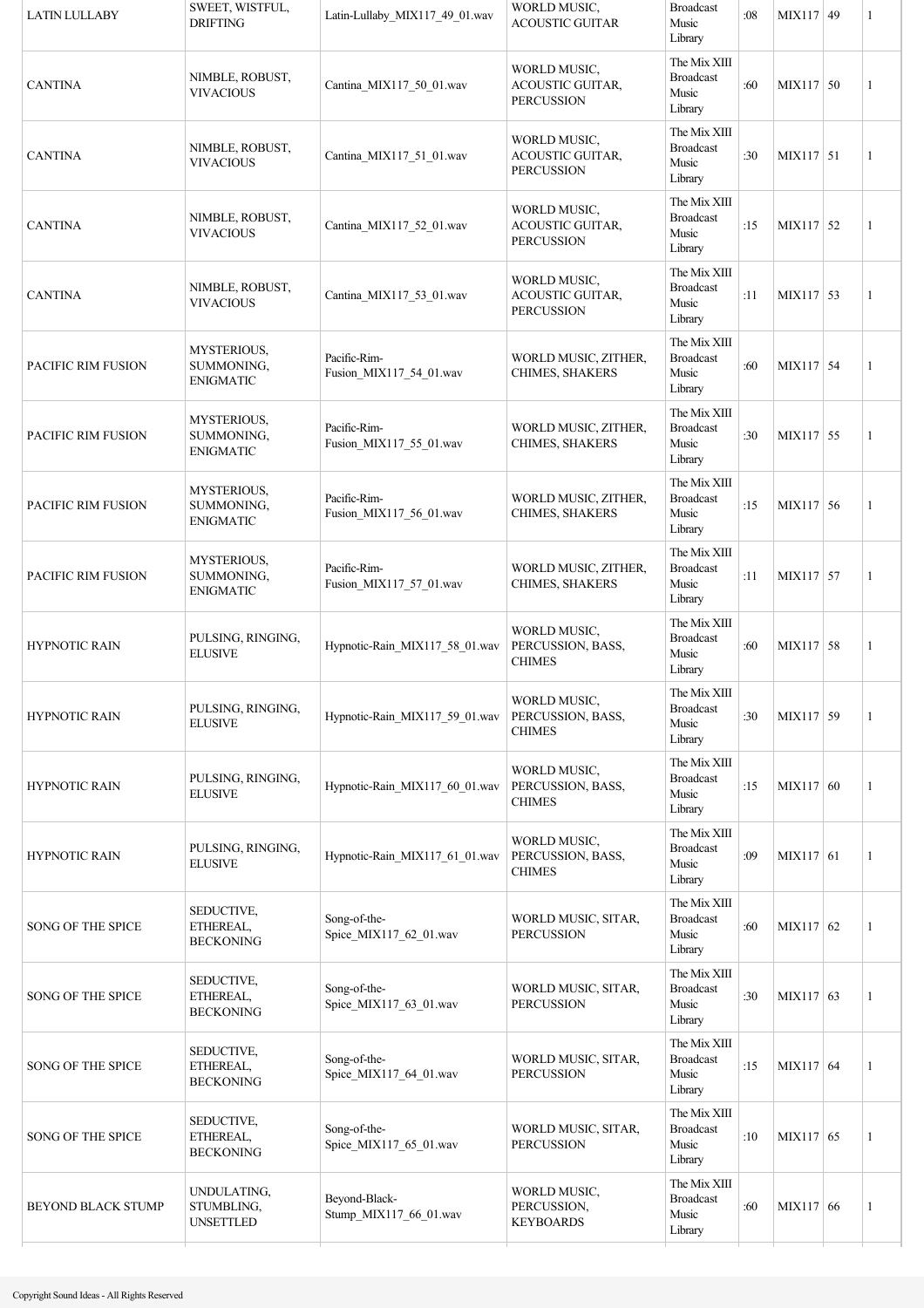| <b>BEYOND BLACK STUMP</b> | UNDULATING,<br>STUMBLING,<br><b>UNSETTLED</b> | Beyond-Black-<br>Stump_MIX117_67_01.wav    | WORLD MUSIC.<br>PERCUSSION,<br><b>KEYBOARDS</b>               | The Mix XIII<br><b>Broadcast</b><br>Music<br>Library | :30 | MIX117 67   | 1 |
|---------------------------|-----------------------------------------------|--------------------------------------------|---------------------------------------------------------------|------------------------------------------------------|-----|-------------|---|
| <b>BEYOND BLACK STUMP</b> | UNDULATING,<br>STUMBLING,<br><b>UNSETTLED</b> | Bevond-Black-<br>Stump_MIX117_68_01.wav    | WORLD MUSIC,<br>PERCUSSION,<br><b>KEYBOARDS</b>               | The Mix XIII<br><b>Broadcast</b><br>Music<br>Library | :15 | MIX117 68   | 1 |
| <b>BEYOND BLACK STUMP</b> | UNDULATING,<br>STUMBLING,<br><b>UNSETTLED</b> | Beyond-Black-<br>Stump_MIX117_69_01.wav    | WORLD MUSIC,<br>PERCUSSION,<br><b>KEYBOARDS</b>               | The Mix XIII<br><b>Broadcast</b><br>Music<br>Library | :08 | MIX117 69   | 1 |
| <b>SUNSPLASH</b>          | DAPPLED, LAID BACK,<br><b>WARM</b>            | Sunsplash_MIX117_70_01.wav                 | WORLD MUSIC, STEEL<br>DRUMS, ORGAN,<br><b>PERCUSSION</b>      | The Mix XIII<br><b>Broadcast</b><br>Music<br>Library | :60 | MIX117 70   | 1 |
| <b>SUNSPLASH</b>          | DAPPLED, LAID BACK,<br>WARM                   | Sunsplash MIX117 71 01.wav                 | WORLD MUSIC, STEEL<br>DRUMS, ORGAN,<br><b>PERCUSSION</b>      | The Mix XIII<br><b>Broadcast</b><br>Music<br>Library | :30 | MIX117 71   | 1 |
| <b>SUNSPLASH</b>          | DAPPLED, LAID BACK,<br><b>WARM</b>            | Sunsplash_MIX117_72_01.wav                 | WORLD MUSIC, STEEL<br>DRUMS, ORGAN,<br><b>PERCUSSION</b>      | The Mix XIII<br><b>Broadcast</b><br>Music<br>Library | :15 | MIX117 72   | 1 |
| <b>SUNSPLASH</b>          | DAPPLED, LAID BACK,<br><b>WARM</b>            | Sunsplash_MIX117_73_01.wav                 | WORLD MUSIC, STEEL<br>DRUMS, ORGAN,<br><b>PERCUSSION</b>      | The Mix XIII<br><b>Broadcast</b><br>Music<br>Library | :10 | MIX117 73   | 1 |
| NEOPOLITAN WALTZ          | ECCENTRIC,<br>TAUNTING,<br><b>MENACING</b>    | Neopolitan-<br>Waltz_MIX117_74_01.wav      | WORLD MUSIC,<br><b>ACCORDION</b><br><b>PERCUSSION</b>         | The Mix XIII<br><b>Broadcast</b><br>Music<br>Library | :60 | MIX117 74   | 1 |
| NEOPOLITAN WALTZ          | ECCENTRIC,<br>TAUNTING,<br><b>MENACING</b>    | Neopolitan-<br>Waltz_MIX117_75_01.wav      | WORLD MUSIC,<br>ACCORDION,<br><b>PERCUSSION</b>               | The Mix XIII<br><b>Broadcast</b><br>Music<br>Library | :30 | MIX117 75   | 1 |
| NEOPOLITAN WALTZ          | ECCENTRIC,<br>TAUNTING,<br><b>MENACING</b>    | Neopolitan-<br>Waltz MIX117_76_01.wav      | WORLD MUSIC,<br>ACCORDION.<br><b>PERCUSSION</b>               | The Mix XIII<br><b>Broadcast</b><br>Music<br>Library | :15 | MIX117 76   | 1 |
| NEOPOLITAN WALTZ          | ECCENTRIC,<br>TAUNTING,<br><b>MENACING</b>    | Neopolitan-<br>Waltz_MIX117_77_01.wav      | WORLD MUSIC,<br>ACCORDION,<br><b>PERCUSSION</b>               | The Mix XIII<br><b>Broadcast</b><br>Music<br>Library | :10 | MIX117 77   | 1 |
| THE DARK CONTINENT        | HAUNTED, GHOSTLY,<br><b>CHILLING</b>          | The-Dark-<br>Continent_MIX117_78_01.wav    | WORLD MUSIC,<br>PERCUSSION, KEYBOARD                          | The Mix XIII<br><b>Broadcast</b><br>Music<br>Library | :60 | MIX117 78   | 1 |
| THE DARK CONTINENT        | HAUNTED, GHOSTLY,<br><b>CHILLING</b>          | The-Dark-<br>Continent_MIX117_79_01.wav    | WORLD MUSIC,<br>PERCUSSION, KEYBOARD                          | The Mix XIII<br><b>Broadcast</b><br>Music<br>Library | :30 | MIX117 79   | 1 |
| THE DARK CONTINENT        | HAUNTED, GHOSTLY,<br><b>CHILLING</b>          | The-Dark-<br>Continent_MIX117_80_01.wav    | WORLD MUSIC,<br>PERCUSSION, KEYBOARD                          | The Mix XIII<br><b>Broadcast</b><br>Music<br>Library | :15 | MIX117   80 | 1 |
| THE DARK CONTINENT        | HAUNTED, GHOSTLY,<br><b>CHILLING</b>          | The-Dark-<br>Continent_MIX117_81_01.wav    | WORLD MUSIC,<br>PERCUSSION, KEYBOARD                          | The Mix XIII<br><b>Broadcast</b><br>Music<br>Library | :11 | MIX117   81 | 1 |
| TIME WAITS FOR NO ONE     | DARK, PULSATING,<br><b>HEAVY</b>              | Time-Waits-for-No-<br>One_MIX117_82_01.wav | WORLD MUSIC, ELECTRIC<br>GUITAR, PERCUSSION,<br><b>VOICES</b> | The Mix XIII<br><b>Broadcast</b><br>Music<br>Library | :60 | MIX117 82   | 1 |
| TIME WAITS FOR NO ONE     | DARK, PULSATING,<br><b>HEAVY</b>              | Time-Waits-for-No-<br>One_MIX117_83_01.wav | WORLD MUSIC, ELECTRIC<br>GUITAR, PERCUSSION,<br><b>VOICES</b> | The Mix XIII<br><b>Broadcast</b><br>Music<br>Library | :30 | MIX117 83   | 1 |
| TIME WAITS FOR NO ONE     | DARK, PULSATING,<br><b>HEAVY</b>              | Time-Waits-for-No-<br>One MIX117 84 01.wav | WORLD MUSIC, ELECTRIC<br>GUITAR, PERCUSSION,<br><b>VOICES</b> | The Mix XIII<br><b>Broadcast</b><br>Music<br>Library | :15 | MIX117 84   | 1 |
|                           |                                               |                                            |                                                               |                                                      |     |             |   |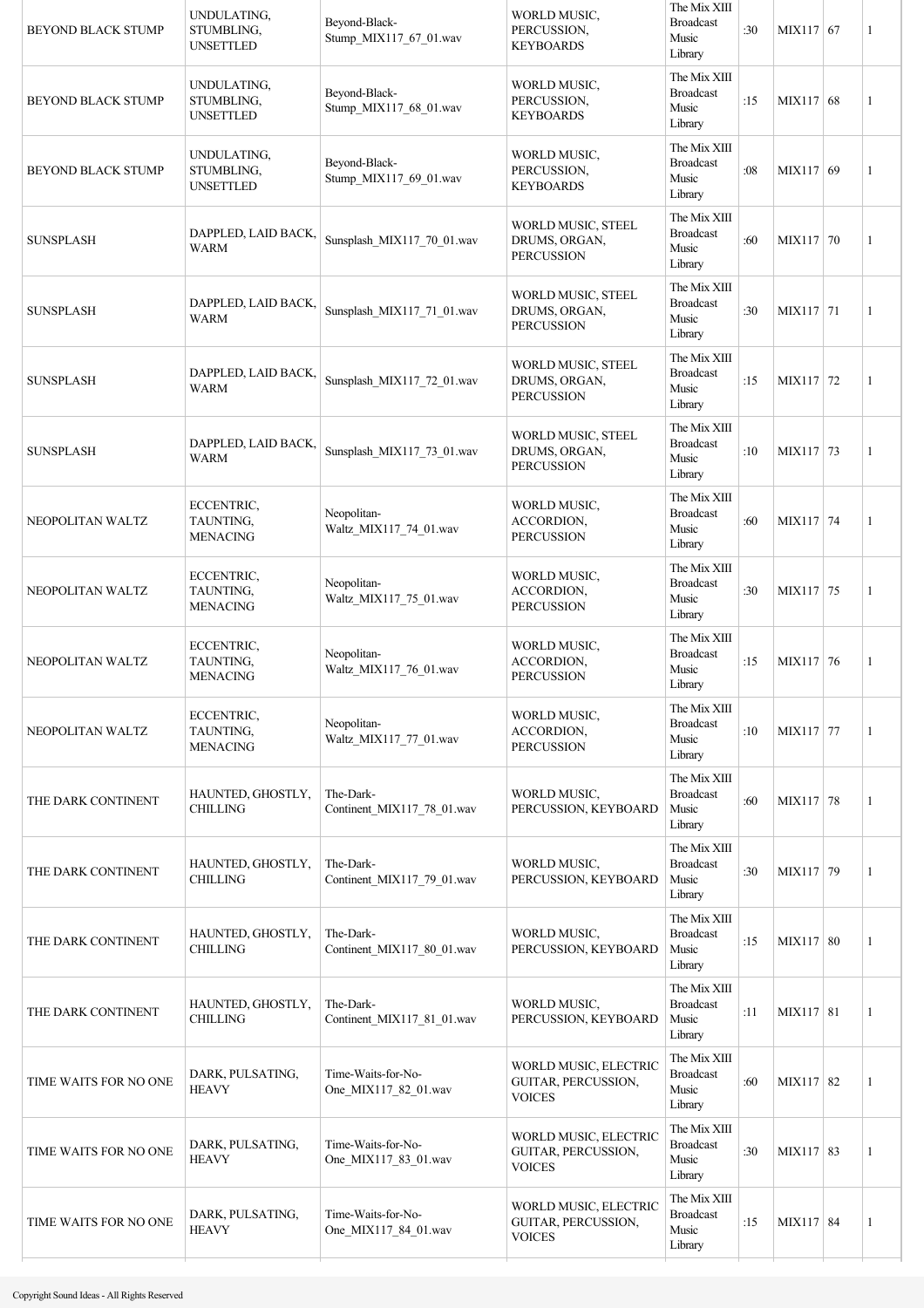| TIME WAITS FOR NO ONE | DARK, PULSATING,<br><b>HEAVY</b>            | Time-Waits-for-No-<br>One_MIX117_85_01.wav | WORLD MUSIC, ELECTRIC<br>GUITAR, PERCUSSION,<br><b>VOICES</b>   | The Mix XIII<br><b>Broadcast</b><br>Music<br>Library | :10 | MIX117 85 |                  | 1                |
|-----------------------|---------------------------------------------|--------------------------------------------|-----------------------------------------------------------------|------------------------------------------------------|-----|-----------|------------------|------------------|
| <b>TRIBAL SWARM</b>   | BUZZING, SWIRLING,<br><b>PERSISTENT</b>     | Tribal-Swarm_MIX117_86_01.wav              | WORLD MUSIC,<br>PERCUSSION, KEYBOARD                            | The Mix XIII<br><b>Broadcast</b><br>Music<br>Library | :60 | MIX117 86 |                  | 1                |
| <b>TRIBAL SWARM</b>   | BUZZING, SWIRLING,<br><b>PERSISTENT</b>     | Tribal-Swarm_MIX117_87_01.wav              | WORLD MUSIC,<br>PERCUSSION, KEYBOARD                            | The Mix XIII<br><b>Broadcast</b><br>Music<br>Library | :31 | MIX117 87 |                  | 1                |
| <b>TRIBAL SWARM</b>   | BUZZING, SWIRLING,<br><b>PERSISTENT</b>     | Tribal-Swarm_MIX117_88_01.wav              | WORLD MUSIC,<br>PERCUSSION, KEYBOARD                            | The Mix XIII<br><b>Broadcast</b><br>Music<br>Library | :16 | MIX117 88 |                  | 1                |
| <b>TRIBAL SWARM</b>   | BUZZING, SWIRLING,<br><b>PERSISTENT</b>     | Tribal-Swarm_MIX117_89_01.wav              | WORLD MUSIC,<br>PERCUSSION, KEYBOARD                            | The Mix XIII<br><b>Broadcast</b><br>Music<br>Library | :10 | MIX117 89 |                  | 1                |
| TALE OF THE MOORS     | PASSIONATE,<br>SULTRY, DRAMATIC             | Tale-of-the-<br>Moors MIX117 90 01.wav     | WORLD MUSIC,<br>ACOUSTIC GUITAR,<br><b>PERCUSSION</b>           | The Mix XIII<br><b>Broadcast</b><br>Music<br>Library | :60 | MIX117 90 |                  | 1                |
| TALE OF THE MOORS     | PASSIONATE,<br>SULTRY, DRAMATIC             | Tale-of-the-<br>Moors_MIX117_91_01.wav     | WORLD MUSIC,<br><b>ACOUSTIC GUITAR,</b><br><b>PERCUSSION</b>    | The Mix XIII<br><b>Broadcast</b><br>Music<br>Library | :30 | MIX117 91 |                  | 1                |
| TALE OF THE MOORS     | PASSIONATE,<br>SULTRY, DRAMATIC             | Tale-of-the-<br>Moors_MIX117_92_01.wav     | WORLD MUSIC,<br><b>ACOUSTIC GUITAR,</b><br><b>PERCUSSION</b>    | The Mix XIII<br><b>Broadcast</b><br>Music<br>Library | :15 | MIX117 92 |                  | 1                |
| TALE OF THE MOORS     | PASSIONATE,<br>SULTRY, DRAMATIC             | Tale-of-the-<br>Moors_MIX117_93_01.wav     | WORLD MUSIC,<br><b>ACOUSTIC GUITAR,</b><br><b>PERCUSSION</b>    | The Mix XIII<br><b>Broadcast</b><br>Music<br>Library | :12 | MIX117 93 |                  | 1                |
| DESERT CARAVAN        | HYPNOTIC,<br>ALLURING,<br><b>MEANDERING</b> | Desert-<br>Caravan_MIX117_94_01.wav        | WORLD MUSIC,<br>ACCORDION, STRINGS,<br><b>PERCUSSION</b>        | The Mix XIII<br><b>Broadcast</b><br>Music<br>Library | :60 | MIX117 94 |                  | 1                |
| DESERT CARAVAN        | HYPNOTIC,<br>ALLURING,<br><b>MEANDERING</b> | Desert-<br>Caravan_MIX117_95_01.wav        | WORLD MUSIC,<br>ACCORDION, STRINGS,<br><b>PERCUSSION</b>        | The Mix XIII<br><b>Broadcast</b><br>Music<br>Library | :30 | MIX117 95 |                  | 1                |
| DESERT CARAVAN        | HYPNOTIC,<br>ALLURING,<br><b>MEANDERING</b> | Desert-<br>Caravan MIX117 96 01.wav        | <b>WORLD MUSIC.</b><br>ACCORDION, STRINGS,<br><b>PERCUSSION</b> | The Mix XIII<br><b>Broadcast</b><br>Music<br>Library | :15 | MIX117 96 |                  | $\mathbf{1}$     |
| DESERT CARAVAN        | HYPNOTIC,<br>ALLURING,<br><b>MEANDERING</b> | Desert-<br>Caravan_MIX117_97_01.wav        | WORLD MUSIC,<br>ACCORDION, STRINGS,<br><b>PERCUSSION</b>        | The Mix XIII<br><b>Broadcast</b><br>Music<br>Library | :09 | MIX117 97 |                  | 1                |
|                       |                                             |                                            |                                                                 |                                                      |     |           | $\mathbf{0}$     | $\boldsymbol{0}$ |
|                       |                                             |                                            |                                                                 |                                                      |     |           | $\mathbf{0}$     | $\boldsymbol{0}$ |
|                       |                                             |                                            |                                                                 |                                                      |     |           | $\boldsymbol{0}$ | $\overline{0}$   |
|                       |                                             |                                            |                                                                 |                                                      |     |           | $\mathbf{0}$     | $\overline{0}$   |
|                       |                                             |                                            |                                                                 |                                                      |     |           | $\boldsymbol{0}$ | $\boldsymbol{0}$ |
|                       |                                             |                                            |                                                                 |                                                      |     |           | $\mathbf{0}$     | $\overline{0}$   |
|                       |                                             |                                            |                                                                 |                                                      |     |           | $\mathbf{0}$     | $\mathbf{0}$     |
|                       |                                             |                                            |                                                                 |                                                      |     |           | $\mathbf{0}$     | $\boldsymbol{0}$ |
|                       |                                             |                                            |                                                                 |                                                      |     |           | $\mathbf{0}$     | $\boldsymbol{0}$ |
|                       |                                             |                                            |                                                                 |                                                      |     |           | $\boldsymbol{0}$ | $\mathbf{0}$     |
|                       |                                             |                                            |                                                                 |                                                      |     |           | $\mathbf{0}$     | $\mathbf{0}$     |
|                       |                                             |                                            |                                                                 |                                                      |     |           | $\boldsymbol{0}$ | $\boldsymbol{0}$ |
|                       |                                             |                                            |                                                                 |                                                      |     |           | $\overline{0}$   | $\mathbf{0}$     |
|                       |                                             |                                            |                                                                 |                                                      |     |           | $\mathbf{0}$     | $\boldsymbol{0}$ |
|                       |                                             |                                            |                                                                 |                                                      |     |           | $\mathbf{0}$     | $\boldsymbol{0}$ |